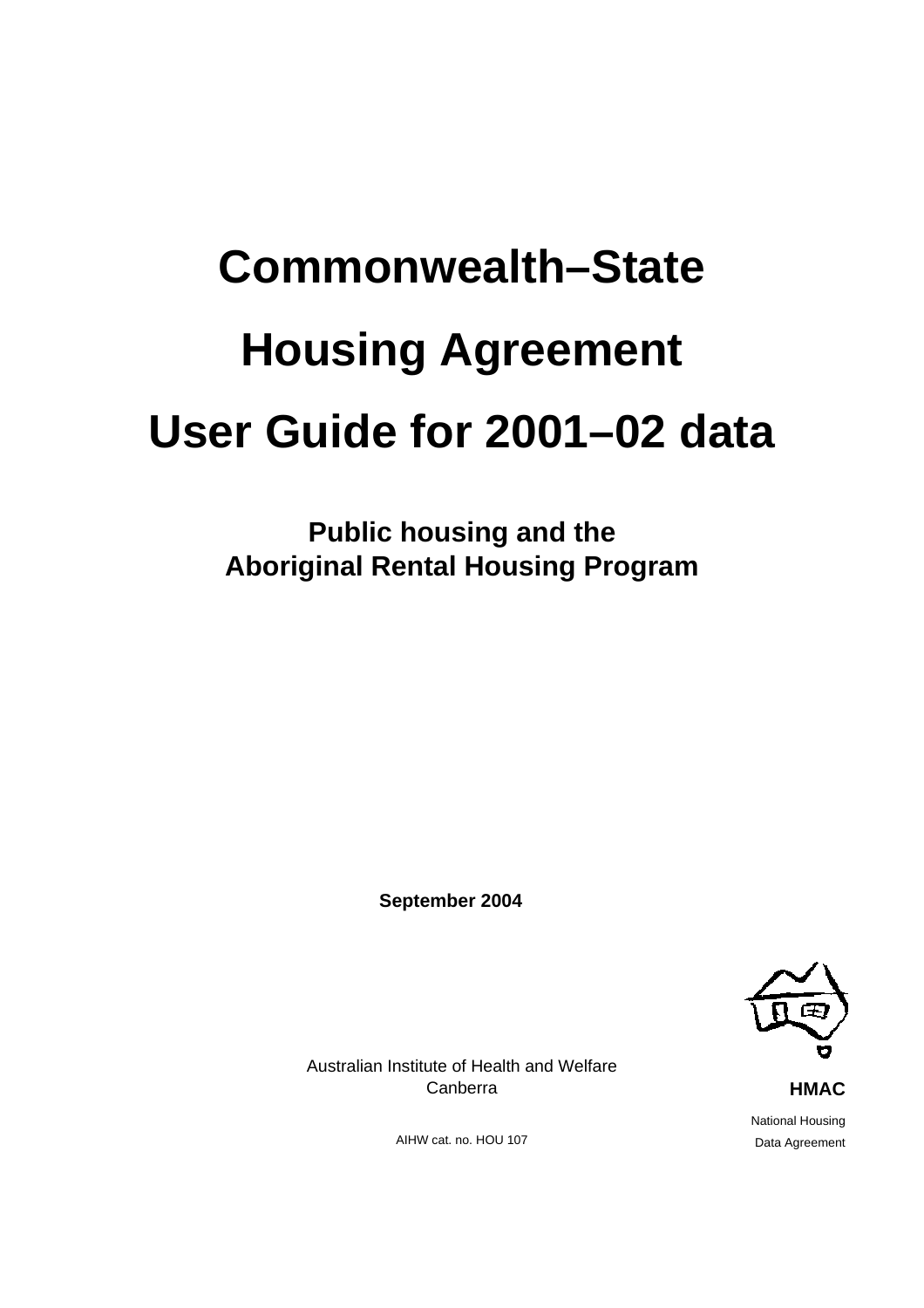© Australian Institute of Health and Welfare 2004

This work is copyright. Apart from any use as permitted under the *Copyright Act 1968*, no part may be reproduced without prior written permission from the Australian Institute of Health and Welfare. Requests and enquiries concerning reproduction and rights should be directed to the Head, Media and Publishing, Australian Institute of Health and Welfare, GPO Box 570, Canberra ACT 2601.

A complete list of the Institute's publications is available from the Publications Unit, Australian Institute of Health and Welfare, GPO Box 570, Canberra ACT 2601, or via the Institute's website (http://www.aihw.gov.au).

ISBN 1 74024 397 8

#### **Suggested citation**

Australian Institute of Health and Welfare 2004. Commonwealth–State Housing Agreement User Guide for 2001–02 data: Public housing and the Aboriginal Rental Housing Program. AIHW cat. no. HOU 107. Canberra: AIHW.

#### **Australian Institute of Health and Welfare**

Director Dr Richard Madden

Any enquiries about or comments on this publication should be directed to:

Janice Miller Housing Assistance Unit Australian Institute of Health and Welfare GPO Box 570 Canberra ACT 2601

Phone: (02) 6244 1000

Published by Australian Institute of Health and Welfare Printed by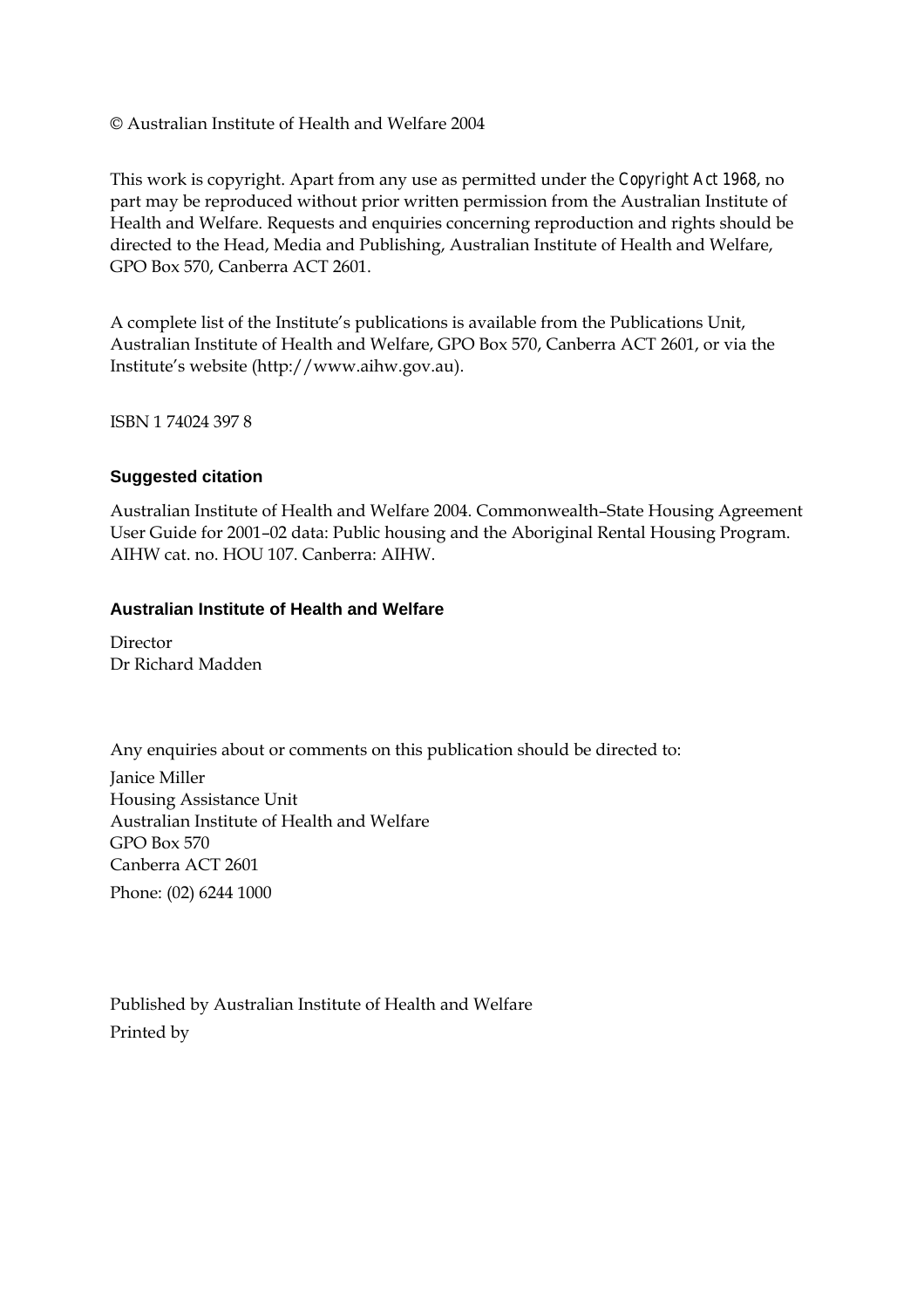## **Contents**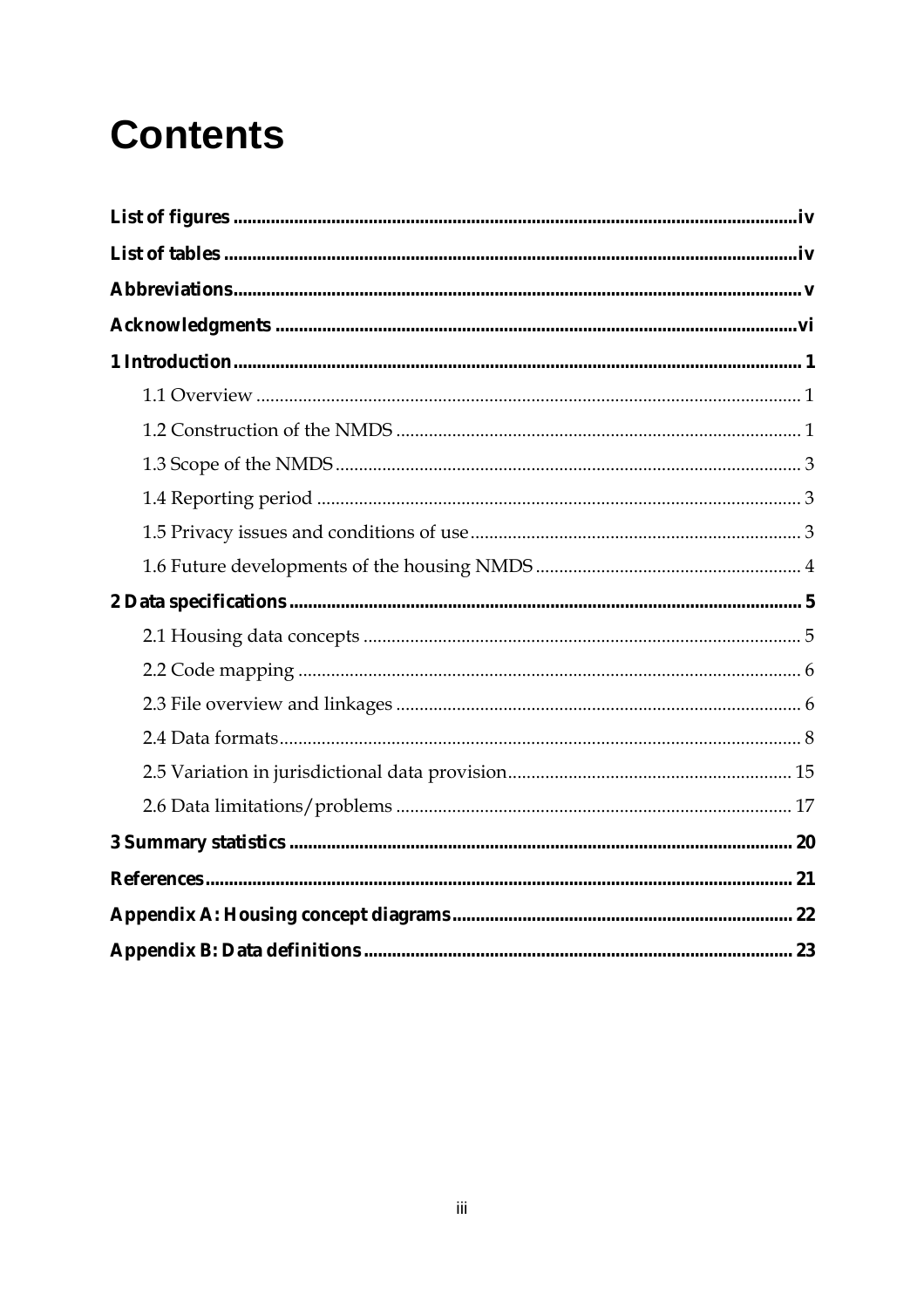## **List of figures**

## **List of tables**

| Table 10: Summary of public housing records and statistics by jurisdiction 20    |
|----------------------------------------------------------------------------------|
| Table 11: Summary of Aboriginal Rental Housing Program records and statistics by |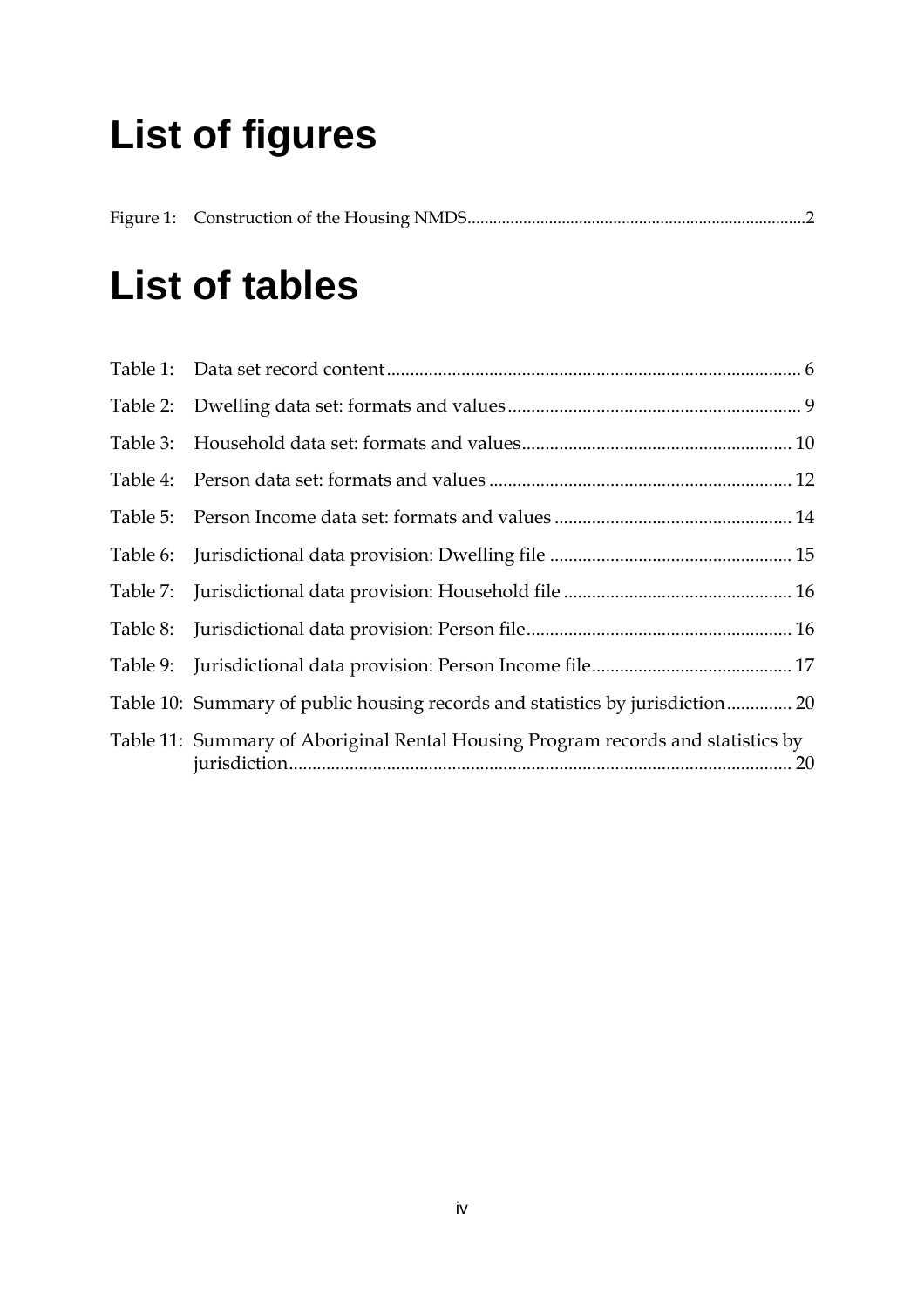## **Abbreviations**

| <b>ABS</b>          | <b>Australian Bureau of Statistics</b>                                                                 |
|---------------------|--------------------------------------------------------------------------------------------------------|
| <b>AIHW</b>         | Australian Institute of Health and Welfare                                                             |
| <b>ARHP</b>         | Aboriginal Rental Housing Program (now known as State Owned and<br>Managed Indigenous Housing (SOMIH)) |
| <b>CSHA</b>         | Commonwealth-State Housing Agreement                                                                   |
| NHADDv1             | National Housing Assistance Data Dictionary version 1                                                  |
| NHADD <sub>v2</sub> | National Housing Assistance Data Dictionary version 2                                                  |
| <b>NHDA</b>         | National Housing Data Agreement                                                                        |
| <b>NMDS</b>         | National Minimum Data Set                                                                              |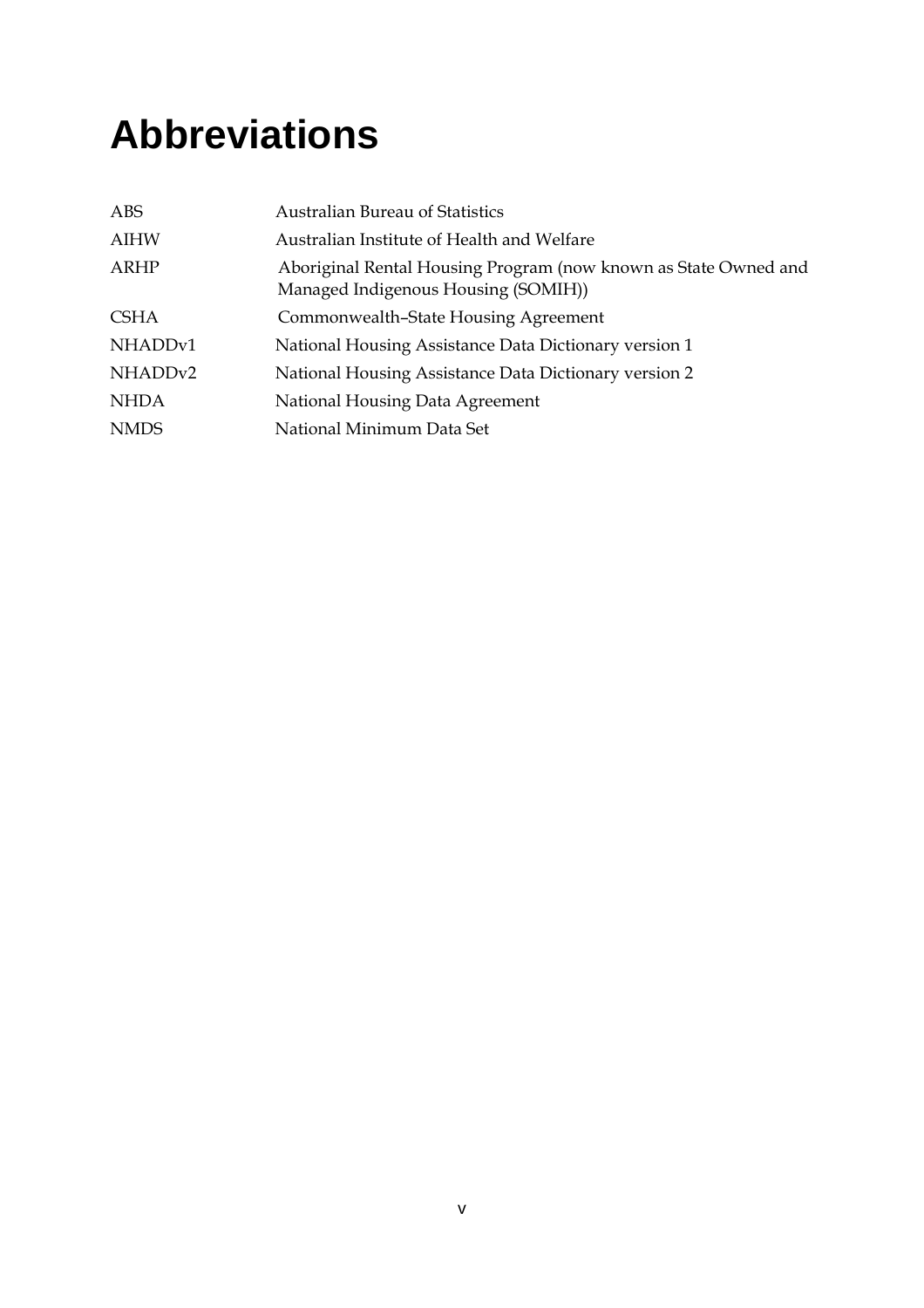## **Acknowledgments**

This report was compiled by the Housing Assistance Unit at the Australian Institute of Health and Welfare. The authors would like to thank the National Housing Data Agreement Management Group for their direction in preparing this information paper, and the National Housing Data Agreement Data Development Committee for their technical input and comments.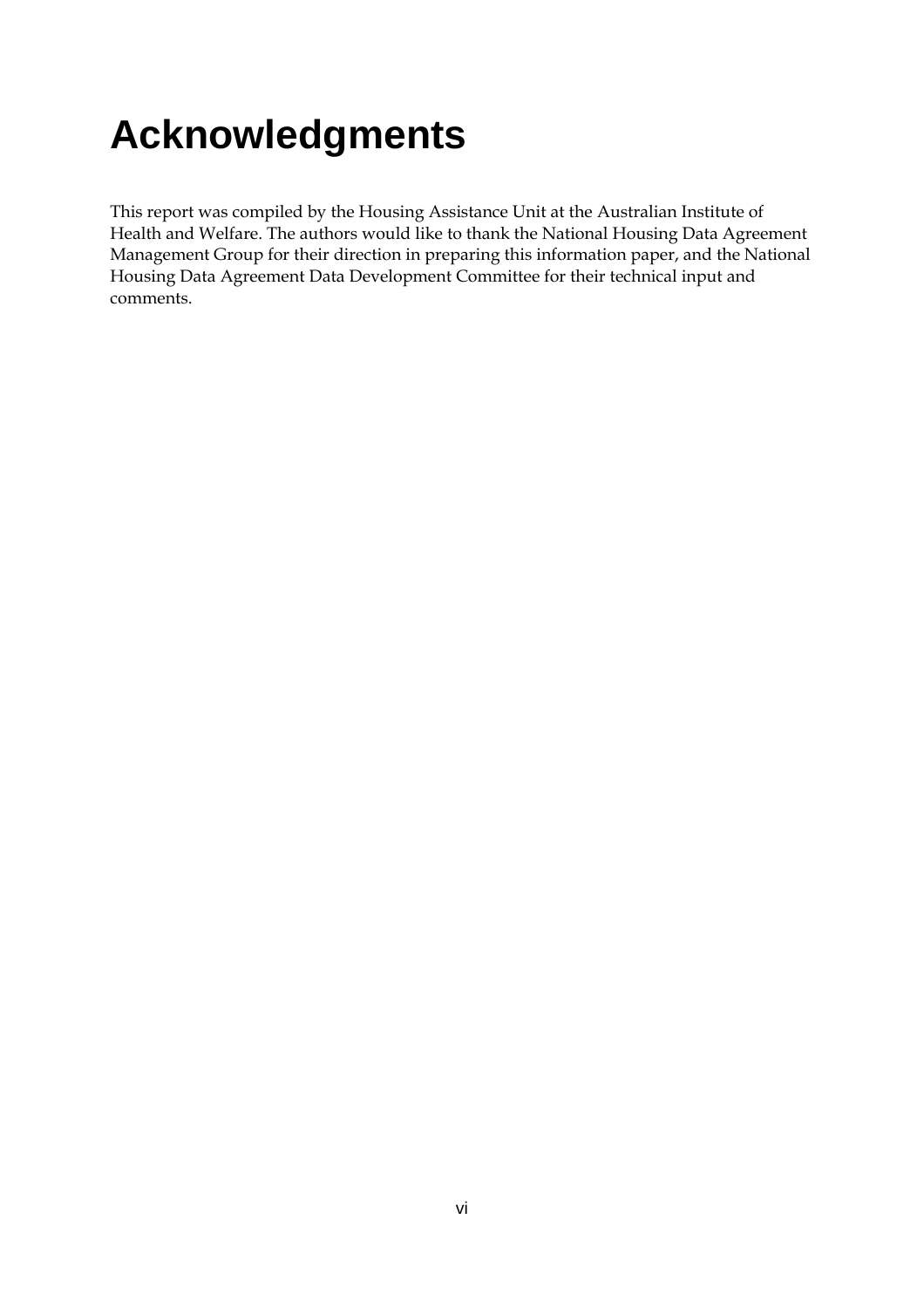## **1 Introduction**

### **1.1 Overview**

This document describes the data available in the 2001–02 public housing and Aboriginal Rental Housing Program (ARHP) National Minimum Data Set (NMDS) obtained from the Commonwealth–State Housing Agreement (CSHA) public housing and ARHP annual data collections. This collection has been driven by the National Housing Data Agreement (NHDA) framework that sets out data standards for housing data and a core set of nationally consistent performance indicators for benchmarking.

These guidelines set out the technical specifications and major conventions for the handling of data, e.g. codes, business rules, data relationships and formats. It attempts to ensure that users of the NMDS will interpret and analyse data items consistently with the *National Housing Assistance Data Dictionary version 2* (NHADDv2), which sets out the agreed data definitions, classifications and standards for data collected under the CSHA.

### **1.2 Construction of the NMDS**

Figure 1 illustrates the steps carried out in constructing the NMDS.

Generally, each jurisdiction supplies the Australian Institute of Health and Welfare (AIHW) with six files containing information on dwellings, dwelling history, households, persons, person incomes and waitlists.

Data from these files produce the 4 files that form the NMDS. The NMDS data files are stored as part of the National Housing Data Repository at the AIHW.

This document specifically excludes details about the raw files received from each jurisdiction and the data cleansing and standardisation process.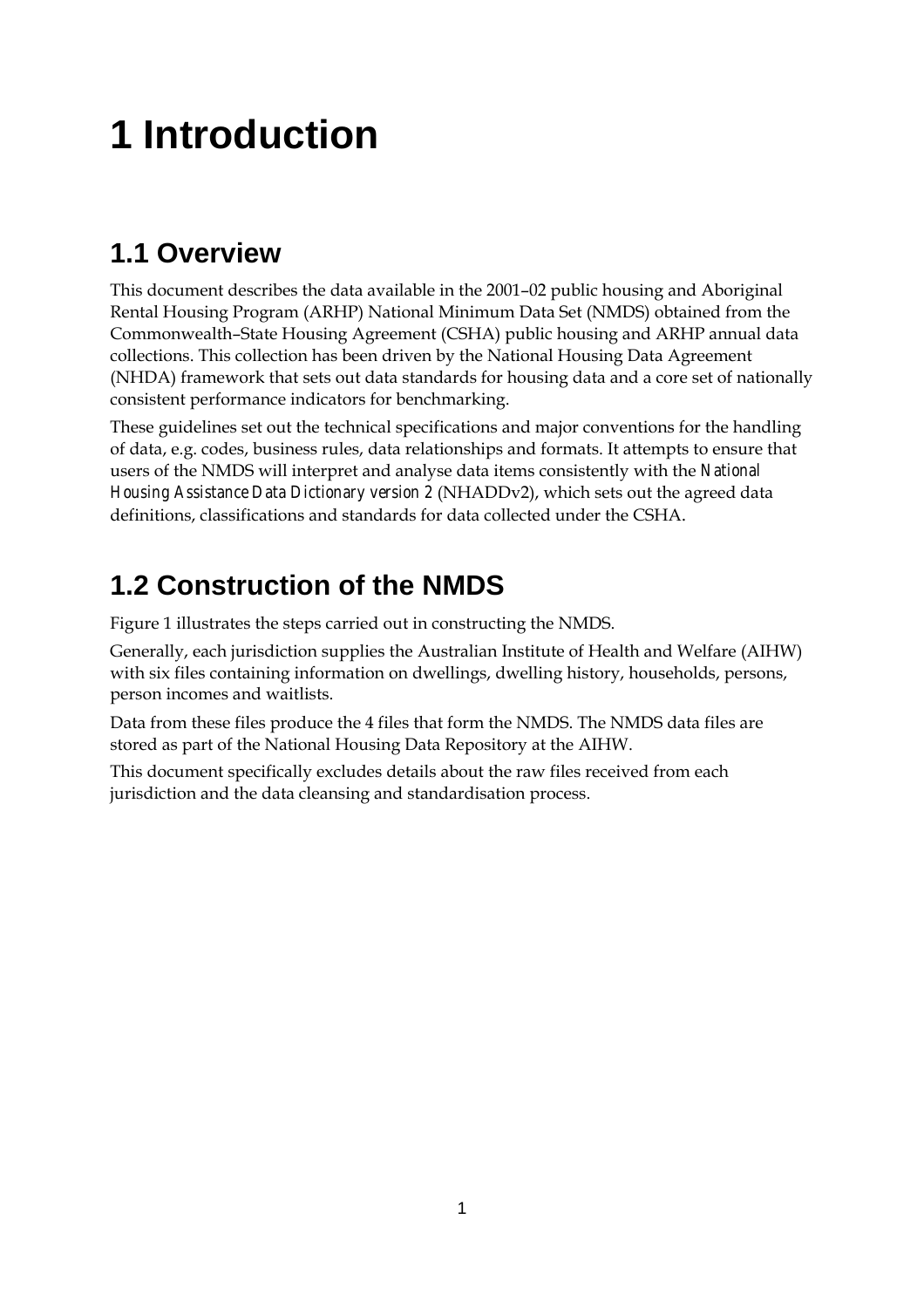#### **Step 1**

Examine the availability of data items in data sets supplied by state/territory departments for the National Housing Data Repository.

#### **Step 2**

Standardise any variation in the data supplied to conform to specifications in the National Housing Assistance Data Dictionary (data item naming, format, type, length, coding values, etc.).

### **Step 3**

Perform data validation to check for errors. The data are cleaned where necessary, in consultation with state/territory departments.

#### **Step 4**

Determine which data items are to be included in the NMDS. Only items that are available consistently across jurisdictions are eligible for inclusion. Items are then judged on the basis of robustness and relevance to key performance indicators.

#### **Step 5**

Produce a guide for users of the Housing NMDS.

#### **Figure 1: Construction of the Housing NMDS**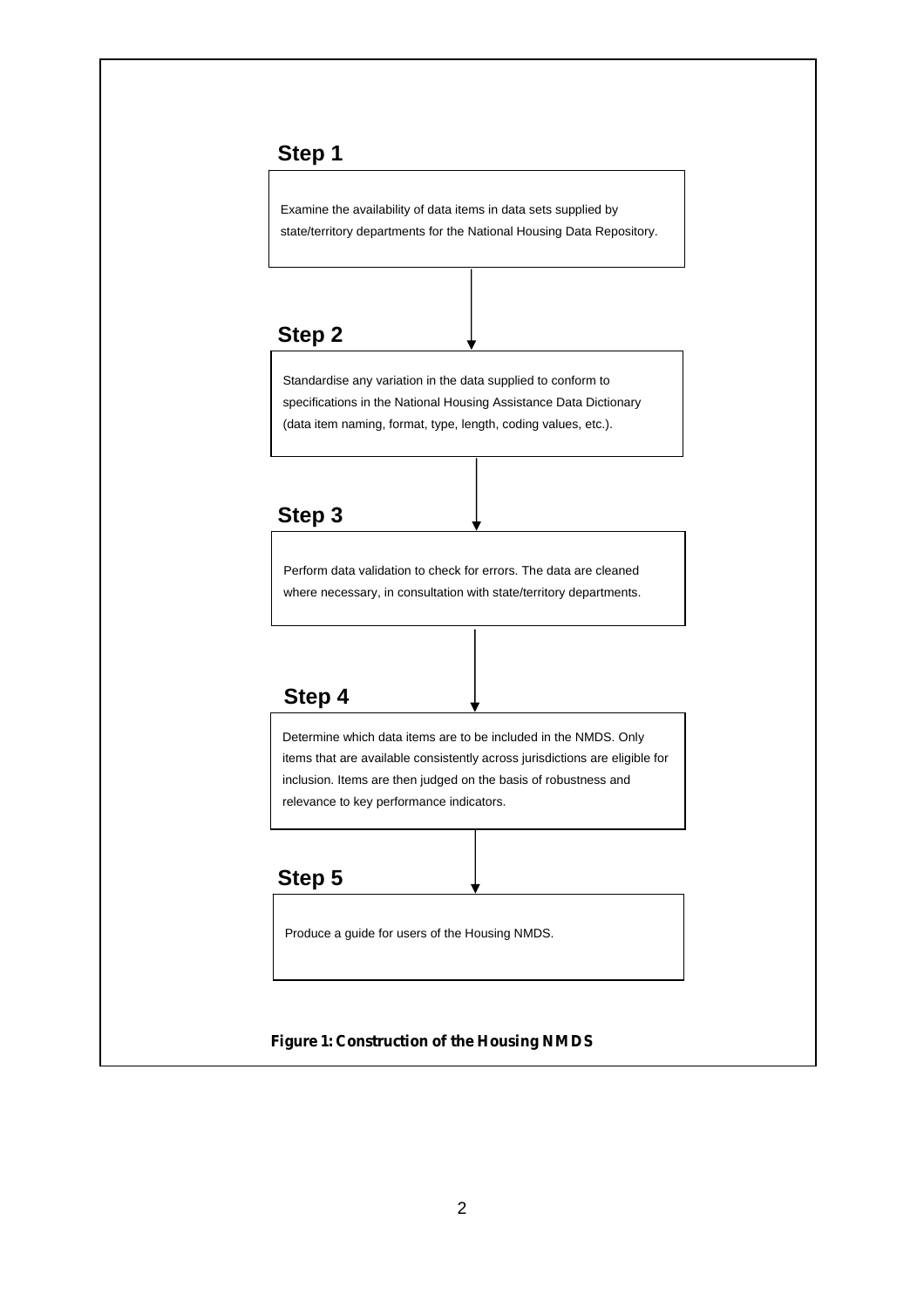### **1.3 Scope of the NMDS**

Each jurisdiction has supplied several files relating to the 2001–02 public housing and ARHP data collection. These files have been standardised, validated and amalgamated to a national level.

Available administrative housing data vary widely across jurisdictions and the NMDS has been limited to a set of core data items. These data items are considered essential to produce comparable national information on key housing issues reflected in performance indicator reporting. The designed database contains some derived data items based on jurisdictionprovided data, such as number of occupants or household gross income. Derived elements are data that are not collected directly or at the aggregated level required, but which can be calculated or derived from other information specified for collection.

The four standardised data sets are:

- Dwelling—containing information relevant to dwellings.
- Household—containing information relevant to households within dwellings. Each occupied dwelling should have at least one household record.
- Person—containing information relevant to persons within households and income units. Each occupied dwelling and each household should have at least one person record.
- Person Income—containing information relevant to persons within households and income units. Each person may have multiple income sources and thus records.

### **1.4 Reporting period**

As the reporting period for all jurisdictions is on a financial year basis, most data items are collected as a snapshot as at 30 June. However, there are also some data items that are only applicable to the reported financial year, such as new allocation status.

### **1.5 Privacy issues and conditions of use**

The *Privacy Act 1998* governs the conduct of Commonwealth agencies in their collection, management and use of data containing personal information. Researchers granted access to identifiable information must sign an undertaking that binds them to the confidentiality provisions of the AIHW Act.

The NMDS contains files of unidentifiable unit record data. Data contributors (state/territory departments), government departments, the AIHW, research organisations and individuals can access the NMDS. Any users of the NMDS must abide by nationally agreed protocols on the conditions of use, including the agreement of data providers to release the data for each specified request.

Enquiries regarding data protocols, identifiable information or other items that may be available and not included in the NMDS should be forwarded to the National Housing Data Repository Data Custodian at the AIHW on ph: (02) 6244 1202.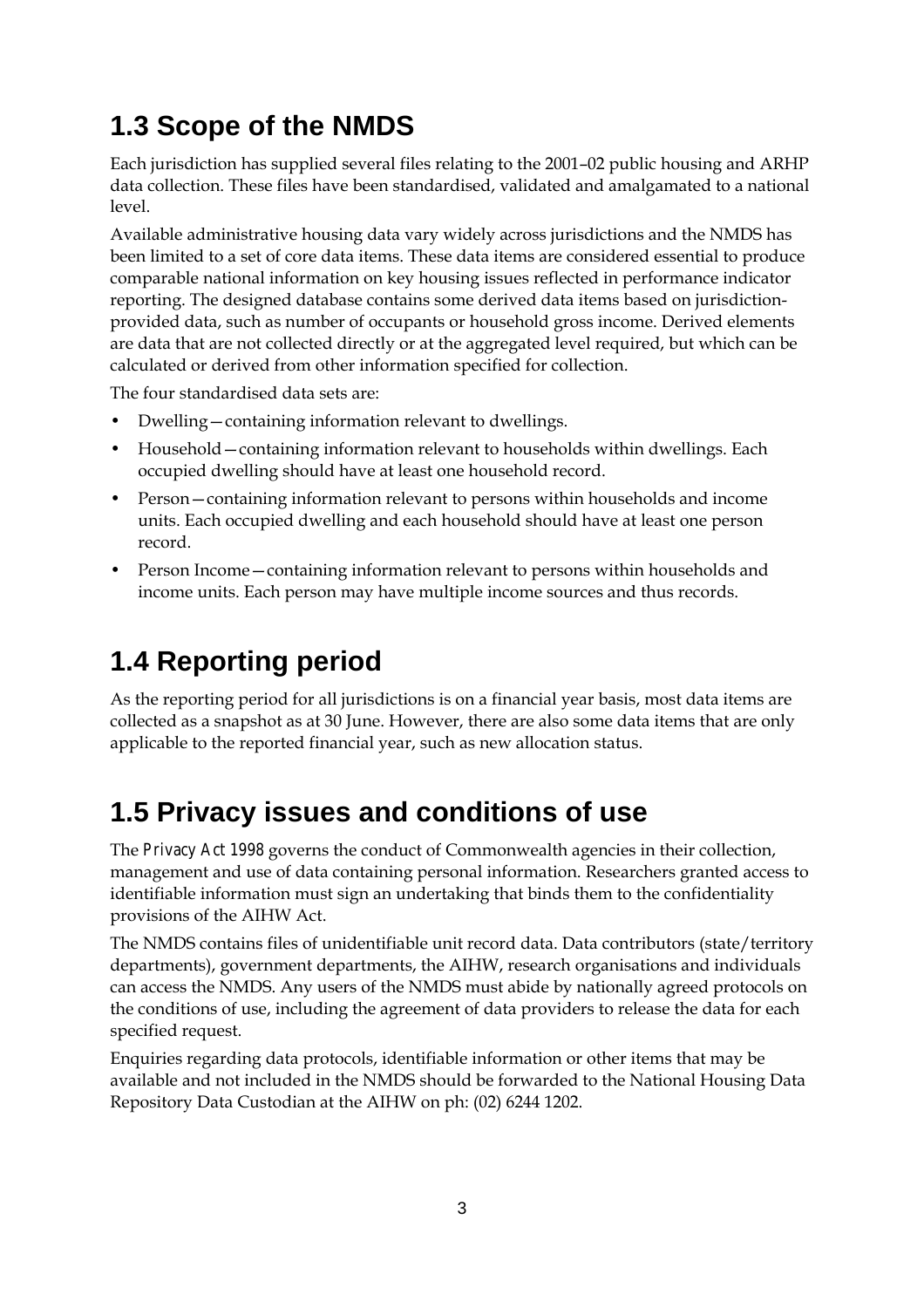### **1.6 Future developments of the housing NMDS**

This is the second release of an NMDS under the Commonwealth–State Housing Agreement and, as such, is limited in coverage and scope.

Further refinements and developments after consultation with stakeholders are envisaged for future versions. For example, the AIHW is currently developing a way of constructing nationally consistent income unit based record files that only two jurisdictions are able to provide. Development on potential data elements will be conducted with the aim of increasing the quality and scope of the data collected in the data repository process.

#### **Further information**

*The following information is available on the Housing and Homelessness portal on the AIHW website, <http://www.aihw.gov.au>.* 

- *Commonwealth–State Housing Agreement (CSHA)*
- *National Housing Data Agreement (NHDA)*
- *National Housing Assistance Data Dictionary versions 1 and 2*
- *CSHA public housing data collection reports*
- *CSHA ARHP data collection reports*
- *Information on housing assistance programs, including public housing and the Aboriginal Rental Housing Program.*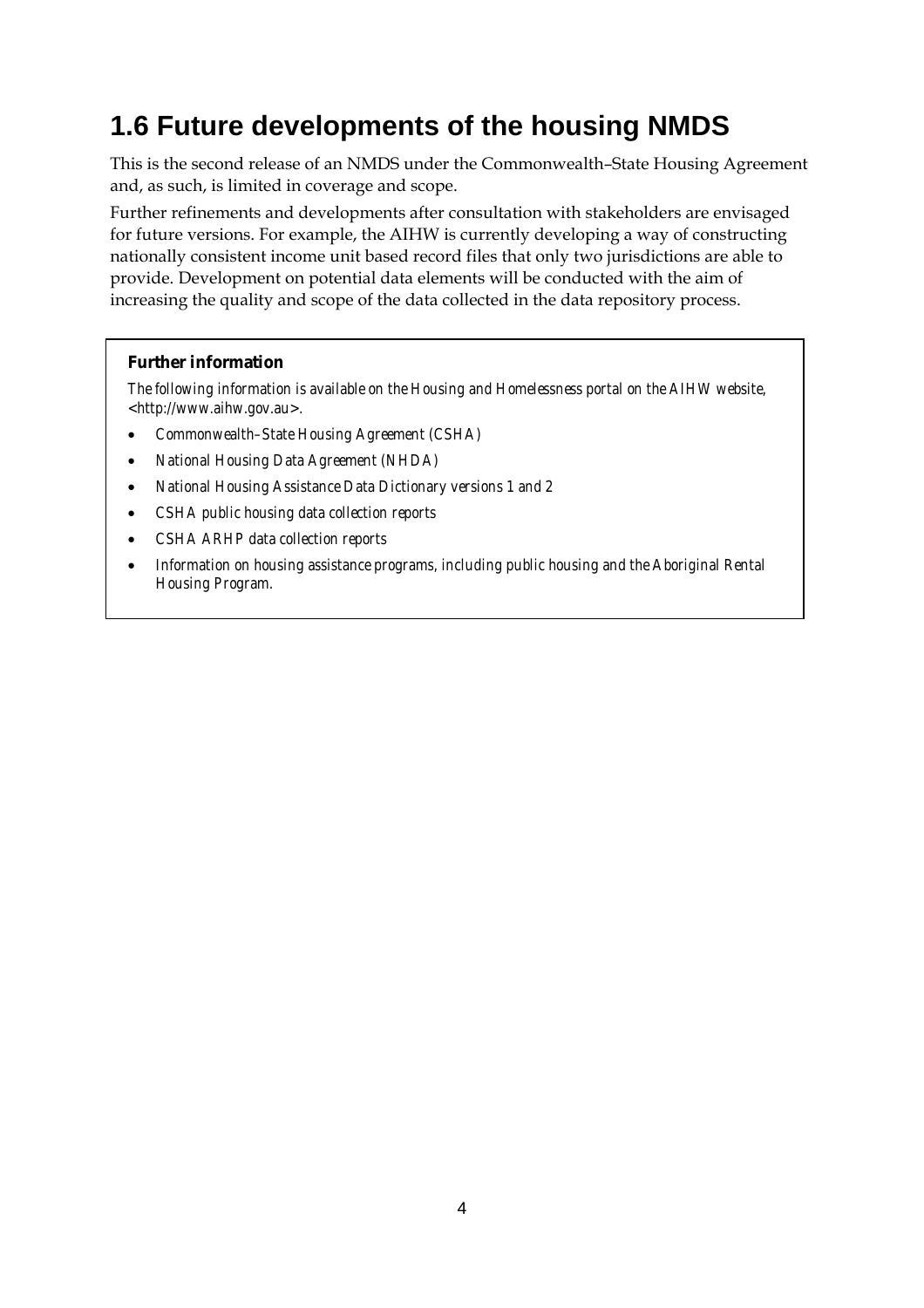## **2 Data specifications**

This section describes in detail the data items included in the NMDS. It firstly gives a general overview of housing concepts followed by data set contents and then detailed data specifications.

### **2.1 Housing data concepts**

A *dwelling* is a structure or a discrete space within a structure intended for people to live in or where a person or group of people lives.

Occupying this dwelling is a *household* comprising of one or more persons. A separate household ID is assigned to each tenancy agreement, which is a formal agreement between a household (a person or a group of persons) and a housing provider.

Another grouping within the household is the *income unit*. An income unit consists of a single person or a group of related persons within a household, whose command over income is shared.

A *household receiving assistance* is any household that is housed within public housing and ARHP. The household may or may not be in receipt of a rebate.

A *rebated household* is one whose rent charged is less than the market rent value of the dwelling. This implies that tenants under these programs would face additional rental costs if they rented an equivalent dwelling in the private rental market.

Appendix A displays diagrams that represent these concepts.

Appendix B contains a comprehensive list of data elements and their definitions.

Table 1 lists the items included in the 2001–02 NMDS from the 2001–02 public housing and ARHP data collections.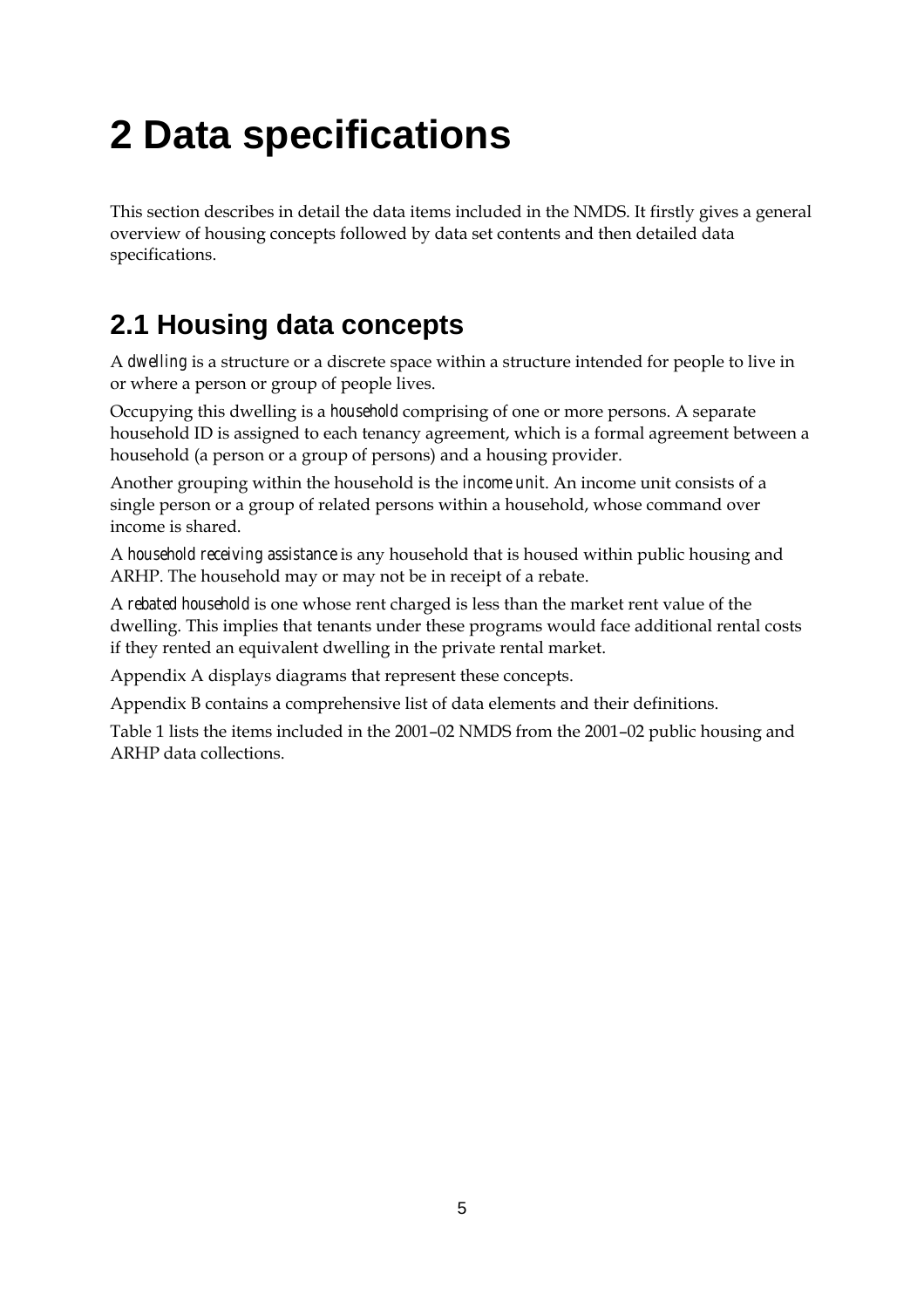|  |  | Table 1: Data set record content |  |  |
|--|--|----------------------------------|--|--|
|--|--|----------------------------------|--|--|

| <b>Dwelling</b>    | Household                                      | Person                          | <b>Person Income</b>               |
|--------------------|------------------------------------------------|---------------------------------|------------------------------------|
| State/territory    | State/territory                                | State/territory                 | State/territory                    |
| Program type       | Program type                                   | Program type                    | Program type                       |
| <b>Dwelling ID</b> | Dwelling ID                                    |                                 |                                    |
|                    | Household ID                                   | Household ID                    | Household ID                       |
|                    |                                                | Person ID                       | Person ID                          |
|                    |                                                | Income unit ID                  | Income unit ID                     |
| Tenantable status  | Date assistance commenced                      | Sex                             | Weekly gross person income         |
| Occupancy status   | Date assistance completed                      | Age                             | Weekly assessable person<br>income |
| <b>Bedrooms</b>    | New allocation status within<br>financial year | Indigenous status               | Income source                      |
| Dwelling type      | Transfer status within financial<br>year       | Disability status               |                                    |
| Market rent        | Indigenous status                              | Relationship within household   |                                    |
|                    | Disability status                              | Relationship within income unit |                                    |
|                    | Market rent                                    |                                 |                                    |
|                    | Rent charged                                   |                                 |                                    |
|                    | Rebate status                                  |                                 |                                    |
|                    | Rebate amount                                  |                                 |                                    |
|                    | Weekly gross household income                  |                                 |                                    |
|                    | Weekly assessable household<br>income          |                                 |                                    |
|                    | Occupants in household                         |                                 |                                    |

*Note:* Items appearing in italics are variables to link between data files.

### **2.2 Code mapping**

Jurisdiction data items and values have been re-named and re-coded to follow the NHADDv2 as closely as possible. NMDS coding practices have attempted to take into account variations in jurisdictional information management systems and definitions. Some data items could not be obtained directly from the data provided and have been derived.

There are incidences where complete information may not be available for all records and thus recorded as missing. Missing data may arise where:

- jurisdictions are able to collect the data but the information is unknown or not available at unit record level; and
- jurisdictions do not collect any information on an item.

If the field is numeric, a missing value is displayed as '.' while a character field will be blank.

### **2.3 File overview and linkages**

There are four data files contained in the NMDS 2001–02. All files are available as SAS (version 8) files and also as text files with comma or tab delimiters.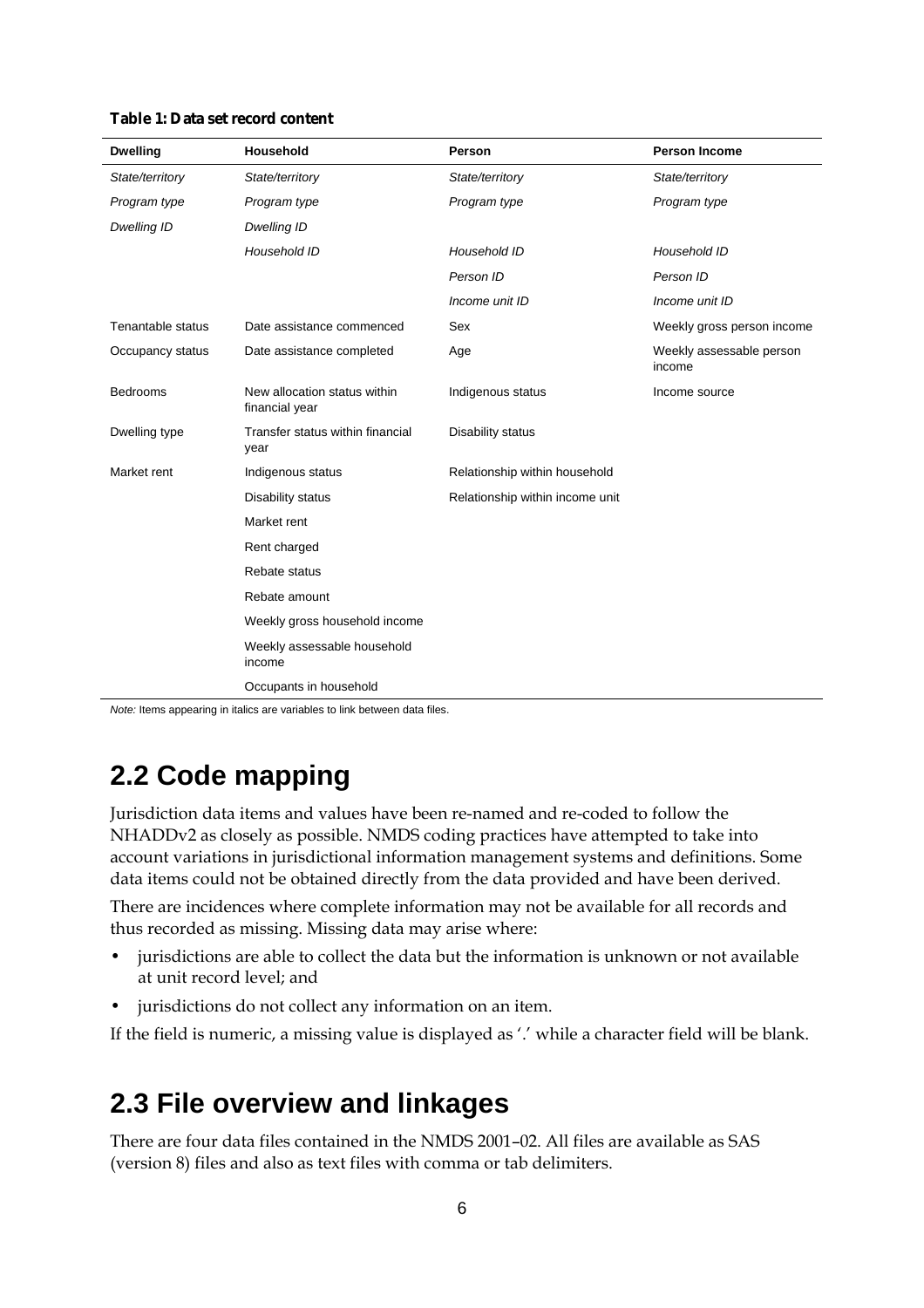The variables used to link records between the NMDS data files are as follows:

- 1. Dwelling data and household (tenancy) data are linked by the State/territory, Program type and Dwelling identifiers, if the dwelling is occupied.
- 2. Household data and person/person income data are linked by the State/territory, Program type and Household identifiers, if the household is ongoing or was newly allocated within the financial year.
- 3. Person data and person income data are linked by the State/territory, Program type and Person identifiers.

#### **The Dwelling file**

The Dwelling file contains current housing stock that each jurisdiction manages, as at the end of the financial year, excluding those that have been sold, demolished or transferred for another purpose. Public housing and ARHP rental properties leased to other program areas such as community housing are excluded.

Some profile information on the dwelling stock available in this file are the number of bedrooms within the dwelling; the structure type of the dwelling; and whether or not the dwelling is occupied and/or tenantable.

Each Dwelling ID for a given State/territory and Program type is a unique record in the data set.

#### **The Household file**

The Household file contains information on tenancies that are currently receiving assistance or have received assistance within the financial year and have since ceased occupation of their dwelling. Each household assisted should only have one summary record in the data file, regardless of how many times assisted or type of assistance.

South Australia and Northern Territory retain the same household identifier as the tenancy circumstances change such as with transfers and mutual exchanges. The remaining jurisdictions create a new household identifier for these situations, making tracking of a household more difficult.

Some variables such as household disability flag are derived from the Person file. For instance, if any person within the household has a disability, the disability flag at the household level is positive. Similarly, if any person's disability status is unknown and there is no person identified as disabled, the disability flag at the household level is unknown.

Public housing and ARHP tenants usually pay a percentage of their income in rent, which is determined by the state/territory housing authority. For rebated households, the rent charged to the household is lower than the actual market rent of the dwelling. This rebate assistance amount can be generally calculated by deducting rent charged from market rent and is applicable where the rebate status flag is positive.

Each Household ID for a given State/territory and Program type has one record in the data set.

#### **The Person file**

The Person file contains details of persons within households as at 30 June. Demographic characteristics of persons living within the household that can be obtained from this file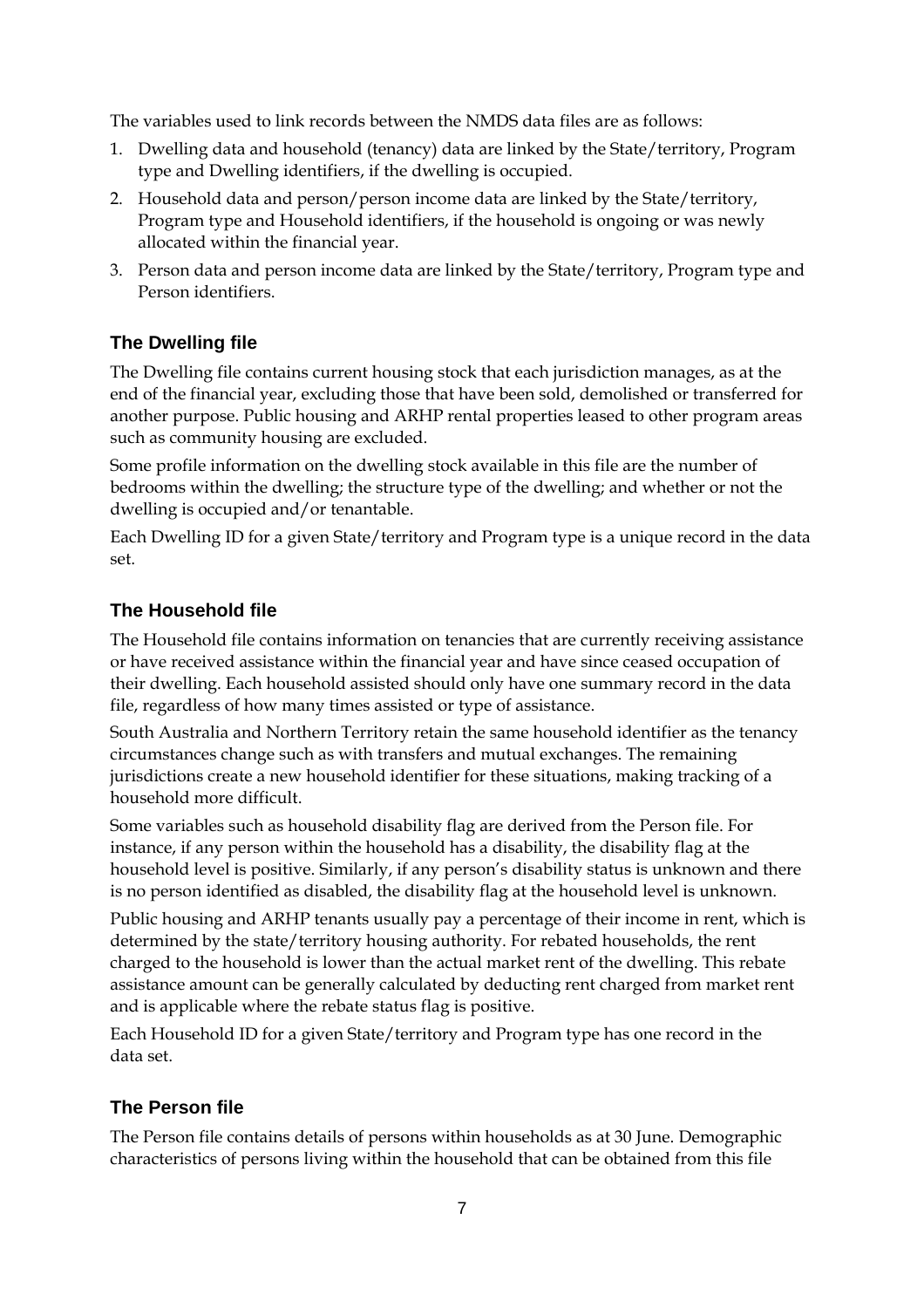include age, sex and their Indigenous and disability status. Information on persons of nonrebated households or tenants of households with an assistance completed date prior to 30 June may not always be available, up to date or complete.

Each person has a Person ID attached to a Household ID. Each person's relationship within the household is represented by the variable REL\_H. The main tenant is identified as the reference person/principal tenant and is generally the first person listed on the housing assistance tenancy agreement.

Each Person ID for a given State/territory and Program type has one record in the data set.

#### **The Person Income file**

The Person Income file contains details of weekly income sources and amounts received as at 30 June by persons within households. The Person Income file is different in structure level from the other files in that it contains multiple records per Person ID with each record detailing an income amount (gross or assessable) for each income type.

The main income sources for people being assisted in public housing and ARHP are government pensions and benefits. Each jurisdiction's income codes have been grouped into major categories of income source. As mentioned above, income records for persons of nonrebated households or tenants of households with end dates prior to 30 June may not always be available, up to date or complete.

### **2.4 Data formats**

The NMDS data items, including some derived data items, and the descriptions contained in each file are listed below in tables 2–5.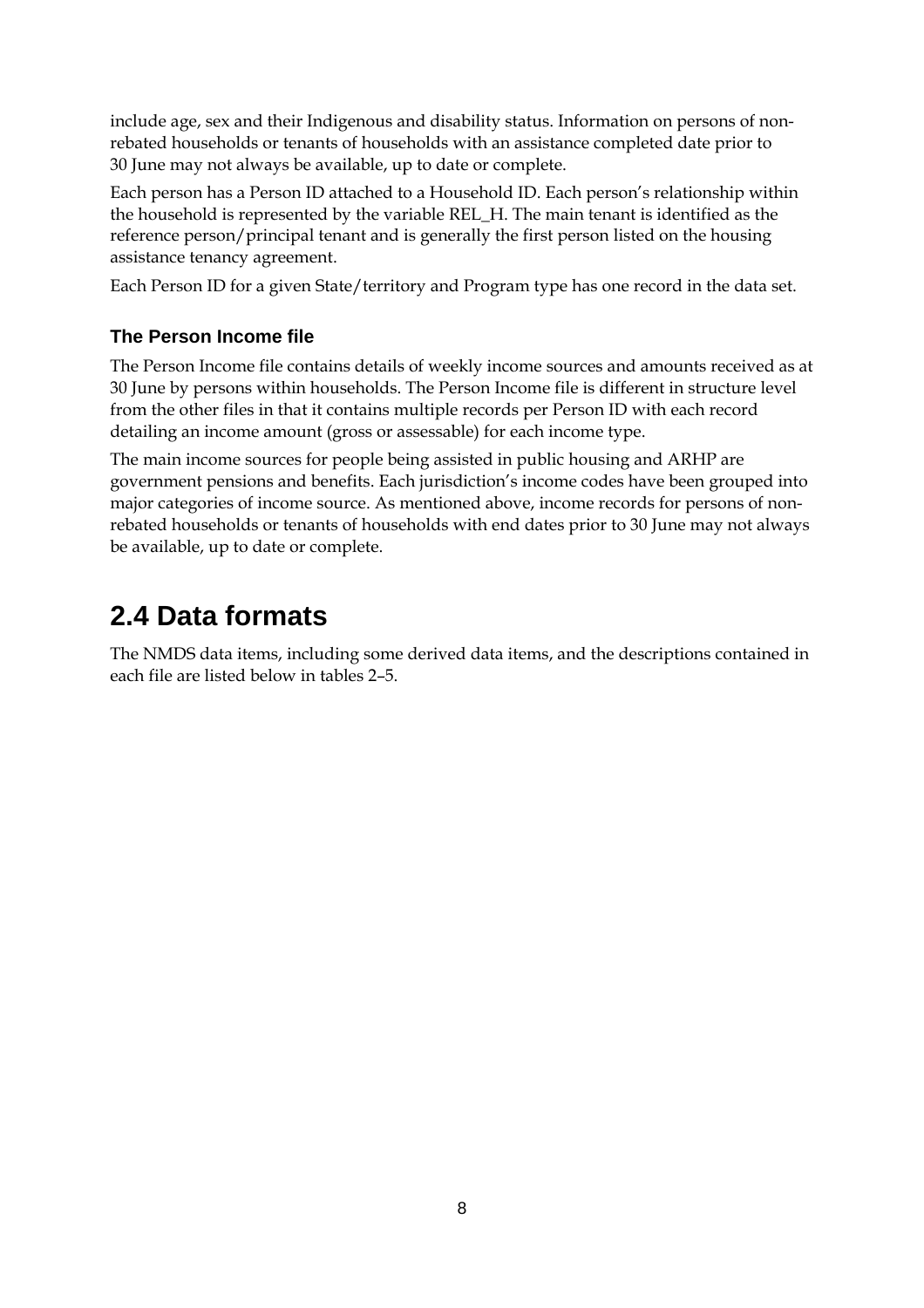| Variable       | NHADDv2 item                     | Data type         | <b>Field size</b><br>in SAS | Data values and comments                                              |
|----------------|----------------------------------|-------------------|-----------------------------|-----------------------------------------------------------------------|
| <b>STATE</b>   | State/territory ID               | Numeric           | 8                           | 1. NSW                                                                |
|                |                                  |                   |                             | 2. Vic                                                                |
|                |                                  |                   |                             | 3. Qld                                                                |
|                |                                  |                   |                             | 4. SA                                                                 |
|                |                                  |                   |                             | 5. WA                                                                 |
|                |                                  |                   |                             | 6. Tas                                                                |
|                |                                  |                   |                             | 7. NT                                                                 |
|                |                                  |                   |                             | 8. ACT                                                                |
| <b>PROGRAM</b> | Program type                     | Numeric           | 8                           | 1. Public housing                                                     |
|                |                                  |                   |                             | 3. Aboriginal Rental Housing Program                                  |
| <b>DWELID</b>  | Dwelling ID                      | Alpha-<br>numeric | 15                          | De-identified                                                         |
| <b>TENSTAT</b> | Dwelling tenantability           | Numeric           | 8                           | 1. Dwelling is tenantable                                             |
|                | status                           |                   |                             | 2. Dwelling is not tenantable                                         |
|                |                                  |                   |                             | 9. Not stated/unknown                                                 |
| <b>OCCSTAT</b> | Dwelling occupancy               | Numeric           | 8                           | 1. Occupied                                                           |
|                | status                           |                   |                             | 2. Vacant                                                             |
|                |                                  |                   |                             | 9. Not stated/inadequately described                                  |
| NBEDROOM       | Number of bedrooms               | Numeric           | 8                           | Bedsits should be counted as a 1 bedroom<br>dwelling.                 |
| DWELTYPE       | Dwelling structure               | Numeric           | 8                           | 1. Separate house                                                     |
|                |                                  |                   |                             | 2. Semi-detached, row or terrace house,<br>townhouse, etc.            |
|                |                                  |                   |                             | 3. Flat or apartment                                                  |
|                |                                  |                   |                             | 4. Caravan, tent, cabin, etc. in caravan park,<br>houseboat in marina |
|                |                                  |                   |                             | 5. Caravan not in caravan park, houseboat not in<br>marina            |
|                |                                  |                   |                             | 6. Improvised home, campers out                                       |
|                |                                  |                   |                             | 7. House or flat attached to a shop, office, etc.                     |
|                |                                  |                   |                             | 8. Boarding/rooming house room/unit                                   |
|                |                                  |                   |                             | 9. Other                                                              |
|                |                                  |                   |                             | 10. Not stated/inadequately described                                 |
| RNT_MRKT       | Market rent value of<br>dwelling | Numeric           | \$\$\$,\$\$\$.cc            |                                                                       |

#### **Table 2: Dwelling data set: formats and values**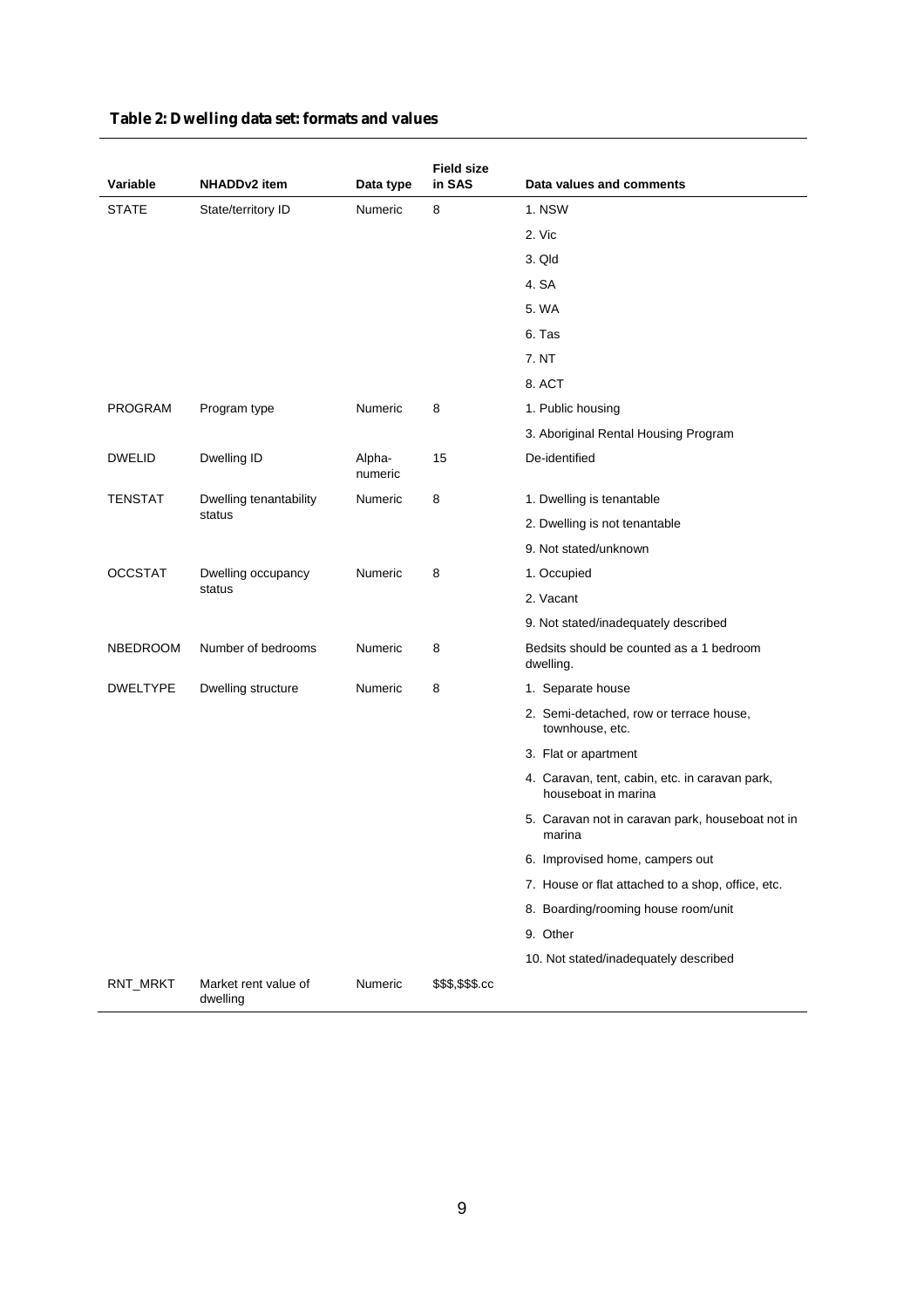| Variable        | <b>NHADDv2</b> item          | Data<br>type      | Field size in<br><b>SAS</b> | Data values and comments                                                                                                                                                                                                                                                                                                               |
|-----------------|------------------------------|-------------------|-----------------------------|----------------------------------------------------------------------------------------------------------------------------------------------------------------------------------------------------------------------------------------------------------------------------------------------------------------------------------------|
| <b>STATE</b>    | State/territory ID           | <b>Numeric</b>    | 8                           | 1. NSW                                                                                                                                                                                                                                                                                                                                 |
|                 |                              |                   |                             | 2. Vic                                                                                                                                                                                                                                                                                                                                 |
|                 |                              |                   |                             | 3. Qld                                                                                                                                                                                                                                                                                                                                 |
|                 |                              |                   |                             | 4. SA                                                                                                                                                                                                                                                                                                                                  |
|                 |                              |                   |                             | 5. WA                                                                                                                                                                                                                                                                                                                                  |
|                 |                              |                   |                             | 6. Tas                                                                                                                                                                                                                                                                                                                                 |
|                 |                              |                   |                             | 7. NT                                                                                                                                                                                                                                                                                                                                  |
|                 |                              |                   |                             | 8. ACT                                                                                                                                                                                                                                                                                                                                 |
| PROGRAM         | Program type                 | Numeric           | 8                           | 1. Public housing                                                                                                                                                                                                                                                                                                                      |
|                 |                              |                   |                             | 3. Aboriginal Rental Housing Program                                                                                                                                                                                                                                                                                                   |
| <b>DWELID</b>   | Dwelling ID                  | Alpha-<br>numeric | 15                          | De-identified                                                                                                                                                                                                                                                                                                                          |
| <b>HOUSEID</b>  | Household ID                 | Alpha-<br>numeric | 15                          | De-identified                                                                                                                                                                                                                                                                                                                          |
| DT_START        | Date assistance<br>commenced | Numeric           | <b>DDMMYYYY</b>             |                                                                                                                                                                                                                                                                                                                                        |
| DT_END          | Date assistance<br>completed | Numeric           | <b>DDMMYYYY</b>             | $\therefore$ = ongoing household                                                                                                                                                                                                                                                                                                       |
| NEWALLOC        | New allocation status        | Numeric           | 8                           | 1. Newly allocated in the financial year                                                                                                                                                                                                                                                                                               |
|                 |                              |                   |                             | 2. Not newly allocated in the financial year                                                                                                                                                                                                                                                                                           |
|                 |                              |                   |                             | 9. Not stated/inadequately described                                                                                                                                                                                                                                                                                                   |
| <b>TRANSFER</b> | <b>Transfers status</b>      | Numeric           | 8                           | 1. Transfer applicant/household                                                                                                                                                                                                                                                                                                        |
|                 |                              |                   |                             | 2. Not transfer applicant/household                                                                                                                                                                                                                                                                                                    |
|                 |                              |                   |                             | 9. Not stated/inadequately described                                                                                                                                                                                                                                                                                                   |
|                 |                              |                   |                             | Status within financial year                                                                                                                                                                                                                                                                                                           |
| INDIG_H         | Indigenous household         | Numeric           | 8                           | 1. Indigenous person/s present in household                                                                                                                                                                                                                                                                                            |
|                 |                              |                   |                             | 2. No Indigenous person/s present in household                                                                                                                                                                                                                                                                                         |
|                 |                              |                   |                             | 9. Not stated/inadequately described                                                                                                                                                                                                                                                                                                   |
|                 |                              |                   |                             | Indigenous status as at 30 June                                                                                                                                                                                                                                                                                                        |
|                 |                              |                   |                             | Derived from Person file if not supplied by<br>jurisdiction. If any member within a household<br>satisfies the jurisdiction's Indigenous status<br>definition, then a household is assigned an<br>Indigenous flag. If no Indigenous member but one<br>or more member's indigenous status is unknown,<br>the household flag is unknown. |

#### **Table 3: Household data set: formats and values**

*(continued)*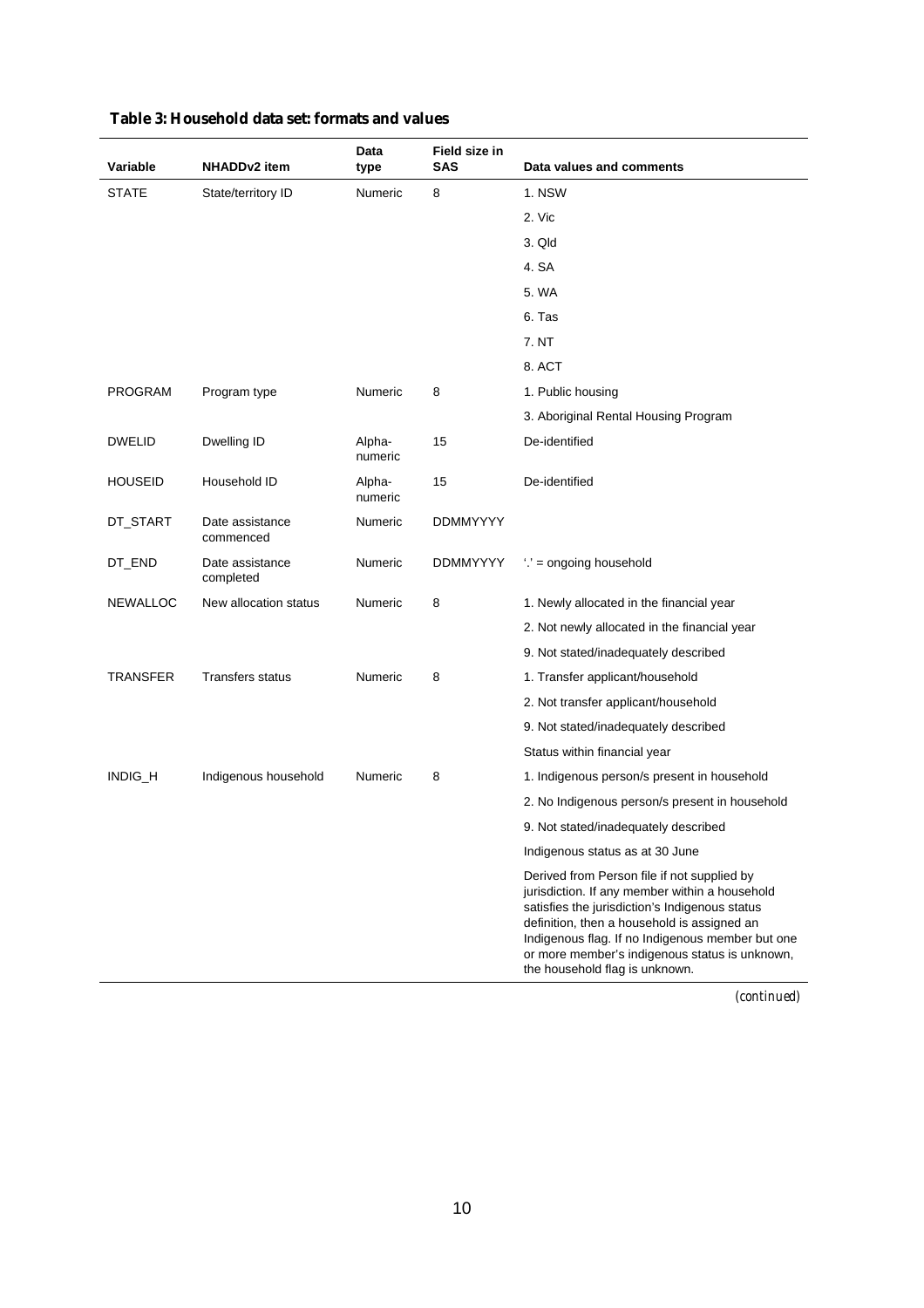|                 |                                  | Data           | Field size in    |                                                                                                                                                                                                                                                                                                                                     |
|-----------------|----------------------------------|----------------|------------------|-------------------------------------------------------------------------------------------------------------------------------------------------------------------------------------------------------------------------------------------------------------------------------------------------------------------------------------|
| Variable        | <b>NHADDv2</b> item              | type           | <b>SAS</b>       | Data values and comments                                                                                                                                                                                                                                                                                                            |
| DIS_H           | Disability household             | <b>Numeric</b> | 8                | 1. Person/s with a disability present in household                                                                                                                                                                                                                                                                                  |
|                 |                                  |                |                  | 2. No people with a disability present in household                                                                                                                                                                                                                                                                                 |
|                 |                                  |                |                  | 9. Not stated/inadequately described                                                                                                                                                                                                                                                                                                |
|                 |                                  |                |                  | Disability status as at 30 June                                                                                                                                                                                                                                                                                                     |
|                 |                                  |                |                  | Derived from Person file if not supplied by<br>jurisdiction. If any member within a household<br>satisfies the jurisdiction's disability status<br>definition, then a household is assigned a<br>disability flag. If no disabled member but one or<br>more member's disability status is unknown, the<br>household flag is unknown. |
| RNT_MRKT        | Market rent value of<br>dwelling | Numeric        | \$\$\$,\$\$\$.cc |                                                                                                                                                                                                                                                                                                                                     |
| RNT CHRG        | Rent charged to tenant           | Numeric        | \$\$\$,\$\$\$.cc |                                                                                                                                                                                                                                                                                                                                     |
| <b>REBATE</b>   | Rebated household                | Numeric        | 8                | 1. Rebated                                                                                                                                                                                                                                                                                                                          |
|                 | (flag)                           |                |                  | 2. Not rebated                                                                                                                                                                                                                                                                                                                      |
|                 |                                  |                |                  | 9. Not stated/inadequately described                                                                                                                                                                                                                                                                                                |
| <b>REBATAMT</b> | n.a.                             | Numeric        | \$\$\$,\$\$\$.cc | Rebate amount of household at 30 June<br>(generally the positive difference between market)<br>rent of property and rent charged)                                                                                                                                                                                                   |
| INC GH          | Income-gross<br>(household)      | Numeric        | \$\$\$,\$\$\$.cc | Weekly gross income at 30 June                                                                                                                                                                                                                                                                                                      |
| INC AH          | Income-assessable                | <b>Numeric</b> | \$\$\$,\$\$\$.cc | Weekly assessable income at 30 June                                                                                                                                                                                                                                                                                                 |
| <b>OCCS</b>     | n.a.                             | Numeric        | 8                | Number of persons in household at 30 June                                                                                                                                                                                                                                                                                           |

#### **Table 3 (continued): Household data set: formats and values**

n.a. Not applicable.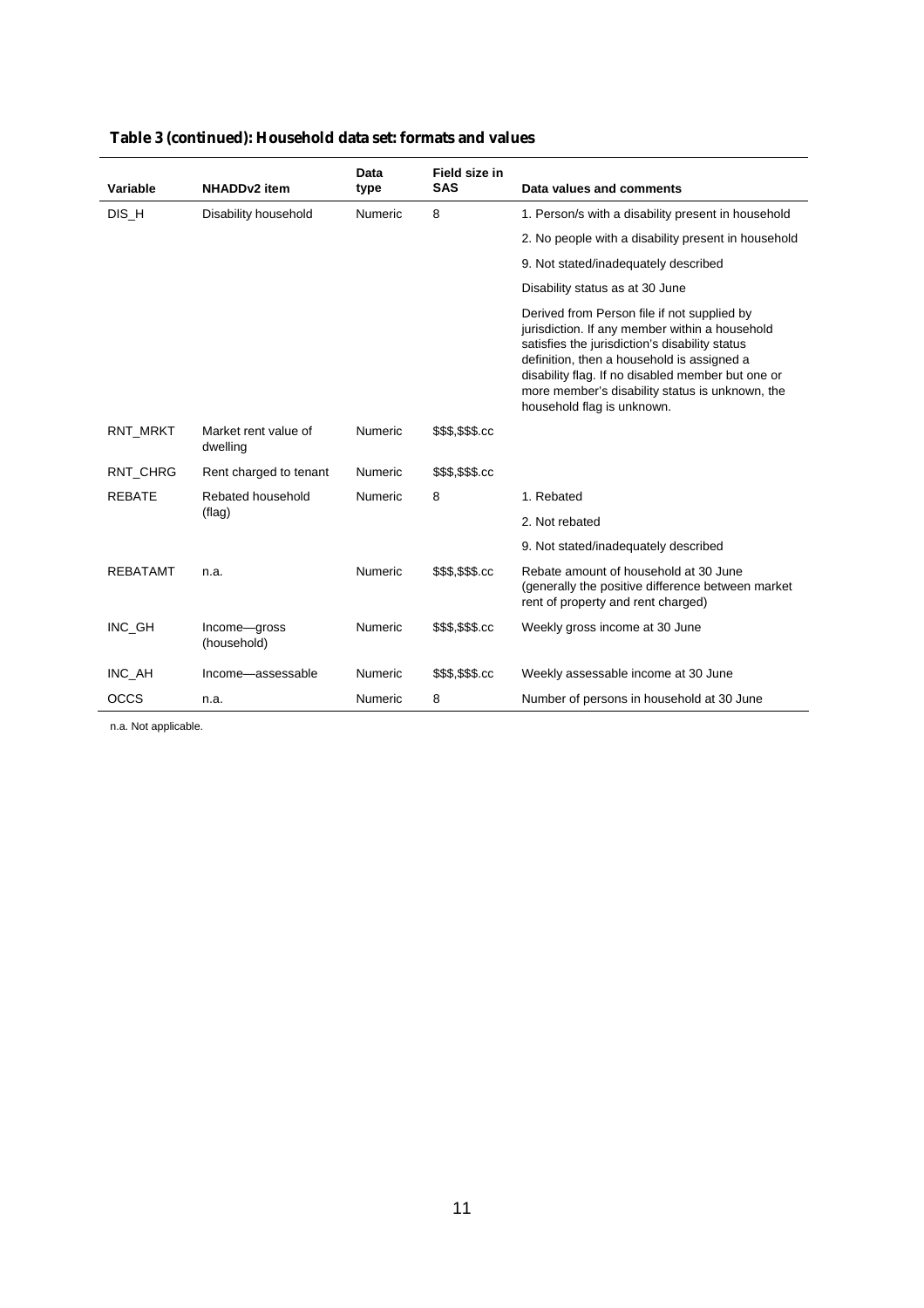| Variable        | <b>NHADDv2</b> item | Data type         | Field size in<br>SAS | Data values and comments                                                                                  |
|-----------------|---------------------|-------------------|----------------------|-----------------------------------------------------------------------------------------------------------|
| <b>STATE</b>    | State/territory ID  | Numeric           | 8                    | 1. NSW                                                                                                    |
|                 |                     |                   |                      | 2. Vic                                                                                                    |
|                 |                     |                   |                      | 3. Qld                                                                                                    |
|                 |                     |                   |                      | 4. SA                                                                                                     |
|                 |                     |                   |                      | 5. WA                                                                                                     |
|                 |                     |                   |                      | 6. Tas                                                                                                    |
|                 |                     |                   |                      | 7. NT                                                                                                     |
|                 |                     |                   |                      | 8. ACT                                                                                                    |
| <b>PROGRAM</b>  | Program type        | Numeric           | 8                    | 1. Public housing                                                                                         |
|                 |                     |                   |                      | 3. Aboriginal Rental Housing Program                                                                      |
| <b>HOUSEID</b>  | Household ID        | Alpha-<br>numeric | 15                   | De-identified                                                                                             |
| <b>PERSONID</b> | Person ID           | Alpha-<br>numeric | 15                   | De-identified                                                                                             |
| <b>INCOMEID</b> | Income unit ID      | Alpha-            | 15                   | De-identified                                                                                             |
|                 |                     | numeric           |                      | Only available for Queensland and Victoria                                                                |
| <b>SEX</b>      | Sex                 | Numeric           | 8                    | 1. Male                                                                                                   |
|                 |                     |                   |                      | 2. Female                                                                                                 |
|                 |                     |                   |                      | 9. Not stated/inadequately described                                                                      |
| AGE             | Age                 | Numeric           | 8                    | Occupant's age at 30 June in completed years                                                              |
| DIS_P           | Disability status   | Numeric           | 8                    | 1. Person has a disability                                                                                |
|                 |                     |                   |                      | 2. Person does not have a disability                                                                      |
|                 |                     |                   |                      | 9. Not stated/inadequately described                                                                      |
|                 |                     |                   |                      | Status as at 30 June                                                                                      |
| INDIG_P         | Indigenous status   | Numeric           | 8                    | 1. Indigenous                                                                                             |
|                 |                     |                   |                      | 2. Neither Aboriginal or Torres Strait Islander<br>origin                                                 |
|                 |                     |                   |                      | 9. Not stated/inadequately described                                                                      |
|                 |                     |                   |                      | Status as at 30 June                                                                                      |
| REL_H           | Relationship to     | Numeric           | 8                    | 1. Reference person/tenant                                                                                |
|                 | reference person    |                   |                      | 2. Spouse/partner                                                                                         |
|                 |                     |                   |                      | 3. Son/daughter aged under 16 years                                                                       |
|                 |                     |                   |                      | 4. Son/daughter aged 16 years or over                                                                     |
|                 |                     |                   |                      | 5. Resident aged under 16 years                                                                           |
|                 |                     |                   |                      | 6. Resident aged 16 years and over                                                                        |
|                 |                     |                   |                      | 9. Not stated/inadequately described                                                                      |
|                 |                     |                   |                      | Resident includes relatives other than<br>son/daughter, non-related carer, other non-<br>related members. |

#### **Table 4: Person data set: formats and values**

*(continued)*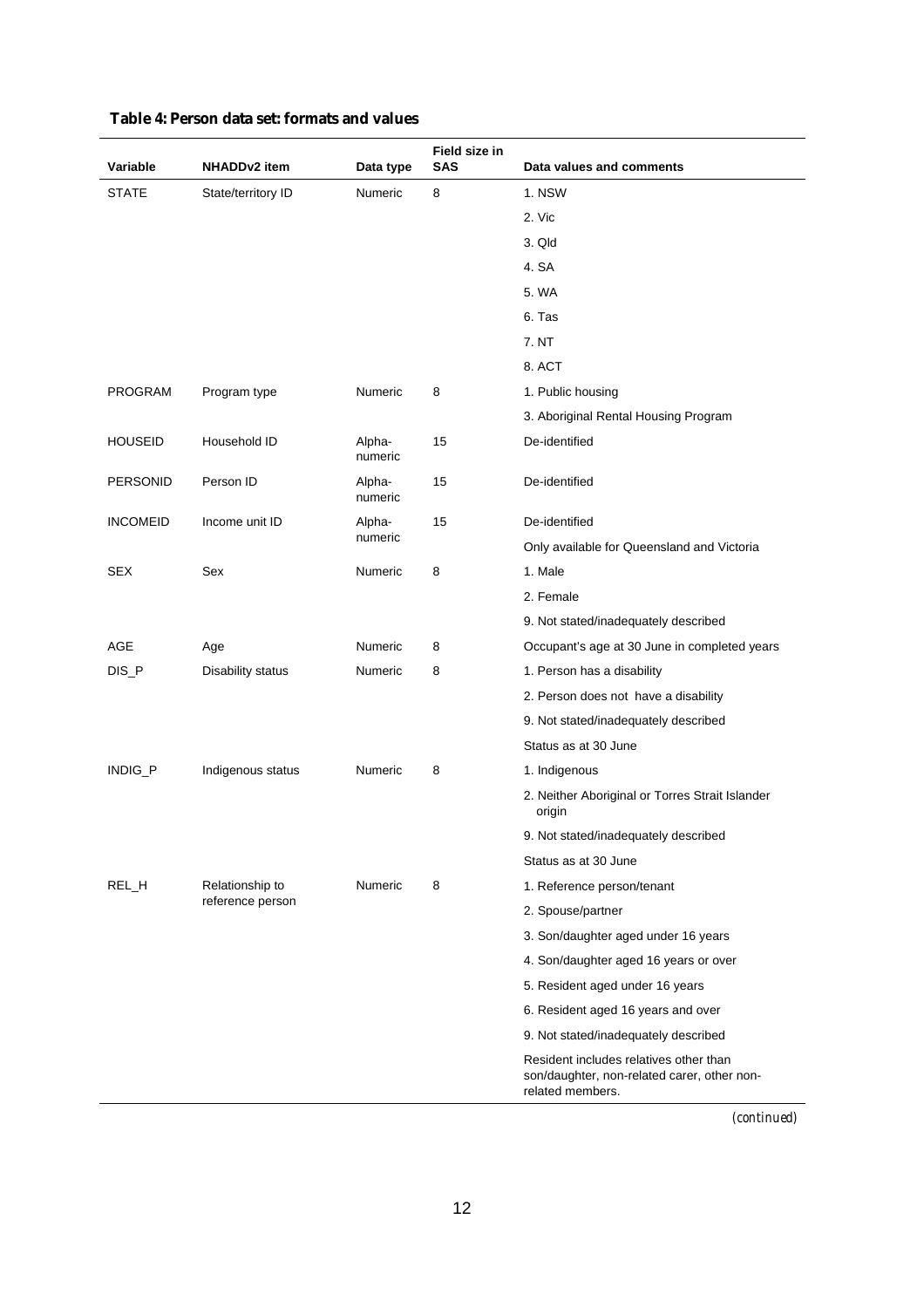|                     | Data type      | <b>SAS</b> | Data values and comments             |
|---------------------|----------------|------------|--------------------------------------|
| Relationship within | <b>Numeric</b> | 8          | 1. Reference person/tenant           |
|                     |                |            | 2. Spouse/partner                    |
|                     |                |            | 3. Dependant aged under 16 years     |
|                     |                |            | 4. Dependant aged 16 years and over  |
|                     |                |            | 9. Not stated/inadequately described |
|                     | income unit    |            |                                      |

#### **Table 4 (continued): Person data set: formats and values**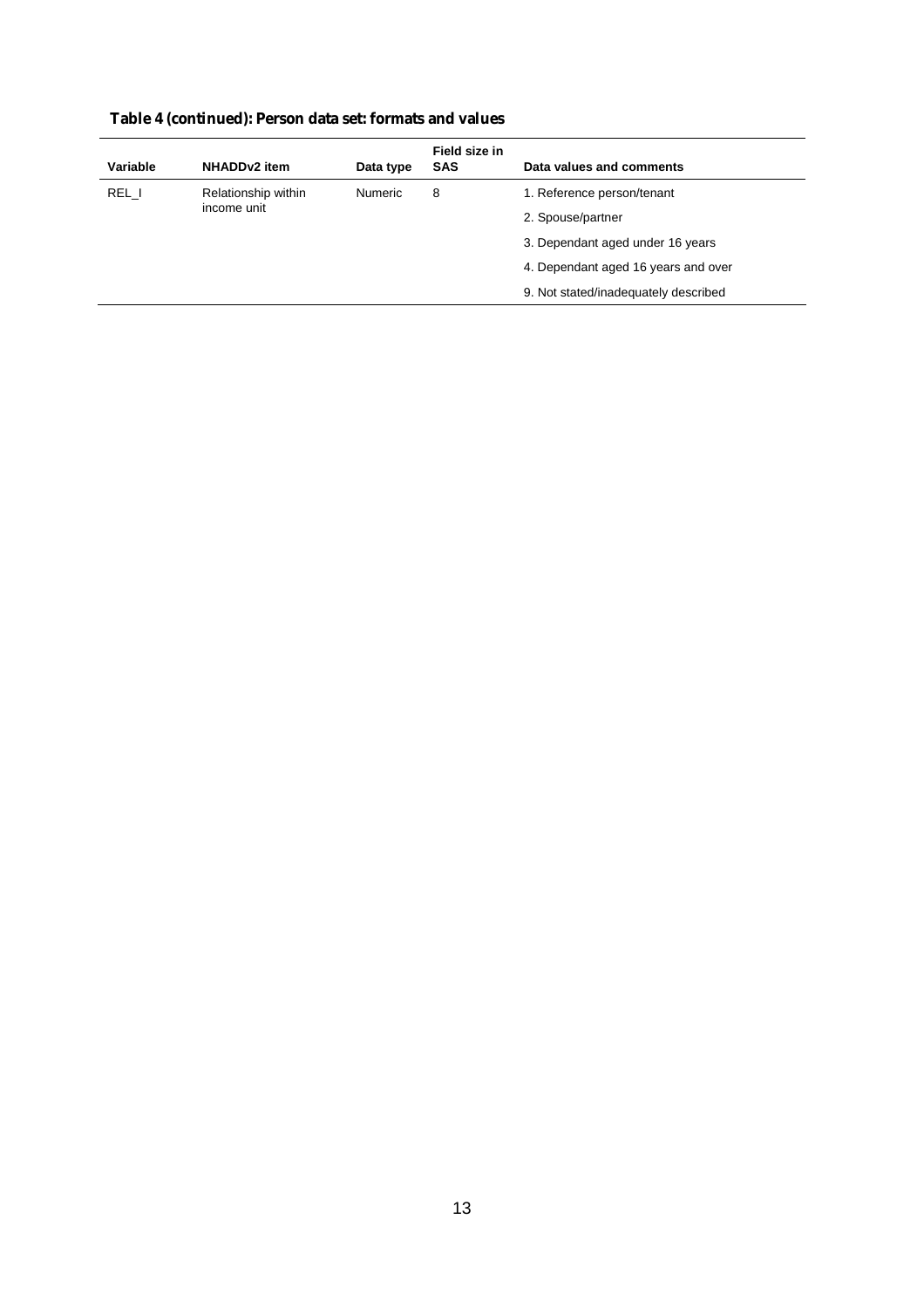| <b>Variable</b> | <b>NHADDv2</b> item      | Data<br>type      | Field size in<br><b>SAS</b> | Data values and comments                                                          |
|-----------------|--------------------------|-------------------|-----------------------------|-----------------------------------------------------------------------------------|
| <b>STATE</b>    | State/territory ID       | Numeric           | 8                           | 1. NSW                                                                            |
|                 |                          |                   |                             | 2. Vic                                                                            |
|                 |                          |                   |                             | 3. Qld                                                                            |
|                 |                          |                   |                             | 4. SA                                                                             |
|                 |                          |                   |                             | 5. WA                                                                             |
|                 |                          |                   |                             | 6. Tas                                                                            |
|                 |                          |                   |                             | 7. NT                                                                             |
|                 |                          |                   |                             | 8. ACT                                                                            |
| <b>PROGRAM</b>  | Program type             | <b>Numeric</b>    | 8                           | 1. Public housing                                                                 |
|                 |                          |                   |                             | 3. Aboriginal Rental Housing Program                                              |
| <b>HOUSEID</b>  | Household ID             | Alpha-<br>numeric | 15                          | De-identified                                                                     |
| <b>PERSONID</b> | Person ID                | Alpha-            | 15                          | De-identified                                                                     |
|                 |                          | numeric           |                             | <b>Created for New South Wales</b>                                                |
| <b>INCOMEID</b> | Income unit ID           | Alpha-            | 15                          | De-identified. (jurisdiction specified)                                           |
|                 |                          | numeric           |                             | Only available for Queensland and Victoria                                        |
| INC_GP          | Income-gross<br>(person) | <b>Numeric</b>    | \$\$\$,\$\$\$.cc            | Weekly gross income at 30 June for tenant for<br>that income code                 |
| INC AP          | Income-assessable        | <b>Numeric</b>    | \$\$\$,\$\$\$.cc            | Weekly assessable income at 30 June for tenant<br>for that income code            |
| INC_CODE        | Income source            | <b>Numeric</b>    | 8                           | 1. Wages/Salary                                                                   |
|                 |                          |                   |                             | 2.1. Disability Pension                                                           |
|                 |                          |                   |                             | 2.2. Aged Pension                                                                 |
|                 |                          |                   |                             | 2.3. Unemployment Benefit                                                         |
|                 |                          |                   |                             | 2.4. Other government pension / benefit, e.g.<br>Youth Allowance, Service Pension |
|                 |                          |                   |                             | 3. Other (superannuation/compensation)                                            |
|                 |                          |                   |                             | 4. Nil income                                                                     |
|                 |                          |                   |                             | 9. Not stated/inadequately described                                              |

#### **Table 5: Person Income data set: formats and values**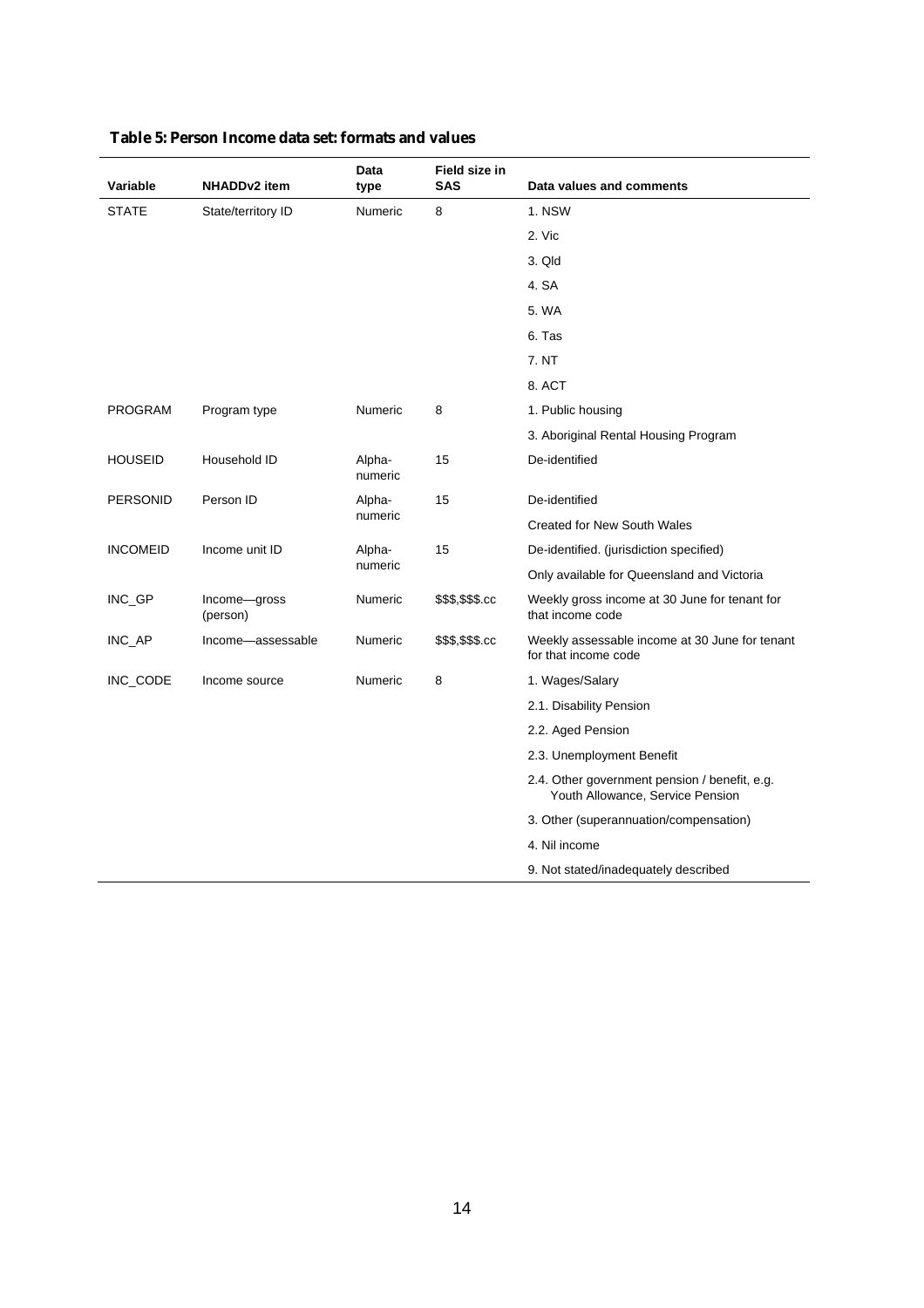### **2.5 Variation in jurisdictional data provision**

The data items contained in each data file and their availability from each jurisdiction are listed below.

| Data item description | <b>NSW</b> | Vic | Qld        | <b>SA</b>  | <b>WA</b> | Tas | <b>NT</b> | <b>ACT</b> |
|-----------------------|------------|-----|------------|------------|-----------|-----|-----------|------------|
| State/territory       |            |     | $\sqrt{ }$ |            |           | N   |           | V          |
| Program type          |            |     | N          |            | $\Delta$  | N   |           | V          |
| Dwelling identifier   |            |     | $\sqrt{ }$ |            | N         |     |           | $\sqrt{ }$ |
| Tenantable status     |            |     | $\sqrt{ }$ | $\sqrt{ }$ | N         |     |           | $\sqrt{ }$ |
| Occupancy status      |            |     | $\sqrt{ }$ |            |           |     |           | $\sqrt{ }$ |
| Number of bedrooms    |            |     | $\sim$     |            |           |     |           | N          |
| Dwelling type         |            |     | $\sim$     |            |           |     |           | $\sqrt{ }$ |
| Weekly market rent    |            |     |            |            |           |     |           |            |

#### **Table 6: Jurisdictional data provision: Dwelling file**

 $\sqrt{\frac{1}{\sqrt{1-\frac{1}{\sqrt{1-\frac{1}{\sqrt{1-\frac{1}{\sqrt{1-\frac{1}{\sqrt{1-\frac{1}{\sqrt{1-\frac{1}{\sqrt{1-\frac{1}{\sqrt{1-\frac{1}{\sqrt{1-\frac{1}{\sqrt{1-\frac{1}{\sqrt{1-\frac{1}{\sqrt{1-\frac{1}{\sqrt{1-\frac{1}{\sqrt{1-\frac{1}{\sqrt{1-\frac{1}{\sqrt{1-\frac{1}{\sqrt{1-\frac{1}{\sqrt{1-\frac{1}{\sqrt{1-\frac{1}{\sqrt{1-\frac{1}{\sqrt{1-\frac{1}{\sqrt{1-\frac{1}{\sqrt{1-\frac{1}{\sqrt{1-\frac$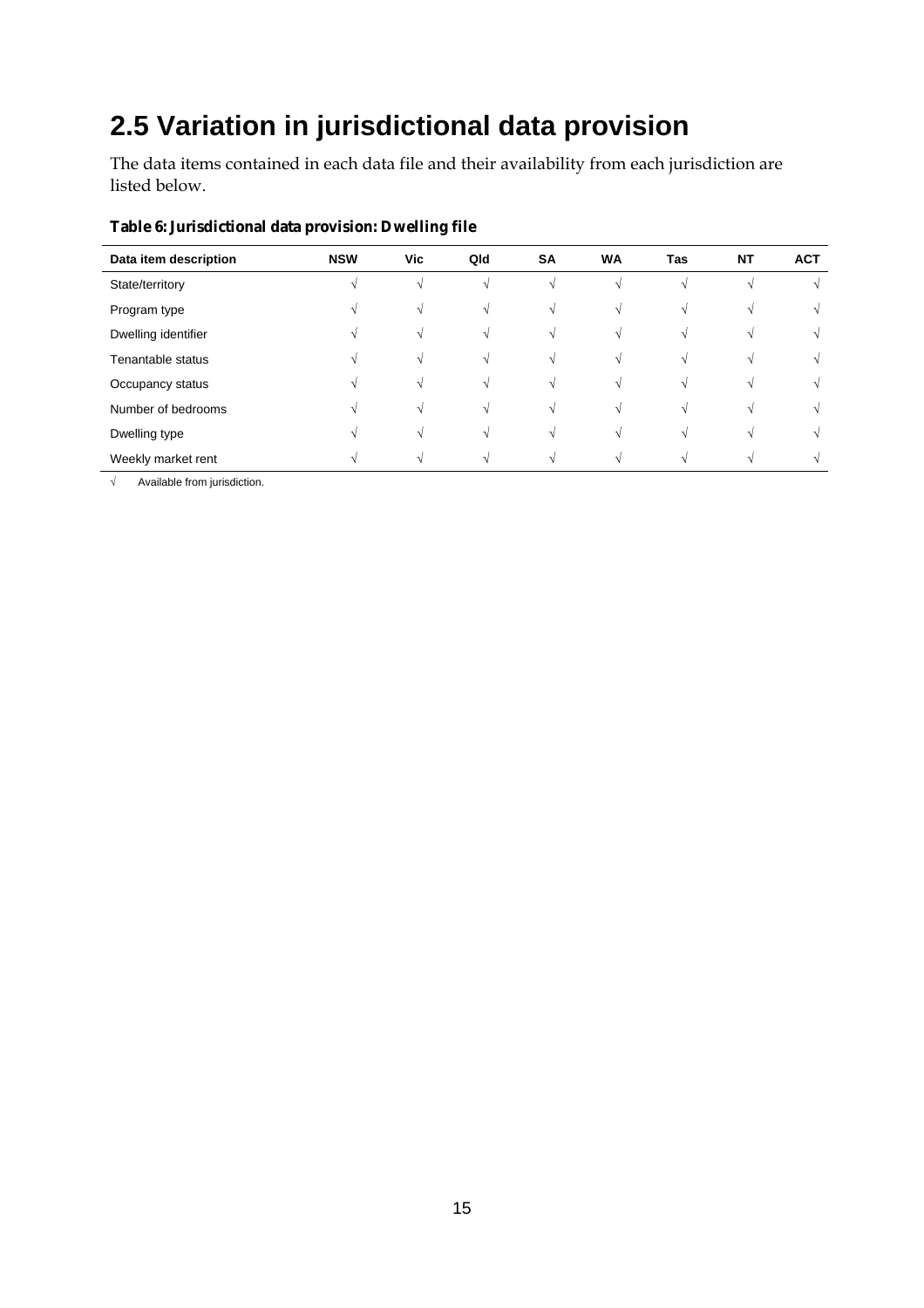| Data item description       | <b>NSW</b> | <b>Vic</b> | Qld  | <b>SA</b> | <b>WA</b> | Tas  | <b>NT</b>  | <b>ACT</b> |
|-----------------------------|------------|------------|------|-----------|-----------|------|------------|------------|
| State/territory             | V          | $\sqrt{}$  | V    | V         | √         | V    | $\sqrt{ }$ |            |
| Program type                |            |            | ٦    | V         | V         |      |            |            |
| Dwelling identifier         |            |            | V    |           | V         |      |            | V          |
| Household identifier        |            |            | V    | V         | V         |      |            |            |
| Date assistance commenced   |            |            |      | V         |           |      |            |            |
| Date assistance completed   |            |            |      |           |           |      |            |            |
| New allocation status       |            |            |      |           |           |      |            |            |
| <b>Transfers status</b>     |            |            |      |           |           |      |            |            |
| Indigenous status           |            |            |      |           |           |      |            |            |
| Disability status           |            |            |      |           |           |      | n.a.       |            |
| Market rent                 |            |            |      |           |           |      |            |            |
| Weekly rent charged         |            |            |      |           |           |      |            |            |
| Rebate status               |            |            |      |           |           |      |            |            |
| Rebate amount               |            |            |      |           |           |      |            |            |
| Gross household income      |            |            | n.a. | n.a.      |           |      |            |            |
| Assessable household income |            | n.a.       | V    | V         | n.a.      | n.a. | n.a.       | n.a.       |
| Persons                     | V          | V          | V    | V         | V         |      | V          | V          |

**Table 7: Jurisdictional data provision: Household file** 

√ Available from jurisdiction.

n.a. Not available.

l,

#### **Table 8: Jurisdictional data provision: Person file**

| Data item description           | <b>NSW</b> | Vic | Qld        | SA         | <b>WA</b> | <b>Tas</b> | <b>NT</b> | <b>ACT</b> |
|---------------------------------|------------|-----|------------|------------|-----------|------------|-----------|------------|
| State/territory                 | N          | V   | $\sqrt{ }$ | $\sqrt{ }$ | N         | N          |           | $\sqrt{ }$ |
| Program type                    |            | V   | V          | $\sqrt{ }$ | V         |            |           | V          |
| Household identifier            |            | V   | V          | $\sqrt{ }$ | N         | V          |           | V          |
| Person identifier               |            | V   | N          | V          | N         |            |           | V          |
| Income unit identifier          | n.a.       | V   | V          | n.a.       | n.a.      | n.a.       | n.a.      | n.a.       |
| Sex                             | n.a.       | V   | V          | N          | V         | $\sqrt{ }$ |           | V          |
| Age                             | V          |     | N          | V          | N         |            |           | V          |
| Indigenous status               | n.a.       | V   | V          | V          | n.a.      | V          | n.a.      | $\sqrt{ }$ |
| Disability status               | V          | V   | N          | V          | N         | V          | n.a.      | $\sqrt{ }$ |
| Relationship within household   | V          | V   | N          | $\sqrt{ }$ | V         |            | N         | $\sqrt{ }$ |
| Relationship within income unit | n.a.       |     | V          | n.a.       | n.a.      | n.a.       | n.a.      | n.a.       |

√ Available from jurisdiction.

n.a. Not available.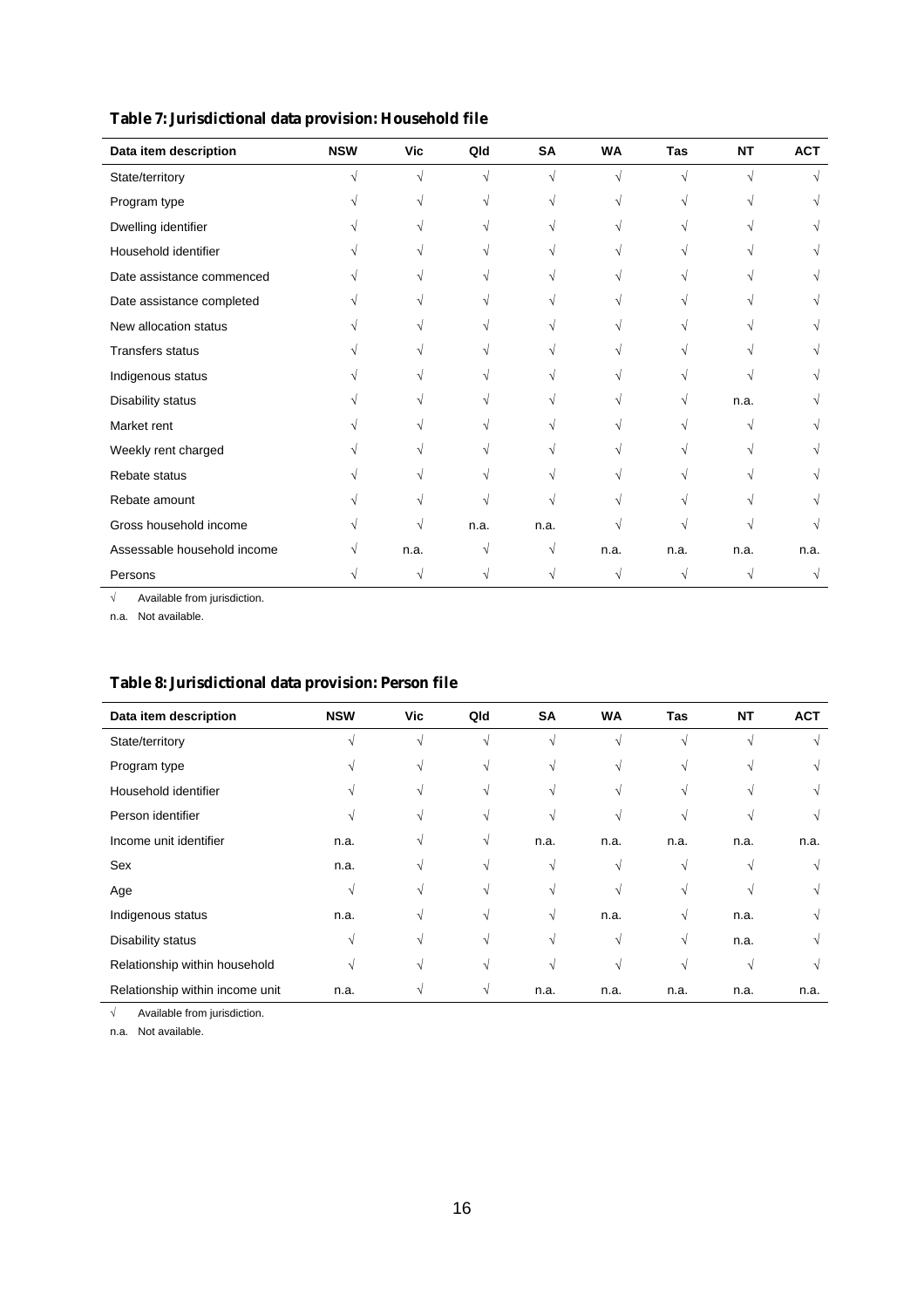| Data item description    | <b>NSW</b> | Vic  | Qld  | <b>SA</b> | <b>WA</b> | Tas  | NT     | <b>ACT</b> |
|--------------------------|------------|------|------|-----------|-----------|------|--------|------------|
| State/territory          | N          | V    |      | V         |           |      |        |            |
| Program type             | N          | V    | V    | V         | V         | V    | N      |            |
| Household identifier     | N          | V    | V    | V         | V         | V    | N      |            |
| Person identifier        | N          | V    | V    | V         | V         | V    | N      |            |
| Income unit identifier   | n.a.       | V    | V    | n.a.      | n.a.      | n.a. | n.a.   | n.a.       |
| Gross person income      | N          | V    | n.a. | n.a.      | N         | V    | V      | N          |
| Assessable person income | n.a.       | n.a. |      | V         | n.a.      | n.a. | n.a.   | n.a.       |
| Income code              | $\sim$     | N    |      | V         |           |      | $\sim$ |            |

**Table 9: Jurisdictional data provision: Person Income file** 

√ Available from jurisdiction.

n.a. Not available.

### **2.6 Data limitations/problems**

This document recognises that there are data limitations and/or integrity issues associated with data provided, and highlights the importance of data quality and consistency between jurisdictions. Variations in the public housing and ARHP policies, administration of programs and reporting capabilities of management information systems between jurisdictions have influenced the quality and results.

Any interpretation of results should take account of any data qualifications noted below. The areas of data concern identified are both general and technical in nature.

#### **2.6.1 General areas of concern**

#### **Dwelling**

- Due to the complexity of funding arrangements in the Indigenous housing sector, the potential exists in some jurisdictions for some community-managed dwellings (whether government or community owned) to be included in ARHP reporting.
- It is possible that some jurisdictions may place a household funded under one program type into a dwelling managed under another program type.

#### **Household**

- Rent paid has been used as a proxy for rent charged for some jurisdictions, e.g. New South Wales, Victoria and Queensland.
- Some variables supplied by jurisdictions at the household level such as gross household income and disability or Indigenous status may not correspond to the details for that household in the Person or Person Income file.
- Rebate status should represent a positive subsidy difference between market rent and the rent charged to households. However, this may not always be the case. For example, two jurisdictions calculate rental subsidies on a concept of full rent rather than market rent. Full rent is determined by the state housing authority and is used as a proxy to market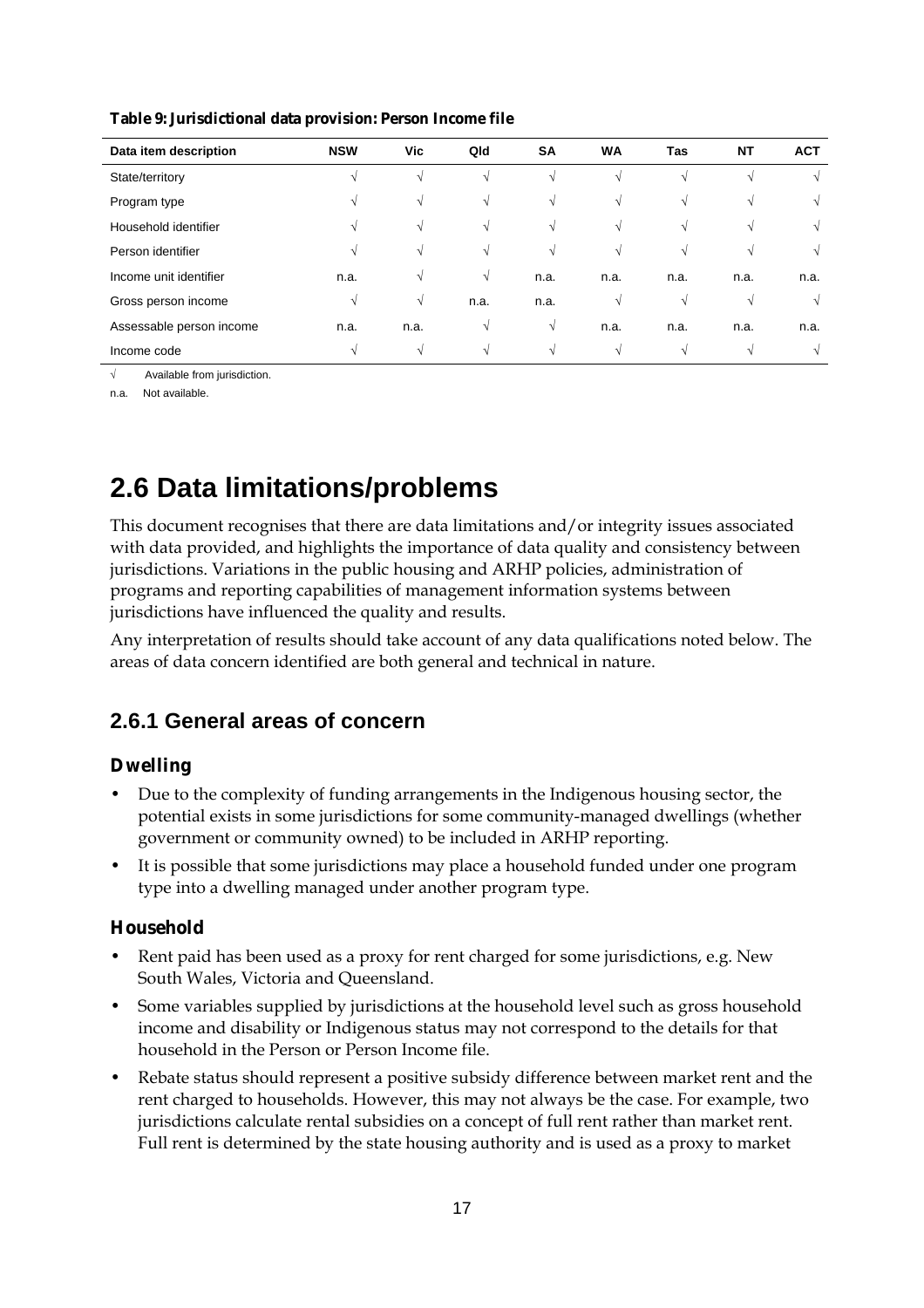rent but may be above or below the market value. Cases of a calculated rebate amount of zero or less are actually correct by jurisdictional systems.

• Households that were both newly allocated and transferred in the same financial year are excluded from the transfer count reported for some jurisdictions.

#### **Person**

- New South Wales only provided person information for a maximum of six members per household.
- There is generally one main tenant per household but some jurisdictions may record more than one or no main tenants. It can be assumed that the eldest tenant within the household ID is most likely the main tenant, but it is possible in the data that a dependant under 16 may be the only tenant.
- Indigenous status of households is generally determined by the applicant's selfidentification at the time of application. There is also wide variation in how Indigenous status is recorded in jurisdictions' information management systems, especially if the Indigenous status of the household is unknown.

#### **Other**

- All performance indicators for status reporting were calculated via the National Housing Data Repository for all jurisdictions except for New South Wales, which was submitted via spreadsheet return. Thus results obtained from NMDS data will not always reconcile with published performance indicator results.
- Some data items may not have been updated in systems since first being recorded. For example, a household with an Indigenous flag may have contained an Indigenous occupant who has since left.

#### **2.6.2 Technical data problems**

#### **Dwelling**

- Some dwellings have the number of bedrooms equal to zero, which represents a bedsit.
- Some occupied dwellings have one or more of the following characteristics: zero market rent, dwelling indicated as untenantable, or no corresponding household in Household file.
- Many unoccupied dwellings have missing or zero market rent.

#### **Household**

- Some ongoing households have one or more of the following characteristics: missing rebate status; missing or zero market rent; zero or unrealistic rent charge amounts; residing in a dwelling indicated as vacant in the Dwelling file; or no corresponding dwelling in the Dwelling file.
- Some ongoing rebated households have missing, zero or unrealistic amounts for gross income, market rent and rent charged.
- Some households that have been flagged as newly allocated or transfers actually have a commencement date outside of the reported financial year. Mutual exchanges or head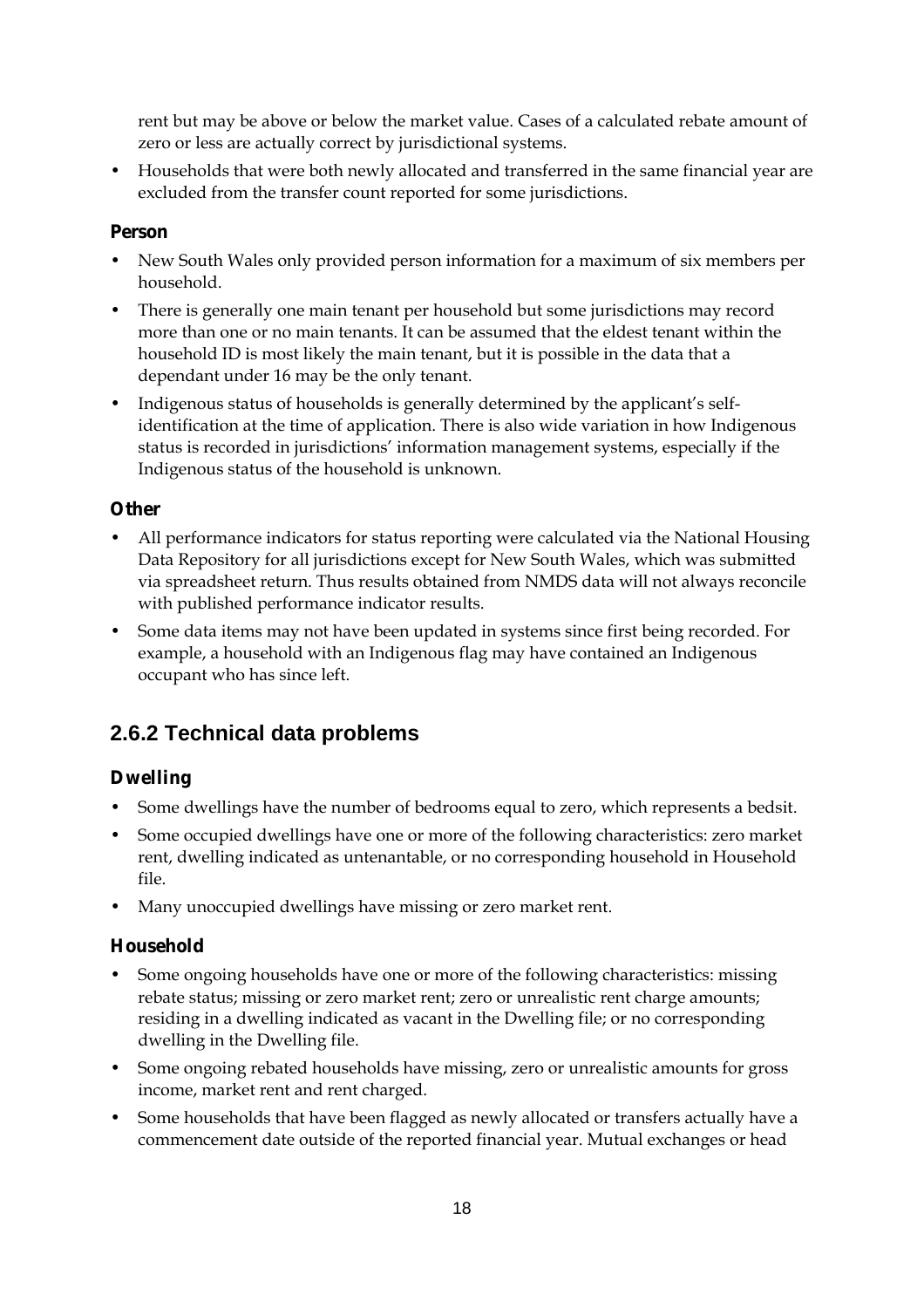tenant transfers can result in some households with a commencement date within the financial year having negative new allocation or transfer flags.

• Some households flagged as rebated have rent charged greater than or equal to market rent (where market rent and rent charged are not missing or zero), and vice versa with non-rebated households.

#### **Person**

• The data contain an unrealistic number of persons aged 100 years and over. There are also persons with unrealistic age values that may not correspond with their relationship code within the household.

#### **Person income**

- Missing values for income type and/or income amount do occur.
- Income amounts are as originally supplied by jurisdictions, with some incidence of extreme income values.

#### **Other**

• Some jurisdictions may record only a 'yes' or blank in a field, e.g. Indigenous status. A blank is deemed 'unknown'.

The limitations and problems outlined above are to the best of the AIHW's knowledge. Please contact the Housing Assistance Data Custodian at the AIHW if you encounter any other problems with the NMDS data.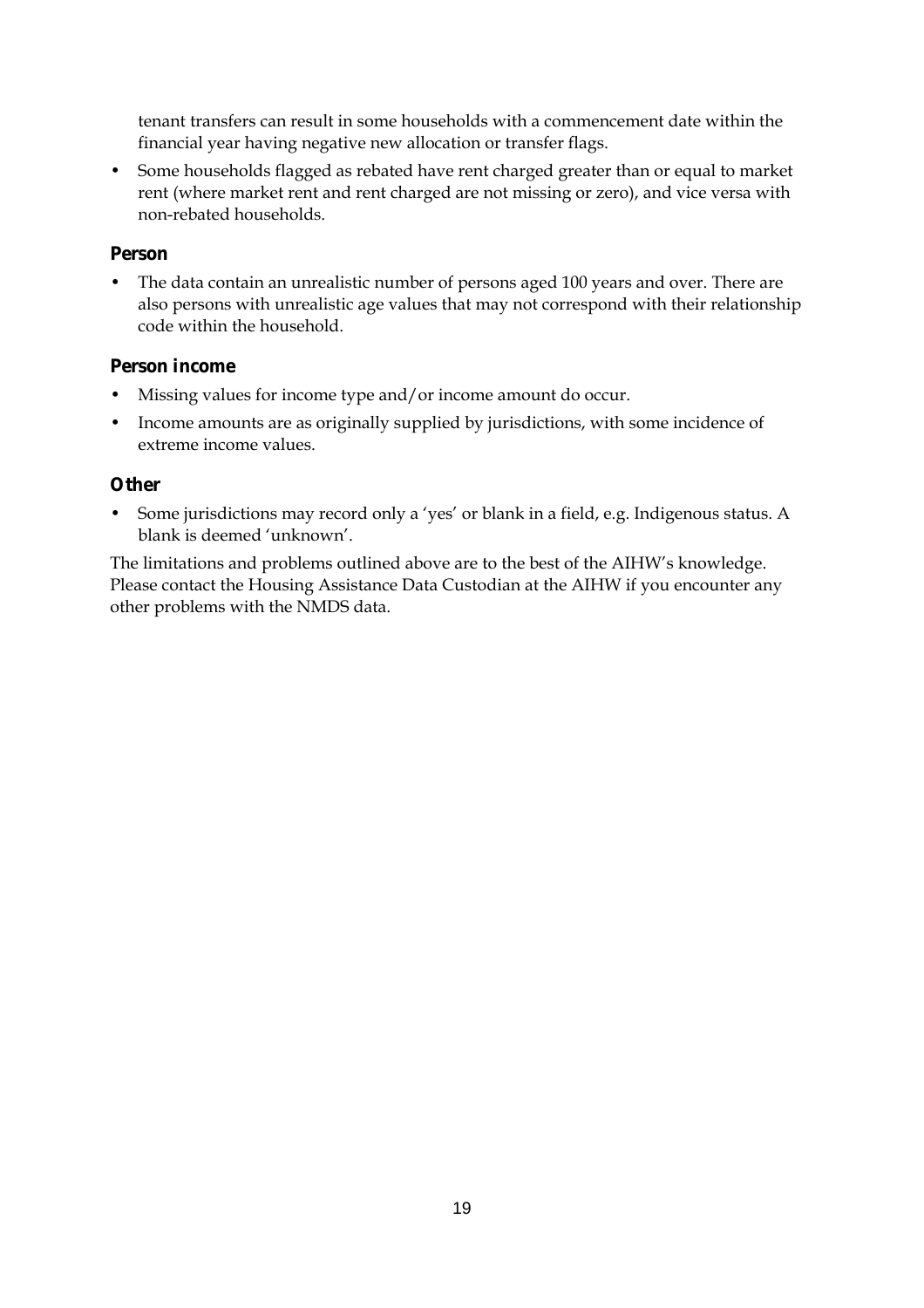## **3 Summary statistics**

| Program type 1                                                    | <b>NSW</b> | Vic     | Qld     | <b>SA</b> | WA     | Tas    | <b>NT</b> | <b>ACT</b> | Total   |
|-------------------------------------------------------------------|------------|---------|---------|-----------|--------|--------|-----------|------------|---------|
| Number of records in Dwelling<br>file (dwellings at 30 June 2002) | 127,751    | 64,656  | 50,157  | 49,134    | 32,551 | 12,656 | 6,062     | 11,154     | 354,121 |
| Number of records in<br>Household file                            | 143,642    | 71,610  | 57,901  | 51,796    | 36,765 | 15,134 | 6,657     | 12,179     | 395,684 |
| Number of records in<br>Person file                               | 258,460    | 132,622 | 133,660 | 83,128    | 61,630 | 24,901 | 16,623    | 24,173     | 735,197 |
| Number of records in<br>Person Income file                        | 219,456    | 149,255 | 111,512 | 131,839   | 68,576 | 54,914 | 22,063    | 19,437     | 777,052 |
| Number of occupied dwellings<br>at 30 June 2002                   | 125,312    | 62,355  | 48,908  | 46,298    | 31,062 | 12,116 | 5,757     | 11,008     | 342,816 |
| Number of all households<br>at 30 June 2002                       | 125,315    | 62,425  | 48,908  | 46,291    | 30,780 | 12,116 | 5,624     | 11,008     | 342,467 |
| Number of rebate-assisted<br>households at 30 June 2002           | 112,175    | 55,974  | 43,839  | 39,307    | 26,681 | 10,732 | 5,040     | 8,723      | 302,471 |
| Number of Indigenous<br>households at 30 June 2002                | 2,197      | 771     | 2,311   | 812       | 2,098  | 463    | 1,377     | 142        | 10,171  |
| Number of new households<br>assisted for year ending              |            |         |         |           |        |        |           |            |         |
| 30 June 2002                                                      | 13,450     | 6,356   | 5,667   | 3,336     | 3,817  | 1,466  | 838       | 1,109      | 36,039  |

#### **Table 10: Summary of public housing records and statistics by jurisdiction**

#### **Table 11: Summary of Aboriginal Rental Housing Program records and statistics by jurisdiction**

| Program type 3                                                       | <b>NSW</b> | Vic   | Qld    | SA    | WA    | Tas   | <b>NT</b>            | <b>ACT</b>           | <b>Total</b> |
|----------------------------------------------------------------------|------------|-------|--------|-------|-------|-------|----------------------|----------------------|--------------|
| Number of records in Dwelling<br>file (dwellings at 30 June 2002)    | 3,957      | 1,156 | 2,760  | 1,866 | 2,510 | 330   | $\ddot{\phantom{0}}$ | $\ddotsc$            | 12,579       |
| Number of records in<br>Household file                               | 4,562      | 1,298 | 3,154  | 1,917 | 2,904 | 426   | $\cdot$ .            | $\ddot{\phantom{0}}$ | 14,261       |
| Number of records in<br>Person file                                  | 11,626     | 3,391 | 11,040 | 4,662 | 7,546 | 711   | $\ddot{\phantom{0}}$ | . .                  | 38,976       |
| Number of records in<br>Person Income file                           | 7,691      | 3,284 | 7,042  | 6,712 | 6,802 | 1,592 | $\ddot{\phantom{0}}$ | . .                  | 33,123       |
| Number of occupied dwellings<br>at 30 June 2002                      | 3,873      | 1,117 | 2,610  | 1,701 | 2,389 | 306   | $\ddot{\phantom{0}}$ | $\ddot{\phantom{0}}$ | 11,996       |
| Number of all households<br>at 30 June 2002                          | 3,873      | 1,119 | 2,612  | 1,701 | 2,263 | 306   | $\ddot{\phantom{0}}$ | . .                  | 11,874       |
| Number of rebate-assisted<br>households at 30 June 2002              | 3,398      | 999   | 2,196  | 1,326 | 1,935 | 274   | $\ddot{\phantom{0}}$ | $\ddot{\phantom{0}}$ | 10,128       |
| Number of Indigenous<br>households at 30 June 2002                   | 1,203      | 1,119 | 2,196  | 1,152 | 2,263 | 241   | $\sim$ $\sim$        | $\ddot{\phantom{1}}$ | 8,174        |
| Number of new households<br>assisted for year ending<br>30 June 2002 | 568        | 172   | 274    | 188   | 381   | 72    | $\sim$               | $\ddot{\phantom{0}}$ | 1,655        |

. . Not applicable.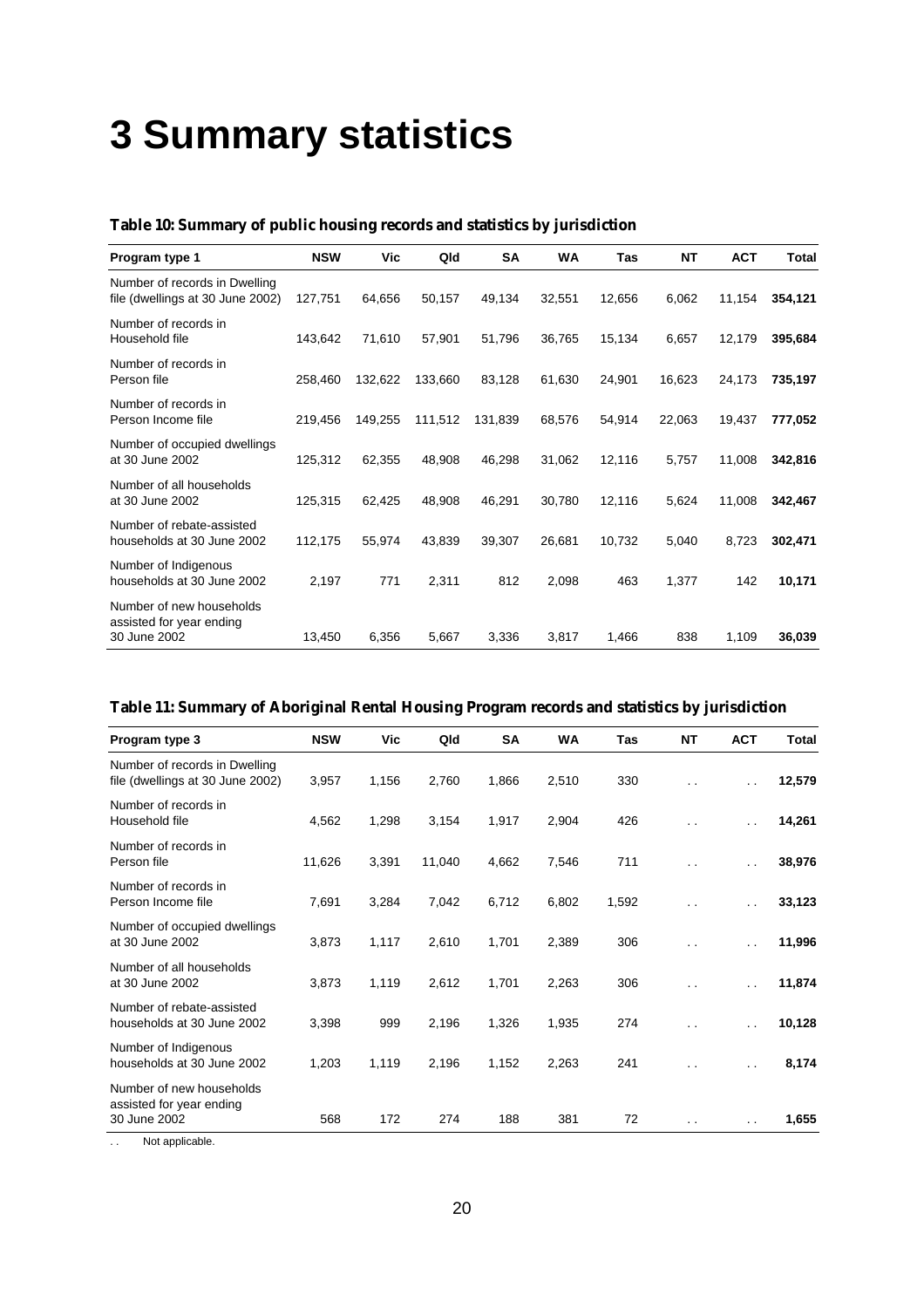## **References**

Australian Institute of Health and Welfare (AIHW) 2003. National Housing Assistance Data Dictionary version 2 (Housing Assistance Data Development Series). AIHW cat. no. HOU 89. Canberra: AIHW.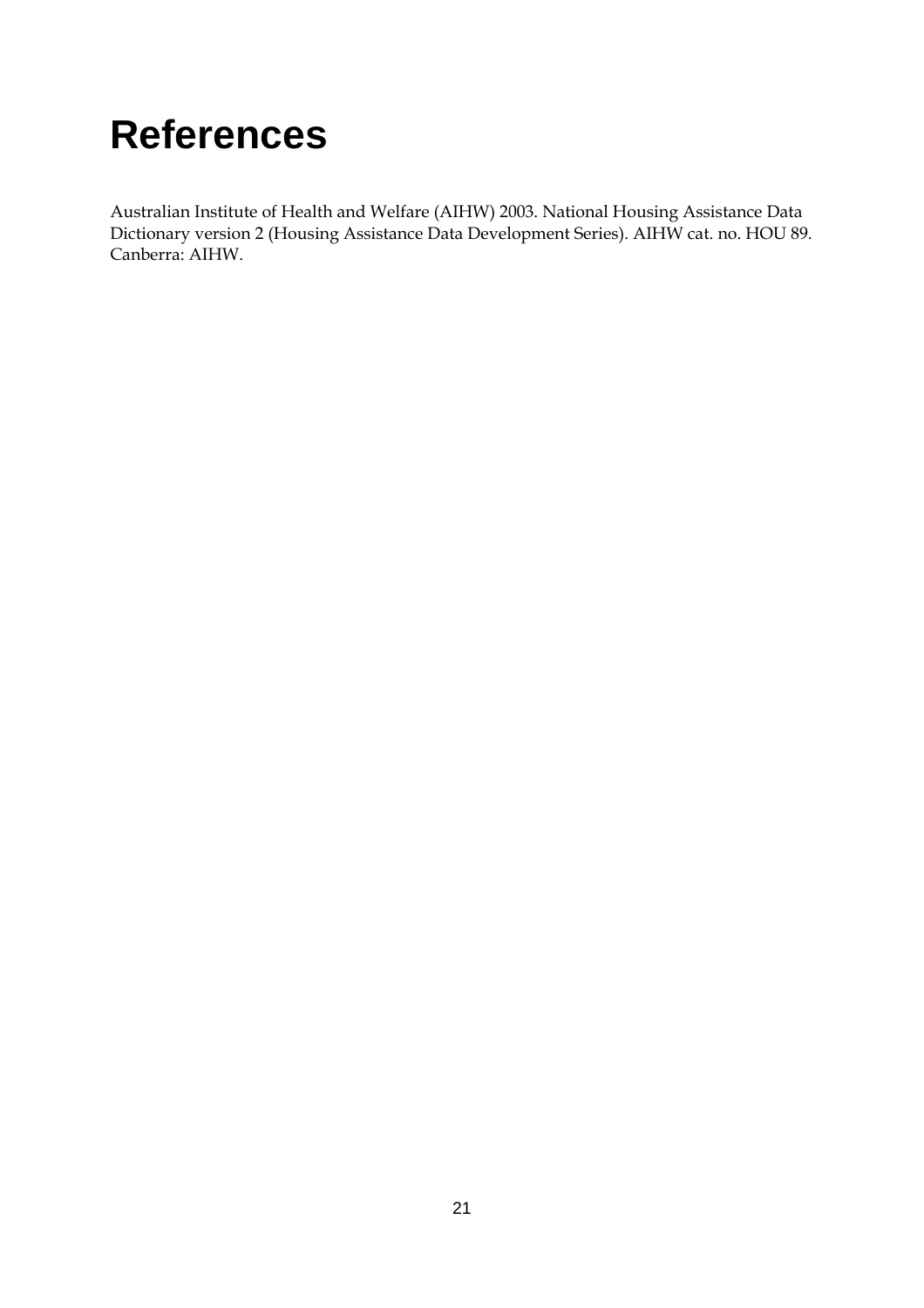## **Appendix A: Housing concept diagrams**

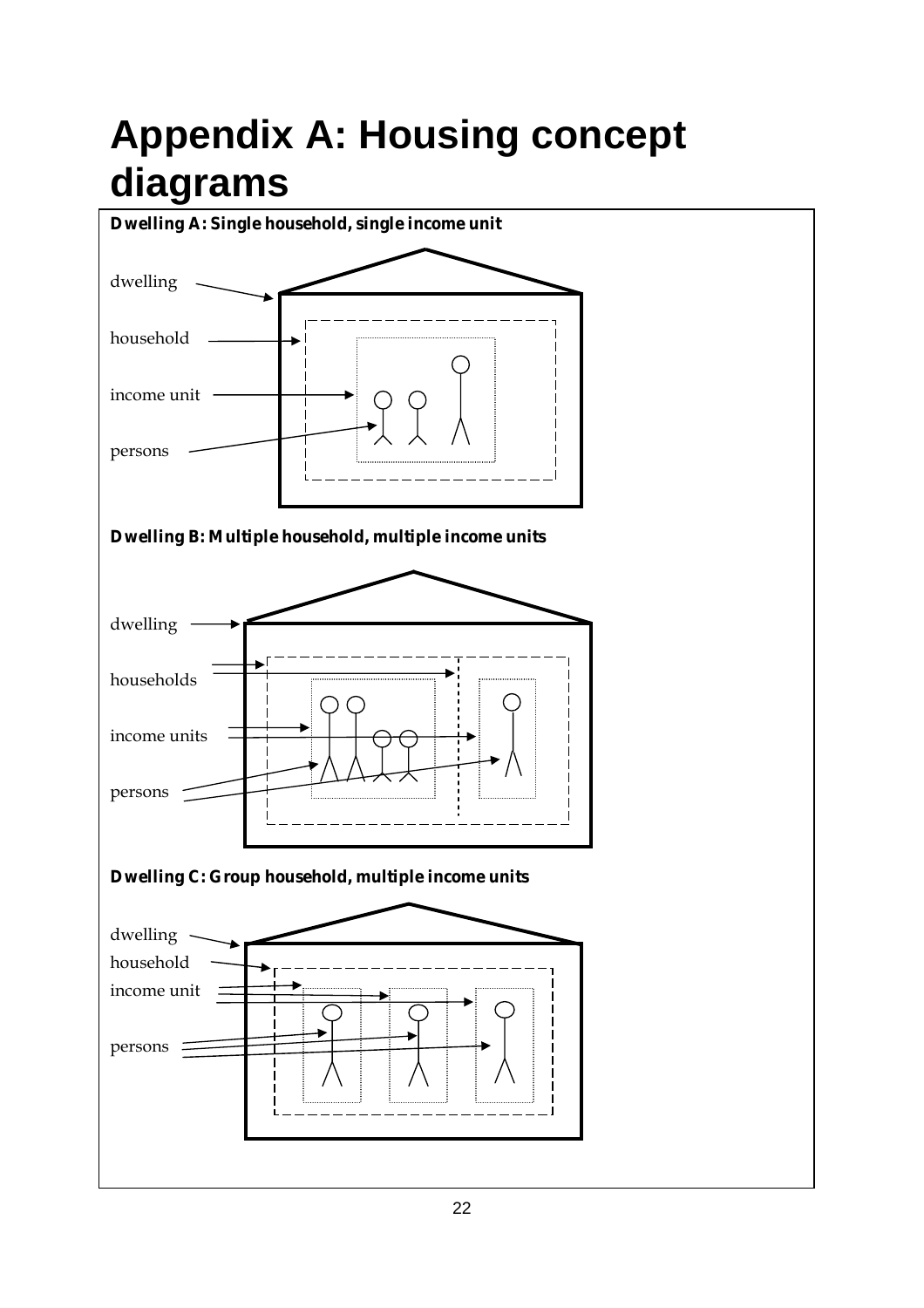## **Appendix B: Data definitions**

The detailed data definitions for the data elements of the public housing and ARHP NMDS are published in the AIHW *National Housing Assistance Data Dictionary version 2* (AIHW 2003) and are available on the Knowledgebase at <http://www.aihw.gov.au>.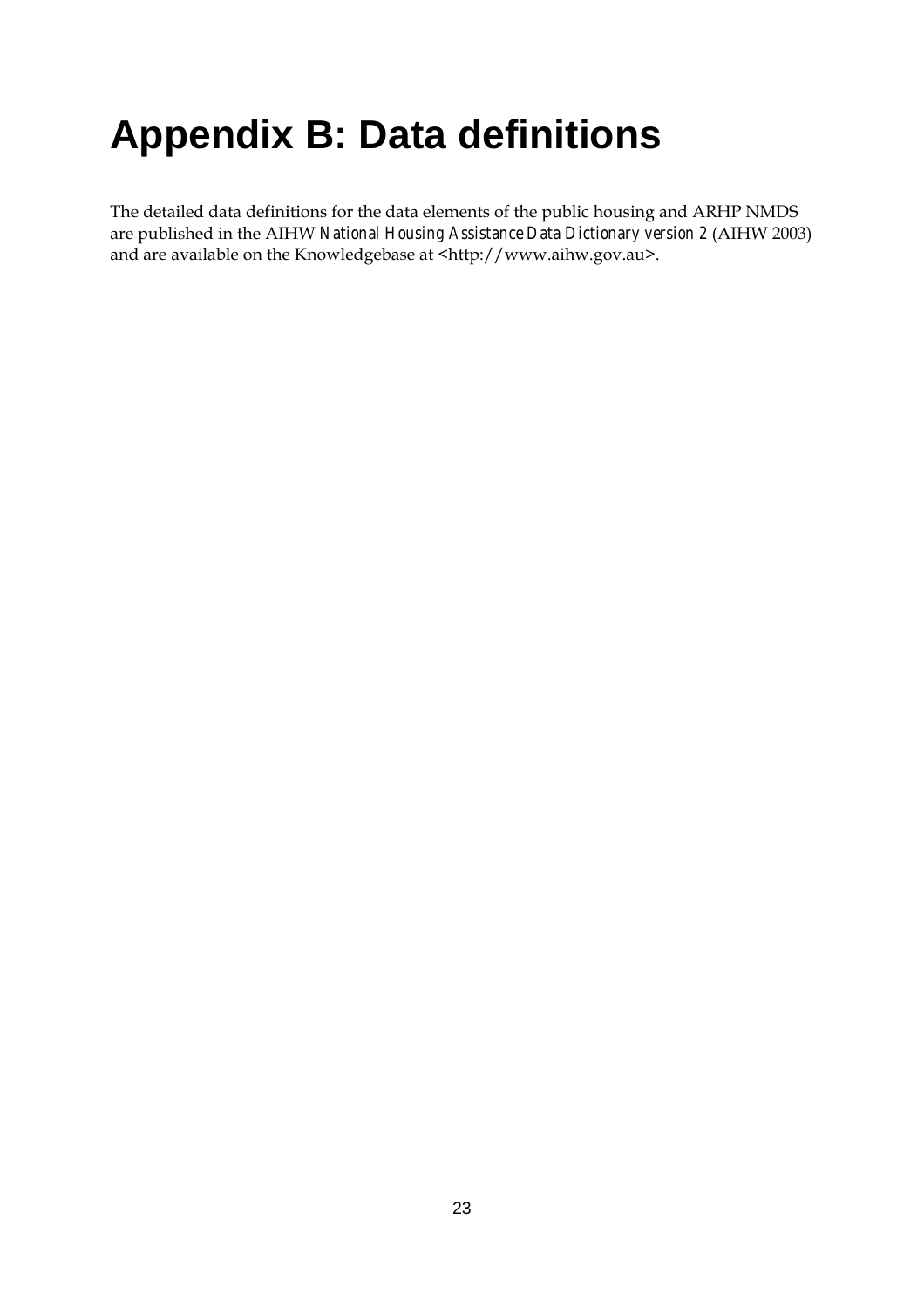### **Age**

| Admin. status:              | <b>CURRENT</b>                                                                                                                                                                                                |  |  |  |  |  |  |  |
|-----------------------------|---------------------------------------------------------------------------------------------------------------------------------------------------------------------------------------------------------------|--|--|--|--|--|--|--|
| Reporting required:         | Required if 'Date of birth' not available                                                                                                                                                                     |  |  |  |  |  |  |  |
| <b>NHAI Model Location:</b> | Party                                                                                                                                                                                                         |  |  |  |  |  |  |  |
|                             | Identifying and definitional attributes                                                                                                                                                                       |  |  |  |  |  |  |  |
| Knowledgebase ID:           | 000740<br>Data item version number: 1                                                                                                                                                                         |  |  |  |  |  |  |  |
| Data element type:          | <b>DATA ELEMENT</b>                                                                                                                                                                                           |  |  |  |  |  |  |  |
| <b>Definition:</b>          | The age of the person in (completed) years.                                                                                                                                                                   |  |  |  |  |  |  |  |
| Context:                    | The data element Age is used in analyses of service utilisation by age group<br>and comparisons with demographic statistics. Age is also used as an<br>assistance eligibility criterion.                      |  |  |  |  |  |  |  |
|                             | Relational and representational attributes                                                                                                                                                                    |  |  |  |  |  |  |  |
| Datatype:                   | Numeric<br><b>Representational form:</b><br><b>QUANTITATIVE VALUE</b>                                                                                                                                         |  |  |  |  |  |  |  |
| <b>Field size:</b>          | Min. $1$ Max.<br><b>Representational layout:</b> NNN<br>3                                                                                                                                                     |  |  |  |  |  |  |  |
| Data domain:                | Age in single years (if aged under one year, record as 000)                                                                                                                                                   |  |  |  |  |  |  |  |
|                             | 998<br>Relevant data not available from the jurisdiction                                                                                                                                                      |  |  |  |  |  |  |  |
|                             | Unknown<br>999                                                                                                                                                                                                |  |  |  |  |  |  |  |
| <b>Guide for use:</b>       | If year of birth is known (but Date of birth is not) use the date $01/01$ of the<br>birth year to estimate age. If age (or Date of birth) is unknown or not stated,<br>and cannot be estimated, use code 999. |  |  |  |  |  |  |  |
| <b>Verification rules:</b>  | Distributions should be checked to ensure that missing values are being<br>recorded correctly, and not as zeros.                                                                                              |  |  |  |  |  |  |  |
| <b>Collection methods:</b>  | Although collection of Date of birth allows more precise calculation of age,<br>this is not feasible in some data collections and alternative questions are:                                                  |  |  |  |  |  |  |  |
|                             | Age last birthday?                                                                                                                                                                                            |  |  |  |  |  |  |  |
|                             | What was [your] [the person's] age last birthday?                                                                                                                                                             |  |  |  |  |  |  |  |
|                             | What is [your] [the person's] age in complete years?                                                                                                                                                          |  |  |  |  |  |  |  |
| <b>Related data:</b>        | Date of birth                                                                                                                                                                                                 |  |  |  |  |  |  |  |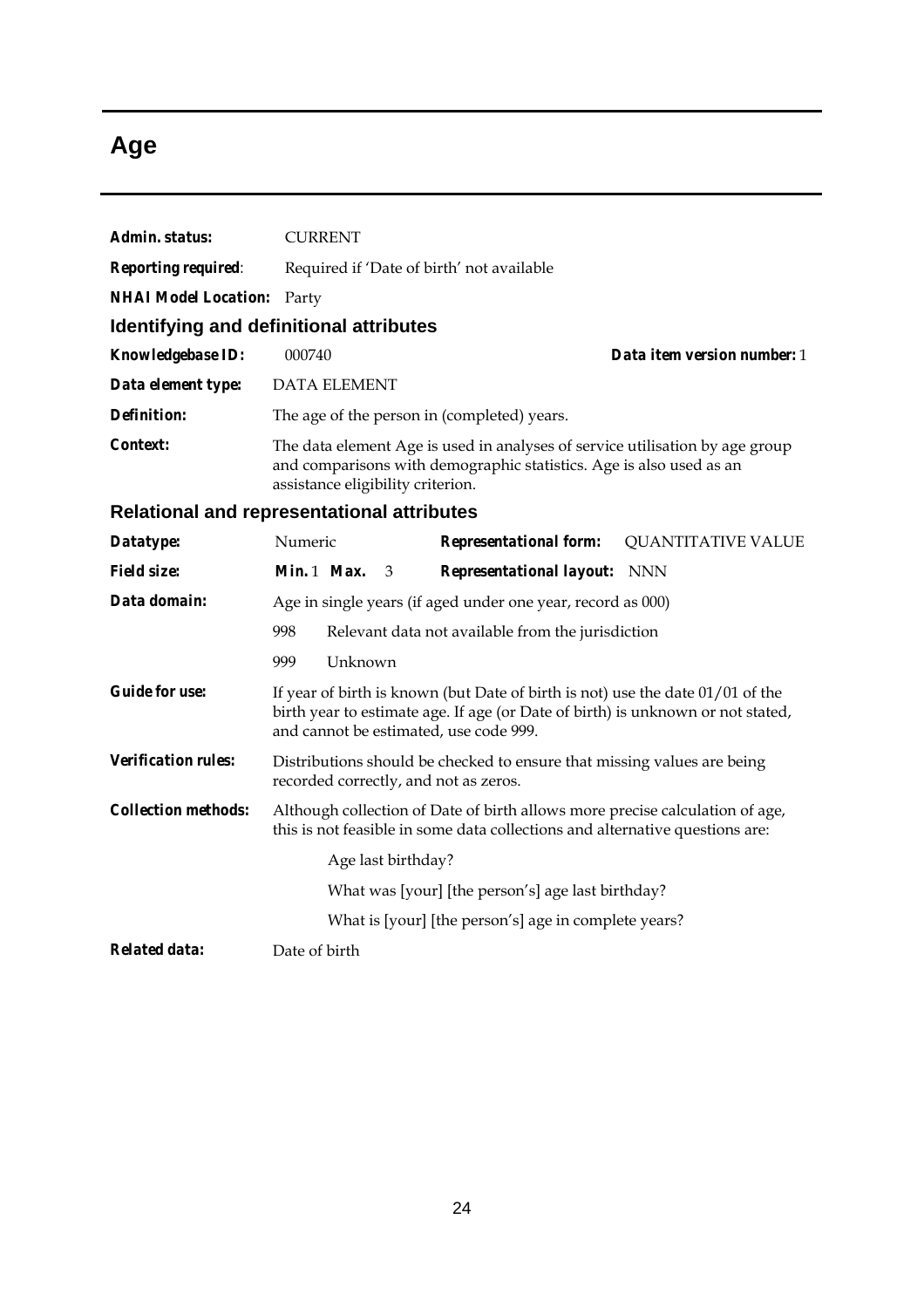#### **Administrative attributes**

| National minimum        | Public rental housing                                                                                                                                                                                                   |  |  |  |  |  |  |  |
|-------------------------|-------------------------------------------------------------------------------------------------------------------------------------------------------------------------------------------------------------------------|--|--|--|--|--|--|--|
| data sets:              | Community housing                                                                                                                                                                                                       |  |  |  |  |  |  |  |
|                         | State/territory owned and managed Indigenous housing                                                                                                                                                                    |  |  |  |  |  |  |  |
| <b>Source document:</b> | ABS 1995. Directory of concepts and standards for social, labour and<br>demographic statistics                                                                                                                          |  |  |  |  |  |  |  |
|                         | ABS. 1996 Census Dictionary. ABS Cat. No. 2901.0                                                                                                                                                                        |  |  |  |  |  |  |  |
|                         | AIHW 1998. Data Standardisation Project for the development of a national<br>unit record public housing data set                                                                                                        |  |  |  |  |  |  |  |
|                         | Home and Community Care Data Dictionary version 1                                                                                                                                                                       |  |  |  |  |  |  |  |
|                         | National Community Services Data Dictionary version 2                                                                                                                                                                   |  |  |  |  |  |  |  |
| <b>Source</b>           | <b>Australian Bureau of Statistics</b>                                                                                                                                                                                  |  |  |  |  |  |  |  |
| organisations:          | Australian Institute of Health and Welfare                                                                                                                                                                              |  |  |  |  |  |  |  |
|                         | National Community Services Data Committee                                                                                                                                                                              |  |  |  |  |  |  |  |
| <b>Comments:</b>        | In most community services data collections, age in years is often reported<br>rather than derived from the data element Date of birth. However, 'Date of<br>birth' is the preferred method for collection of Age data. |  |  |  |  |  |  |  |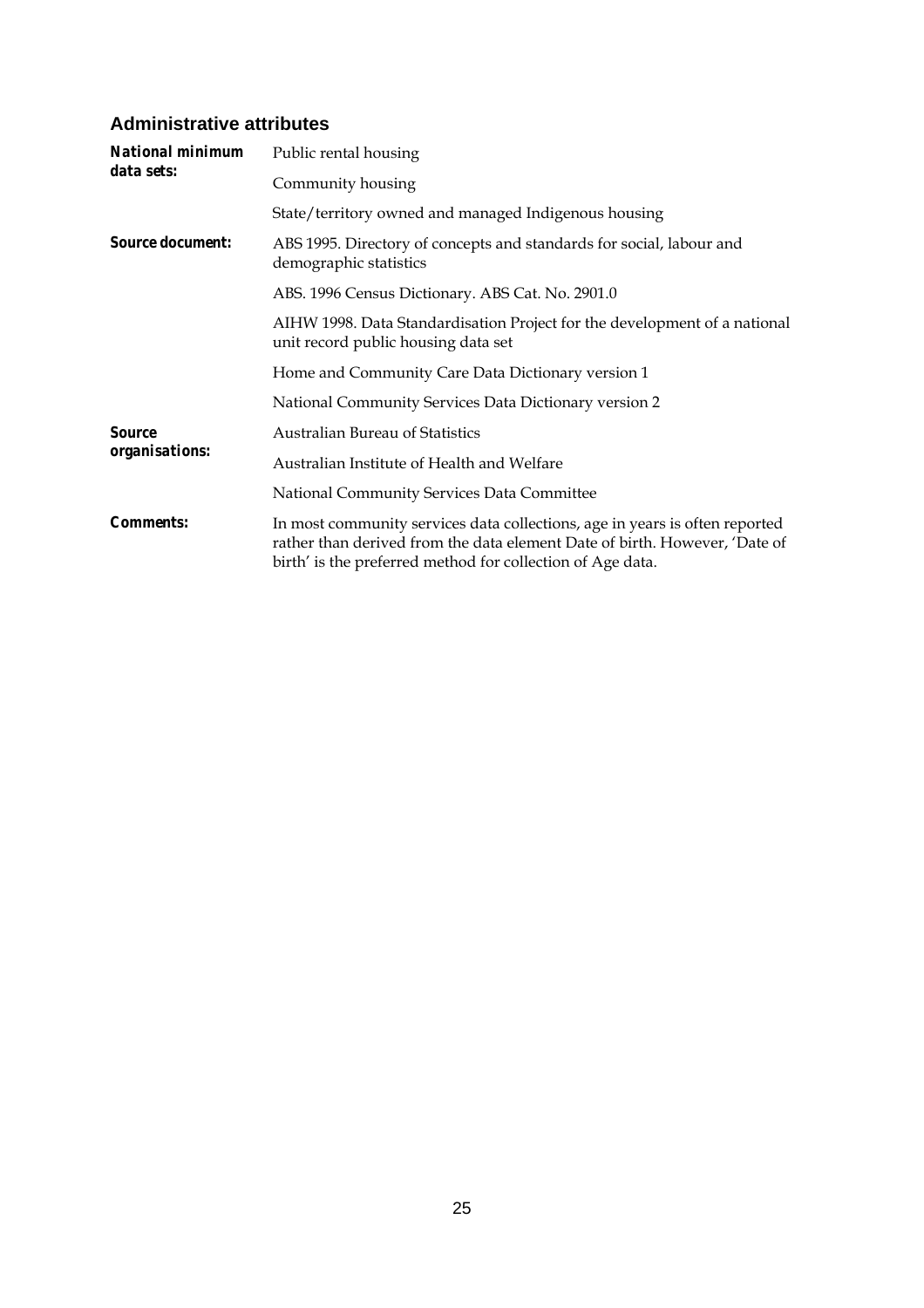### **Date assistance commenced**

| Admin. status:                                    | <b>CURRENT</b>                                                                                                                                                                                                                                                                                                          |                                                                                                                                                        |               |                              |                                                                                                                                                                                                                                                                             |  |                                                                                                                                                               |  |  |  |
|---------------------------------------------------|-------------------------------------------------------------------------------------------------------------------------------------------------------------------------------------------------------------------------------------------------------------------------------------------------------------------------|--------------------------------------------------------------------------------------------------------------------------------------------------------|---------------|------------------------------|-----------------------------------------------------------------------------------------------------------------------------------------------------------------------------------------------------------------------------------------------------------------------------|--|---------------------------------------------------------------------------------------------------------------------------------------------------------------|--|--|--|
| <b>Reporting required:</b>                        | Required                                                                                                                                                                                                                                                                                                                |                                                                                                                                                        |               |                              |                                                                                                                                                                                                                                                                             |  |                                                                                                                                                               |  |  |  |
| <b>NHAI Model Location:</b> Housing Event         |                                                                                                                                                                                                                                                                                                                         |                                                                                                                                                        |               |                              |                                                                                                                                                                                                                                                                             |  |                                                                                                                                                               |  |  |  |
| Identifying and definitional attributes           |                                                                                                                                                                                                                                                                                                                         |                                                                                                                                                        |               |                              |                                                                                                                                                                                                                                                                             |  |                                                                                                                                                               |  |  |  |
| Knowledgebase ID:                                 | 000706                                                                                                                                                                                                                                                                                                                  |                                                                                                                                                        |               |                              |                                                                                                                                                                                                                                                                             |  | Data item version number: 1                                                                                                                                   |  |  |  |
| Data element type:                                |                                                                                                                                                                                                                                                                                                                         | <b>DATA ELEMENT</b>                                                                                                                                    |               |                              |                                                                                                                                                                                                                                                                             |  |                                                                                                                                                               |  |  |  |
| <b>Definition:</b>                                | The date on which the provision of assistance to a household by an agency<br>commenced, as distinct from the date the household applies and is entered<br>on the waiting list or assessed for eligibility.                                                                                                              |                                                                                                                                                        |               |                              |                                                                                                                                                                                                                                                                             |  |                                                                                                                                                               |  |  |  |
| Context:                                          |                                                                                                                                                                                                                                                                                                                         | This data element is used in calculation of measures of periods of support<br>and duration of assistance and for measuring various point in time data. |               |                              |                                                                                                                                                                                                                                                                             |  |                                                                                                                                                               |  |  |  |
| <b>Relational and representational attributes</b> |                                                                                                                                                                                                                                                                                                                         |                                                                                                                                                        |               |                              |                                                                                                                                                                                                                                                                             |  |                                                                                                                                                               |  |  |  |
| Datatype:                                         | Numeric                                                                                                                                                                                                                                                                                                                 |                                                                                                                                                        |               |                              | <b>Representational form:</b>                                                                                                                                                                                                                                               |  | <b>DATE</b>                                                                                                                                                   |  |  |  |
| <b>Field size:</b>                                | Min. 8                                                                                                                                                                                                                                                                                                                  |                                                                                                                                                        | <b>Max.</b> 8 |                              | <b>Representational layout:</b>                                                                                                                                                                                                                                             |  | <b>DDMMYYYY</b>                                                                                                                                               |  |  |  |
| Data domain:                                      | Valid date                                                                                                                                                                                                                                                                                                              |                                                                                                                                                        |               |                              |                                                                                                                                                                                                                                                                             |  |                                                                                                                                                               |  |  |  |
| <b>Guide for use:</b>                             | The date recorded should be the date on which the client has begun to<br>receive some form of assistance. This could be the provision of housing, a<br>home loan, grants, advice or referral.                                                                                                                           |                                                                                                                                                        |               |                              |                                                                                                                                                                                                                                                                             |  |                                                                                                                                                               |  |  |  |
|                                                   |                                                                                                                                                                                                                                                                                                                         |                                                                                                                                                        |               |                              | This data element should always be recorded as an 8 digit valid date<br>should be used to ensure that the date contains the required 8 digits. For<br>example, if a service episode starts on 1 July 2000, the Date assistance<br>commenced should be recorded as 01072000. |  | comprising day, month and year. Year should always be recorded in its full 4<br>digit format. For days and months with a numeric value of less than 10, zeros |  |  |  |
| <b>Collection methods:</b>                        | Date assistance commenced must be related to a particular service episode.<br>For each separate service episode a separate 'Date assistance commenced'<br>should be recorded. Same address transfers, mutual exchanges and<br>succession of tenancy of dwellings are not considered separate episodes of<br>assistance. |                                                                                                                                                        |               |                              |                                                                                                                                                                                                                                                                             |  |                                                                                                                                                               |  |  |  |
|                                                   |                                                                                                                                                                                                                                                                                                                         |                                                                                                                                                        |               |                              | It should also be related to a particular Program type (e.g. public rental<br>housing, home purchase assistance, etc.).                                                                                                                                                     |  |                                                                                                                                                               |  |  |  |
|                                                   |                                                                                                                                                                                                                                                                                                                         |                                                                                                                                                        |               |                              | Public housing only: The date assistance commenced should be taken from                                                                                                                                                                                                     |  | the date specified on the tenancy agreement. Tenants may actually move in at                                                                                  |  |  |  |
|                                                   |                                                                                                                                                                                                                                                                                                                         |                                                                                                                                                        |               | a later date than this date. |                                                                                                                                                                                                                                                                             |  |                                                                                                                                                               |  |  |  |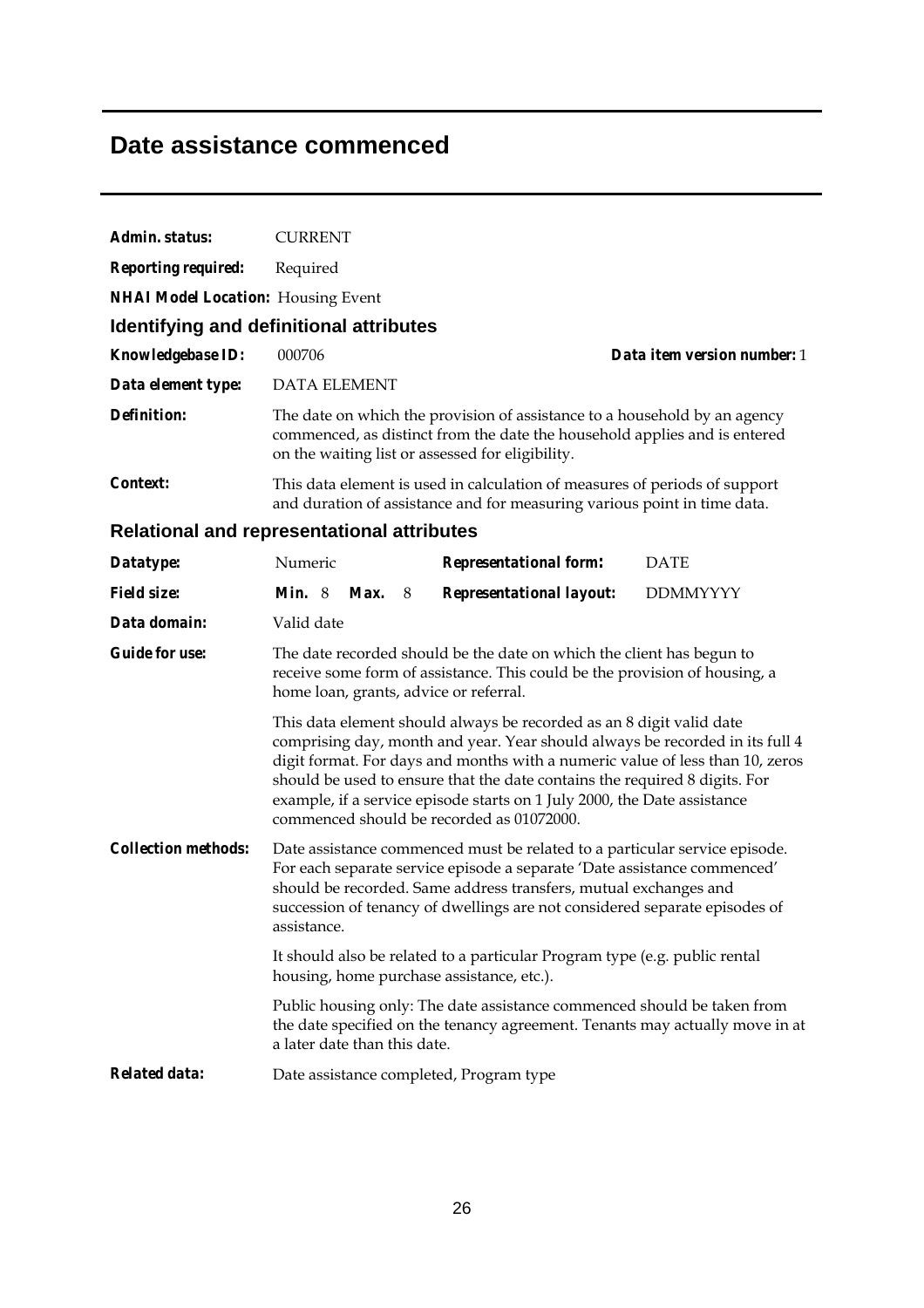#### **Administrative attributes**

| <b>National minimum</b>     | Public rental housing                                 |  |  |  |  |  |  |  |
|-----------------------------|-------------------------------------------------------|--|--|--|--|--|--|--|
| data sets:                  | Community housing                                     |  |  |  |  |  |  |  |
|                             | State/territory owned and managed Indigenous housing  |  |  |  |  |  |  |  |
| <i>Source document:</i>     | National Housing Assistance Data Dictionary version 1 |  |  |  |  |  |  |  |
| <b>Source organisation:</b> | Australian Institute of Health and Welfare            |  |  |  |  |  |  |  |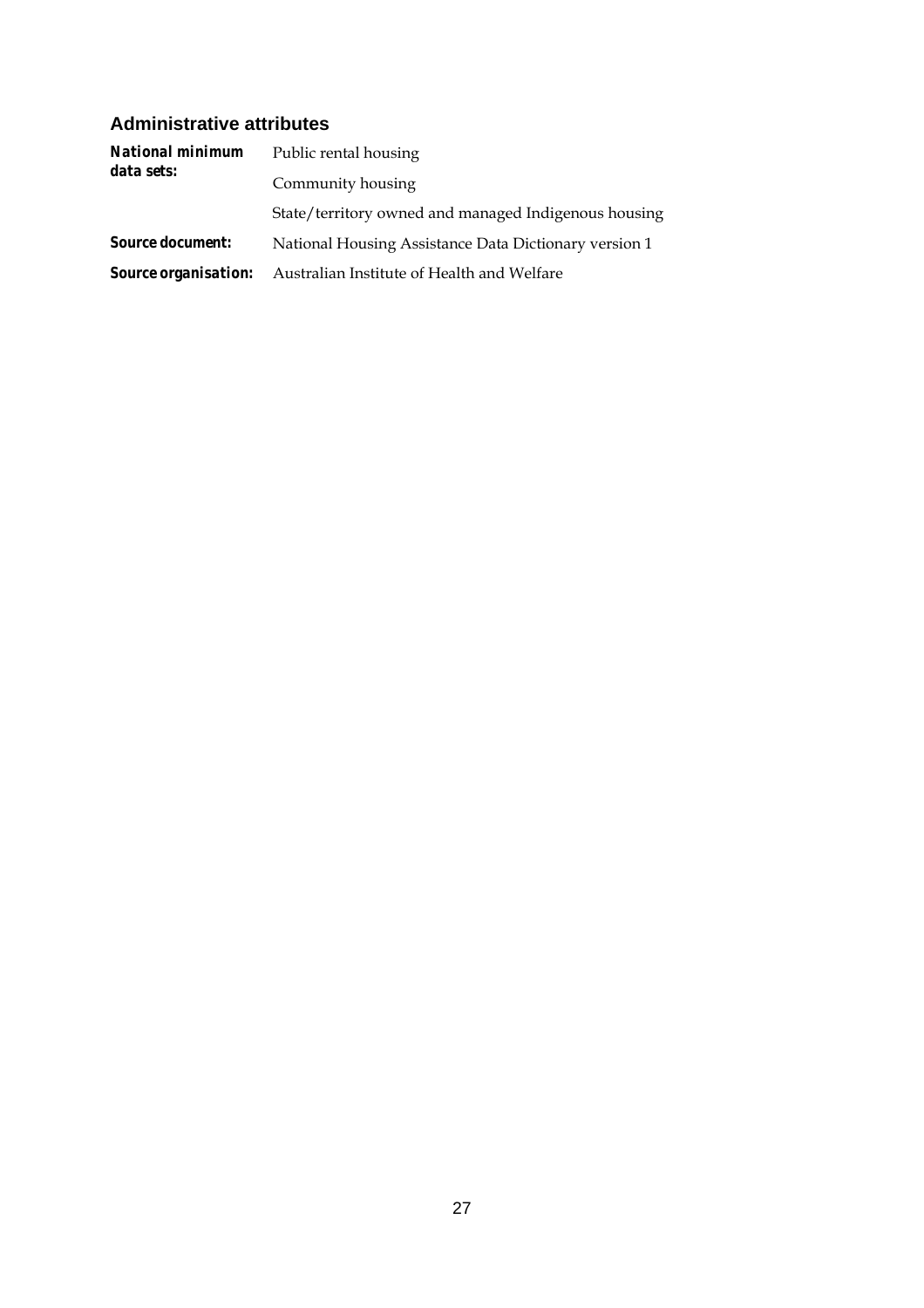### **Date assistance completed**

| Admin. status:                                    | <b>CURRENT</b>        |  |               |  |                                                                                                                                                                                                 |  |                                                                                                                                                                                                                                                 |  |  |
|---------------------------------------------------|-----------------------|--|---------------|--|-------------------------------------------------------------------------------------------------------------------------------------------------------------------------------------------------|--|-------------------------------------------------------------------------------------------------------------------------------------------------------------------------------------------------------------------------------------------------|--|--|
| <b>Reporting required:</b>                        | Required              |  |               |  |                                                                                                                                                                                                 |  |                                                                                                                                                                                                                                                 |  |  |
| <b>NHAI Model Location:</b> Housing Event         |                       |  |               |  |                                                                                                                                                                                                 |  |                                                                                                                                                                                                                                                 |  |  |
| Identifying and definitional attributes           |                       |  |               |  |                                                                                                                                                                                                 |  |                                                                                                                                                                                                                                                 |  |  |
| Knowledgebase ID:                                 | 000707                |  |               |  |                                                                                                                                                                                                 |  | Data item version number: 1                                                                                                                                                                                                                     |  |  |
| Data element type:                                | <b>DATA ELEMENT</b>   |  |               |  |                                                                                                                                                                                                 |  |                                                                                                                                                                                                                                                 |  |  |
| <b>Definition:</b>                                | ceased or terminated. |  |               |  | The date on which provision of assistance by an agency was completed,                                                                                                                           |  |                                                                                                                                                                                                                                                 |  |  |
| Context:                                          |                       |  |               |  | This data element is used in calculation of measures of periods of support<br>and duration of assistance and for measuring various point in time data.                                          |  |                                                                                                                                                                                                                                                 |  |  |
| <b>Relational and representational attributes</b> |                       |  |               |  |                                                                                                                                                                                                 |  |                                                                                                                                                                                                                                                 |  |  |
| Datatype:                                         | Numeric               |  |               |  | <b>Representational form:</b>                                                                                                                                                                   |  | <b>DATE</b>                                                                                                                                                                                                                                     |  |  |
| <b>Field size:</b>                                | <i>Min.</i> $8$       |  | <b>Max.</b> 8 |  | Representational layout:                                                                                                                                                                        |  | <b>DDMMYYYY</b>                                                                                                                                                                                                                                 |  |  |
| Data domain:                                      | Valid date            |  |               |  |                                                                                                                                                                                                 |  |                                                                                                                                                                                                                                                 |  |  |
| <b>Guide for use:</b>                             |                       |  |               |  | This data element should always be recorded as an 8 digit valid date<br>should be used to ensure that the date contains the required 8 digits. For<br>completed should be recorded as 01072002. |  | comprising day, month and year. Year should always be recorded in its full 4<br>digit format. For days and months with a numeric value of less than 10, zeros<br>example, if a service episode is completed on 1 July 2002, the Date assistance |  |  |
| <b>Collection methods:</b>                        | should be recorded.   |  |               |  | Date assistance completed must be related to a particular service episode.<br>For each separate service episode a separate 'Date assistance completed'                                          |  |                                                                                                                                                                                                                                                 |  |  |
|                                                   |                       |  |               |  | It should also be related to a particular program type (e.g. public rental<br>housing, home purchase assistance, etc.).                                                                         |  |                                                                                                                                                                                                                                                 |  |  |
| <b>Related data:</b>                              |                       |  |               |  | Date assistance commenced, Program type                                                                                                                                                         |  |                                                                                                                                                                                                                                                 |  |  |
| <b>Administrative attributes</b>                  |                       |  |               |  |                                                                                                                                                                                                 |  |                                                                                                                                                                                                                                                 |  |  |
| <b>National minimum</b>                           | Public rental housing |  |               |  |                                                                                                                                                                                                 |  |                                                                                                                                                                                                                                                 |  |  |
| data sets:                                        | Community housing     |  |               |  |                                                                                                                                                                                                 |  |                                                                                                                                                                                                                                                 |  |  |
|                                                   |                       |  |               |  | State/territory owned and managed Indigenous housing                                                                                                                                            |  |                                                                                                                                                                                                                                                 |  |  |
| <b>Source document:</b>                           |                       |  |               |  | National Housing Assistance Data Dictionary version 1                                                                                                                                           |  |                                                                                                                                                                                                                                                 |  |  |
| Source organisation:                              |                       |  |               |  | Australian Institute of Health and Welfare                                                                                                                                                      |  |                                                                                                                                                                                                                                                 |  |  |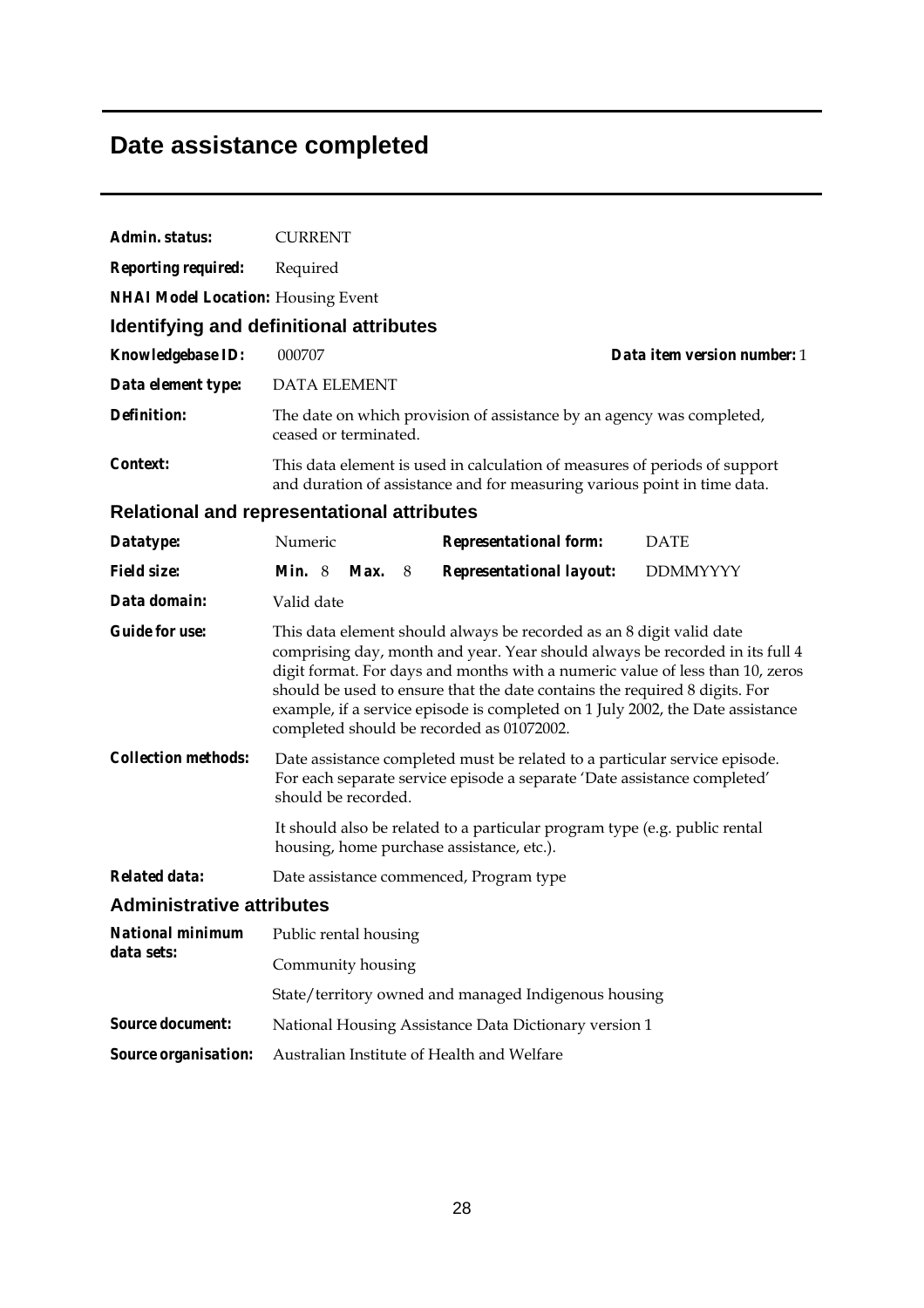### **Disability household**

| Admin. status:                    | <b>CURRENT</b>                                    |                                                                                                                                                                                                                                                                                                |                             |  |  |  |  |  |  |
|-----------------------------------|---------------------------------------------------|------------------------------------------------------------------------------------------------------------------------------------------------------------------------------------------------------------------------------------------------------------------------------------------------|-----------------------------|--|--|--|--|--|--|
| <b>Reporting required:</b>        | Not required                                      |                                                                                                                                                                                                                                                                                                |                             |  |  |  |  |  |  |
| <b>NHAI Model Location: Party</b> |                                                   |                                                                                                                                                                                                                                                                                                |                             |  |  |  |  |  |  |
|                                   | Identifying and definitional attributes           |                                                                                                                                                                                                                                                                                                |                             |  |  |  |  |  |  |
| <b>Knowledgebase ID:</b>          |                                                   |                                                                                                                                                                                                                                                                                                | Data item version number: 2 |  |  |  |  |  |  |
| Data element type:                | <b>DATA ELEMENT</b>                               |                                                                                                                                                                                                                                                                                                |                             |  |  |  |  |  |  |
| <i>Definition:</i>                | with a disability.                                | A disability household is one that contains one or more household members                                                                                                                                                                                                                      |                             |  |  |  |  |  |  |
| Context:                          |                                                   | Identification of households who access housing assistance who may have<br>special needs or difficulty accessing the private rental market. Households<br>with a disability are included in the special needs category for performance<br>reporting under the National Housing Data Agreement. |                             |  |  |  |  |  |  |
|                                   | <b>Relational and representational attributes</b> |                                                                                                                                                                                                                                                                                                |                             |  |  |  |  |  |  |
| Datatype:                         | Numeric                                           | <b>Representational form:</b>                                                                                                                                                                                                                                                                  | <b>CODE</b>                 |  |  |  |  |  |  |
| $Eiald$ $dma$                     |                                                   | $M_{\rm in}$ 1 $M_{\rm ov}$ 1 Depresentational lavoute                                                                                                                                                                                                                                         | NT                          |  |  |  |  |  |  |

| <i>Field size:</i>               | <b>Representational layout:</b><br>Min. 1<br>N<br>Max.<br>- 1                                                                                                                                                                                                                             |  |
|----------------------------------|-------------------------------------------------------------------------------------------------------------------------------------------------------------------------------------------------------------------------------------------------------------------------------------------|--|
| Data domain:                     | Person/s with a disability present in household<br>1                                                                                                                                                                                                                                      |  |
|                                  | 2<br>No people with a disability present in household                                                                                                                                                                                                                                     |  |
|                                  | 9<br>Not stated/inadequately described                                                                                                                                                                                                                                                    |  |
| <b>Guide for use:</b>            | Generally this item will be self-enumerated and as such the person's view or<br>the view of their carer should be recorded. In some cases proof of disability<br>may be required to receive some form of assistance.                                                                      |  |
| <i>Collection methods:</i>       | This data element should be used in conjunction with support required flag<br>and support type.                                                                                                                                                                                           |  |
|                                  | Do you or any other household member have a disability or health condition<br>that limits participation in activities (such as work, cooking, gardening, self<br>care), or for which assistance is required, which has lasted or is likely to last<br>for a period of six months or more? |  |
|                                  | Yes<br>□                                                                                                                                                                                                                                                                                  |  |
|                                  | No<br>ப                                                                                                                                                                                                                                                                                   |  |
| <b>Related data:</b>             | Disability, Disability grouping-Australian national, Disability status, Support<br>required flag, Support type                                                                                                                                                                            |  |
| <b>Administrative attributes</b> |                                                                                                                                                                                                                                                                                           |  |

| National minimum<br>data sets: |                                                                               |
|--------------------------------|-------------------------------------------------------------------------------|
|                                | <b>Source document:</b> National Housing Assistance Data Dictionary version 1 |
|                                | <b>Source organisation:</b> Australian Institute of Health and Welfare        |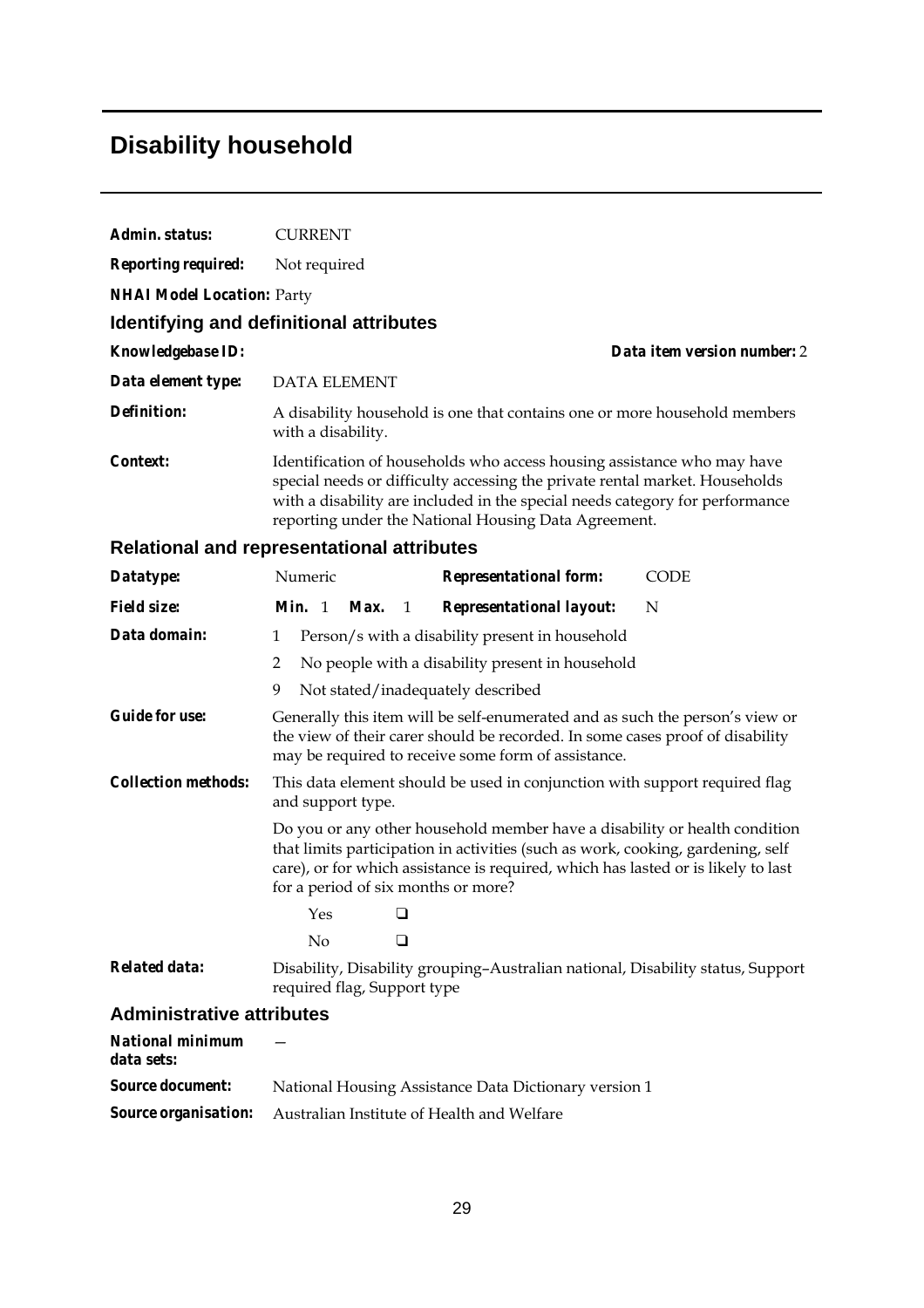### **Disability status**

| Admin. status:                    | <b>CURRENT</b>                                                                                                                                                                                                                                                                                    |  |
|-----------------------------------|---------------------------------------------------------------------------------------------------------------------------------------------------------------------------------------------------------------------------------------------------------------------------------------------------|--|
| <b>Reporting required:</b>        | Required                                                                                                                                                                                                                                                                                          |  |
| <b>NHAI Model Location: Party</b> |                                                                                                                                                                                                                                                                                                   |  |
|                                   | <b>Identifying and definitional attributes</b>                                                                                                                                                                                                                                                    |  |
| <b>Knowledgebase ID:</b>          | Data item version number: 1                                                                                                                                                                                                                                                                       |  |
| Data element type:                | <b>DATA ELEMENT</b>                                                                                                                                                                                                                                                                               |  |
| Definition:                       | Whether a person has a disability.                                                                                                                                                                                                                                                                |  |
| Context:                          | Identification of people/households who access housing assistance who may<br>have special needs or difficulty accessing the private rental market. People<br>with a disability are included in the special needs category for performance<br>reporting under the National Housing Data Agreement. |  |
|                                   | This information assists with establishing a profile of the client's need that<br>can be compared with members of the general population identified by the<br>ABS in the Survey of Disability, Ageing and Carers as needing support.                                                              |  |
|                                   | <b>Relational and representational attributes</b>                                                                                                                                                                                                                                                 |  |
| Datatype:                         | Numeric<br><b>Representational form:</b><br><b>CODE</b>                                                                                                                                                                                                                                           |  |
| <b>Field size:</b>                | <b>Representational layout:</b><br><i>Min.</i> 1<br>N<br>Max.<br>$\overline{1}$                                                                                                                                                                                                                   |  |
| Data domain:                      | Person has a disability<br>1                                                                                                                                                                                                                                                                      |  |
|                                   | Person does not have a disability<br>2                                                                                                                                                                                                                                                            |  |
|                                   | 9<br>Not stated/inadequately described                                                                                                                                                                                                                                                            |  |
| <b>Guide for use:</b>             | Generally this item will be self-enumerated and as such the person's view or<br>the view of their carer should be recorded. The receipt of a disability support<br>pension should not be used as a proxy for identifying people with a<br>disability.                                             |  |
|                                   | In some cases proof of disability may be required to receive some form of<br>assistance.                                                                                                                                                                                                          |  |
| <i>Collection methods:</i>        | This data element should be used in conjunction with support required flag<br>and support type.                                                                                                                                                                                                   |  |
|                                   | Do you have a disability or health condition that limits your participation in<br>activities (such as work, cooking, gardening, self care), or for which you<br>require assistance, which has lasted or is likely to last for a period of six<br>months or more?                                  |  |
|                                   | Yes<br>❏                                                                                                                                                                                                                                                                                          |  |
|                                   | No<br>❏                                                                                                                                                                                                                                                                                           |  |
|                                   |                                                                                                                                                                                                                                                                                                   |  |

*Related data:* Disability, Disability grouping–Australian national, Disability household, Support required flag, Support type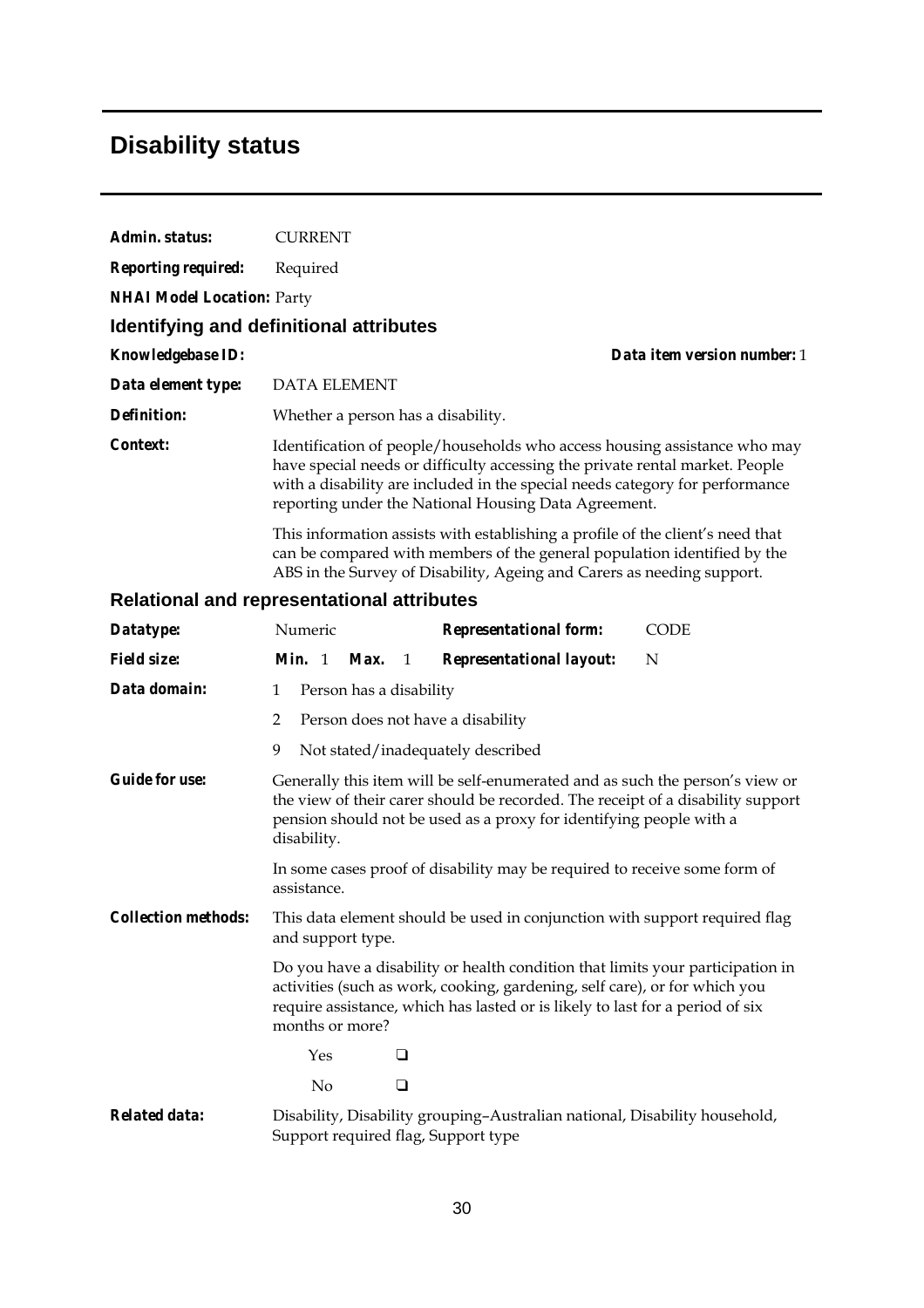#### **Administrative attributes**

| <b>National minimum</b>     | Public rental housing                                                                                                |
|-----------------------------|----------------------------------------------------------------------------------------------------------------------|
| data sets:                  | Community housing                                                                                                    |
|                             | State/territory owned and managed Indigenous housing                                                                 |
| <b>Source document:</b>     | National Housing Assistance Data Dictionary version 1                                                                |
| <i>Source organisation:</i> | Australian Institute of Health and Welfare                                                                           |
| <i>Comments:</i>            | In some jurisdictions, disability status is only recorded if the disability<br>impacts on the client's housing need. |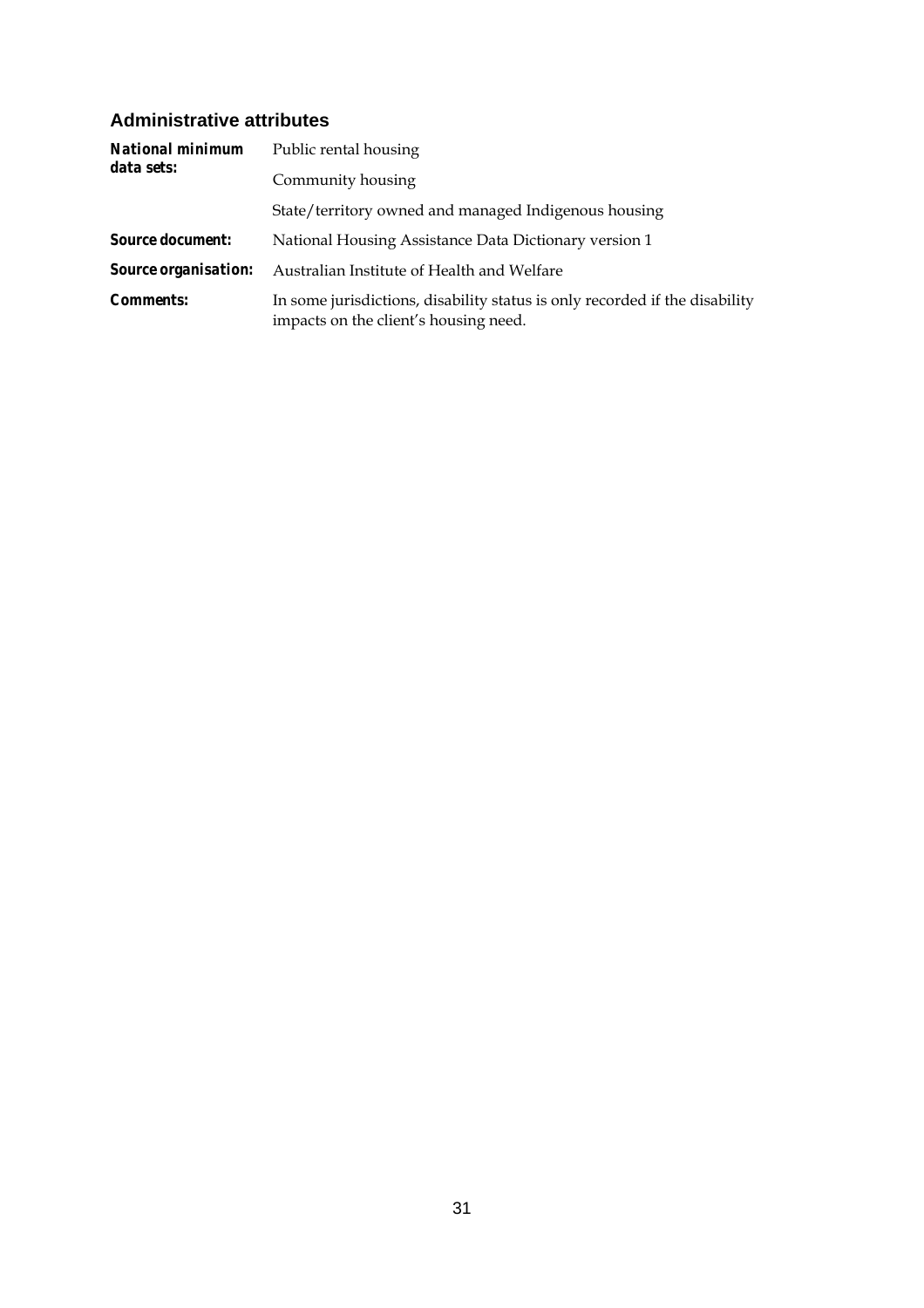## **Dwelling**

| Admin. status:                                    | <b>CURRENT</b>                                                                                                                                                                                                                                                                                                                                                      |                                 |                                                                                                                                                                                                                                                                                                                                                                                                         |      |  |  |
|---------------------------------------------------|---------------------------------------------------------------------------------------------------------------------------------------------------------------------------------------------------------------------------------------------------------------------------------------------------------------------------------------------------------------------|---------------------------------|---------------------------------------------------------------------------------------------------------------------------------------------------------------------------------------------------------------------------------------------------------------------------------------------------------------------------------------------------------------------------------------------------------|------|--|--|
| <b>Reporting required:</b>                        |                                                                                                                                                                                                                                                                                                                                                                     | Not required                    |                                                                                                                                                                                                                                                                                                                                                                                                         |      |  |  |
| <b>NHAI Model Location: Housing Resource</b>      |                                                                                                                                                                                                                                                                                                                                                                     |                                 |                                                                                                                                                                                                                                                                                                                                                                                                         |      |  |  |
| <b>Identifying and definitional attributes</b>    |                                                                                                                                                                                                                                                                                                                                                                     |                                 |                                                                                                                                                                                                                                                                                                                                                                                                         |      |  |  |
| <b>Knowledgebase ID:</b>                          | 000765                                                                                                                                                                                                                                                                                                                                                              | Data item version number: 1     |                                                                                                                                                                                                                                                                                                                                                                                                         |      |  |  |
| Data element type:                                | DATA CONCEPT                                                                                                                                                                                                                                                                                                                                                        |                                 |                                                                                                                                                                                                                                                                                                                                                                                                         |      |  |  |
| <b>Definition:</b>                                |                                                                                                                                                                                                                                                                                                                                                                     | dwelling is in residential use. | A structure or a discrete space within a structure intended for people to live<br>in or where a person or group of people live. Thus a structure that people<br>actually live in is a dwelling regardless of its intended purpose, but a vacant<br>structure is only a dwelling if intended for human residence. A dwelling may<br>include one or more rooms used as an office or workshop provided the |      |  |  |
| Context:                                          | Dwellings are the main counting unit in the housing sector. Dwellings are<br>reported for a variety of purposes including number of untenantable or<br>tenantable, and occupied or vacant dwellings. Dwellings may be owned<br>and/or managed, and/or available for a use by a specific program, including<br>headleased stock from private and government sources. |                                 |                                                                                                                                                                                                                                                                                                                                                                                                         |      |  |  |
| <b>Relational and representational attributes</b> |                                                                                                                                                                                                                                                                                                                                                                     |                                 |                                                                                                                                                                                                                                                                                                                                                                                                         |      |  |  |
| Datatype:                                         | n.a.                                                                                                                                                                                                                                                                                                                                                                |                                 | <b>Representational form:</b>                                                                                                                                                                                                                                                                                                                                                                           | n.a. |  |  |
| <b>Field size:</b>                                |                                                                                                                                                                                                                                                                                                                                                                     | <i>Min. n.a. Max. n.a.</i>      | <b>Representational layout:</b>                                                                                                                                                                                                                                                                                                                                                                         | n.a. |  |  |
| Data domain:                                      | n.a.                                                                                                                                                                                                                                                                                                                                                                |                                 |                                                                                                                                                                                                                                                                                                                                                                                                         |      |  |  |
| <b>Guide for use:</b>                             |                                                                                                                                                                                                                                                                                                                                                                     |                                 | Certain operational rules are required to provide a consistent basis on which<br>to determine whether accommodation within a particular structure, such as a<br>granny flat, forms a separate dwelling.                                                                                                                                                                                                 |      |  |  |
|                                                   |                                                                                                                                                                                                                                                                                                                                                                     |                                 | For the CSHA data collections, the number of tenancy (rental) units is a                                                                                                                                                                                                                                                                                                                                |      |  |  |

practical proxy for counting the number of dwellings. *Related data:* Address, Area of residence, Dwelling structure, Postcode, State/territory ID,

#### Tenancy (rental) unit **Administrative attributes**

| National minimum<br>data sets: |                                                  |
|--------------------------------|--------------------------------------------------|
| <i>Source document:</i>        | ABS. 1996 Census Dictionary. ABS Cat. No. 2901.0 |
| <i>Source</i>                  | <b>Australian Bureau of Statistics</b>           |
| organisations:                 | Australian Institute of Health and Welfare       |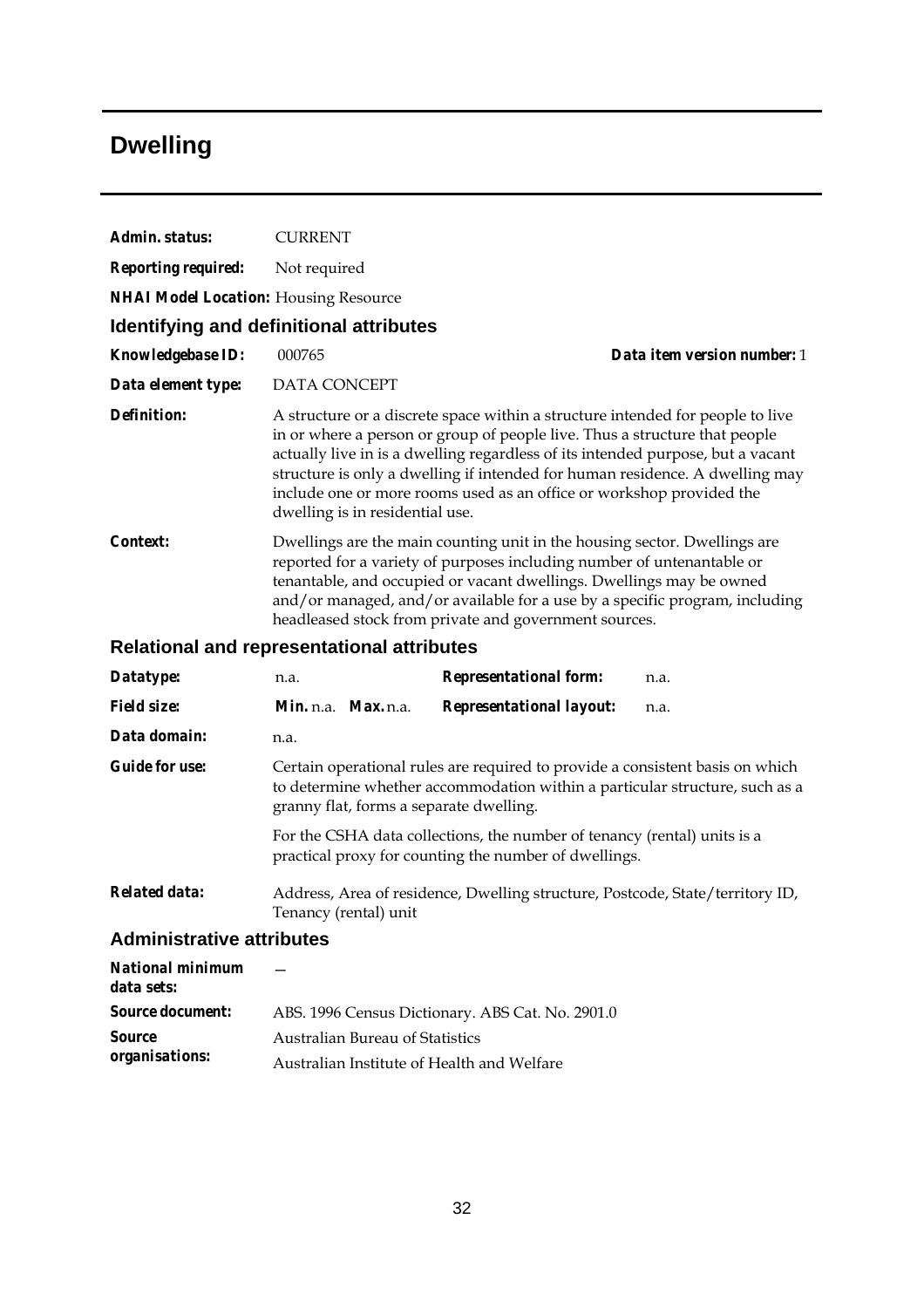## **Dwelling ID**

| Admin. status:                               | <b>CURRENT</b>                                                                                                                               |                                                                 |                             |  |  |  |
|----------------------------------------------|----------------------------------------------------------------------------------------------------------------------------------------------|-----------------------------------------------------------------|-----------------------------|--|--|--|
| <b>Reporting required:</b>                   | Required                                                                                                                                     |                                                                 |                             |  |  |  |
| <b>NHAI Model Location:</b> Housing Resource |                                                                                                                                              |                                                                 |                             |  |  |  |
|                                              | Identifying and definitional attributes                                                                                                      |                                                                 |                             |  |  |  |
| <b>Knowledgebase ID:</b>                     |                                                                                                                                              |                                                                 | Data item version number: 2 |  |  |  |
| Data element type:                           | <b>DATA ELEMENT</b>                                                                                                                          |                                                                 |                             |  |  |  |
| Definition:                                  |                                                                                                                                              | A unique identifier for a dwelling within a state or territory. |                             |  |  |  |
| Context:                                     | Dwellings are one of the main counting units in housing assistance data and<br>as such it is essential to be able to uniquely identify them. |                                                                 |                             |  |  |  |
|                                              | <b>Relational and representational attributes</b>                                                                                            |                                                                 |                             |  |  |  |
| Datatype:                                    | Alphanumeric                                                                                                                                 | <b>Representational form:</b>                                   | n.a.                        |  |  |  |
| <b>Field size:</b>                           | Min. n.a. Max. n.a.                                                                                                                          | <b>Representational layout:</b>                                 | n.a.                        |  |  |  |
| Data domain:                                 | Each jurisdiction to devise                                                                                                                  |                                                                 |                             |  |  |  |
| <b>Related data:</b>                         | Tenancy (rental) unit                                                                                                                        |                                                                 |                             |  |  |  |
| <b>Administrative attributes</b>             |                                                                                                                                              |                                                                 |                             |  |  |  |
| <b>National minimum</b>                      | Public rental housing                                                                                                                        |                                                                 |                             |  |  |  |
| data sets:                                   | Community housing                                                                                                                            |                                                                 |                             |  |  |  |
|                                              |                                                                                                                                              | State/territory owned and managed Indigenous housing            |                             |  |  |  |
| <b>Source document:</b>                      |                                                                                                                                              | National Housing Assistance Data Dictionary version 1           |                             |  |  |  |
| <b>Source</b>                                | <b>Australian Bureau of Statistics</b>                                                                                                       |                                                                 |                             |  |  |  |
| organisations:                               | Australian Institute of Health and Welfare                                                                                                   |                                                                 |                             |  |  |  |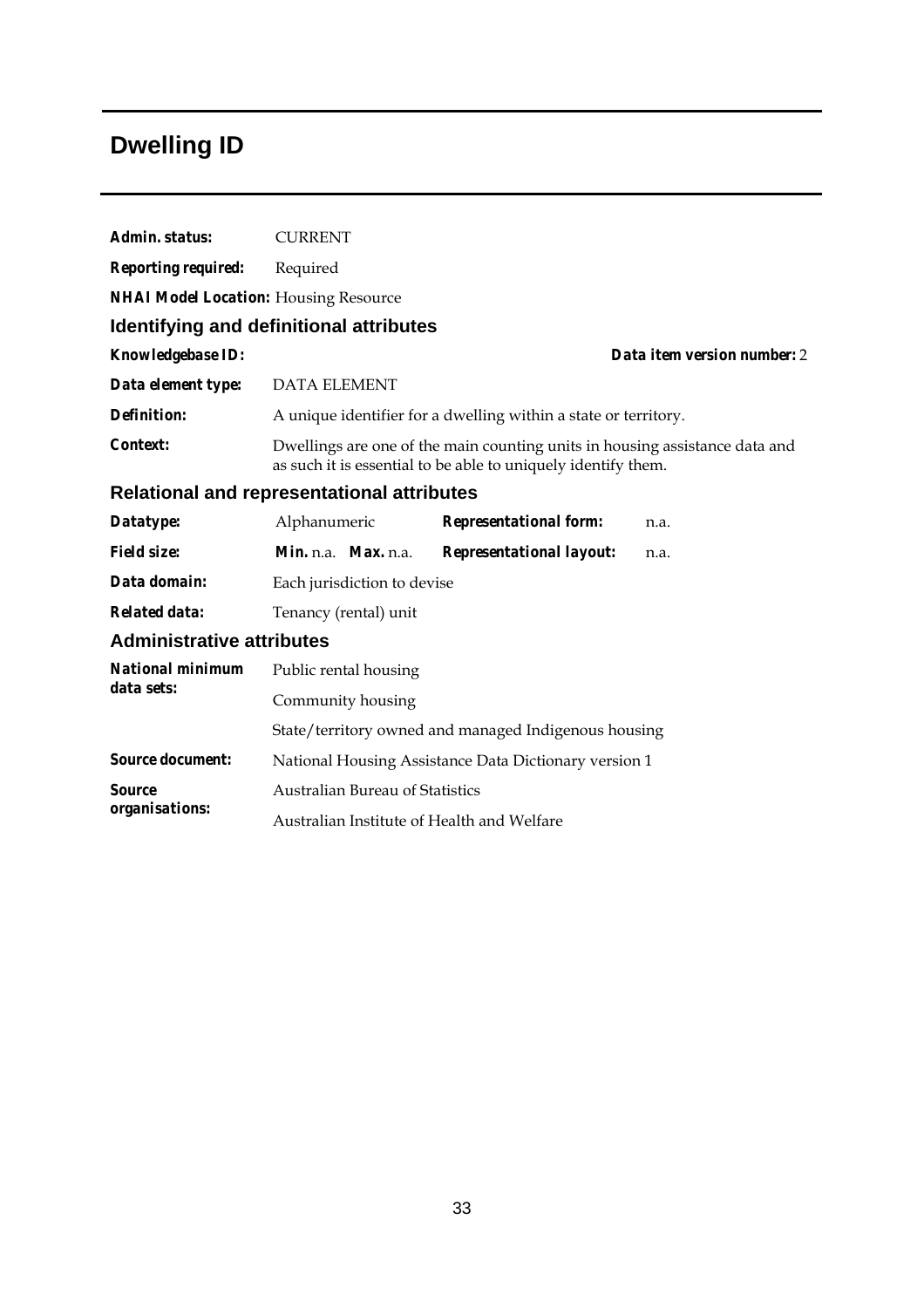## **Dwelling occupancy status**

| Admin. status:                               | <b>CURRENT</b>                                                                                                                                                                                                               |  |  |  |  |
|----------------------------------------------|------------------------------------------------------------------------------------------------------------------------------------------------------------------------------------------------------------------------------|--|--|--|--|
| <b>Reporting required:</b>                   | Required                                                                                                                                                                                                                     |  |  |  |  |
| <b>NHAI Model Location:</b> Housing resource |                                                                                                                                                                                                                              |  |  |  |  |
|                                              | <b>Identifying and definitional attributes</b>                                                                                                                                                                               |  |  |  |  |
| Knowledgebase ID:                            | 000719<br>Data item version number: 1                                                                                                                                                                                        |  |  |  |  |
| Data element type:                           | <b>DATA ELEMENT</b>                                                                                                                                                                                                          |  |  |  |  |
| <b>Definition:</b>                           | Whether or not a dwelling is occupied by tenants at a given point in time.                                                                                                                                                   |  |  |  |  |
| Context:                                     | An essential piece of information for planning purposes for housing<br>providers.                                                                                                                                            |  |  |  |  |
|                                              | Relational and representational attributes                                                                                                                                                                                   |  |  |  |  |
| Datatype:                                    | Numeric<br><b>Representational form:</b><br><b>CODE</b>                                                                                                                                                                      |  |  |  |  |
| <b>Field size:</b>                           | Min. 1 Max.<br>Representational layout:<br>N<br>1                                                                                                                                                                            |  |  |  |  |
| Data domain:                                 | $\mathbf{1}$<br>Occupied                                                                                                                                                                                                     |  |  |  |  |
|                                              | $\overline{2}$<br>Vacant                                                                                                                                                                                                     |  |  |  |  |
|                                              | 9<br>Not stated/inadequately described                                                                                                                                                                                       |  |  |  |  |
| <b>Guide for use:</b>                        | Occupied: includes any structure that people actually live in regardless of<br>$\mathbf{1}$<br>its intended purpose. The structure may or may not be tenantable.                                                             |  |  |  |  |
|                                              | Vacant: a vacant structure is only a dwelling if it is intended for human<br>2<br>residence. The structure may or may not be tenantable.                                                                                     |  |  |  |  |
|                                              | Thus a shed, garage or office, etc. is counted as an occupied dwelling if<br>people are living there, but is not counted as vacant if there are no residents<br>as the purpose of the structure is not for human habitation. |  |  |  |  |
| <b>Collection methods:</b>                   |                                                                                                                                                                                                                              |  |  |  |  |
| <b>Related data:</b>                         | Dwelling, Tenancy (rental) unit                                                                                                                                                                                              |  |  |  |  |
| <b>Administrative attributes</b>             |                                                                                                                                                                                                                              |  |  |  |  |
| <b>National minimum</b>                      | Public rental housing                                                                                                                                                                                                        |  |  |  |  |
| data sets:                                   | Community housing                                                                                                                                                                                                            |  |  |  |  |
|                                              | State/territory owned and managed Indigenous housing                                                                                                                                                                         |  |  |  |  |
| <b>Source document:</b>                      | ABS. 1996 Census Dictionary. ABS Cat. No. 2901.0                                                                                                                                                                             |  |  |  |  |
| <b>Source organisation:</b>                  | Australian Bureau of Statistics                                                                                                                                                                                              |  |  |  |  |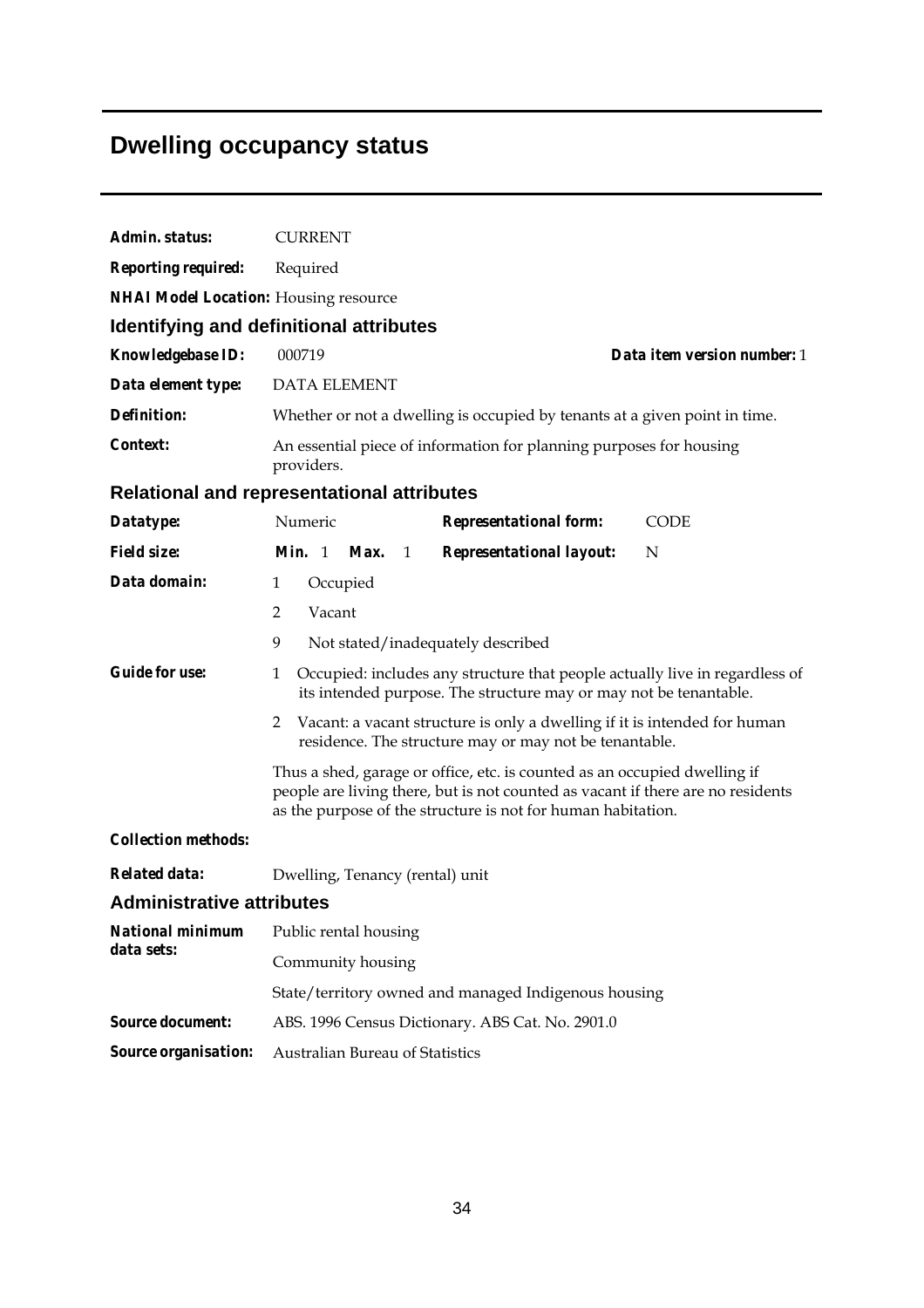# **Dwelling structure**

| Admin. status:                               | <b>CURRENT</b>                                                                                                                                                                                                                                                                                                                                                                                                                                                                                                                                                        |  |  |  |  |  |  |
|----------------------------------------------|-----------------------------------------------------------------------------------------------------------------------------------------------------------------------------------------------------------------------------------------------------------------------------------------------------------------------------------------------------------------------------------------------------------------------------------------------------------------------------------------------------------------------------------------------------------------------|--|--|--|--|--|--|
| <b>Reporting required:</b>                   | Not required                                                                                                                                                                                                                                                                                                                                                                                                                                                                                                                                                          |  |  |  |  |  |  |
| <b>NHAI Model Location:</b> Housing Resource |                                                                                                                                                                                                                                                                                                                                                                                                                                                                                                                                                                       |  |  |  |  |  |  |
|                                              | Identifying and definitional attributes                                                                                                                                                                                                                                                                                                                                                                                                                                                                                                                               |  |  |  |  |  |  |
| Knowledgebase ID:                            | Data item version number: 2                                                                                                                                                                                                                                                                                                                                                                                                                                                                                                                                           |  |  |  |  |  |  |
| Data element type:                           | <b>DATA ELEMENT</b>                                                                                                                                                                                                                                                                                                                                                                                                                                                                                                                                                   |  |  |  |  |  |  |
| <b>Definition:</b>                           | Describes the physical structure of the individual dwelling that a tenant<br>occupies.                                                                                                                                                                                                                                                                                                                                                                                                                                                                                |  |  |  |  |  |  |
| Context:                                     | Data on dwelling structure are used to monitor changes in housing<br>characteristics, to help formulate housing policies and to review existing<br>housing stock.                                                                                                                                                                                                                                                                                                                                                                                                     |  |  |  |  |  |  |
|                                              | Relational and representational attributes                                                                                                                                                                                                                                                                                                                                                                                                                                                                                                                            |  |  |  |  |  |  |
| Datatype:                                    | Numeric<br><b>Representational form:</b><br><b>CODE</b>                                                                                                                                                                                                                                                                                                                                                                                                                                                                                                               |  |  |  |  |  |  |
| <b>Field size:</b>                           | Min. 1<br>Max.<br><b>Representational layout:</b><br><b>NN</b><br>$\overline{2}$                                                                                                                                                                                                                                                                                                                                                                                                                                                                                      |  |  |  |  |  |  |
| Data domain:                                 | Separate house<br>1                                                                                                                                                                                                                                                                                                                                                                                                                                                                                                                                                   |  |  |  |  |  |  |
|                                              | 2<br>Semi-detached, row or terrace house, townhouse, etc.                                                                                                                                                                                                                                                                                                                                                                                                                                                                                                             |  |  |  |  |  |  |
|                                              | 3<br>Flat or apartment                                                                                                                                                                                                                                                                                                                                                                                                                                                                                                                                                |  |  |  |  |  |  |
|                                              | Caravan, tent, cabi, n etc. in caravan park, houseboat in marina, etc.<br>4                                                                                                                                                                                                                                                                                                                                                                                                                                                                                           |  |  |  |  |  |  |
|                                              | 5<br>Caravan not in caravan park, houseboat not in marina, etc.                                                                                                                                                                                                                                                                                                                                                                                                                                                                                                       |  |  |  |  |  |  |
|                                              | Improvised home, campers out<br>6                                                                                                                                                                                                                                                                                                                                                                                                                                                                                                                                     |  |  |  |  |  |  |
|                                              | House or flat attached to a shop, office, etc.<br>7                                                                                                                                                                                                                                                                                                                                                                                                                                                                                                                   |  |  |  |  |  |  |
|                                              | 8<br>Boarding/rooming house room/unit                                                                                                                                                                                                                                                                                                                                                                                                                                                                                                                                 |  |  |  |  |  |  |
|                                              | Other<br>9                                                                                                                                                                                                                                                                                                                                                                                                                                                                                                                                                            |  |  |  |  |  |  |
|                                              | 10 Not stated/inadequately described                                                                                                                                                                                                                                                                                                                                                                                                                                                                                                                                  |  |  |  |  |  |  |
| <b>Guide for use:</b>                        | 1<br><b>Separate house:</b> This is a house separated from other houses (or other<br>buildings or structures) by space to allow access on all sides (at least half<br>a metre). This category also includes houses that have an attached flat<br>(e.g. a granny flat). The attached flat will be included in the 'Flat or<br>apartment' category.                                                                                                                                                                                                                     |  |  |  |  |  |  |
|                                              | Semi-detached, row or terrace house, townhouse, etc: This category<br>$\overline{2}$<br>covers dwellings with their own private grounds and no dwelling above<br>or below. A key feature of these dwellings is that they are either attached<br>in some structural way to one or more dwellings or are separated from<br>neighbouring dwellings by less than half a metre. Examples include<br>semi-detached, row or terrace houses, townhouses and villa units. Multi-<br>storey townhouses or units are separately identified from those that are<br>single storey. |  |  |  |  |  |  |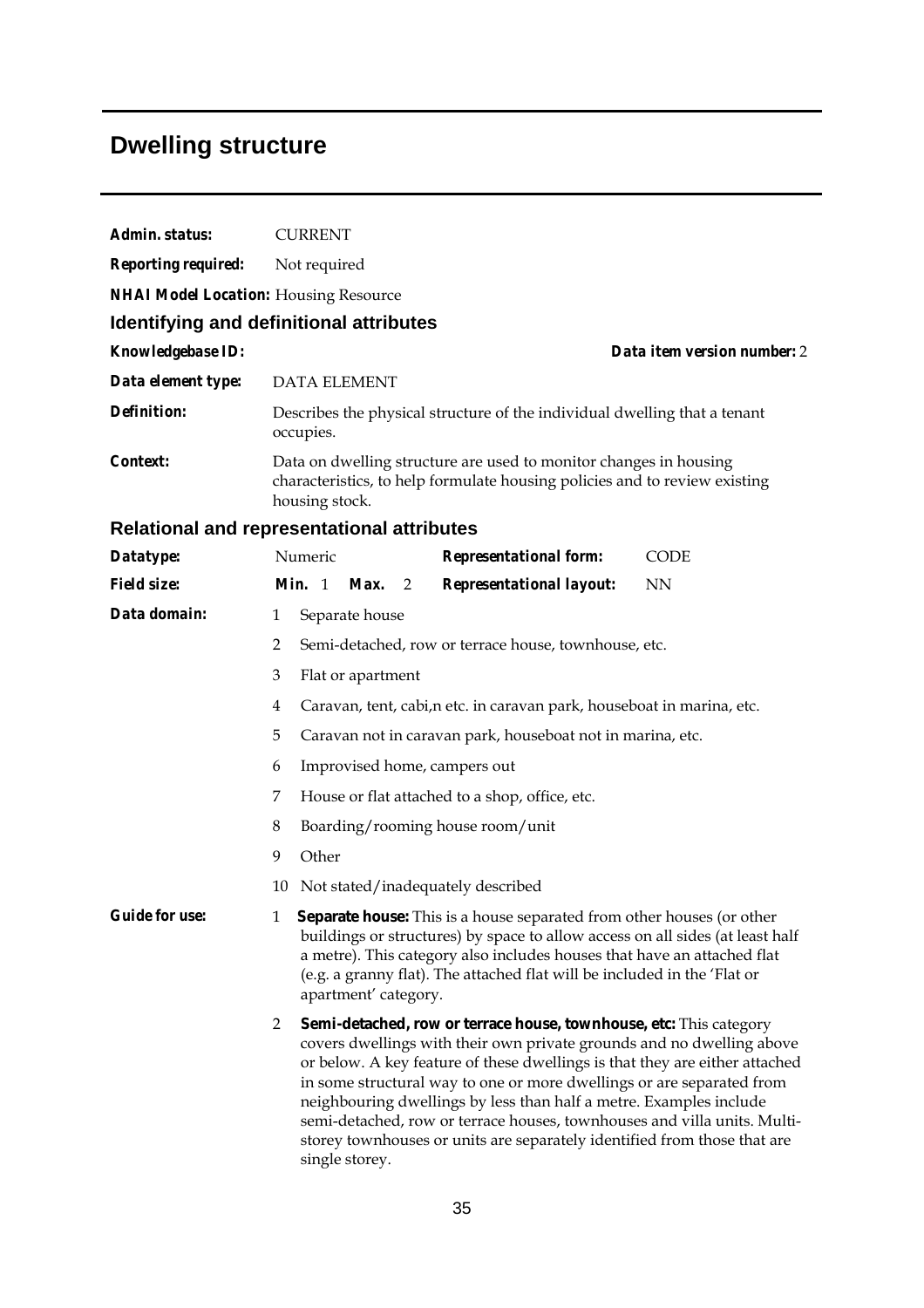| <b>Guide for use</b><br>continued:    | Flat or apartment: This category covers all dwellings in blocks of flats,<br>3<br>units or apartments. These dwellings do not have their own private<br>grounds and usually share a common entrance foyer or stairwell. This<br>category includes houses converted into flats, and flats attached to<br>houses such as granny flats.                                                                                                        |
|---------------------------------------|---------------------------------------------------------------------------------------------------------------------------------------------------------------------------------------------------------------------------------------------------------------------------------------------------------------------------------------------------------------------------------------------------------------------------------------------|
|                                       | Caravan, tent, cabin etc. in caravan park, houseboat in marina, etc: This<br>4<br>category includes all types of accommodation within a caravan park. It<br>also includes all occupied water craft in marinas.                                                                                                                                                                                                                              |
|                                       | Caravan not in caravan park, houseboat not in marina, etc: This category<br>5<br>includes all mobile units, on water or land, occupied on a permanent or<br>semi-permanent basis by people (e.g. caravans, campervans, mobile<br>houses, small boats, houseboats) that are not in caravan parks or marinas.                                                                                                                                 |
|                                       | <b>Improvised home, campers out:</b> This category covers all structures not<br>6<br>elsewhere classified that are occupied by people on a permanent or semi-<br>permanent basis. This category typically includes garages, sheds, tents,<br>shacks, etc. These structures are only included in this category if they are<br>not in a caravan park.                                                                                         |
|                                       | House or flat attached to a shop, office, etc.: This category includes all<br>7<br>houses or flats that are attached to a non-residential building. Examples<br>of these dwellings are manses attached to a church, a flat or apartment<br>over a shop, and a caretaker's house or flat attached to a school, factory<br>or storage facility.                                                                                               |
|                                       | <b>Boarding/rooming house room:</b> A boarding/rooming house room is<br>8<br>usually a bedroom within a boarding house that is not self-contained,<br>and usually shares a common kitchen and/or bathroom. Boarding house<br>bedrooms are usually accessed via a common entrance such as a foyer or<br>hallway. Please note: this structure type identifies the individual rooms<br>in a boarding/rooming house, not the complete building. |
| <b>Collection methods:</b>            |                                                                                                                                                                                                                                                                                                                                                                                                                                             |
| <b>Related data:</b>                  | Boarding house room, Building function, Dwelling, Dwelling ID, Number of<br>bedrooms, Tenancy (rental) unit                                                                                                                                                                                                                                                                                                                                 |
| <b>Administrative attributes</b>      |                                                                                                                                                                                                                                                                                                                                                                                                                                             |
| <b>National minimum</b><br>data sets: |                                                                                                                                                                                                                                                                                                                                                                                                                                             |
| <b>Source documents:</b>              | ABS. 1996 Census Dictionary. ABS Cat. No. 2901.0                                                                                                                                                                                                                                                                                                                                                                                            |
|                                       | Queensland Housing Boarding House Program Guidelines                                                                                                                                                                                                                                                                                                                                                                                        |
| <i>Source</i>                         | Australian Bureau of Statistics                                                                                                                                                                                                                                                                                                                                                                                                             |
| organisations:                        | Queensland Department of Housing                                                                                                                                                                                                                                                                                                                                                                                                            |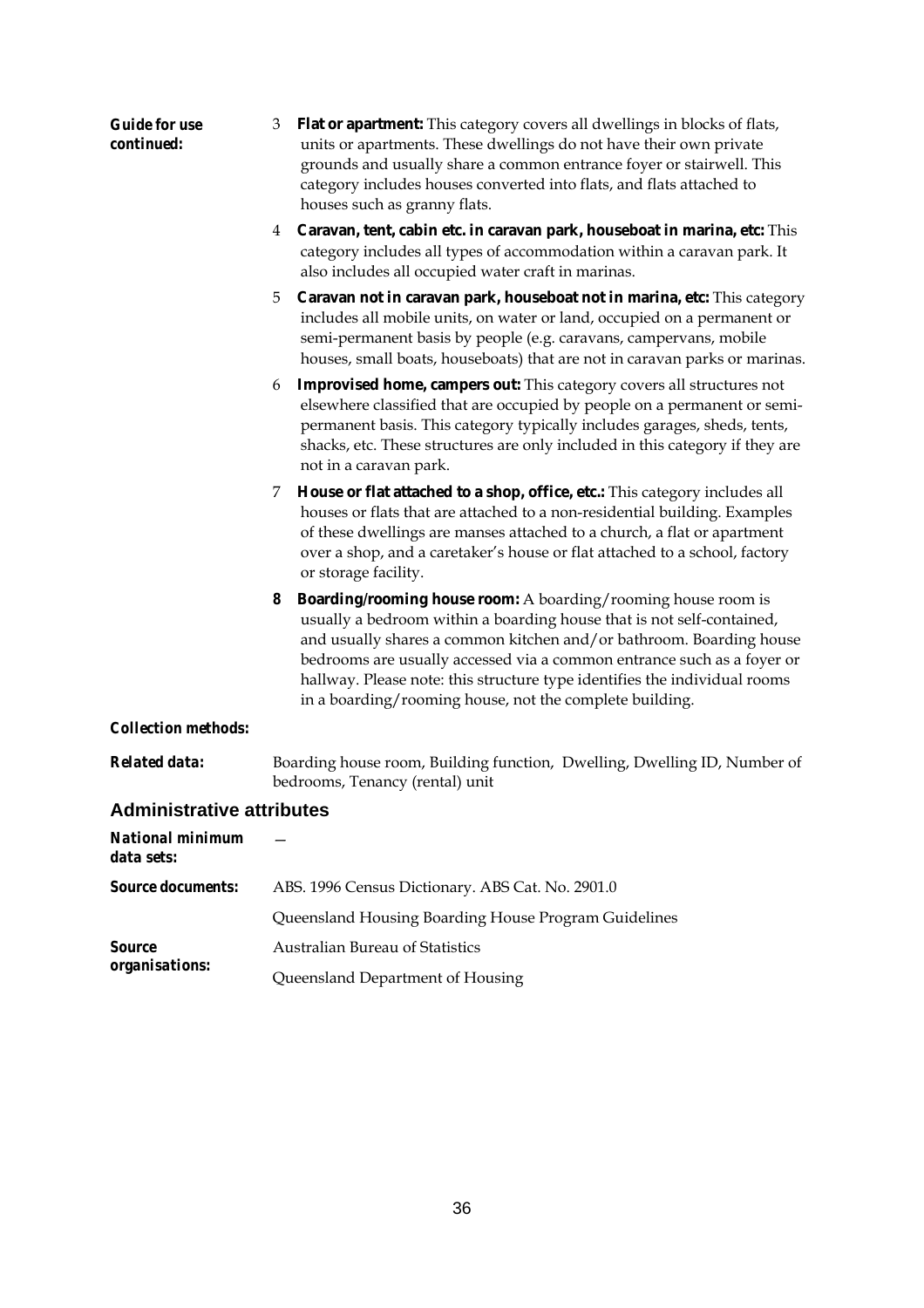# **Dwelling tenantability status**

| Admin. status:                               | <b>CURRENT</b>                                                                                                                                                                                                                                                                                                                               |  |  |  |  |  |
|----------------------------------------------|----------------------------------------------------------------------------------------------------------------------------------------------------------------------------------------------------------------------------------------------------------------------------------------------------------------------------------------------|--|--|--|--|--|
| <b>Reporting required:</b>                   | Required                                                                                                                                                                                                                                                                                                                                     |  |  |  |  |  |
| <b>NHAI Model Location:</b> Housing Resource |                                                                                                                                                                                                                                                                                                                                              |  |  |  |  |  |
|                                              | Identifying and definitional attributes                                                                                                                                                                                                                                                                                                      |  |  |  |  |  |
| Knowledgebase ID:                            | Data item version number: 1                                                                                                                                                                                                                                                                                                                  |  |  |  |  |  |
| Data element type:                           | <b>DATA ELEMENT</b>                                                                                                                                                                                                                                                                                                                          |  |  |  |  |  |
| <b>Definition:</b>                           | A tenantable dwelling is a dwelling for which maintenance has been<br>completed and can be either occupied or unoccupied.                                                                                                                                                                                                                    |  |  |  |  |  |
| <i>Context:</i>                              | Dwelling tenantability is related to the concept of tenant, with its associated<br>rights and responsibilities. A tenantable dwelling usually provides a certain<br>level of basic amenity and maintenance is completed to the required<br>minimum level. A dwelling that is occupied but not tenantable indicates an<br>unmet housing need. |  |  |  |  |  |
|                                              | This information is collected in the CSHA annual data collections for public<br>housing, community housing and state/territory owned and managed<br>Indigenous housing.                                                                                                                                                                      |  |  |  |  |  |
|                                              | <b>Relational and representational attributes</b>                                                                                                                                                                                                                                                                                            |  |  |  |  |  |
| Datatype:                                    | Numeric<br><b>Representational form:</b><br><b>CODE</b>                                                                                                                                                                                                                                                                                      |  |  |  |  |  |
| <b>Field size:</b>                           | Min. 1<br><b>Representational layout:</b><br>Max.<br>1<br>N                                                                                                                                                                                                                                                                                  |  |  |  |  |  |
| Data domain:                                 | $\mathbf{1}$<br>Dwelling is tenantable                                                                                                                                                                                                                                                                                                       |  |  |  |  |  |
|                                              | 2<br>Dwelling is not tenantable                                                                                                                                                                                                                                                                                                              |  |  |  |  |  |
|                                              | 9<br>Not stated or unknown                                                                                                                                                                                                                                                                                                                   |  |  |  |  |  |
| <b>Guide for use:</b>                        |                                                                                                                                                                                                                                                                                                                                              |  |  |  |  |  |
| <b>Collection methods:</b>                   |                                                                                                                                                                                                                                                                                                                                              |  |  |  |  |  |
| Related data:                                | Dwelling occupancy status, Tenancy agreement                                                                                                                                                                                                                                                                                                 |  |  |  |  |  |
| <b>Administrative attributes</b>             |                                                                                                                                                                                                                                                                                                                                              |  |  |  |  |  |
| <b>National minimum</b>                      | Public rental housing                                                                                                                                                                                                                                                                                                                        |  |  |  |  |  |
| data sets:                                   | State/territory owned and managed Indigenous housing                                                                                                                                                                                                                                                                                         |  |  |  |  |  |
| <b>Source document:</b>                      | CSHA Aboriginal Rental Housing Program data manual<br>$2001 - 02$                                                                                                                                                                                                                                                                            |  |  |  |  |  |
|                                              | CSHA community housing data manual 2001-02                                                                                                                                                                                                                                                                                                   |  |  |  |  |  |
|                                              | CSHA public rental housing data manual 2001-02                                                                                                                                                                                                                                                                                               |  |  |  |  |  |
| Source organisation:                         | Australian Institute of Health and Welfare                                                                                                                                                                                                                                                                                                   |  |  |  |  |  |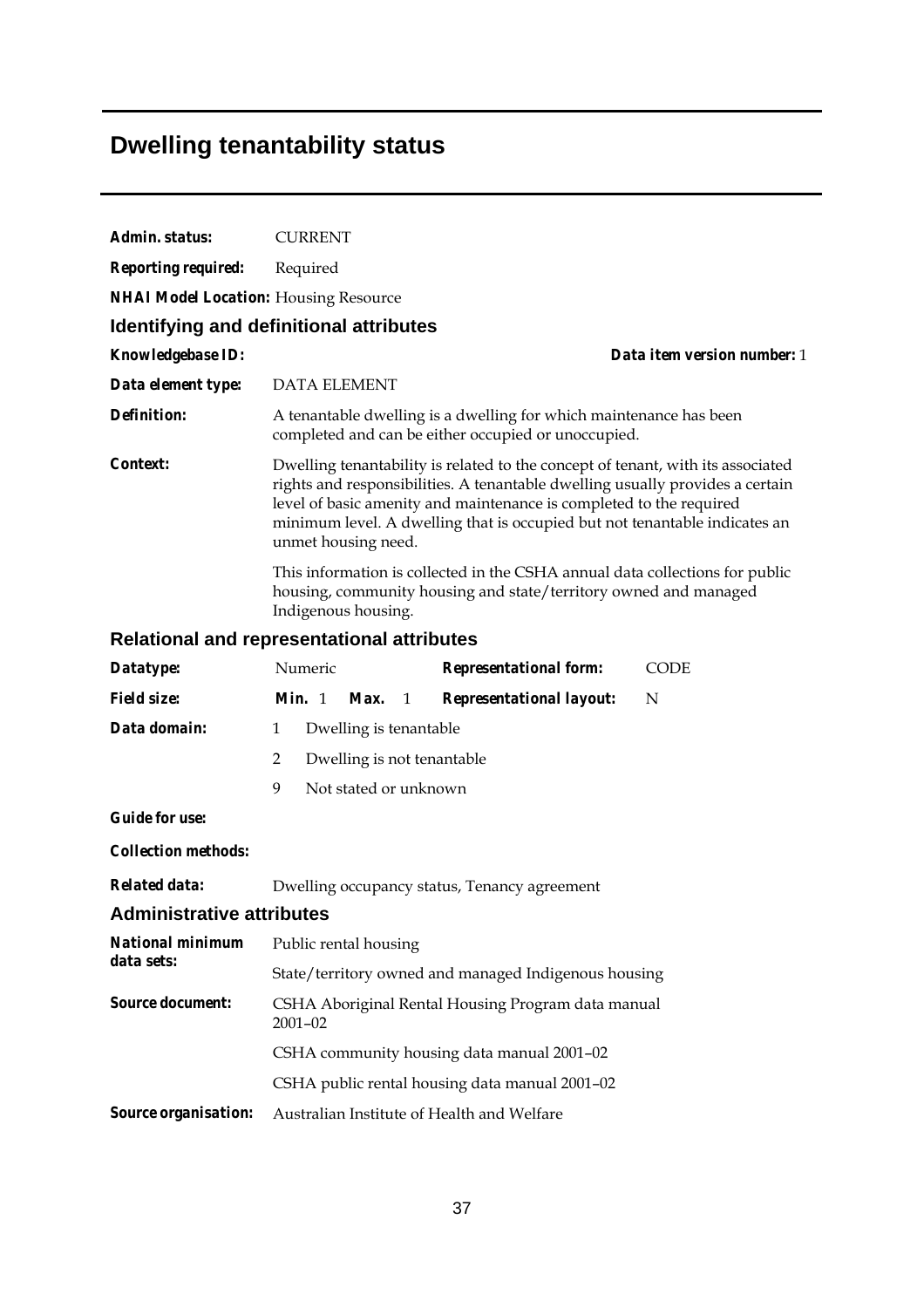### **Household**

| Admin. status:                        | <b>CURRENT</b>                                                                                                                                                                                                                                                                                                                        |                                                                                                                                                                                                                                    |                             |  |
|---------------------------------------|---------------------------------------------------------------------------------------------------------------------------------------------------------------------------------------------------------------------------------------------------------------------------------------------------------------------------------------|------------------------------------------------------------------------------------------------------------------------------------------------------------------------------------------------------------------------------------|-----------------------------|--|
| <b>Reporting required:</b>            | Required                                                                                                                                                                                                                                                                                                                              |                                                                                                                                                                                                                                    |                             |  |
| <b>NHAI Model Location: Party</b>     |                                                                                                                                                                                                                                                                                                                                       |                                                                                                                                                                                                                                    |                             |  |
|                                       | Identifying and definitional attributes                                                                                                                                                                                                                                                                                               |                                                                                                                                                                                                                                    |                             |  |
| Knowledgebase ID:                     | 000750                                                                                                                                                                                                                                                                                                                                |                                                                                                                                                                                                                                    | Data item version number: 1 |  |
| Data element type:                    | <b>DATA CONCEPT</b>                                                                                                                                                                                                                                                                                                                   |                                                                                                                                                                                                                                    |                             |  |
| <b>Definition:</b>                    | A group of two or more related or unrelated people who usually reside in the<br>same dwelling, and who make common provision for food or other essentials<br>for living. Or a person living in a dwelling who makes provision for his or<br>her own food and other essentials for living, without combining with any<br>other person. |                                                                                                                                                                                                                                    |                             |  |
| Context:                              | or the number of people living alone.                                                                                                                                                                                                                                                                                                 | Together with family, household is considered one of the basic groups of<br>social aggregation. Information on household numbers and composition aids<br>in identifying groups within the population such as Indigenous households |                             |  |
|                                       | Relational and representational attributes                                                                                                                                                                                                                                                                                            |                                                                                                                                                                                                                                    |                             |  |
| Datatype:                             | n.a.                                                                                                                                                                                                                                                                                                                                  | <b>Representational form:</b>                                                                                                                                                                                                      | n.a.                        |  |
| <b>Field size:</b>                    | Min. n.a. Max. n.a.                                                                                                                                                                                                                                                                                                                   | <b>Representational layout:</b>                                                                                                                                                                                                    | n.a.                        |  |
| <b>Guide for use:</b>                 | assistance.                                                                                                                                                                                                                                                                                                                           | For the CSHA data collections, the number of tenancy agreements is a<br>practical proxy for calculating the number of households receiving housing                                                                                 |                             |  |
|                                       | combination of both.                                                                                                                                                                                                                                                                                                                  | The persons in the group may pool their incomes and have a common budget<br>to a greater or lesser extent; they may be related or unrelated persons, or a                                                                          |                             |  |
|                                       | household.                                                                                                                                                                                                                                                                                                                            | Only usual residents of the household are included as members of the<br>household. Visitors to a household are, by definition, excluded from the                                                                                   |                             |  |
| <b>Related data:</b>                  |                                                                                                                                                                                                                                                                                                                                       | Household composition, Indigenous household, Tenancy agreement                                                                                                                                                                     |                             |  |
| <b>Administrative attributes</b>      |                                                                                                                                                                                                                                                                                                                                       |                                                                                                                                                                                                                                    |                             |  |
| <b>National minimum</b><br>data sets: |                                                                                                                                                                                                                                                                                                                                       |                                                                                                                                                                                                                                    |                             |  |
| <b>Source documents:</b>              | demographic statistics                                                                                                                                                                                                                                                                                                                | ABS 1995. Directory of concepts and standards for social, labour and                                                                                                                                                               |                             |  |
|                                       |                                                                                                                                                                                                                                                                                                                                       | ABS 1995. Standards for statistics on families. ABS Cat. No. 1286.0                                                                                                                                                                |                             |  |
| Source organisation:                  | Australian Bureau of Statistics                                                                                                                                                                                                                                                                                                       |                                                                                                                                                                                                                                    |                             |  |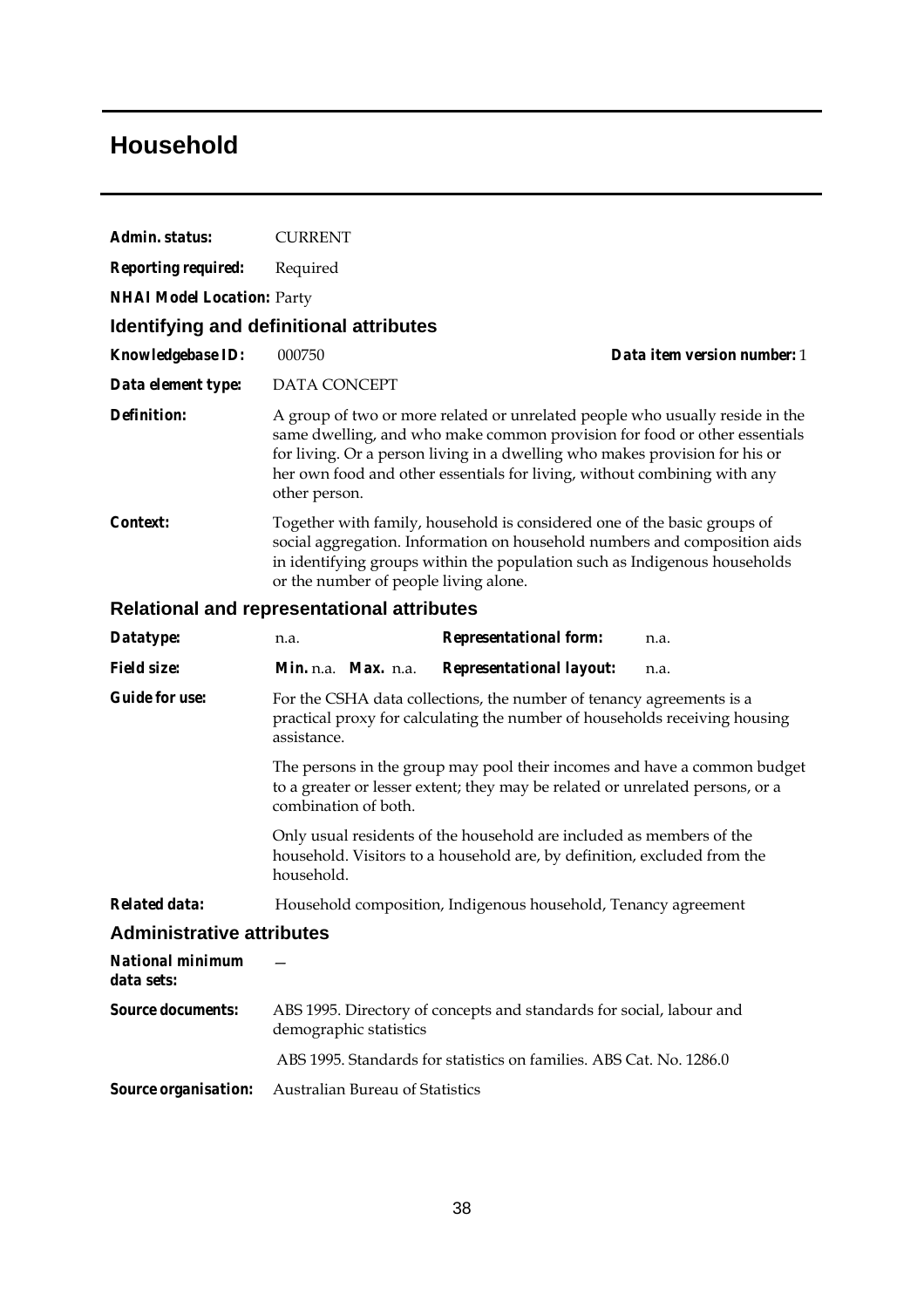# **Household composition**

| Admin. status:                    | <b>CURRENT</b>                                    |                                                                                                                                                                                                                                                                                             |                             |
|-----------------------------------|---------------------------------------------------|---------------------------------------------------------------------------------------------------------------------------------------------------------------------------------------------------------------------------------------------------------------------------------------------|-----------------------------|
| <b>Reporting required:</b>        | Not required                                      |                                                                                                                                                                                                                                                                                             |                             |
| <b>NHAI Model Location: Party</b> |                                                   |                                                                                                                                                                                                                                                                                             |                             |
|                                   | Identifying and definitional attributes           |                                                                                                                                                                                                                                                                                             |                             |
| <b>Knowledgebase ID:</b>          | 000751                                            |                                                                                                                                                                                                                                                                                             | Data item version number: 1 |
| Data element type:                | <b>DATA ELEMENT</b>                               |                                                                                                                                                                                                                                                                                             |                             |
| Definition:                       | household members.                                | The composition of the household based on the relationship between                                                                                                                                                                                                                          |                             |
|                                   |                                                   | Households can contain dependent and non-dependent children as well as<br>non-family members. The differentiation of households is based on the<br>presence or absence of couple relationships, parent-child relationships, child<br>dependency relationships or other blood relationships. |                             |
| Context:                          | or the number of people living alone.             | Together with 'family', household is considered one of the basic groups of<br>social aggregation. Information on household numbers and composition aids<br>in identifying groups within the population such as Indigenous households                                                        |                             |
|                                   | <b>Relational and representational attributes</b> |                                                                                                                                                                                                                                                                                             |                             |
| Datatype:                         | Numeric                                           | <b>Representational form:</b>                                                                                                                                                                                                                                                               | <b>CODE</b>                 |

| Datatype:          |              | Numeric |                                         |                |  | <i>Representational form:</i>                        | <b>CODE</b> |
|--------------------|--------------|---------|-----------------------------------------|----------------|--|------------------------------------------------------|-------------|
| <i>Field size:</i> | Min.1        |         | Max.                                    | $\overline{2}$ |  | <b>Representational layout:</b>                      | NN          |
| Data domain:       | $\mathbf{1}$ | Family  |                                         |                |  |                                                      |             |
|                    |              |         |                                         |                |  | 1.1 Sole parent with child/ren under 16 only         |             |
|                    |              |         | 1.2 Couple only                         |                |  |                                                      |             |
|                    |              |         | 1.3 Couple with child/ren under 16 only |                |  |                                                      |             |
|                    |              |         |                                         |                |  | 1.4 Family (with other family member/s present)      |             |
|                    |              |         |                                         |                |  | 1.5 Family (with other non-related member/s present) |             |
|                    | 2            |         | Non-family                              |                |  |                                                      |             |
|                    |              |         | 2.1 Single (person living alone)        |                |  |                                                      |             |
|                    |              |         | 2.2 Group (unrelated adults)            |                |  |                                                      |             |
|                    | 9            |         | Not stated/inadequately described       |                |  |                                                      |             |
|                    |              |         |                                         |                |  |                                                      |             |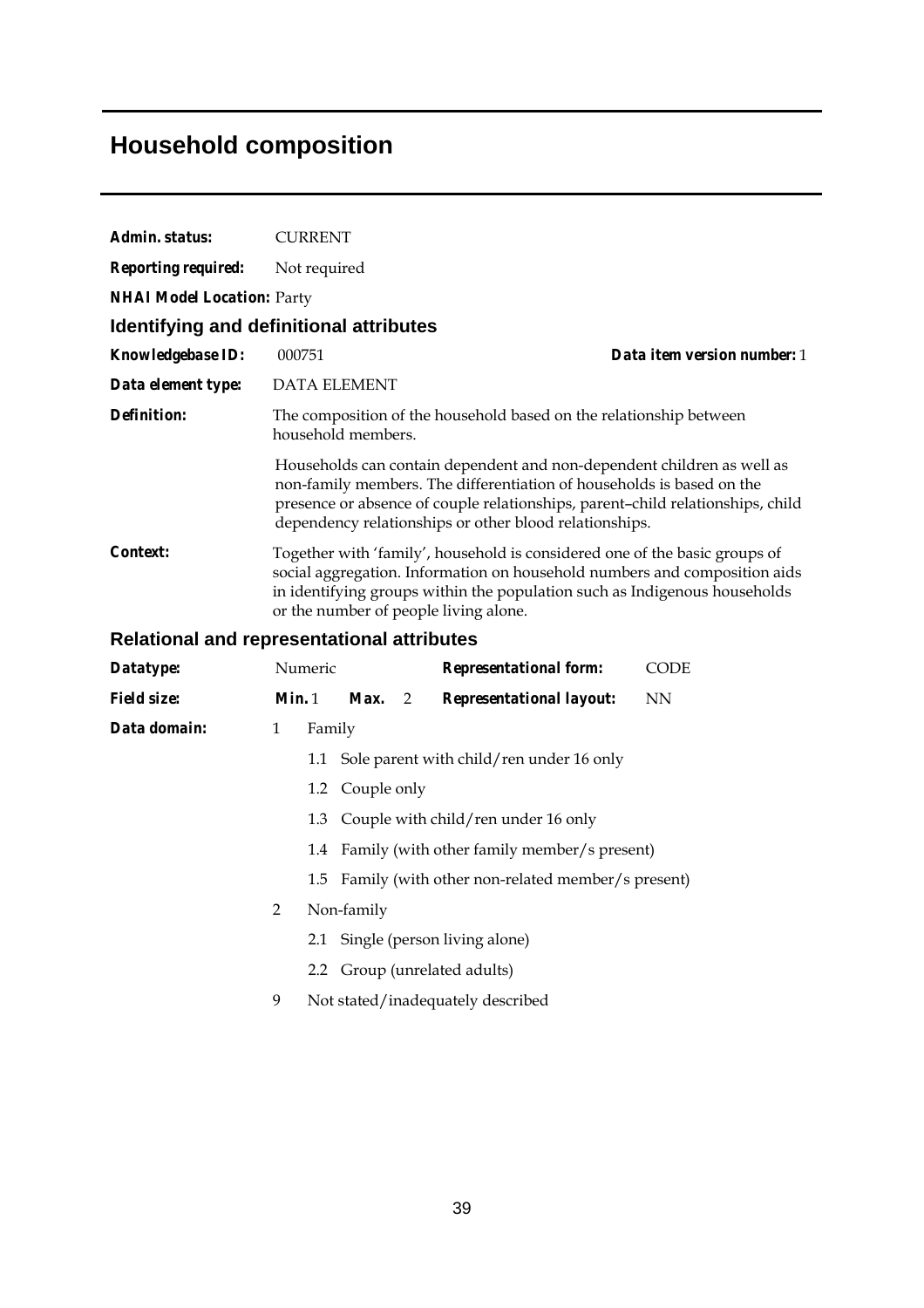| <b>Guide for use:</b>                 | A household must contain a member that is 15 years of age or more. If a<br>household does not contain at least one member 15 years of age or over, it<br>should be classified as 'Unknown'.                                                                                                                                                                                                                                    |
|---------------------------------------|--------------------------------------------------------------------------------------------------------------------------------------------------------------------------------------------------------------------------------------------------------------------------------------------------------------------------------------------------------------------------------------------------------------------------------|
|                                       | Unknown includes not available, not collected, not classifiable, not stated,<br>and inadequately described.                                                                                                                                                                                                                                                                                                                    |
|                                       | It should be noted that only usual residents of a household are considered<br>when describing and categorising households by Household type. Visitors to<br>a household are, by definition, excluded from the household. Usual residence<br>of members of a household is defined as 'that address at which the person<br>has lived or intends to live for a total of 6 months or more' (Census<br>Dictionary 1996).            |
|                                       | Other households, including multiple family households' may be broken<br>down further to show households with only family members present and<br>those with non-family members present. A family household with only<br>family members present is a household where every individual forms a<br>familial relationship to one of the families belonging to the household. This<br>relates to the ABS Household type definition. |
|                                       | Household composition is not used for the CSHA proxy occupancy standard.<br>Refer instead to 'Household groups'.                                                                                                                                                                                                                                                                                                               |
| <b>Collection methods:</b>            |                                                                                                                                                                                                                                                                                                                                                                                                                                |
| <b>Related data:</b>                  | Age, Household, Household groups, Relationship within household, Sex                                                                                                                                                                                                                                                                                                                                                           |
| <b>Administrative attributes</b>      |                                                                                                                                                                                                                                                                                                                                                                                                                                |
| <b>National minimum</b><br>data sets: |                                                                                                                                                                                                                                                                                                                                                                                                                                |
| <b>Source documents:</b>              | ABS 1995. Directory of concepts and standards for social, labour and<br>demographic statistics                                                                                                                                                                                                                                                                                                                                 |
|                                       | ABS 1995. Standards for statistics on families. ABS Cat. No. 1286.0                                                                                                                                                                                                                                                                                                                                                            |
|                                       | AIHW 1998. Data Standardisation Project for the development of a national<br>unit record public housing data set                                                                                                                                                                                                                                                                                                               |
|                                       | National Housing Assistance Data Dictionary version 1                                                                                                                                                                                                                                                                                                                                                                          |
| Source organisation:                  | Australian Institute of Health and Welfare                                                                                                                                                                                                                                                                                                                                                                                     |
| <b>Comments:</b>                      | For the ABS the household is analysed on the basis of the existence or non-<br>existence of family structure and the presence of unrelated household<br>members, rather than on the basis of sex or age, for example.                                                                                                                                                                                                          |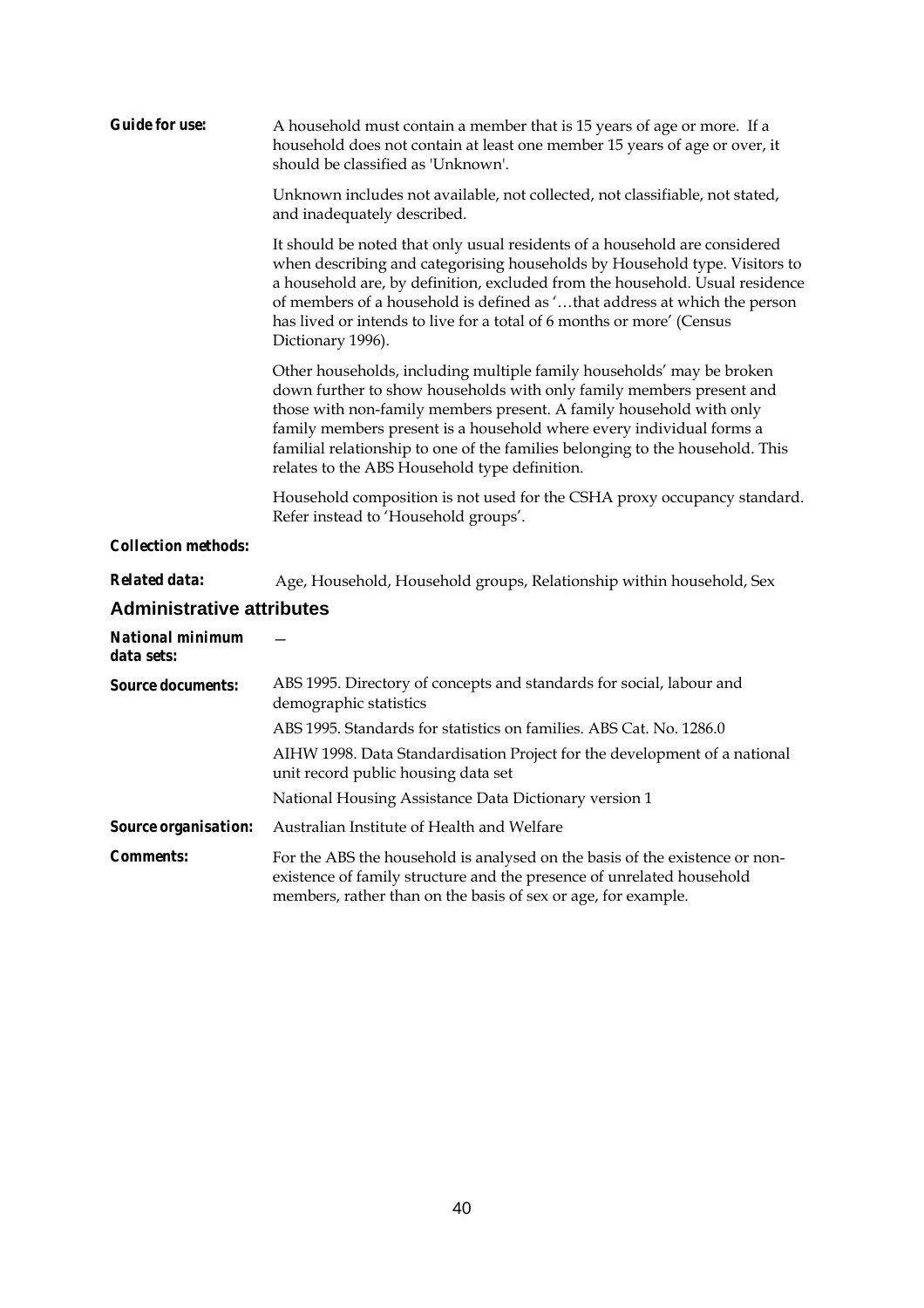# **Household groups**

| Admin. status:                    | <b>CURRENT</b>                                                                                                                                                                                                                                                                                                                                                  |  |  |  |  |  |  |
|-----------------------------------|-----------------------------------------------------------------------------------------------------------------------------------------------------------------------------------------------------------------------------------------------------------------------------------------------------------------------------------------------------------------|--|--|--|--|--|--|
| <b>Reporting required:</b>        | Required                                                                                                                                                                                                                                                                                                                                                        |  |  |  |  |  |  |
| <b>NHAI Model Location: Party</b> |                                                                                                                                                                                                                                                                                                                                                                 |  |  |  |  |  |  |
|                                   | Identifying and definitional attributes                                                                                                                                                                                                                                                                                                                         |  |  |  |  |  |  |
| Knowledgebase ID:                 | 000752<br>Data item version number: 1                                                                                                                                                                                                                                                                                                                           |  |  |  |  |  |  |
| Data element type:                | DERIVED DATA ELEMENT                                                                                                                                                                                                                                                                                                                                            |  |  |  |  |  |  |
| <b>Definition:</b>                | The group/s of people who reside within the same household. Based on the<br>relationship between household members.                                                                                                                                                                                                                                             |  |  |  |  |  |  |
|                                   | Households can contain dependent and non-dependent children as well as<br>non-family members. The differentiation of household groups is based on<br>the presence or absence of couple relationships, parent-child relationships,<br>and the number of children. It most closely approximates the number and<br>composition of income units within a household. |  |  |  |  |  |  |
| Context:                          | Information on household groups and composition aids in identifying the<br>appropriate-size house (i.e. number of bedrooms to be allocated) to meet the<br>CSHA national proxy occupancy standard.                                                                                                                                                              |  |  |  |  |  |  |
|                                   | <b>Relational and representational attributes</b>                                                                                                                                                                                                                                                                                                               |  |  |  |  |  |  |
| Datatype:                         | Numeric<br><b>Representational form:</b><br><b>CODE</b>                                                                                                                                                                                                                                                                                                         |  |  |  |  |  |  |
| <b>Field size:</b>                | Min. 1 Max.<br><b>Representational layout:</b><br>$\mathbf{1}$<br>N                                                                                                                                                                                                                                                                                             |  |  |  |  |  |  |
| Data domain:                      | $\mathbf{1}$<br>Single adult                                                                                                                                                                                                                                                                                                                                    |  |  |  |  |  |  |
|                                   | $\overline{2}$<br>Couple with no children                                                                                                                                                                                                                                                                                                                       |  |  |  |  |  |  |
|                                   | 3<br>Sole parent or couple with 1 child                                                                                                                                                                                                                                                                                                                         |  |  |  |  |  |  |
|                                   | Sole parent or couple with 2 or 3 children<br>4                                                                                                                                                                                                                                                                                                                 |  |  |  |  |  |  |
|                                   | 5<br>Sole parent or couple with 4 or more children                                                                                                                                                                                                                                                                                                              |  |  |  |  |  |  |
|                                   | 9<br>Not stated/inadequately described                                                                                                                                                                                                                                                                                                                          |  |  |  |  |  |  |
| <b>Guide for use:</b>             | Only the usual residents of the household are included.                                                                                                                                                                                                                                                                                                         |  |  |  |  |  |  |
|                                   | Adults include children aged 16 or more regardless of whether they are full-<br>time students or not.                                                                                                                                                                                                                                                           |  |  |  |  |  |  |
|                                   | A child is a person under 16 years of age.                                                                                                                                                                                                                                                                                                                      |  |  |  |  |  |  |
|                                   | Household groups is not used for the Commonwealth housing data set<br>including CRA. Refer instead to 'Commonwealth Rent Assistance (CRA)<br>income unit type'.                                                                                                                                                                                                 |  |  |  |  |  |  |
| <b>Collection methods:</b>        |                                                                                                                                                                                                                                                                                                                                                                 |  |  |  |  |  |  |
| Related data:                     | Relationship within household                                                                                                                                                                                                                                                                                                                                   |  |  |  |  |  |  |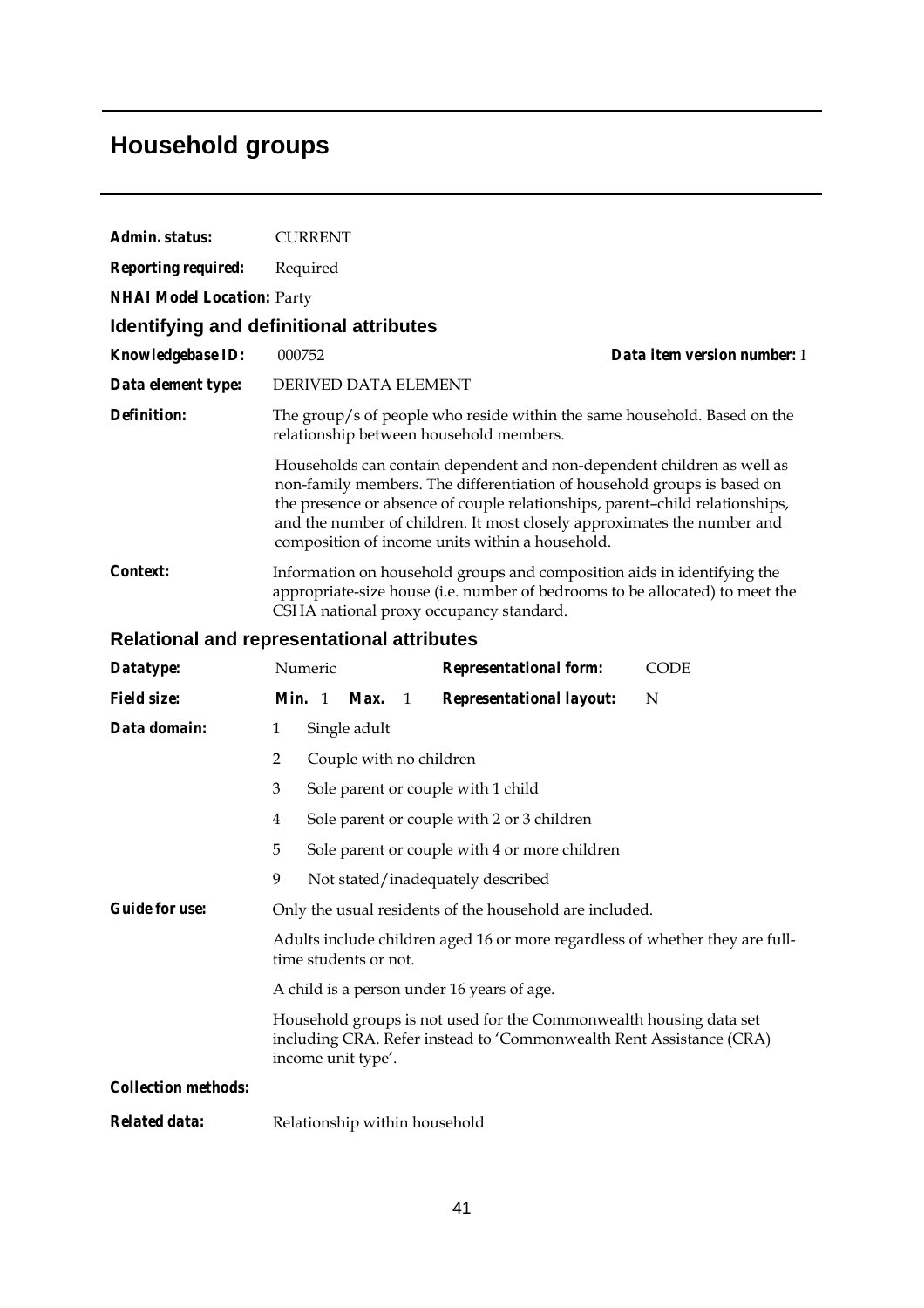#### **Administrative attributes**

| National minimum<br>data sets: | Public rental housing                                 |
|--------------------------------|-------------------------------------------------------|
|                                | Community housing                                     |
|                                | State/territory owned and managed Indigenous housing  |
| <b>Source documents:</b>       | CSHA public rental housing data manual 2001–02        |
|                                | National Housing Assistance Data Dictionary version 1 |
| <b>Source organisation:</b>    | Australian Institute of Health and Welfare            |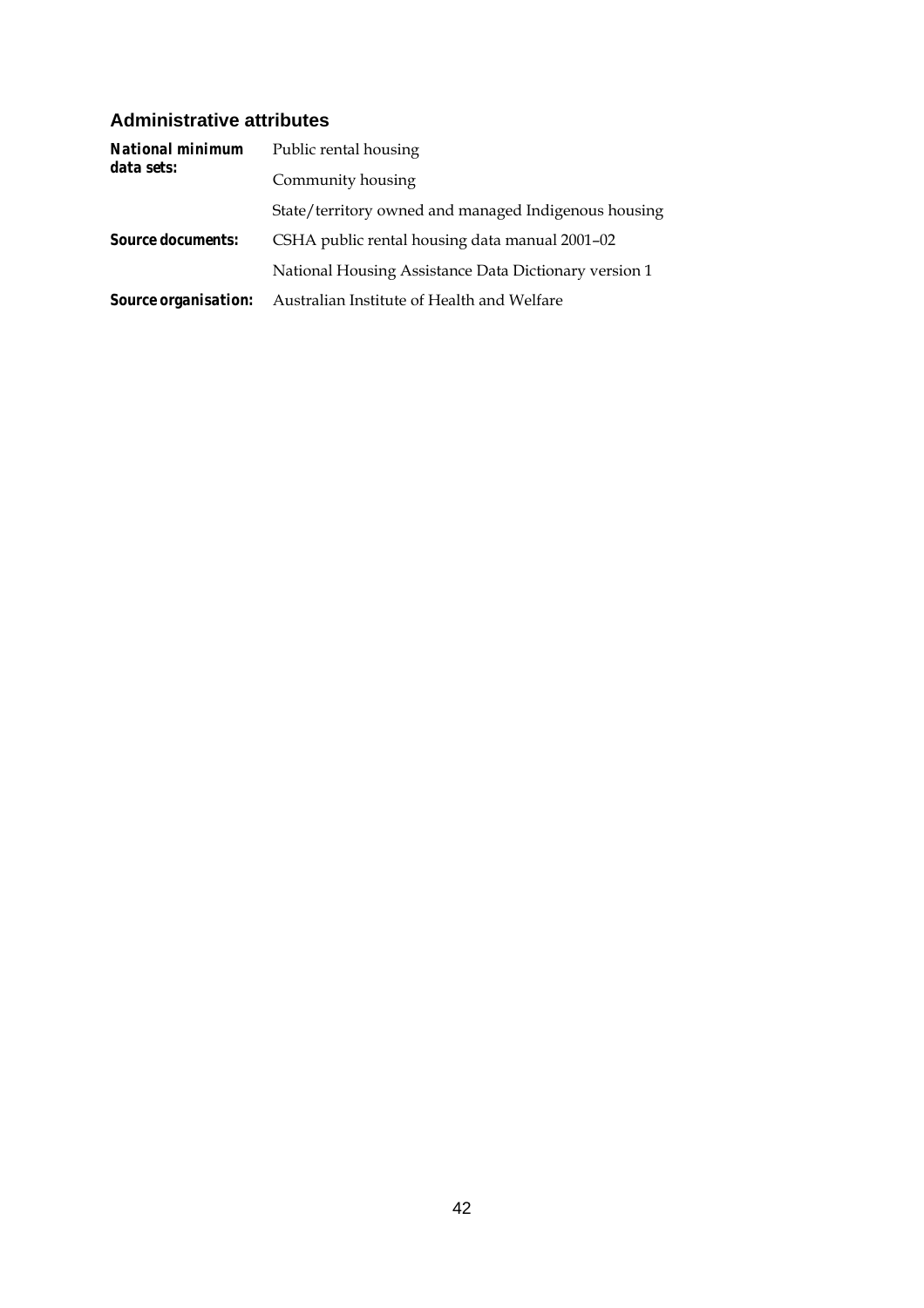### **Household ID**

| Admin. status:                        | <b>CURRENT</b>                                                                                                                                                                                                                                             |  |  |  |  |  |
|---------------------------------------|------------------------------------------------------------------------------------------------------------------------------------------------------------------------------------------------------------------------------------------------------------|--|--|--|--|--|
| <b>Reporting required:</b>            | Required                                                                                                                                                                                                                                                   |  |  |  |  |  |
| <b>NHAI Model Location: Party</b>     |                                                                                                                                                                                                                                                            |  |  |  |  |  |
|                                       | Identifying and definitional attributes                                                                                                                                                                                                                    |  |  |  |  |  |
| <b>Knowledgebase ID:</b>              | Data item version number: 2                                                                                                                                                                                                                                |  |  |  |  |  |
| Data element type:                    | <b>DATA ELEMENT</b>                                                                                                                                                                                                                                        |  |  |  |  |  |
| Definition:                           | A unique identifier (within a state or territory) assigned to a household that is<br>either seeking and/or receiving assistance.                                                                                                                           |  |  |  |  |  |
| Context:                              | Households are one of the main counting units in housing assistance data<br>and as such it is essential to be able to uniquely identify them.                                                                                                              |  |  |  |  |  |
|                                       | <b>Relational and representational attributes</b>                                                                                                                                                                                                          |  |  |  |  |  |
| Datatype:                             | Alphanumeric<br><b>Representational form:</b><br>n.a.                                                                                                                                                                                                      |  |  |  |  |  |
| <b>Field size:</b>                    | <b>Representational layout:</b><br><i>Min.</i> n.a.<br><i>Max.n.a.</i><br>n.a.                                                                                                                                                                             |  |  |  |  |  |
| Data domain:                          | Each jurisdiction to devise.                                                                                                                                                                                                                               |  |  |  |  |  |
| <b>Guide for use:</b>                 |                                                                                                                                                                                                                                                            |  |  |  |  |  |
| <b>Collection methods:</b>            | Preferably agencies should allocate a unique identifier to a household when<br>they are placed on the waiting list, and this ID should then remain when/if<br>they receive assistance. This enables the matching of waitlist data with<br>assistance data. |  |  |  |  |  |
|                                       | A household for the purposes of the data element is the same as the members<br>under a single tenancy agreement.                                                                                                                                           |  |  |  |  |  |
| <b>Related data:</b>                  | Household, Income unit, Income unit ID, Person ID, State/territory ID,<br>Tenancy agreement                                                                                                                                                                |  |  |  |  |  |
| <b>Administrative attributes</b>      |                                                                                                                                                                                                                                                            |  |  |  |  |  |
| <b>National minimum</b><br>data sets: | Public rental housing                                                                                                                                                                                                                                      |  |  |  |  |  |
|                                       | Community housing                                                                                                                                                                                                                                          |  |  |  |  |  |
|                                       | State/territory owned and managed Indigenous housing                                                                                                                                                                                                       |  |  |  |  |  |
| <b>Source document:</b>               | National Housing Assistance Data Dictionary version 1                                                                                                                                                                                                      |  |  |  |  |  |
| Source                                | <b>Australian Bureau of Statistics</b>                                                                                                                                                                                                                     |  |  |  |  |  |
| organisations:                        | Australian Institute of Health and Welfare                                                                                                                                                                                                                 |  |  |  |  |  |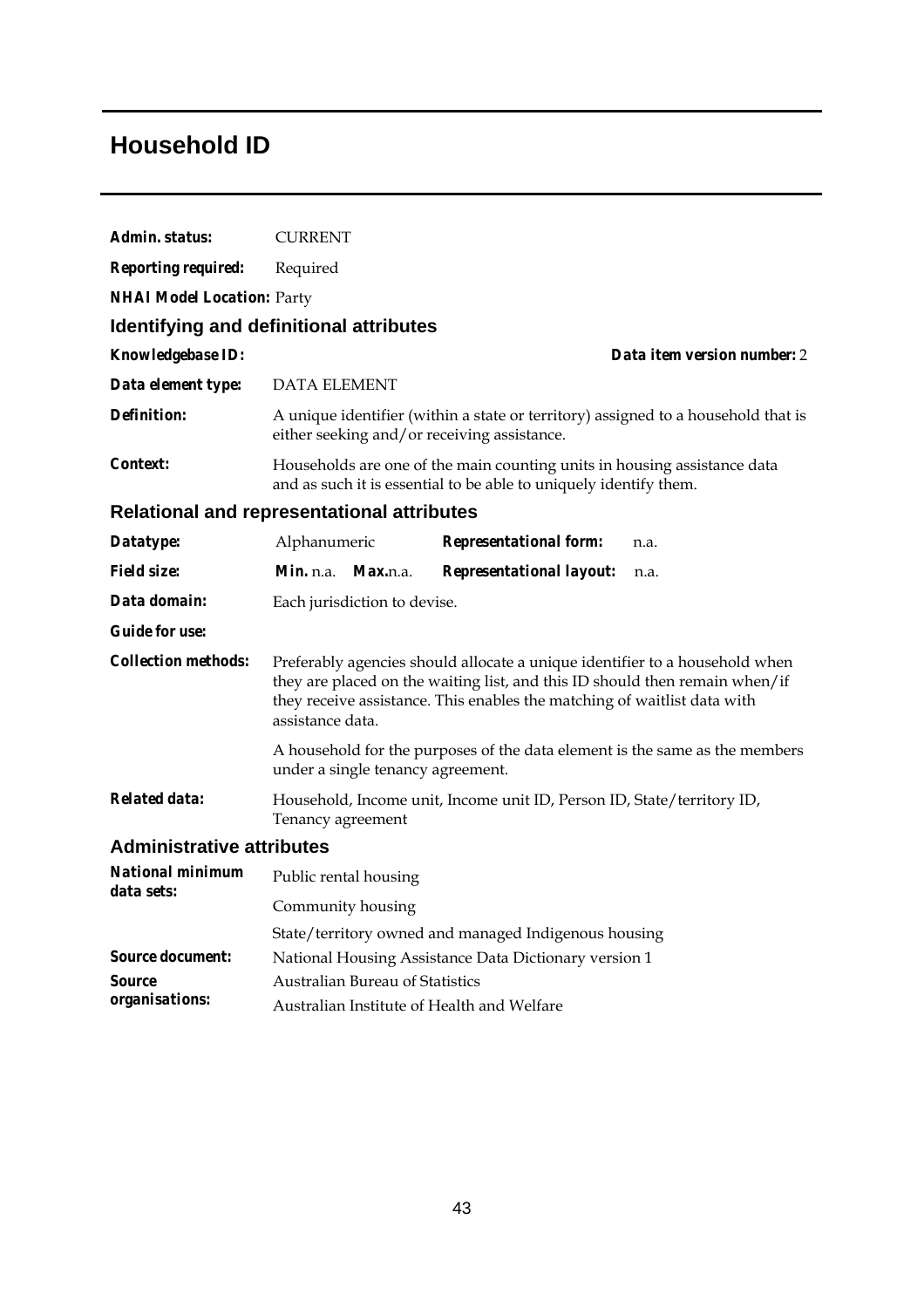### **Income—assessable**

| Admin. status:                                   | <b>CURRENT</b>                                                                                                                                                                                                                                                                                                                  |  |  |  |  |  |
|--------------------------------------------------|---------------------------------------------------------------------------------------------------------------------------------------------------------------------------------------------------------------------------------------------------------------------------------------------------------------------------------|--|--|--|--|--|
| <b>Reporting required:</b>                       | Not required                                                                                                                                                                                                                                                                                                                    |  |  |  |  |  |
| <b>NHAI Model Location: Party</b>                |                                                                                                                                                                                                                                                                                                                                 |  |  |  |  |  |
|                                                  | Identifying and definitional attributes                                                                                                                                                                                                                                                                                         |  |  |  |  |  |
| Knowledgebase ID:                                | Data item version number: 1<br>000688                                                                                                                                                                                                                                                                                           |  |  |  |  |  |
| Data element type:                               | <b>DATA ELEMENT</b>                                                                                                                                                                                                                                                                                                             |  |  |  |  |  |
| Definition:                                      | The value of total income from all assessable sources. The assessable sources<br>are those specified and used by the agency to establish eligibility for receipt<br>of housing assistance.                                                                                                                                      |  |  |  |  |  |
| Context:                                         | Assessable income is also used to calculate the rental housing rebate that<br>allows the household to pay a rent lower than the market rent. Each state and<br>territory uses its own definition of 'assessable income'.                                                                                                        |  |  |  |  |  |
|                                                  | <b>Relational and representational attributes</b>                                                                                                                                                                                                                                                                               |  |  |  |  |  |
| Datatype:                                        | Numeric<br><b>Representational form:</b><br><b>QUANTITATIVE VALUE</b>                                                                                                                                                                                                                                                           |  |  |  |  |  |
| <b>Field size:</b>                               | <b>Min.</b> 8<br>Max.<br>Representational layout:<br>\$\$\$, \$\$\$.cc<br>8                                                                                                                                                                                                                                                     |  |  |  |  |  |
| Data domain:                                     | Dollar and cent value                                                                                                                                                                                                                                                                                                           |  |  |  |  |  |
| <b>Guide for use:</b>                            | The main components of assessable income are:                                                                                                                                                                                                                                                                                   |  |  |  |  |  |
|                                                  | current usual wages and salary;<br>$\bullet$                                                                                                                                                                                                                                                                                    |  |  |  |  |  |
|                                                  | income derived from self-employment;<br>$\bullet$<br>government pensions, benefits and allowances; and<br>$\bullet$                                                                                                                                                                                                             |  |  |  |  |  |
|                                                  |                                                                                                                                                                                                                                                                                                                                 |  |  |  |  |  |
|                                                  | other income comprising investments (including interest, dividends,<br>$\bullet$<br>royalties and rent) and other regular income (including superannuation,<br>private scholarships received in cash, workers' compensation, accident<br>compensation, maintenance or alimony, and any other allowances<br>regularly received). |  |  |  |  |  |
|                                                  | Always include the cent value, using .00 where there are only dollar values.                                                                                                                                                                                                                                                    |  |  |  |  |  |
| <b>Collection methods:</b>                       |                                                                                                                                                                                                                                                                                                                                 |  |  |  |  |  |
| <b>Related data:</b>                             | Income - gross (household), Income - gross (person), Income source                                                                                                                                                                                                                                                              |  |  |  |  |  |
| <b>Administrative attributes</b>                 |                                                                                                                                                                                                                                                                                                                                 |  |  |  |  |  |
| <b>National minimum</b><br>data sets:            |                                                                                                                                                                                                                                                                                                                                 |  |  |  |  |  |
| <b>Source documents:</b><br>Source organisation: | CSHA public rental housing data manual 2001-02<br>National Housing Assistance Data Dictionary version 1<br>Australian Institute of Health and Welfare                                                                                                                                                                           |  |  |  |  |  |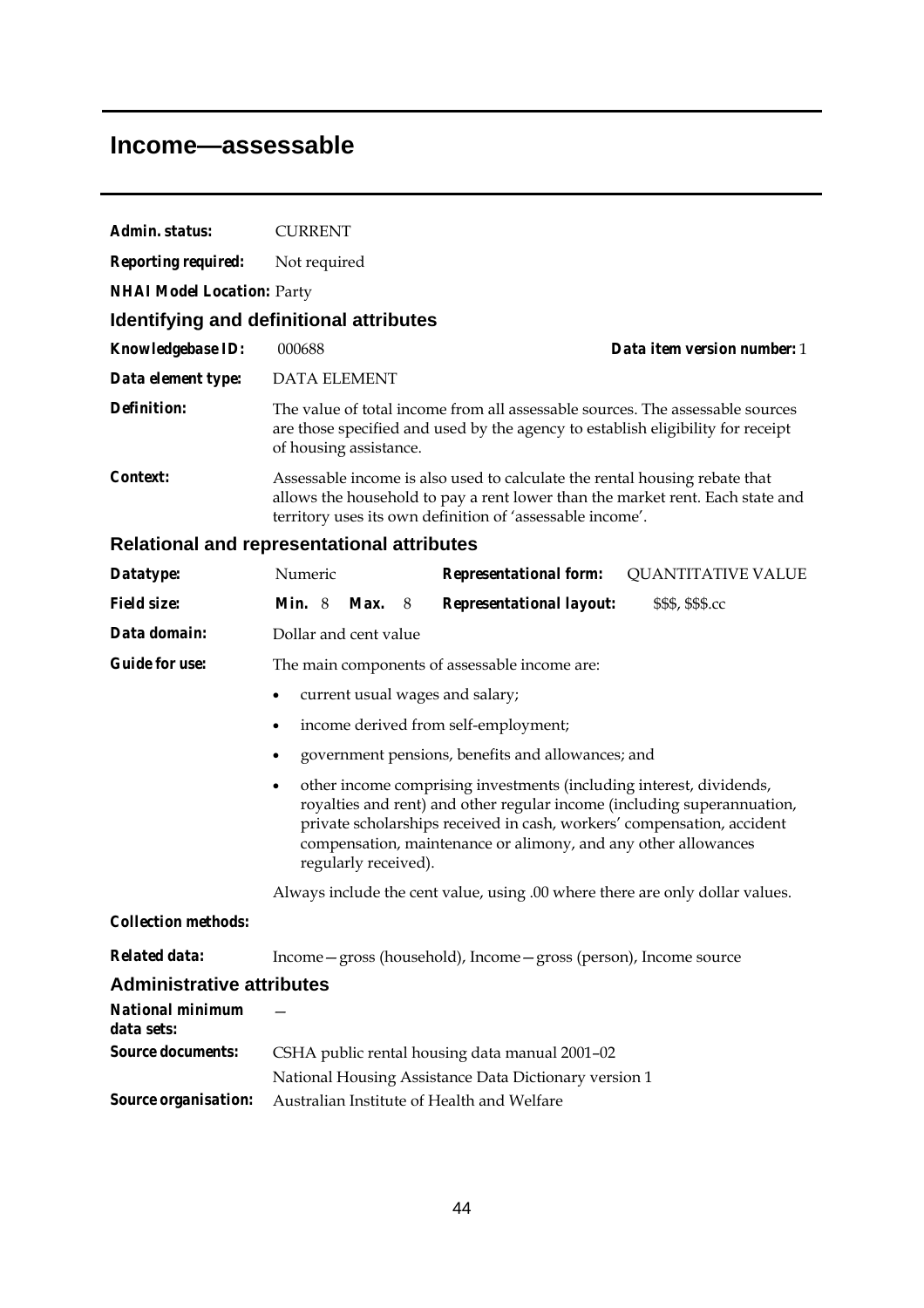# **Income—gross (household)**

| Admin. status:                    | <b>CURRENT</b>                                                                                                                                                                                                                                                                                                          |  |  |  |  |  |
|-----------------------------------|-------------------------------------------------------------------------------------------------------------------------------------------------------------------------------------------------------------------------------------------------------------------------------------------------------------------------|--|--|--|--|--|
| <b>Reporting required:</b>        | Required                                                                                                                                                                                                                                                                                                                |  |  |  |  |  |
| <b>NHAI Model Location: Party</b> |                                                                                                                                                                                                                                                                                                                         |  |  |  |  |  |
|                                   | Identifying and definitional attributes                                                                                                                                                                                                                                                                                 |  |  |  |  |  |
| <b>Knowledgebase ID:</b>          | Data item version number: 2                                                                                                                                                                                                                                                                                             |  |  |  |  |  |
| Data element type:                | <b>DATA ELEMENT</b>                                                                                                                                                                                                                                                                                                     |  |  |  |  |  |
| Definition:                       | The value of gross weekly income from all sources (before deductions for<br>income tax, superannuation, etc.) for all household members expressed as<br>dollars per week.                                                                                                                                               |  |  |  |  |  |
| Context:                          | Gross household income is used to calculate the low income status of a<br>household.                                                                                                                                                                                                                                    |  |  |  |  |  |
|                                   | <b>Relational and representational attributes</b>                                                                                                                                                                                                                                                                       |  |  |  |  |  |
| Datatype:                         | Numeric<br>Representational form: QUANTITATIVE VALUE                                                                                                                                                                                                                                                                    |  |  |  |  |  |
| <b>Field size:</b>                | Min. 8<br><b>Max.</b> 8<br>Representational layout: \$\$\$, \$\$\$.cc                                                                                                                                                                                                                                                   |  |  |  |  |  |
| Data domain:                      | Dollar and cent value                                                                                                                                                                                                                                                                                                   |  |  |  |  |  |
| <b>Guide for use:</b>             | The main components of gross income are:                                                                                                                                                                                                                                                                                |  |  |  |  |  |
|                                   | current usual wages and salary;<br>$\bullet$                                                                                                                                                                                                                                                                            |  |  |  |  |  |
|                                   | income derived from self-employment;<br>٠                                                                                                                                                                                                                                                                               |  |  |  |  |  |
|                                   | government pensions, benefits and allowances; and<br>$\bullet$                                                                                                                                                                                                                                                          |  |  |  |  |  |
|                                   | other income comprising investments (including interest, dividends,<br>٠<br>royalties and rent) and other regular income (including superannuation,<br>private scholarships received in cash, workers' compensation, accident<br>compensation, maintenance or alimony, and any other allowances<br>regularly received). |  |  |  |  |  |
|                                   | Gross income is regarded as all receipts that are received regularly and are of<br>a recurring nature. Certain receipts such as lump sum receipts, windfall gains<br>and withdrawals from savings are not considered to conform to these criteria<br>and are not included as income.                                    |  |  |  |  |  |
|                                   | Always include the cent value, using .00 where there are only dollar values.                                                                                                                                                                                                                                            |  |  |  |  |  |
| <b>Collection methods:</b>        |                                                                                                                                                                                                                                                                                                                         |  |  |  |  |  |
| <b>Related data:</b>              | Income - assessable, Income - gross (person), Income source, Low income<br>status                                                                                                                                                                                                                                       |  |  |  |  |  |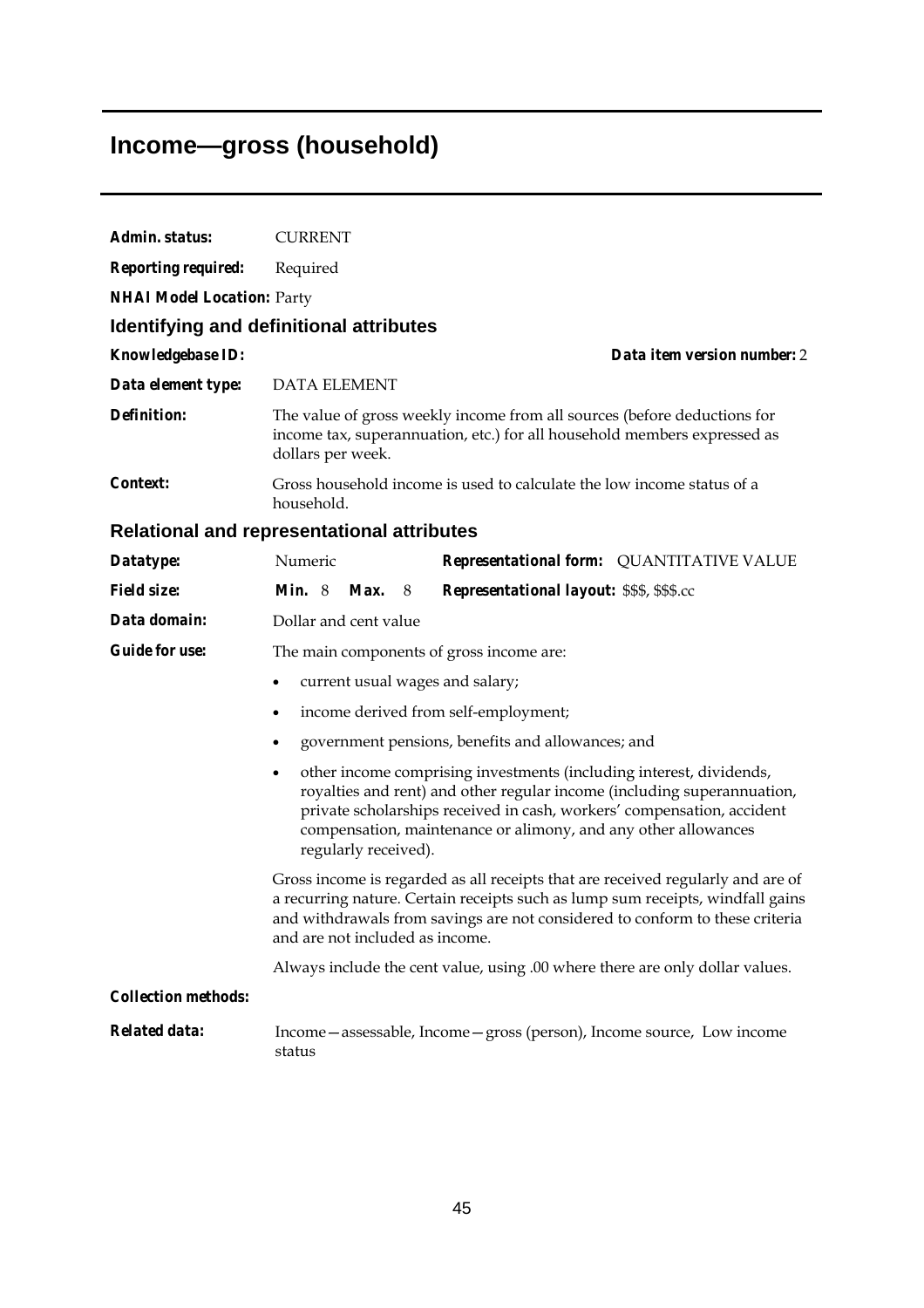#### **Administrative attributes**

| <b>National minimum</b>     | Public rental housing                                                                                                                                                                         |  |  |  |  |
|-----------------------------|-----------------------------------------------------------------------------------------------------------------------------------------------------------------------------------------------|--|--|--|--|
| data sets:                  | Community housing                                                                                                                                                                             |  |  |  |  |
|                             | State/territory owned and managed Indigenous housing                                                                                                                                          |  |  |  |  |
| <b>Source documents:</b>    | CSHA public rental housing data manual 2001–02                                                                                                                                                |  |  |  |  |
|                             | National Housing Assistance Data Dictionary version 1                                                                                                                                         |  |  |  |  |
| <b>Source organisation:</b> | Australian Institute of Health and Welfare                                                                                                                                                    |  |  |  |  |
| <i>Comments:</i>            | In the Commonwealth housing data set including CRA, the counting unit is<br>an income unit rather than a household and 'income from all sources' is<br>referred to as 'total private income'. |  |  |  |  |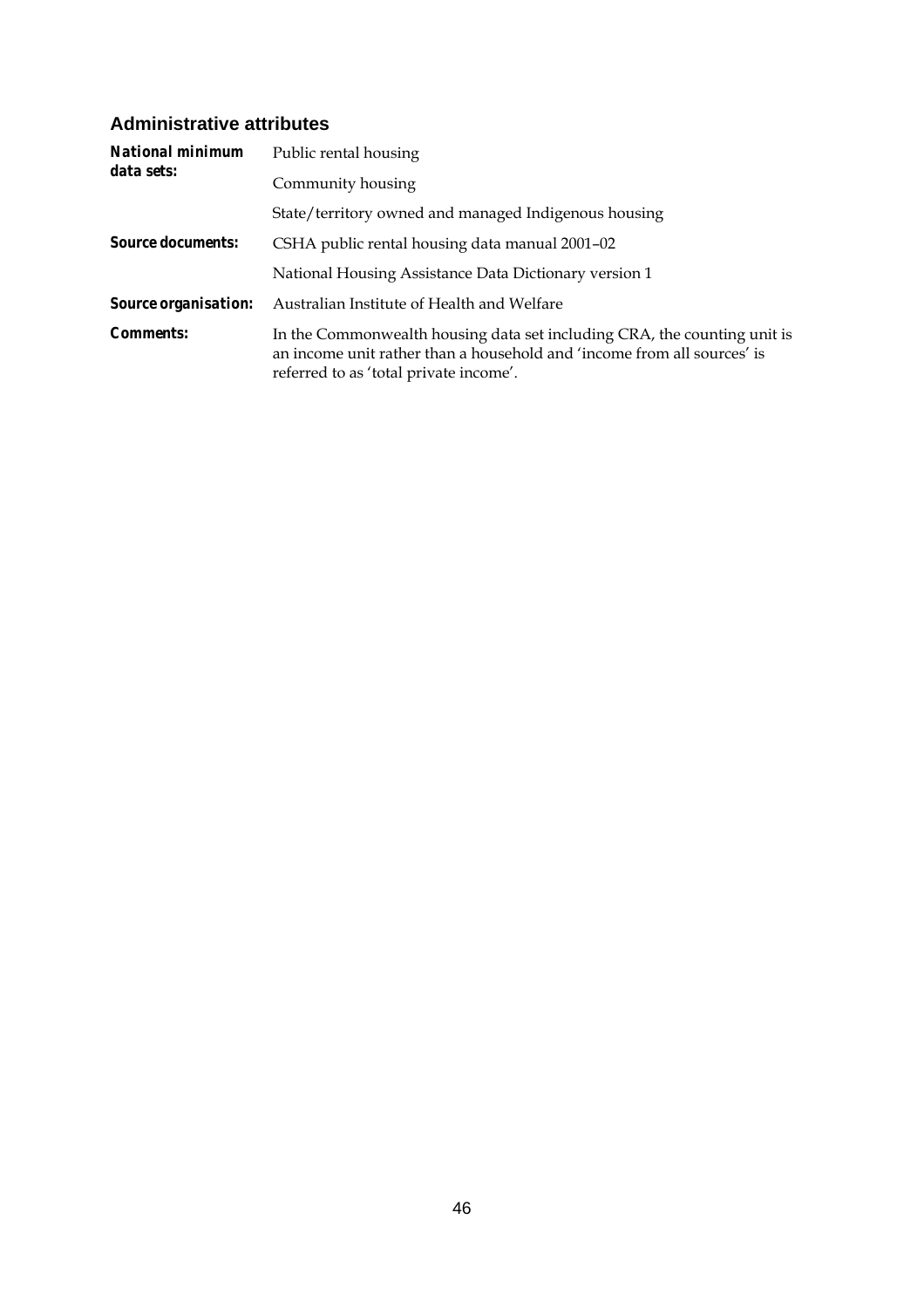# **Income—gross (person)**

| Admin. status:                    |                                                                                                                                                                                                                                                                                                                         |  |  |  |  |  |
|-----------------------------------|-------------------------------------------------------------------------------------------------------------------------------------------------------------------------------------------------------------------------------------------------------------------------------------------------------------------------|--|--|--|--|--|
|                                   | <b>CURRENT</b>                                                                                                                                                                                                                                                                                                          |  |  |  |  |  |
| <b>Reporting required:</b>        | Required                                                                                                                                                                                                                                                                                                                |  |  |  |  |  |
| <b>NHAI Model Location: Party</b> |                                                                                                                                                                                                                                                                                                                         |  |  |  |  |  |
|                                   | Identifying and definitional attributes                                                                                                                                                                                                                                                                                 |  |  |  |  |  |
| Knowledgebase ID:                 | Data item version number: 1                                                                                                                                                                                                                                                                                             |  |  |  |  |  |
| Data element type:                | <b>DATA ELEMENT</b>                                                                                                                                                                                                                                                                                                     |  |  |  |  |  |
| <b>Definition:</b>                | The value of gross weekly income from all sources (before deductions for<br>income tax, superannuation, etc.) for a person expressed as dollars per week.                                                                                                                                                               |  |  |  |  |  |
| Context:                          | Gross person income is summed for each household member to determine<br>gross household income. Gross household income is used to calculate the low<br>income status of the household.                                                                                                                                  |  |  |  |  |  |
|                                   | <b>Relational and representational attributes</b>                                                                                                                                                                                                                                                                       |  |  |  |  |  |
| Datatype:                         | Representational form: QUANTITATIVE VALUE<br>Numeric                                                                                                                                                                                                                                                                    |  |  |  |  |  |
| <b>Field size:</b>                | <i>Min.</i> $8$<br>Max.<br>Representational layout: \$\$\$, \$\$\$.cc<br>8                                                                                                                                                                                                                                              |  |  |  |  |  |
| Data domain:                      | Dollar and cent value                                                                                                                                                                                                                                                                                                   |  |  |  |  |  |
| <b>Guide for use:</b>             | The main components of gross income are:                                                                                                                                                                                                                                                                                |  |  |  |  |  |
|                                   | current usual wages and salary;<br>٠                                                                                                                                                                                                                                                                                    |  |  |  |  |  |
|                                   | income derived from self-employment;<br>$\bullet$                                                                                                                                                                                                                                                                       |  |  |  |  |  |
|                                   | government pensions, benefits and allowances; and                                                                                                                                                                                                                                                                       |  |  |  |  |  |
|                                   | other income comprising investments (including interest, dividends,<br>٠<br>royalties and rent) and other regular income (including superannuation,<br>private scholarships received in cash, workers' compensation, accident<br>compensation, maintenance or alimony, and any other allowances<br>regularly received). |  |  |  |  |  |
|                                   | Gross income is regarded as all receipts that are received regularly and are of<br>a recurring nature. Certain receipts such as lump sum receipts, windfall gains<br>and withdrawals from savings are not considered to conform to these criteria<br>and are not included as income.                                    |  |  |  |  |  |
|                                   | Where the value of person income is provided as a separate amount for each<br>income source, the value from all sources should be summed for that person<br>to obtain the total gross person income.                                                                                                                    |  |  |  |  |  |
|                                   | Always include the cent value, using .00 where there are only dollar values.                                                                                                                                                                                                                                            |  |  |  |  |  |
| <b>Collection methods:</b>        |                                                                                                                                                                                                                                                                                                                         |  |  |  |  |  |
| <b>Related data:</b>              | Income - assessable, Income - gross (household), Income source (main), Low<br>income status                                                                                                                                                                                                                             |  |  |  |  |  |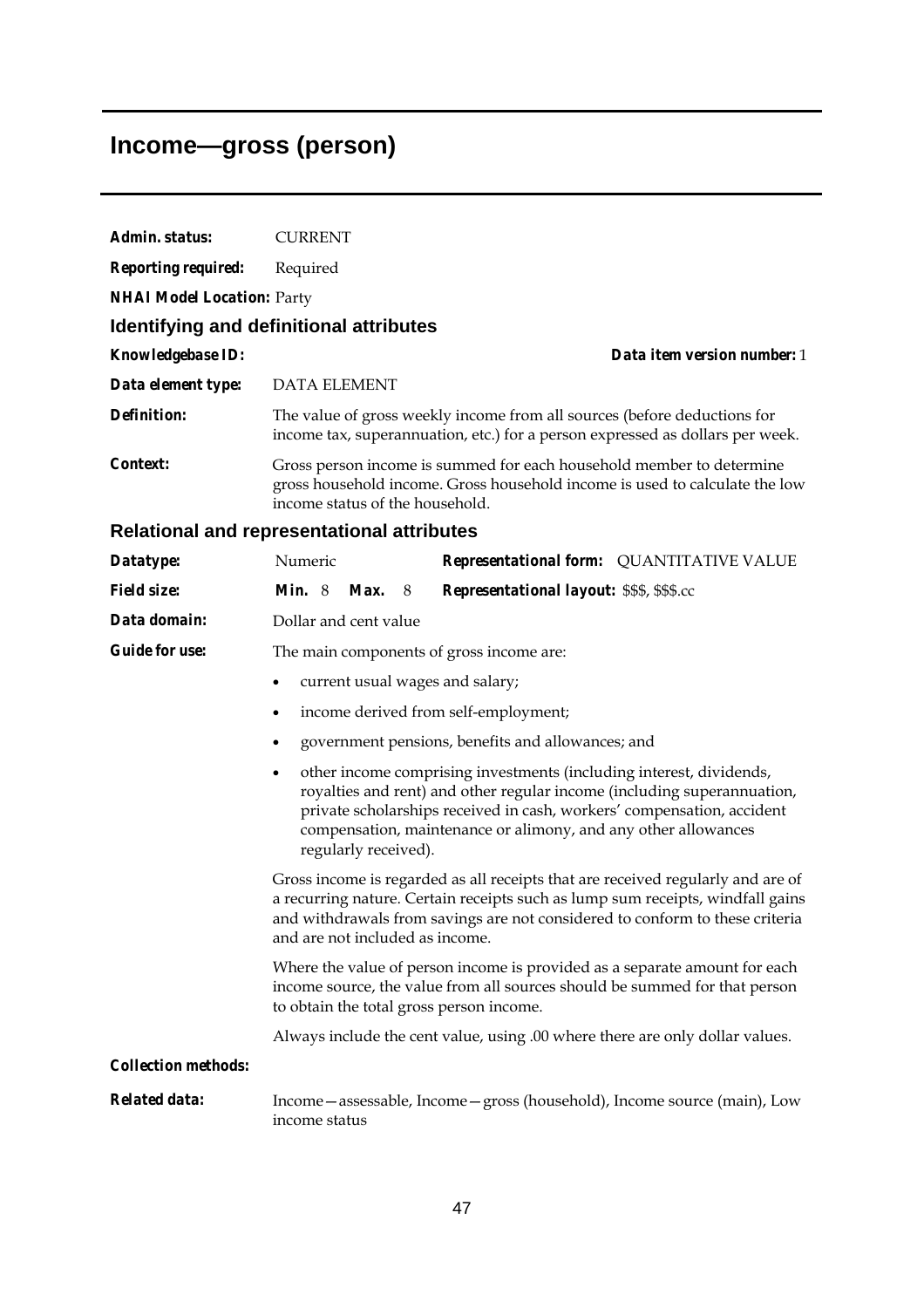#### **Administrative attributes**

| <b>National minimum</b>     | Public rental housing                                 |  |  |  |
|-----------------------------|-------------------------------------------------------|--|--|--|
| data sets:                  | State/territory owned and managed Indigenous housing  |  |  |  |
| <b>Source documents:</b>    | CSHA public rental housing data manual 2001–02        |  |  |  |
|                             | National Housing Assistance Data Dictionary version 1 |  |  |  |
| <b>Source organisation:</b> | Australian Institute of Health and Welfare            |  |  |  |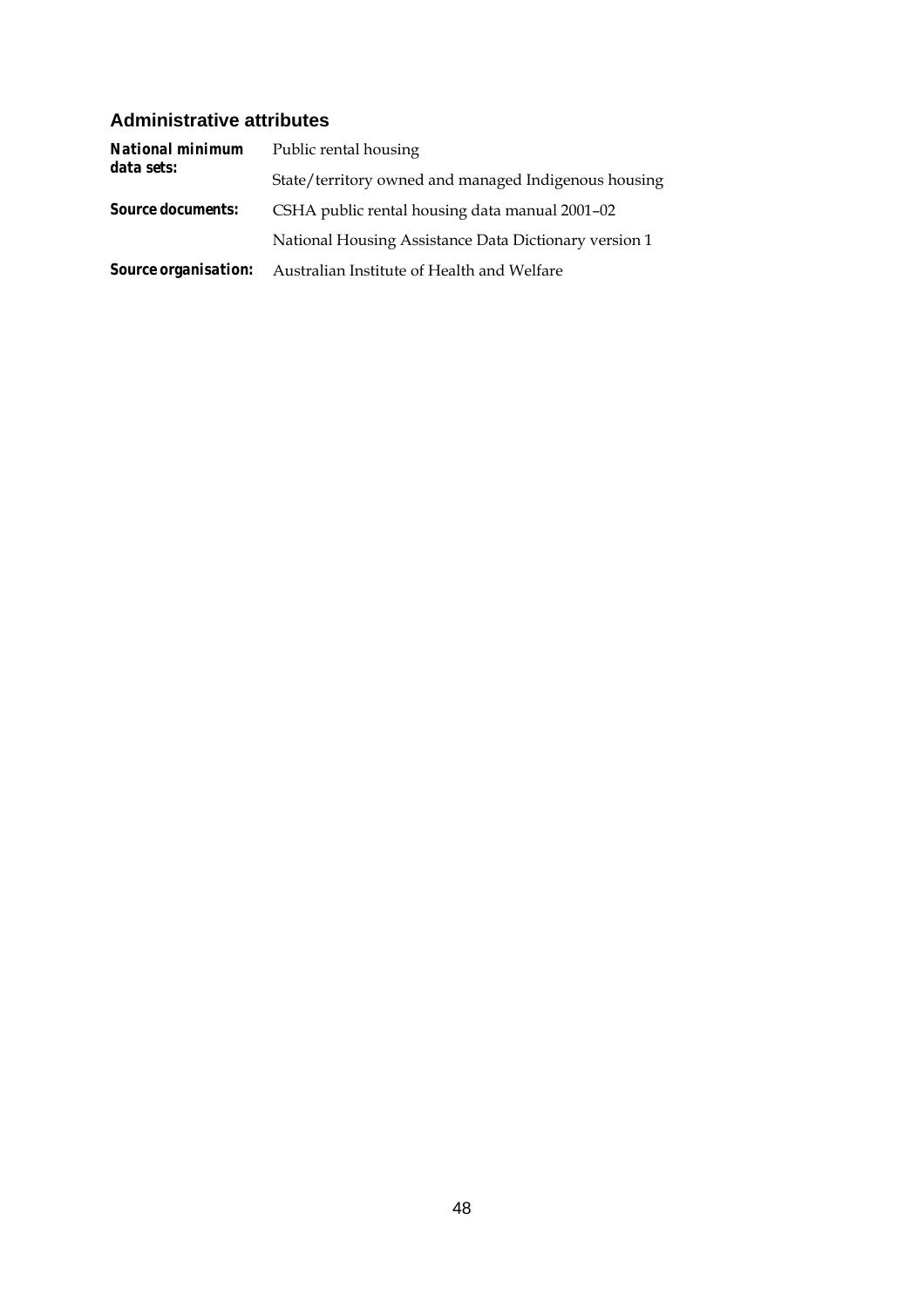#### **Income source**

| Admin. status:                    | <b>CURRENT</b>                                                                                                                                                                                                |
|-----------------------------------|---------------------------------------------------------------------------------------------------------------------------------------------------------------------------------------------------------------|
| <b>Reporting required:</b>        | Required                                                                                                                                                                                                      |
| <b>NHAI Model Location: Party</b> |                                                                                                                                                                                                               |
|                                   | Identifying and definitional attributes                                                                                                                                                                       |
| <b>Knowledgebase ID:</b>          | Data item version number: 2                                                                                                                                                                                   |
| Data element type:                | <b>DATA ELEMENT</b>                                                                                                                                                                                           |
| Definition:                       | The source by which a person derives his/her income.                                                                                                                                                          |
| Context:                          | Income source is used to derive low income status of households and<br>whether they may be eligible to receive Commonwealth Rent Assistance if<br>the same household was living in the private rental market. |
|                                   | The element is also an indicator of the need and circumstances of individuals<br>and is sometimes used in the assessment of income equity.                                                                    |

### **Relational and representational attributes**

| Datatype:             |                | Numeric                                  |                       |  | <b>Representational form:</b>                                                                                                                                  | <b>CODE</b> |  |
|-----------------------|----------------|------------------------------------------|-----------------------|--|----------------------------------------------------------------------------------------------------------------------------------------------------------------|-------------|--|
| <i>Field size:</i>    |                |                                          |                       |  | Min. 1 Max. 2 Representational layout:                                                                                                                         | NN          |  |
| Data domain:          | 1              |                                          | Wages/salary          |  |                                                                                                                                                                |             |  |
|                       | $\overline{2}$ |                                          |                       |  | Government pension/benefit                                                                                                                                     |             |  |
|                       |                | 2.1                                      | Disability pension    |  |                                                                                                                                                                |             |  |
|                       |                |                                          | 2.2 Aged pension      |  |                                                                                                                                                                |             |  |
|                       |                |                                          |                       |  | 2.3 Unemployment benefit (e.g. Newstart)                                                                                                                       |             |  |
|                       |                |                                          |                       |  | 2.4 Other government pension/benefit (including any other<br>Centrelink/Department of Veterans' Affairs payments' e.g. youth<br>allowance or service pensions) |             |  |
|                       | 3              | Other (e.g. compensation/superannuation) |                       |  |                                                                                                                                                                |             |  |
|                       | $\overline{4}$ |                                          | Nil income            |  |                                                                                                                                                                |             |  |
|                       | 9              |                                          |                       |  | Not stated/inadequately described                                                                                                                              |             |  |
| <b>Guide for use:</b> |                |                                          | generally dependants. |  | This question is not asked of persons aged under 15 years because they are                                                                                     |             |  |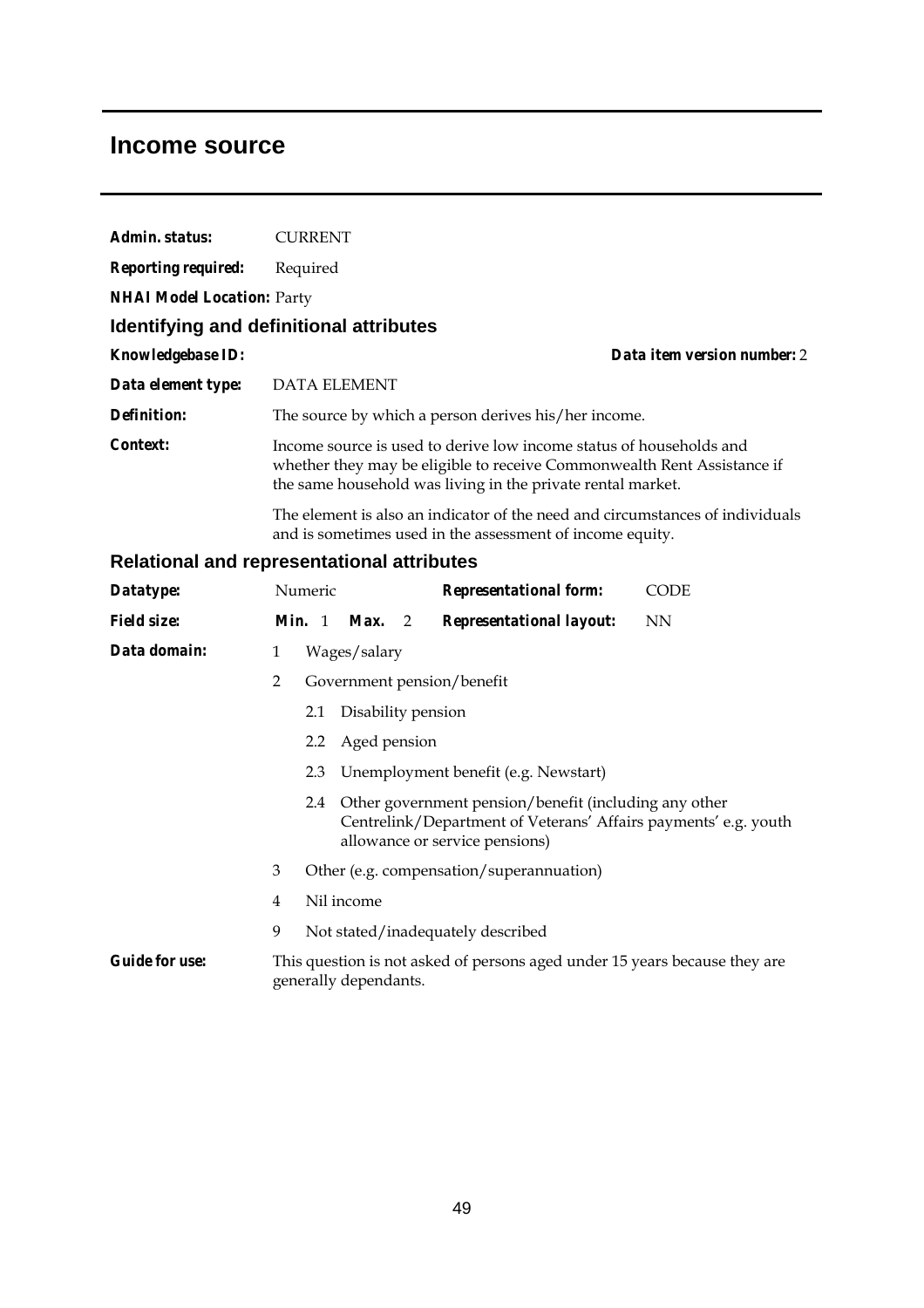| <b>Collection methods:</b> | Data collection may use more detailed categories.                                                                                                          |        |  |  |  |  |  |
|----------------------------|------------------------------------------------------------------------------------------------------------------------------------------------------------|--------|--|--|--|--|--|
|                            | Standard questionnaire module:                                                                                                                             |        |  |  |  |  |  |
|                            | What is the income source of the person?                                                                                                                   |        |  |  |  |  |  |
|                            | (Please tick one box only)                                                                                                                                 |        |  |  |  |  |  |
|                            | Wages/salary                                                                                                                                               | ❏      |  |  |  |  |  |
|                            | Disability pension                                                                                                                                         |        |  |  |  |  |  |
|                            | Aged pension                                                                                                                                               | $\Box$ |  |  |  |  |  |
|                            | Unemployment benefit (e.g. Newstart)                                                                                                                       | ❏      |  |  |  |  |  |
|                            | Other government pension/benefit (including any other<br>Centrelink/Department of Veterans' Affairs payments, e.g.<br>youth allowance or service pensions) | ❏      |  |  |  |  |  |
|                            | Other (e.g. compensation/superannuation)                                                                                                                   |        |  |  |  |  |  |
|                            | Nil income                                                                                                                                                 | ❏      |  |  |  |  |  |
| <b>Related data:</b>       | Income - assessable, Income - gross (household), Income -<br>gross (person), Labour force status, Low income status,<br>Occupation of person               |        |  |  |  |  |  |

#### **Administrative attributes**

| <b>National minimum</b>     | Public rental housing                                                                                                                                                                                                                                                                                                                                                 |  |  |  |  |
|-----------------------------|-----------------------------------------------------------------------------------------------------------------------------------------------------------------------------------------------------------------------------------------------------------------------------------------------------------------------------------------------------------------------|--|--|--|--|
| data sets:                  | Community housing                                                                                                                                                                                                                                                                                                                                                     |  |  |  |  |
|                             | State/territory owned and managed Indigenous housing                                                                                                                                                                                                                                                                                                                  |  |  |  |  |
| <b>Source documents:</b>    | CSHA public rental housing data manual 2001-02                                                                                                                                                                                                                                                                                                                        |  |  |  |  |
|                             | National Housing Assistance Data Dictionary version 1                                                                                                                                                                                                                                                                                                                 |  |  |  |  |
| <b>Source organisation:</b> | Australian Institute of Health and Welfare                                                                                                                                                                                                                                                                                                                            |  |  |  |  |
| <b>Comments:</b>            | The main income source of the person is the income source by which the<br>person derives most (equal to or greater than 50%) of his/her income. If a<br>person has multiple sources of income and none are equal to or greater than<br>50%, the one that contributes the largest percentage should be counted.                                                        |  |  |  |  |
|                             | To determine main income source for the household: If a household has<br>multiple sources of income and none are equal to or greater than 50%, sum<br>the value of the income amount for all household members for each income<br>source. The income source that contributes the largest percentage should be<br>counted as the main income source for the household. |  |  |  |  |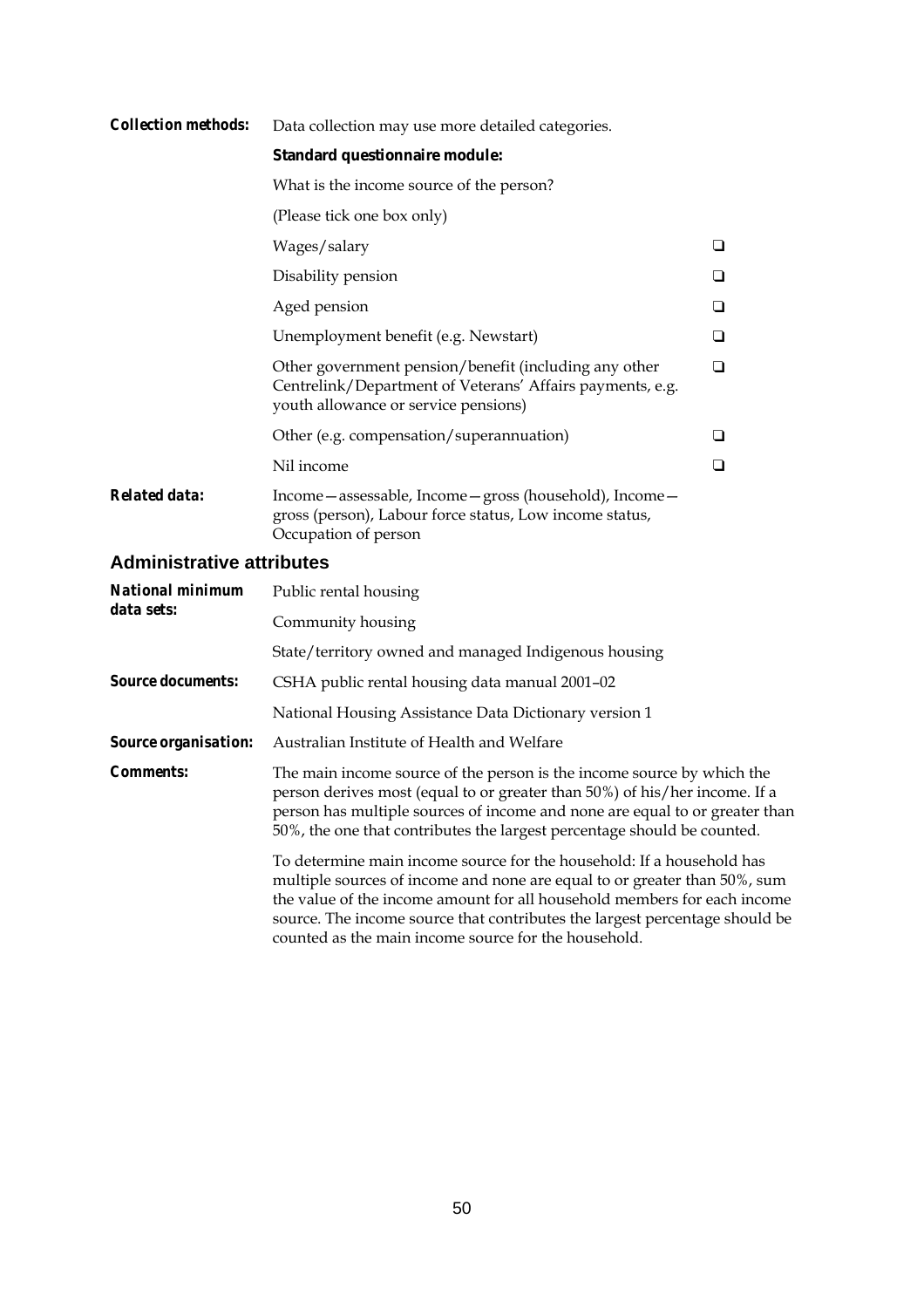### **Income unit**

| Admin. status:                        | <b>CURRENT</b>                                                                                                                      |                                                                                                                                                                                                                    |  |  |  |  |
|---------------------------------------|-------------------------------------------------------------------------------------------------------------------------------------|--------------------------------------------------------------------------------------------------------------------------------------------------------------------------------------------------------------------|--|--|--|--|
| <b>Reporting required:</b>            | Not required                                                                                                                        |                                                                                                                                                                                                                    |  |  |  |  |
| <b>NHAI Model Location: Party</b>     |                                                                                                                                     |                                                                                                                                                                                                                    |  |  |  |  |
|                                       | Identifying and definitional attributes                                                                                             |                                                                                                                                                                                                                    |  |  |  |  |
| Knowledgebase ID:                     | 000754                                                                                                                              | Data item version number: 1                                                                                                                                                                                        |  |  |  |  |
| Data element type:                    | DATA CONCEPT                                                                                                                        |                                                                                                                                                                                                                    |  |  |  |  |
| <b>Definition:</b>                    | dwelling who is in receipt of personal income.                                                                                      | One person or a group of related persons within a household whose<br>command over income is shared, or any person living in a non-private                                                                          |  |  |  |  |
| Context:                              |                                                                                                                                     | Income units are restricted to relationships of marriage (registered or de<br>facto) and of parent/dependent child who usually resides in the same<br>household. This means that an income unit can be defined as: |  |  |  |  |
|                                       | ٠                                                                                                                                   | a married couple, or sole parent, and dependent children only;                                                                                                                                                     |  |  |  |  |
|                                       | ٠                                                                                                                                   | a married couple only with no dependent children present; or                                                                                                                                                       |  |  |  |  |
|                                       | a person who is not related to any other household member either by<br>٠<br>marriage or by the parent/dependent child relationship. |                                                                                                                                                                                                                    |  |  |  |  |
|                                       | individuals and families.                                                                                                           | This is the standard statistical unit for analyses of economic wellbeing, and<br>can be an important measure in assessing the needs and circumstances of                                                           |  |  |  |  |
|                                       | <b>Relational and representational attributes</b>                                                                                   |                                                                                                                                                                                                                    |  |  |  |  |
| Datatype:                             | n.a.                                                                                                                                | <b>Representational form:</b><br>n.a.                                                                                                                                                                              |  |  |  |  |
| <b>Field size:</b>                    | <i>Min.</i> n.a. <i>Max.</i> n.a.                                                                                                   | <b>Representational layout:</b><br>n.a.                                                                                                                                                                            |  |  |  |  |
| <b>Related data:</b>                  | Income unit ID, Income unit type                                                                                                    | Commonwealth Rent Assistance (CRA) income unit type, Household,                                                                                                                                                    |  |  |  |  |
| <b>Administrative attributes</b>      |                                                                                                                                     |                                                                                                                                                                                                                    |  |  |  |  |
| <b>National minimum</b><br>data sets: |                                                                                                                                     |                                                                                                                                                                                                                    |  |  |  |  |
| <b>Source document:</b>               | ABS. A provisional framework for household income, consumption, saving<br>and wealth. ABS Cat. No. 6549.0                           |                                                                                                                                                                                                                    |  |  |  |  |
| <b>Source organisation:</b>           | Australian Bureau of Statistics                                                                                                     |                                                                                                                                                                                                                    |  |  |  |  |
| <b>Comments:</b>                      | unit type' item is:                                                                                                                 | The definition used for the 'Commonwealth Rent Assistance (CRA) income                                                                                                                                             |  |  |  |  |
|                                       | An income unit is the base unit that is used to calculate a CRA entitlement<br>amount. It consists of a person and:                 |                                                                                                                                                                                                                    |  |  |  |  |
|                                       | Act 1991.                                                                                                                           | (a) Any other person treated as their current partner under the Social Security                                                                                                                                    |  |  |  |  |
|                                       | (b) Any other person for whom either they, or their partner, receives FTB.                                                          |                                                                                                                                                                                                                    |  |  |  |  |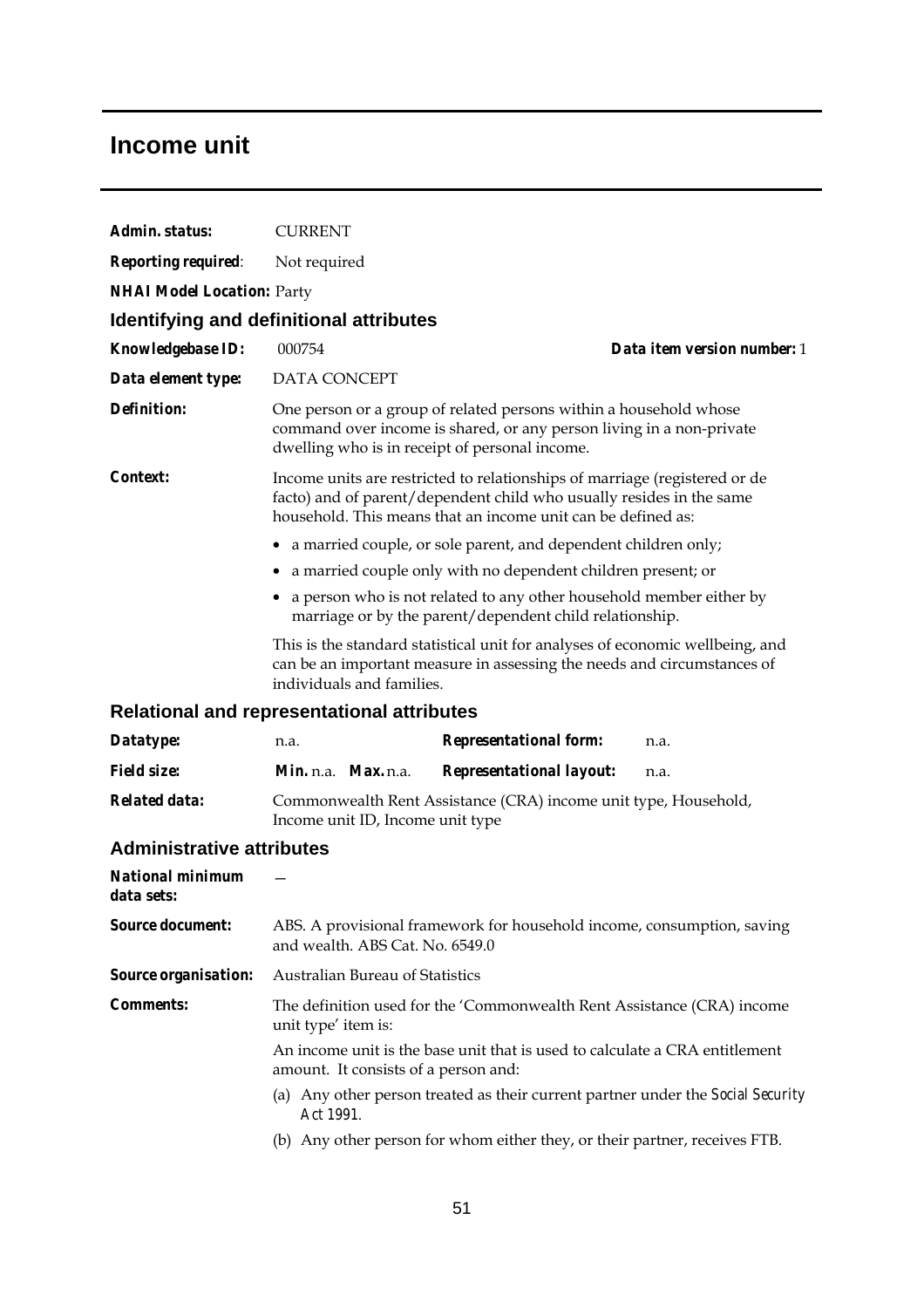### **Income unit ID**

| Admin. status:                                    | <b>CURRENT</b>                                                                                                                                  |  |                                                       |  |  |
|---------------------------------------------------|-------------------------------------------------------------------------------------------------------------------------------------------------|--|-------------------------------------------------------|--|--|
| <b>Reporting required:</b>                        | Required                                                                                                                                        |  |                                                       |  |  |
| <b>NHAI Model Location: Party</b>                 |                                                                                                                                                 |  |                                                       |  |  |
| <b>Identifying and definitional attributes</b>    |                                                                                                                                                 |  |                                                       |  |  |
| Knowledgebase ID:                                 |                                                                                                                                                 |  | Data item version number: 2                           |  |  |
| Data element type:                                | <b>DATA ELEMENT</b>                                                                                                                             |  |                                                       |  |  |
| <b>Definition:</b>                                | A unique identifier (within a household) assigned to an income unit that is<br>either seeking and/or receiving assistance.                      |  |                                                       |  |  |
| <i>Context:</i>                                   | Income units are one of the main counting units in housing assistance data<br>and as such it is essential to be able to uniquely identify them. |  |                                                       |  |  |
| <b>Relational and representational attributes</b> |                                                                                                                                                 |  |                                                       |  |  |
| Datatype:                                         | Alphanumeric                                                                                                                                    |  | Representational form: n.a.                           |  |  |
| <b>Field size:</b>                                | Min. n.a. Max. n.a.                                                                                                                             |  | Representational layout: n.a.                         |  |  |
| Data domain:                                      | Each jurisdiction to devise                                                                                                                     |  |                                                       |  |  |
| <b>Guide for use:</b>                             |                                                                                                                                                 |  |                                                       |  |  |
| <b>Collection methods:</b>                        |                                                                                                                                                 |  |                                                       |  |  |
| <b>Related data:</b>                              | Household, Household ID, Income unit, Income unit type, State/territory ID,<br>Tenancy agreement                                                |  |                                                       |  |  |
|                                                   | <b>Administrative attributes</b>                                                                                                                |  |                                                       |  |  |
| <b>National minimum</b>                           | Public rental housing                                                                                                                           |  |                                                       |  |  |
| data sets:                                        | Community housing                                                                                                                               |  |                                                       |  |  |
|                                                   |                                                                                                                                                 |  | State/territory owned and managed Indigenous housing  |  |  |
| <b>Source document:</b>                           |                                                                                                                                                 |  | National Housing Assistance Data Dictionary version 1 |  |  |
| Source organisation:                              | Australian Bureau of Statistics                                                                                                                 |  |                                                       |  |  |
|                                                   | Australian Institute of Health and Welfare                                                                                                      |  |                                                       |  |  |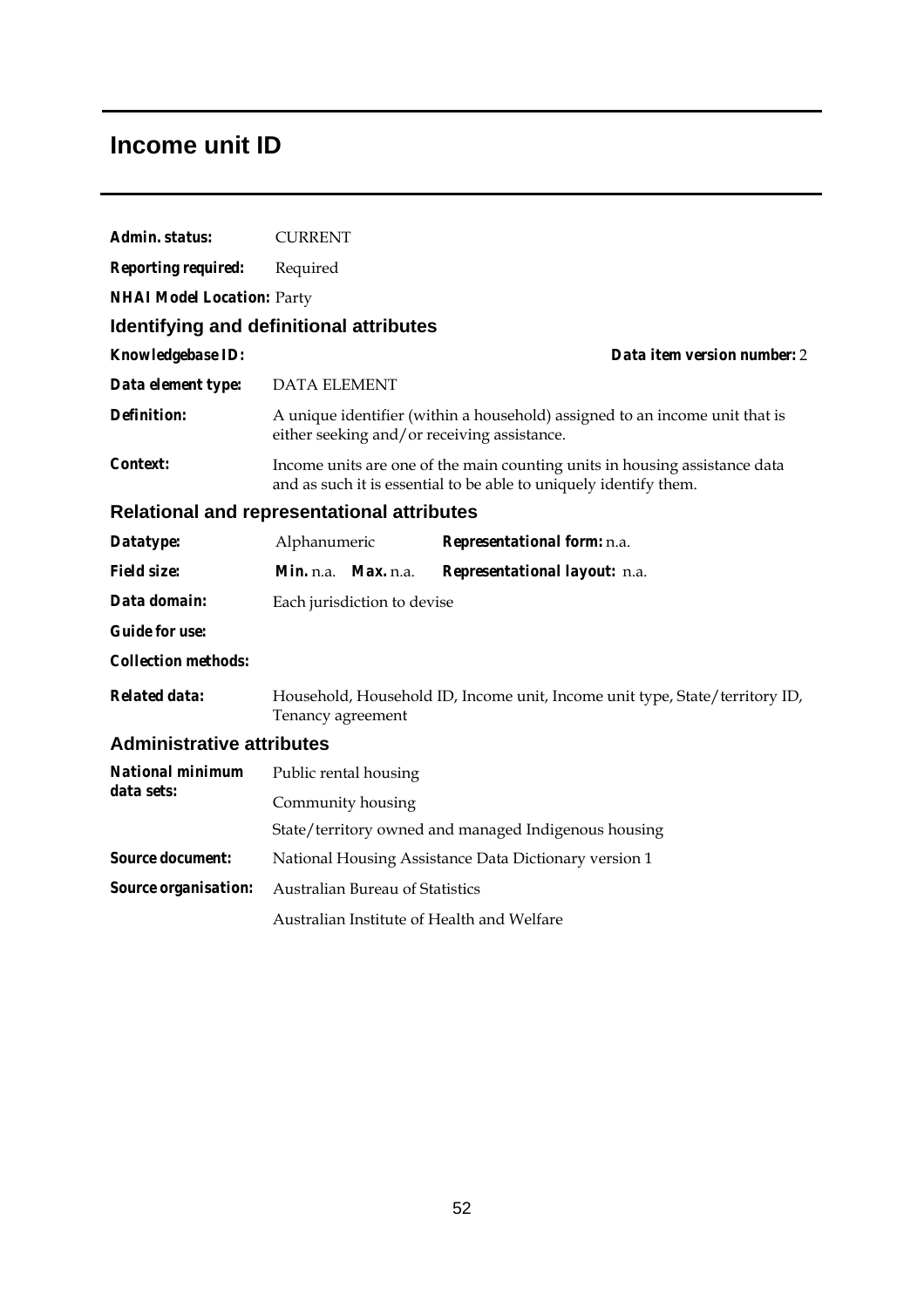# **Indigenous household**

| Admin. status:                    | <b>CURRENT</b>                                                                                                                                                                                                                                                                                                                                                                                                                  |  |  |  |  |
|-----------------------------------|---------------------------------------------------------------------------------------------------------------------------------------------------------------------------------------------------------------------------------------------------------------------------------------------------------------------------------------------------------------------------------------------------------------------------------|--|--|--|--|
| <b>Reporting required:</b>        | Required                                                                                                                                                                                                                                                                                                                                                                                                                        |  |  |  |  |
| <b>NHAI Model Location: Party</b> |                                                                                                                                                                                                                                                                                                                                                                                                                                 |  |  |  |  |
|                                   | Identifying and definitional attributes                                                                                                                                                                                                                                                                                                                                                                                         |  |  |  |  |
| Knowledgebase ID:                 | Data item version number: 1<br>000692                                                                                                                                                                                                                                                                                                                                                                                           |  |  |  |  |
| Data element type:                | <b>DATA ELEMENT</b>                                                                                                                                                                                                                                                                                                                                                                                                             |  |  |  |  |
| <b>Definition:</b>                | An Indigenous household is one that contains one or more Indigenous<br>people.                                                                                                                                                                                                                                                                                                                                                  |  |  |  |  |
|                                   | This definition may not be consistent with eligibility requirements for<br>assistance targeted to Indigenous people under a specific program. For<br>example, some programs specify that there must be an Indigenous person<br>aged 15 or over to be classified as an Indigenous household.                                                                                                                                     |  |  |  |  |
| <i>Context:</i>                   | Together with 'family' household is considered one of the basic groups of<br>social aggregation. Information on household numbers and composition aids<br>in identifying groups within the population such as Indigenous households<br>or the number of people living alone.                                                                                                                                                    |  |  |  |  |
|                                   | Australia's Aboriginal and Torres Strait Islander peoples occupy a unique<br>place in Australian society and culture. In the current climate of<br>reconciliation, accurate and consistent statistics about Aboriginal and Torres<br>Strait Islander peoples are needed in order to plan, promote and deliver<br>essential services, to monitor changes in wellbeing and to account for<br>government expenditure in this area. |  |  |  |  |
|                                   | <b>Relational and representational attributes</b>                                                                                                                                                                                                                                                                                                                                                                               |  |  |  |  |
| Datatype:                         | Numeric<br><b>Representational form:</b><br><b>CODE</b>                                                                                                                                                                                                                                                                                                                                                                         |  |  |  |  |
| <i>Field size:</i>                | Min. 1<br><b>Max</b><br>N<br>1<br><b>Representational layout:</b>                                                                                                                                                                                                                                                                                                                                                               |  |  |  |  |
| Data domain:                      | 1<br>Indigenous person/s present in household                                                                                                                                                                                                                                                                                                                                                                                   |  |  |  |  |
|                                   | $\overline{2}$<br>No Indigenous person/s present in household                                                                                                                                                                                                                                                                                                                                                                   |  |  |  |  |
|                                   | 9<br>Not stated/inadequately described                                                                                                                                                                                                                                                                                                                                                                                          |  |  |  |  |
| <b>Guide for use:</b>             | A household excludes visitors to a household.                                                                                                                                                                                                                                                                                                                                                                                   |  |  |  |  |
| <b>Related data:</b>              | Household, Indigenous status                                                                                                                                                                                                                                                                                                                                                                                                    |  |  |  |  |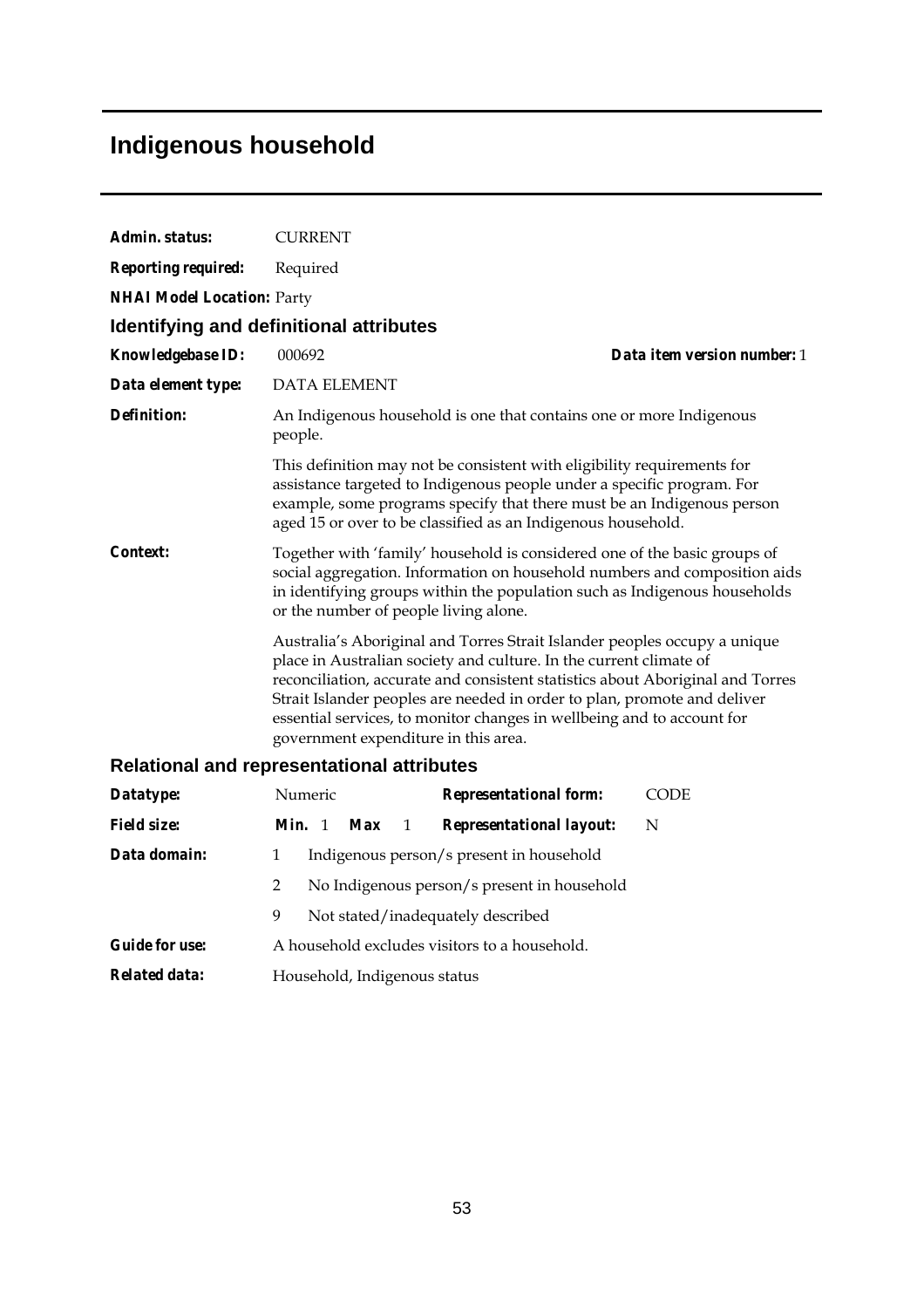#### **Administrative attributes**

| <b>National minimum</b>     | Public rental housing                                 |  |  |  |
|-----------------------------|-------------------------------------------------------|--|--|--|
| data sets:                  | Community housing                                     |  |  |  |
|                             | State/territory owned and managed Indigenous housing  |  |  |  |
|                             | Crisis Accommodation Program                          |  |  |  |
|                             | Home purchase assistance                              |  |  |  |
|                             | Private rent assistance                               |  |  |  |
| <b>Source documents:</b>    | CSHA public rental housing data manual 2001–02        |  |  |  |
|                             | National Housing Assistance Data Dictionary version 1 |  |  |  |
| <i>Source organisation:</i> | Australian Institute of Health and Welfare            |  |  |  |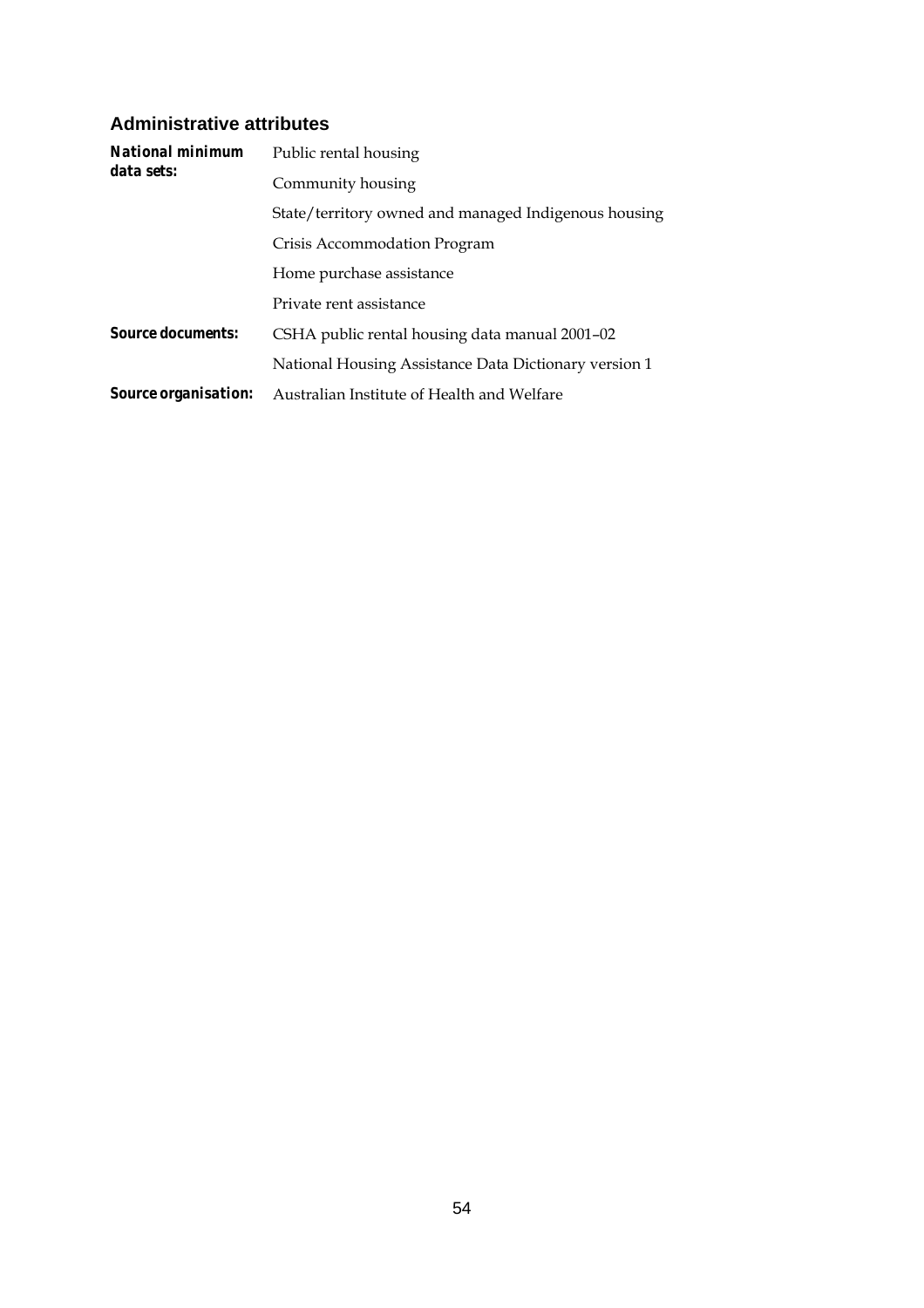## **Indigenous status**

| Admin. status:                    | <b>CURRENT</b>                                                                                                                                                                                                                                                                                                                                                                                                                                                                                                                                                                                                                                                                                                                                                                                                                                                                                                    |  |  |  |  |
|-----------------------------------|-------------------------------------------------------------------------------------------------------------------------------------------------------------------------------------------------------------------------------------------------------------------------------------------------------------------------------------------------------------------------------------------------------------------------------------------------------------------------------------------------------------------------------------------------------------------------------------------------------------------------------------------------------------------------------------------------------------------------------------------------------------------------------------------------------------------------------------------------------------------------------------------------------------------|--|--|--|--|
| <b>Reporting required:</b>        | Required                                                                                                                                                                                                                                                                                                                                                                                                                                                                                                                                                                                                                                                                                                                                                                                                                                                                                                          |  |  |  |  |
| <b>NHAI Model Location: Party</b> |                                                                                                                                                                                                                                                                                                                                                                                                                                                                                                                                                                                                                                                                                                                                                                                                                                                                                                                   |  |  |  |  |
|                                   | <b>Identifying and definitional attributes</b>                                                                                                                                                                                                                                                                                                                                                                                                                                                                                                                                                                                                                                                                                                                                                                                                                                                                    |  |  |  |  |
| <b>Knowledgebase ID:</b>          | Data item version number: 1                                                                                                                                                                                                                                                                                                                                                                                                                                                                                                                                                                                                                                                                                                                                                                                                                                                                                       |  |  |  |  |
| Data element type:                | <b>DATA ELEMENT</b>                                                                                                                                                                                                                                                                                                                                                                                                                                                                                                                                                                                                                                                                                                                                                                                                                                                                                               |  |  |  |  |
| <b>Definition:</b>                | Indigenous status is a measure of whether a person identifies as being of<br>Aboriginal or Torres Strait Islander origin. This is in accord with the first two<br>of three components of the Commonwealth definition. See Comments for the<br>Commonwealth definition.                                                                                                                                                                                                                                                                                                                                                                                                                                                                                                                                                                                                                                            |  |  |  |  |
| Context:                          | Australia's Aboriginal and Torres Strait Islander peoples occupy a unique<br>place in Australian society and culture. In the current climate of<br>reconciliation, accurate and consistent statistics about Aboriginal and Torres<br>Strait Islander peoples are needed in order to plan, promote and deliver<br>essential services, to monitor changes in wellbeing and to account for<br>government expenditure in this area. The purpose of this data element is to<br>provide information about people who identify as being of Aboriginal or<br>Torres Strait Islander origin. Agencies or establishments wishing to<br>determine the eligibility of individuals for particular benefits, services or<br>rights will need to make their own judgements about the suitability of the<br>standard measure for these purposes, having regard to the specific eligibility<br>criteria for the program concerned. |  |  |  |  |
|                                   | <b>Relational and representational attributes</b>                                                                                                                                                                                                                                                                                                                                                                                                                                                                                                                                                                                                                                                                                                                                                                                                                                                                 |  |  |  |  |
| Datatype:                         | Numeric<br><b>Representational form:</b><br><b>CODE</b>                                                                                                                                                                                                                                                                                                                                                                                                                                                                                                                                                                                                                                                                                                                                                                                                                                                           |  |  |  |  |
| <b>Field size:</b>                | Min. 1<br>Max.<br><b>Representational layout:</b><br><b>NN</b><br>2                                                                                                                                                                                                                                                                                                                                                                                                                                                                                                                                                                                                                                                                                                                                                                                                                                               |  |  |  |  |
| Data domain:                      | Indigenous (not further defined)<br>1                                                                                                                                                                                                                                                                                                                                                                                                                                                                                                                                                                                                                                                                                                                                                                                                                                                                             |  |  |  |  |
|                                   | Aboriginal but not Torres Strait Islander origin<br>1.1                                                                                                                                                                                                                                                                                                                                                                                                                                                                                                                                                                                                                                                                                                                                                                                                                                                           |  |  |  |  |
|                                   | Torres Strait Islander but not Aboriginal origin<br>1.2                                                                                                                                                                                                                                                                                                                                                                                                                                                                                                                                                                                                                                                                                                                                                                                                                                                           |  |  |  |  |

- 1.3 Both Aboriginal and Torres Strait Islander origin
- 2 Neither Aboriginal or Torres Strait Islander origin
- 9 Not stated/inadequately described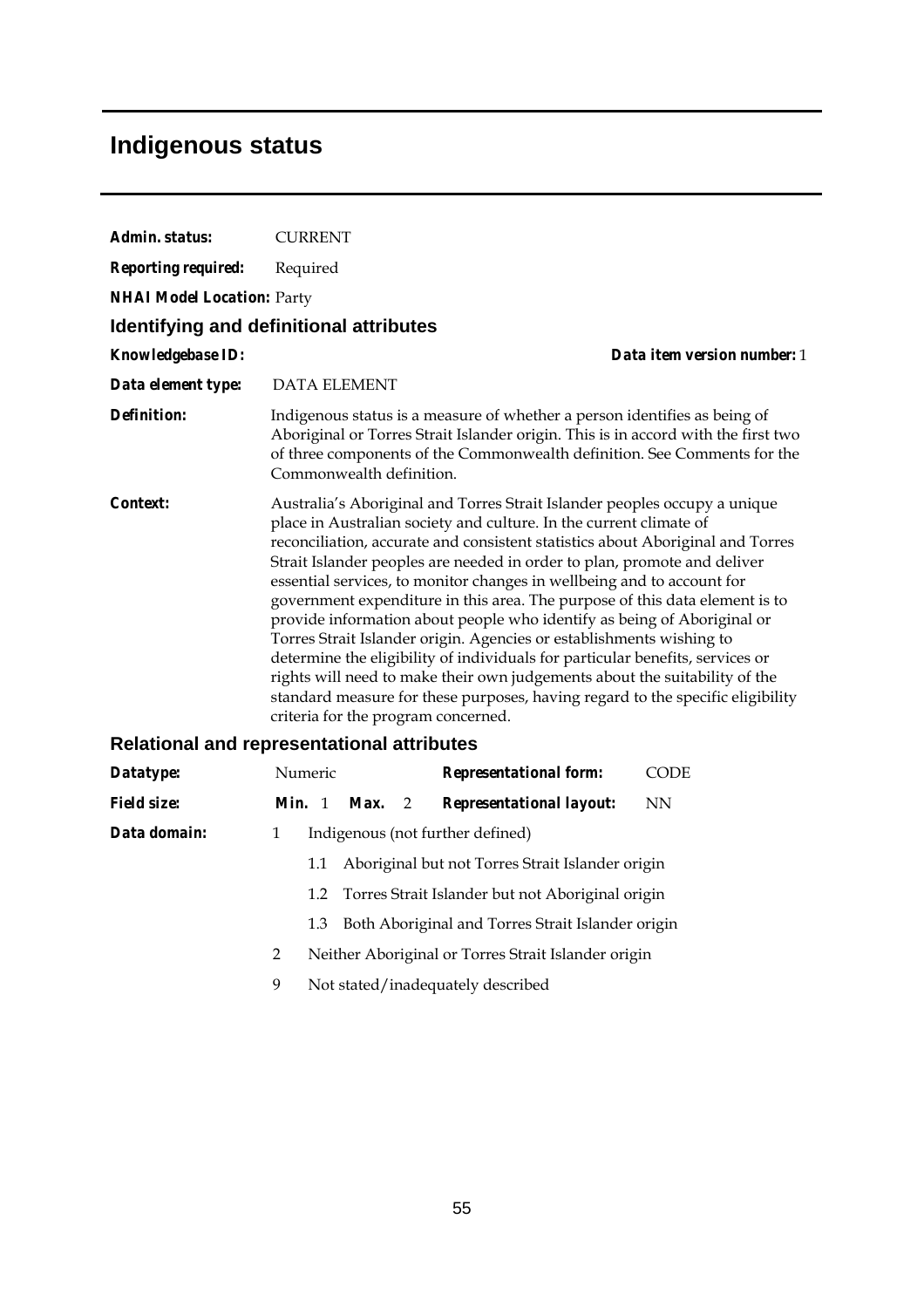| <b>Guide for use:</b>      | This data element is based on the ABS Standard for Indigenous status. For<br>detailed advice on its use and application please refer to the ABS website as<br>indicated below under Source document.                                                                                                                                                  |  |  |  |  |  |
|----------------------------|-------------------------------------------------------------------------------------------------------------------------------------------------------------------------------------------------------------------------------------------------------------------------------------------------------------------------------------------------------|--|--|--|--|--|
|                            | The classification for 'Indigenous Status' has a hierarchical structure<br>comprising two levels. There are four categories at the detailed level of the<br>classification which are grouped into two categories at the broad level. There<br>is one supplementary category for 'not stated' responses. The classification is<br>as follows:          |  |  |  |  |  |
|                            | Indigenous:                                                                                                                                                                                                                                                                                                                                           |  |  |  |  |  |
|                            | Aboriginal but not Torres Strait Islander origin                                                                                                                                                                                                                                                                                                      |  |  |  |  |  |
|                            | Torres Strait Islander but not Aboriginal origin                                                                                                                                                                                                                                                                                                      |  |  |  |  |  |
|                            | Both Aboriginal and Torres Strait Islander origin                                                                                                                                                                                                                                                                                                     |  |  |  |  |  |
|                            | Non-indigenous:                                                                                                                                                                                                                                                                                                                                       |  |  |  |  |  |
|                            | Neither Aboriginal nor Torres Strait Islander origin                                                                                                                                                                                                                                                                                                  |  |  |  |  |  |
|                            | Not stated/inadequately described:                                                                                                                                                                                                                                                                                                                    |  |  |  |  |  |
|                            | The not stated/inadequately described category is not to be available as a<br>valid answer to the questions but is intended for use:                                                                                                                                                                                                                  |  |  |  |  |  |
|                            | primarily when importing data from other data collections that do not<br>contain mappable data;                                                                                                                                                                                                                                                       |  |  |  |  |  |
|                            | where an answer was refused; and                                                                                                                                                                                                                                                                                                                      |  |  |  |  |  |
|                            | where the question was not able to be asked prior to completion of<br>assistance because the client was unable to communicate or a person who<br>knows the client was not available.                                                                                                                                                                  |  |  |  |  |  |
|                            | Only in the last three situations may the tick boxes on the questionnaire be<br>left blank.                                                                                                                                                                                                                                                           |  |  |  |  |  |
| <b>Collection methods:</b> | The standard question for Indigenous status is as follows:                                                                                                                                                                                                                                                                                            |  |  |  |  |  |
|                            | [Are you] [Is the person] [Is (name)] of Aboriginal or Torres Strait Islander<br>origin?                                                                                                                                                                                                                                                              |  |  |  |  |  |
|                            | (For persons of both Aboriginal and Torres Strait Islander origin, mark both<br>'Yes' boxes.)                                                                                                                                                                                                                                                         |  |  |  |  |  |
|                            |                                                                                                                                                                                                                                                                                                                                                       |  |  |  |  |  |
|                            |                                                                                                                                                                                                                                                                                                                                                       |  |  |  |  |  |
|                            | Yes, Torres Strait Islander                                                                                                                                                                                                                                                                                                                           |  |  |  |  |  |
|                            | This question is recommended for self-enumerated or interview-based<br>collections. It can also be used in circumstances where a close relative, friend,<br>or another member of the household is answering on behalf of the subject.                                                                                                                 |  |  |  |  |  |
|                            | When someone is not present, the person answering for them should be in a<br>position to do so, i.e. this person must know the person about whom the<br>question is being asked well and feel confident to provide accurate<br>information about them. However, it is strongly recommended that this<br>question be asked directly wherever possible. |  |  |  |  |  |
|                            | This question must always be asked regardless of data collectors' perceptions                                                                                                                                                                                                                                                                         |  |  |  |  |  |

This question must always be asked regardless of data collectors' perceptions based on appearance or other factors.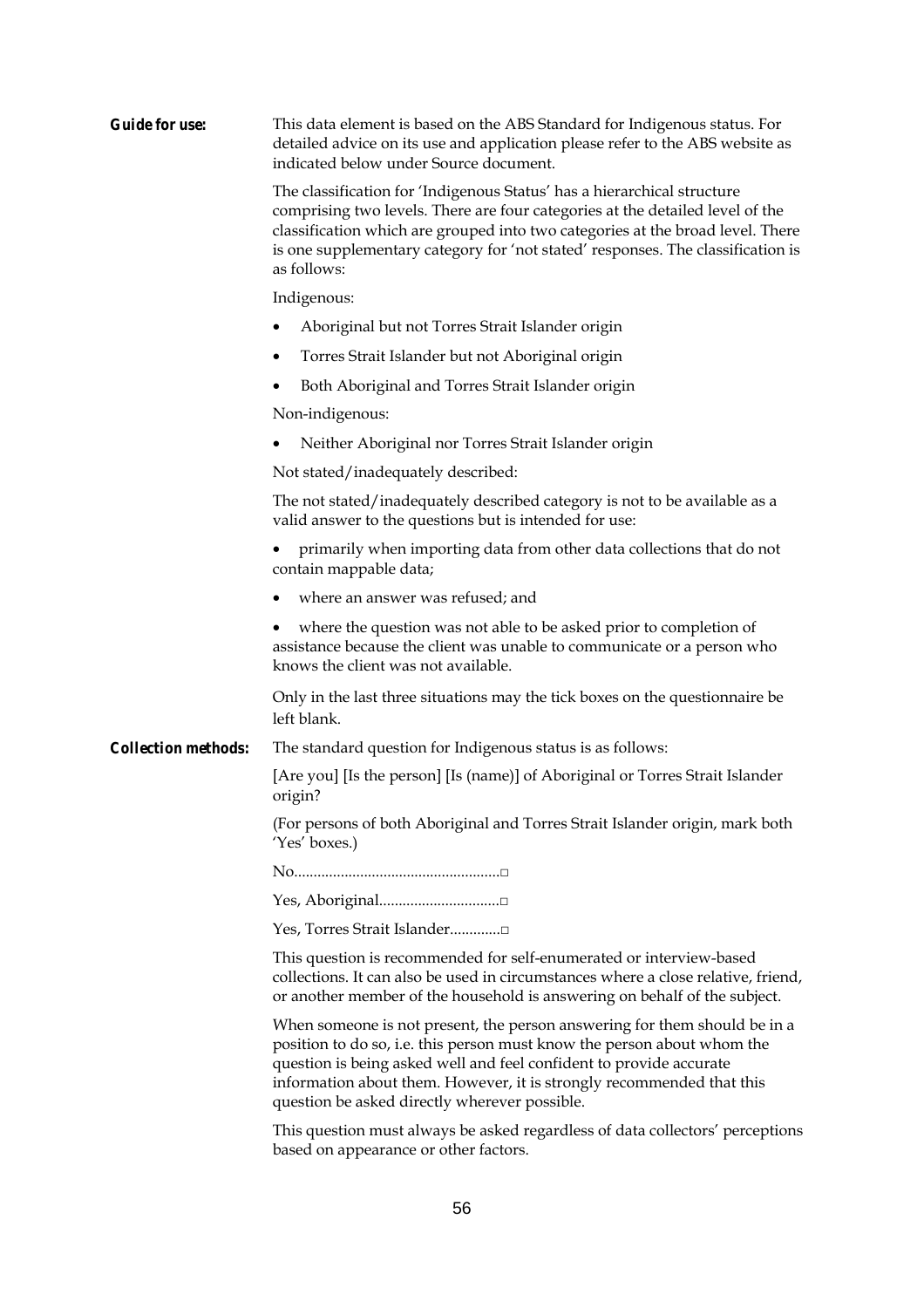|                                  | The Indigenous status question allows for more than one response. The<br>procedure for coding multiple responses is as follows:                                                                                                                                                                                                                                                                                     |  |  |  |  |  |
|----------------------------------|---------------------------------------------------------------------------------------------------------------------------------------------------------------------------------------------------------------------------------------------------------------------------------------------------------------------------------------------------------------------------------------------------------------------|--|--|--|--|--|
|                                  | If the respondent marks 'No' and either 'Aboriginal' or 'Torres Strait<br>Islander', then the response should be coded to either Aboriginal or Torres<br>Strait Islander as indicated (i.e. disregard the 'No' response).                                                                                                                                                                                           |  |  |  |  |  |
|                                  | If the respondent marks both the 'Aboriginal' and 'Torres Strait<br>Islander' boxes, then their response should be coded to 'Both Aboriginal and<br>Torres Strait Islander Origin'.                                                                                                                                                                                                                                 |  |  |  |  |  |
|                                  | If the respondent marks all three boxes ('No', 'Aboriginal' and<br>'Torres Strait Islander'), then the response should be coded to 'Both<br>Aboriginal and Torres Strait Islander Origin' (i.e. disregard the 'No'<br>response).                                                                                                                                                                                    |  |  |  |  |  |
|                                  | This approach may be problematical in some data collections; for example,<br>when data are collected by interview or using screen-based data capture<br>systems. An additional response category may be included if this better suits<br>the data collection practices of the agency or establishment concerned:                                                                                                    |  |  |  |  |  |
|                                  | Yes, both Aboriginal and Torres Strait Islander□                                                                                                                                                                                                                                                                                                                                                                    |  |  |  |  |  |
|                                  | There has been some controversy over the issue of whether South Sea<br>Islanders need to be included in the definition of Aboriginal or Torres Strait<br>Islander. The ABS clearly states that South Sea Islanders are not Indigenous<br>and should therefore be coded accordingly. Subsequently, South Sea<br>Islanders are to be coded under category 2 'Neither Aboriginal or Torres<br>Strait Islander origin'. |  |  |  |  |  |
| <b>Related data:</b>             | Household, Indigenous community acceptance, Indigenous household,<br>supersedes the data element Indigenous status in the NHADDv1                                                                                                                                                                                                                                                                                   |  |  |  |  |  |
| <b>Administrative attributes</b> |                                                                                                                                                                                                                                                                                                                                                                                                                     |  |  |  |  |  |
| <b>National minimum</b>          | Public rental housing                                                                                                                                                                                                                                                                                                                                                                                               |  |  |  |  |  |
| data sets:                       | Community housing                                                                                                                                                                                                                                                                                                                                                                                                   |  |  |  |  |  |
|                                  | State/territory owned and managed Indigenous housing                                                                                                                                                                                                                                                                                                                                                                |  |  |  |  |  |
|                                  | Crisis Accommodation Program                                                                                                                                                                                                                                                                                                                                                                                        |  |  |  |  |  |
|                                  | Home purchase assistance                                                                                                                                                                                                                                                                                                                                                                                            |  |  |  |  |  |
|                                  | Private rent assistance                                                                                                                                                                                                                                                                                                                                                                                             |  |  |  |  |  |
| <b>Source document:</b>          | ABS 1999. Standards for social, labour and demographic variables-<br>Indigenous status.                                                                                                                                                                                                                                                                                                                             |  |  |  |  |  |
|                                  | <http: 66f306f503e529a5ca25697e0<br="" abs%40.nsf="" ausstats="" www.abs.gov.au="">017661f/204de801c48453e4ca25697e0018fe46!OpenDocument&gt;</http:>                                                                                                                                                                                                                                                                |  |  |  |  |  |

*Source organisation:* Australian Bureau of Statistics

*Comments:* Some service providers may find it difficult to ask a question about a person's Indigenous status. Furthermore, some Indigenous persons may be reluctant to answer a question about their Indigenous status because previous experience has led them to believe that identifying as an Indigenous person may disadvantage them. Without assistance with implementing this data element the data provided are likely to be of low validity and reliability.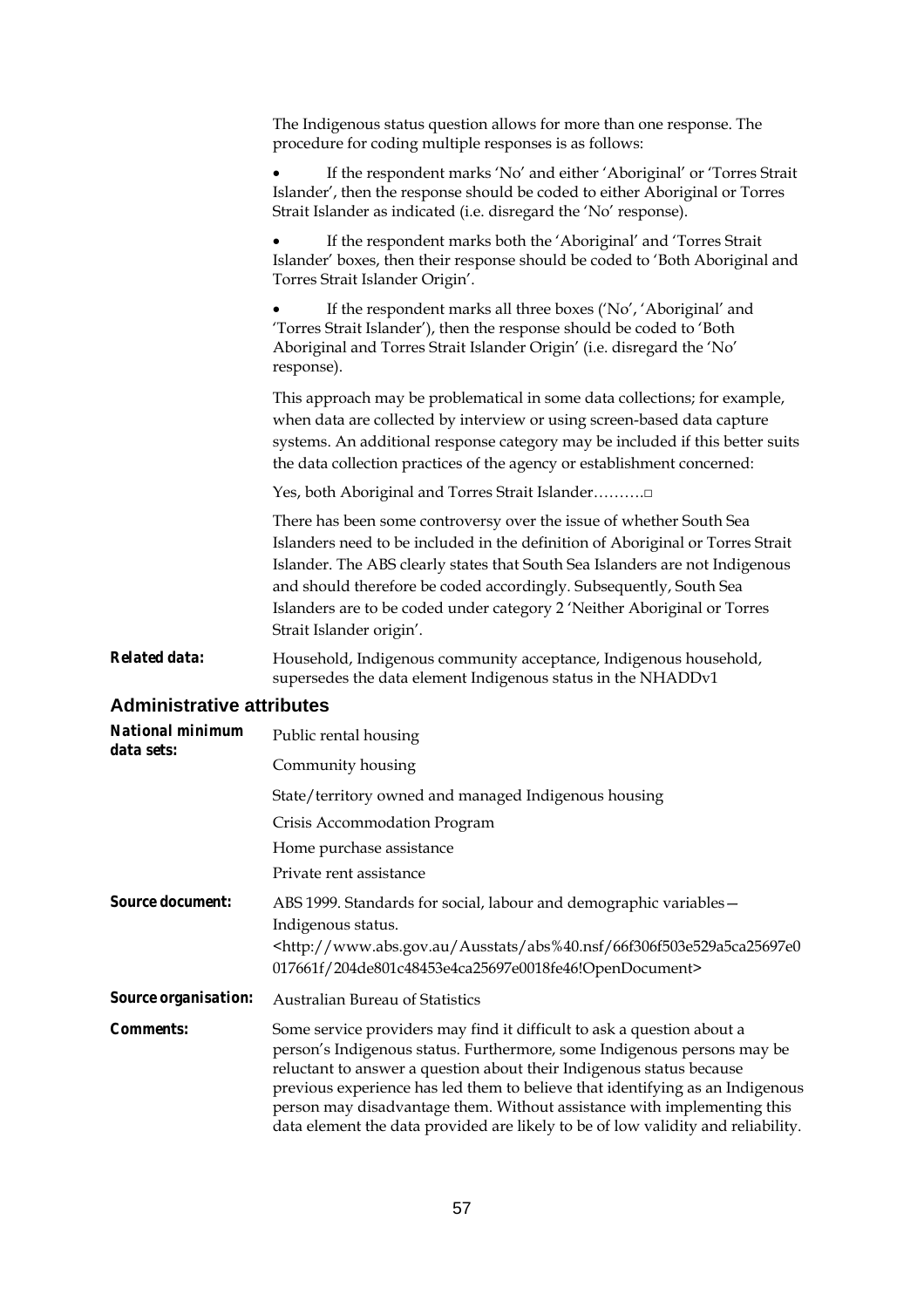Presently, the CSHA data collections do not differentiate between Aboriginal and Torres Strait Islander origin. Commonly, the question asked is 'Does the person (client) identify themselves as an Aboriginal or Torres Strait Islander?' and the possible responses are Yes/No/Not known.

This does not conform with the ABS national standard, which incorporates the more detailed data domains of:

- 1 Aboriginal but not Torres Strait Islander origin
- 2 Torres Strait Islander but not Aboriginal origin
- 3 Both Aboriginal and Torres Strait Islander origin
- 4 Neither Aboriginal nor Torres Strait Islander origin
- 9 Not stated/inadequately described

It is also not possible to map the CSHA response of 'Indigenous—not further defined' to the ABS standard.

The following definition, commonly known as 'The Commonwealth Definition' was given in a High Court judgement in the case of Commonwealth v Tasmania (1983) 46 ALR 625:

'An Aboriginal or Torres Strait Islander is a person of Aboriginal or Torres Strait Islander descent who identifies as an Aboriginal or Torres Strait Islander and is accepted as such by the community in which he or she lives'.

There are three components to the Commonwealth definition:

- descent:
- self-identification; and
- community acceptance.

In practice, it is not feasible to collect information on the community acceptance part of this definition in general-purpose statistical and administrative collections and therefore standard questions on Indigenous status relate to descent and self-identification only.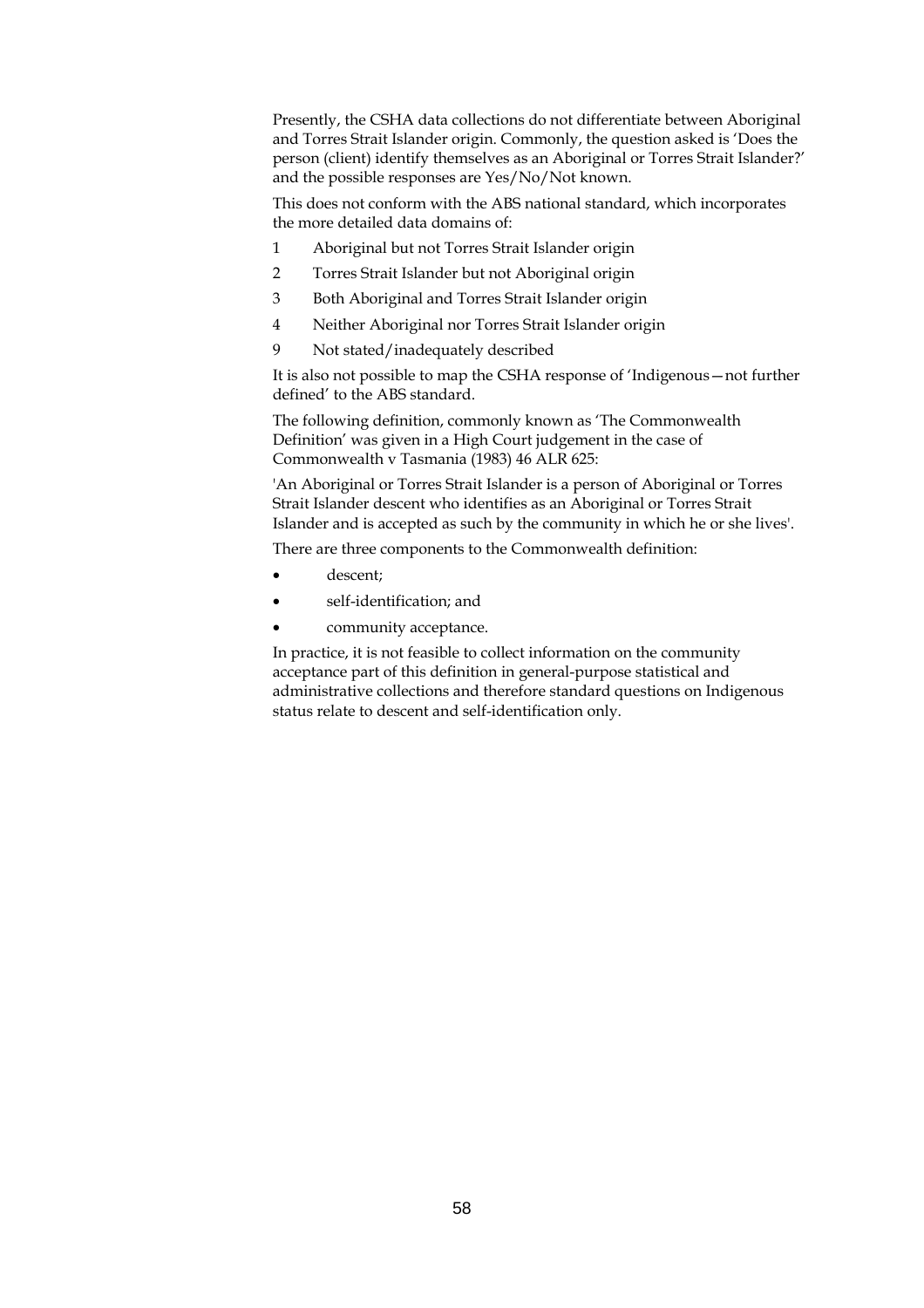## **Market rent value of dwelling**

| Admin. status:                                    | <b>CURRENT</b>                                                                                                                                                                                                                                                                                                                                                                                                                                                                                                                                                                                                         |      |   |                                                                              |                             |
|---------------------------------------------------|------------------------------------------------------------------------------------------------------------------------------------------------------------------------------------------------------------------------------------------------------------------------------------------------------------------------------------------------------------------------------------------------------------------------------------------------------------------------------------------------------------------------------------------------------------------------------------------------------------------------|------|---|------------------------------------------------------------------------------|-----------------------------|
| <b>Reporting required:</b>                        | Required                                                                                                                                                                                                                                                                                                                                                                                                                                                                                                                                                                                                               |      |   |                                                                              |                             |
| <b>NHAI Model Location: Environment</b>           |                                                                                                                                                                                                                                                                                                                                                                                                                                                                                                                                                                                                                        |      |   |                                                                              |                             |
| <b>Identifying and definitional attributes</b>    |                                                                                                                                                                                                                                                                                                                                                                                                                                                                                                                                                                                                                        |      |   |                                                                              |                             |
| Knowledgebase ID:                                 | 000722                                                                                                                                                                                                                                                                                                                                                                                                                                                                                                                                                                                                                 |      |   |                                                                              | Data item version number: 1 |
| Data element type:                                | <b>DATA ELEMENT</b>                                                                                                                                                                                                                                                                                                                                                                                                                                                                                                                                                                                                    |      |   |                                                                              |                             |
| <b>Definition:</b>                                |                                                                                                                                                                                                                                                                                                                                                                                                                                                                                                                                                                                                                        |      |   | The rent that would be charged for a dwelling in the private rental market.  |                             |
| Context:                                          |                                                                                                                                                                                                                                                                                                                                                                                                                                                                                                                                                                                                                        |      |   | Necessary for measuring affordability of housing.                            |                             |
| <b>Relational and representational attributes</b> |                                                                                                                                                                                                                                                                                                                                                                                                                                                                                                                                                                                                                        |      |   |                                                                              |                             |
| Datatype:                                         | Numeric                                                                                                                                                                                                                                                                                                                                                                                                                                                                                                                                                                                                                |      |   | Representational form: QUANTITATIVE VALUE                                    |                             |
| <b>Field size:</b>                                | Min. 8                                                                                                                                                                                                                                                                                                                                                                                                                                                                                                                                                                                                                 | Max. | 8 | <b>Representational layout:</b>                                              | \$\$\$,\$\$\$.cc            |
| Data domain:                                      | Dollar and cent value                                                                                                                                                                                                                                                                                                                                                                                                                                                                                                                                                                                                  |      |   |                                                                              |                             |
| <b>Guide for use:</b>                             |                                                                                                                                                                                                                                                                                                                                                                                                                                                                                                                                                                                                                        |      |   | Always include the cent value, using .00 where there are only dollar values. |                             |
| <b>Collection methods:</b>                        | The optimum method of assigning a market rent value to a dwelling is to<br>have it assessed by the Australian Valuation Office (or another independent<br>valuer). Preferably each dwelling should be re-assessed every two years as<br>market rent values can change substantially over time. In some larger<br>jurisdictions a sample of houses are periodically assessed for their market<br>rent value as it is not practical to assess every dwelling.<br>Market rent is typically recorded on a weekly basis, and for the national<br>CSHA data collection is recorded as market rent value for which a rent was |      |   |                                                                              |                             |
|                                                   | charged for the week of 30 June.                                                                                                                                                                                                                                                                                                                                                                                                                                                                                                                                                                                       |      |   |                                                                              |                             |
| <b>Related data:</b>                              | Rebated household (flag), Rent charged to tenant, Rental subsidy (amount)                                                                                                                                                                                                                                                                                                                                                                                                                                                                                                                                              |      |   |                                                                              |                             |
| <b>Administrative attributes</b>                  |                                                                                                                                                                                                                                                                                                                                                                                                                                                                                                                                                                                                                        |      |   |                                                                              |                             |
| <b>National minimum</b><br>data sets:             | Public rental housing                                                                                                                                                                                                                                                                                                                                                                                                                                                                                                                                                                                                  |      |   |                                                                              |                             |
|                                                   | Community housing                                                                                                                                                                                                                                                                                                                                                                                                                                                                                                                                                                                                      |      |   |                                                                              |                             |
|                                                   | State/territory owned and managed Indigenous housing                                                                                                                                                                                                                                                                                                                                                                                                                                                                                                                                                                   |      |   |                                                                              |                             |
| <b>Source document:</b>                           | National Housing Assistance Data Dictionary version 1                                                                                                                                                                                                                                                                                                                                                                                                                                                                                                                                                                  |      |   |                                                                              |                             |
| Source organisation:                              |                                                                                                                                                                                                                                                                                                                                                                                                                                                                                                                                                                                                                        |      |   | Australian Institute of Health and Welfare                                   |                             |
| <b>Comments:</b>                                  | Guidelines should be developed for assessing the market rent of modified<br>dwellings (as for disabled and frail aged people) and dwellings in remote<br>areas where there is not usually a private rental market. One option could be<br>to calculate the cost of replacing the dwelling, then using a percentage of that<br>as the market rent. However, in remote areas where building costs can be<br>high, this method could lead to inappropriately high market rents.                                                                                                                                           |      |   |                                                                              |                             |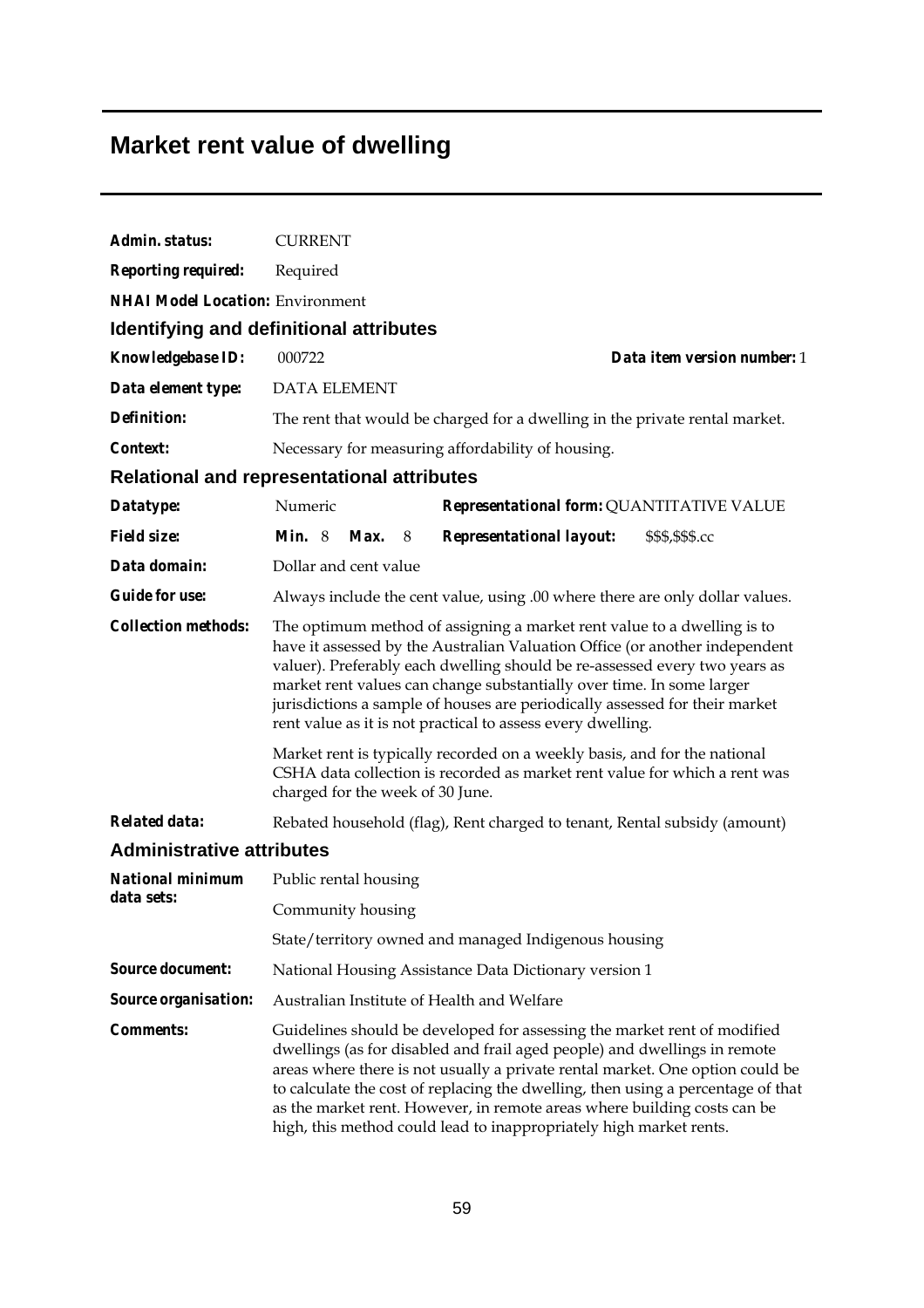### **New allocation status**

| <b>Reporting required:</b><br>Required<br><b>NHAI Model Location: Party</b><br><b>Identifying and definitional attributes</b><br>Knowledgebase ID:<br>Data item version number: 1<br>Data element type:<br><b>DATA ELEMENT</b><br><b>Definition:</b><br>Whether the household was a new allocation for housing assistance in the<br>financial year.<br>Context:<br>Used to determine the number of new households that received<br>CSHA-funded housing assistance in the financial year.<br><b>Relational and representational attributes</b><br>Numeric<br>Datatype:<br><b>Representational form:</b><br><b>CODE</b><br><b>Field size:</b><br><i>Min.</i> $1$<br><b>Representational layout:</b><br>N<br>Max.<br>1<br>Data domain:<br>Newly allocated in the financial year<br>$\mathbf{1}$<br>$\overline{2}$<br>Not newly allocated in the financial year<br>9<br>Not stated/inadequately described<br><b>Guide for use:</b><br><b>Collection methods:</b><br>New allocation status should be related to a particular program type (e.g.<br>public rental housing, home purchase assistance, etc.).<br><b>Related data:</b><br>Date assistance commenced, Waitlist applicant type<br><b>Administrative attributes</b><br><b>National minimum</b><br>Public rental housing<br>data sets:<br>State/territory owned and managed Indigenous housing<br><b>Source document:</b><br>CSHA public rental housing data manual 2001-02<br>Australian Institute of Health and Welfare<br>Source organisation: | Admin. status: | <b>CURRENT</b> |  |  |  |  |
|------------------------------------------------------------------------------------------------------------------------------------------------------------------------------------------------------------------------------------------------------------------------------------------------------------------------------------------------------------------------------------------------------------------------------------------------------------------------------------------------------------------------------------------------------------------------------------------------------------------------------------------------------------------------------------------------------------------------------------------------------------------------------------------------------------------------------------------------------------------------------------------------------------------------------------------------------------------------------------------------------------------------------------------------------------------------------------------------------------------------------------------------------------------------------------------------------------------------------------------------------------------------------------------------------------------------------------------------------------------------------------------------------------------------------------------------------------------------------------------------------|----------------|----------------|--|--|--|--|
|                                                                                                                                                                                                                                                                                                                                                                                                                                                                                                                                                                                                                                                                                                                                                                                                                                                                                                                                                                                                                                                                                                                                                                                                                                                                                                                                                                                                                                                                                                      |                |                |  |  |  |  |
|                                                                                                                                                                                                                                                                                                                                                                                                                                                                                                                                                                                                                                                                                                                                                                                                                                                                                                                                                                                                                                                                                                                                                                                                                                                                                                                                                                                                                                                                                                      |                |                |  |  |  |  |
|                                                                                                                                                                                                                                                                                                                                                                                                                                                                                                                                                                                                                                                                                                                                                                                                                                                                                                                                                                                                                                                                                                                                                                                                                                                                                                                                                                                                                                                                                                      |                |                |  |  |  |  |
|                                                                                                                                                                                                                                                                                                                                                                                                                                                                                                                                                                                                                                                                                                                                                                                                                                                                                                                                                                                                                                                                                                                                                                                                                                                                                                                                                                                                                                                                                                      |                |                |  |  |  |  |
|                                                                                                                                                                                                                                                                                                                                                                                                                                                                                                                                                                                                                                                                                                                                                                                                                                                                                                                                                                                                                                                                                                                                                                                                                                                                                                                                                                                                                                                                                                      |                |                |  |  |  |  |
|                                                                                                                                                                                                                                                                                                                                                                                                                                                                                                                                                                                                                                                                                                                                                                                                                                                                                                                                                                                                                                                                                                                                                                                                                                                                                                                                                                                                                                                                                                      |                |                |  |  |  |  |
|                                                                                                                                                                                                                                                                                                                                                                                                                                                                                                                                                                                                                                                                                                                                                                                                                                                                                                                                                                                                                                                                                                                                                                                                                                                                                                                                                                                                                                                                                                      |                |                |  |  |  |  |
|                                                                                                                                                                                                                                                                                                                                                                                                                                                                                                                                                                                                                                                                                                                                                                                                                                                                                                                                                                                                                                                                                                                                                                                                                                                                                                                                                                                                                                                                                                      |                |                |  |  |  |  |
|                                                                                                                                                                                                                                                                                                                                                                                                                                                                                                                                                                                                                                                                                                                                                                                                                                                                                                                                                                                                                                                                                                                                                                                                                                                                                                                                                                                                                                                                                                      |                |                |  |  |  |  |
|                                                                                                                                                                                                                                                                                                                                                                                                                                                                                                                                                                                                                                                                                                                                                                                                                                                                                                                                                                                                                                                                                                                                                                                                                                                                                                                                                                                                                                                                                                      |                |                |  |  |  |  |
|                                                                                                                                                                                                                                                                                                                                                                                                                                                                                                                                                                                                                                                                                                                                                                                                                                                                                                                                                                                                                                                                                                                                                                                                                                                                                                                                                                                                                                                                                                      |                |                |  |  |  |  |
|                                                                                                                                                                                                                                                                                                                                                                                                                                                                                                                                                                                                                                                                                                                                                                                                                                                                                                                                                                                                                                                                                                                                                                                                                                                                                                                                                                                                                                                                                                      |                |                |  |  |  |  |
|                                                                                                                                                                                                                                                                                                                                                                                                                                                                                                                                                                                                                                                                                                                                                                                                                                                                                                                                                                                                                                                                                                                                                                                                                                                                                                                                                                                                                                                                                                      |                |                |  |  |  |  |
|                                                                                                                                                                                                                                                                                                                                                                                                                                                                                                                                                                                                                                                                                                                                                                                                                                                                                                                                                                                                                                                                                                                                                                                                                                                                                                                                                                                                                                                                                                      |                |                |  |  |  |  |
|                                                                                                                                                                                                                                                                                                                                                                                                                                                                                                                                                                                                                                                                                                                                                                                                                                                                                                                                                                                                                                                                                                                                                                                                                                                                                                                                                                                                                                                                                                      |                |                |  |  |  |  |
|                                                                                                                                                                                                                                                                                                                                                                                                                                                                                                                                                                                                                                                                                                                                                                                                                                                                                                                                                                                                                                                                                                                                                                                                                                                                                                                                                                                                                                                                                                      |                |                |  |  |  |  |
|                                                                                                                                                                                                                                                                                                                                                                                                                                                                                                                                                                                                                                                                                                                                                                                                                                                                                                                                                                                                                                                                                                                                                                                                                                                                                                                                                                                                                                                                                                      |                |                |  |  |  |  |
|                                                                                                                                                                                                                                                                                                                                                                                                                                                                                                                                                                                                                                                                                                                                                                                                                                                                                                                                                                                                                                                                                                                                                                                                                                                                                                                                                                                                                                                                                                      |                |                |  |  |  |  |
|                                                                                                                                                                                                                                                                                                                                                                                                                                                                                                                                                                                                                                                                                                                                                                                                                                                                                                                                                                                                                                                                                                                                                                                                                                                                                                                                                                                                                                                                                                      |                |                |  |  |  |  |
|                                                                                                                                                                                                                                                                                                                                                                                                                                                                                                                                                                                                                                                                                                                                                                                                                                                                                                                                                                                                                                                                                                                                                                                                                                                                                                                                                                                                                                                                                                      |                |                |  |  |  |  |
|                                                                                                                                                                                                                                                                                                                                                                                                                                                                                                                                                                                                                                                                                                                                                                                                                                                                                                                                                                                                                                                                                                                                                                                                                                                                                                                                                                                                                                                                                                      |                |                |  |  |  |  |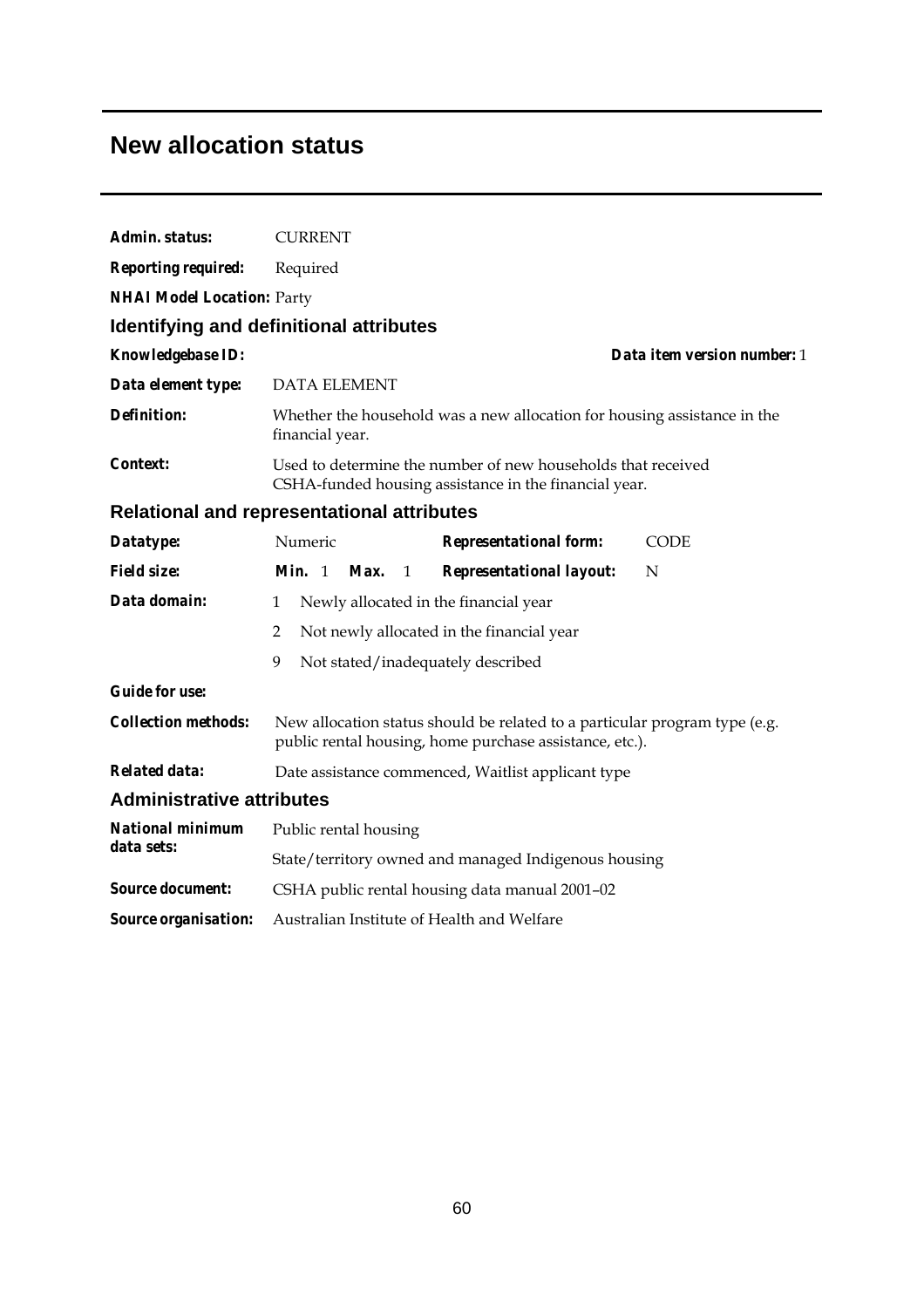## **Number of bedrooms**

| Admin. status:                                    | <b>CURRENT</b>                                                                                                                                                                                                                                                                                                                                            |    |                                                                                                                      |  |            |
|---------------------------------------------------|-----------------------------------------------------------------------------------------------------------------------------------------------------------------------------------------------------------------------------------------------------------------------------------------------------------------------------------------------------------|----|----------------------------------------------------------------------------------------------------------------------|--|------------|
| <b>Reporting required:</b>                        | Required                                                                                                                                                                                                                                                                                                                                                  |    |                                                                                                                      |  |            |
| <b>NHAI Model Location:</b> Housing Resource      |                                                                                                                                                                                                                                                                                                                                                           |    |                                                                                                                      |  |            |
| Identifying and definitional attributes           |                                                                                                                                                                                                                                                                                                                                                           |    |                                                                                                                      |  |            |
| <b>Knowledgebase ID:</b>                          | Data item version number: 2                                                                                                                                                                                                                                                                                                                               |    |                                                                                                                      |  |            |
| Data element type:                                | <b>DATA ELEMENT</b>                                                                                                                                                                                                                                                                                                                                       |    |                                                                                                                      |  |            |
| <b>Definition:</b>                                |                                                                                                                                                                                                                                                                                                                                                           |    | The number of bedrooms in each occupied dwelling.                                                                    |  |            |
| Context:                                          |                                                                                                                                                                                                                                                                                                                                                           |    | Actual and ideal number of bedrooms required to calculate the national<br>proxy occupancy standard for overcrowding. |  |            |
| <b>Relational and representational attributes</b> |                                                                                                                                                                                                                                                                                                                                                           |    |                                                                                                                      |  |            |
| Datatype:                                         | Numeric                                                                                                                                                                                                                                                                                                                                                   |    | <b>Representational form:</b>                                                                                        |  | Number     |
| <b>Field size:</b>                                | Min. $1$ Max.                                                                                                                                                                                                                                                                                                                                             | -3 | <b>Representational layout:</b>                                                                                      |  | <b>NNN</b> |
| Data domain:                                      | Count of bedrooms                                                                                                                                                                                                                                                                                                                                         |    |                                                                                                                      |  |            |
| <b>Guide for use:</b>                             |                                                                                                                                                                                                                                                                                                                                                           |    |                                                                                                                      |  |            |
| <b>Collection methods:</b>                        | Count bedrooms designed for use as bedrooms and other rooms<br>permanently modified and intended for use as bedrooms (such as a sleep out<br>or built-in veranda). Bedsits should be counted as a 1 bedroom dwelling. In<br>the case of boarding house dwellings, the unit of counting is the boarding<br>house room, which usually has only one bedroom. |    |                                                                                                                      |  |            |
| <b>Related data:</b>                              | Dwelling, Tenancy (rental) unit                                                                                                                                                                                                                                                                                                                           |    |                                                                                                                      |  |            |
| <b>Administrative attributes</b>                  |                                                                                                                                                                                                                                                                                                                                                           |    |                                                                                                                      |  |            |
| <b>National minimum</b>                           | Public rental housing                                                                                                                                                                                                                                                                                                                                     |    |                                                                                                                      |  |            |
| data sets:                                        | Community housing                                                                                                                                                                                                                                                                                                                                         |    |                                                                                                                      |  |            |
|                                                   | State/territory owned and managed Indigenous housing                                                                                                                                                                                                                                                                                                      |    |                                                                                                                      |  |            |
| <b>Source document:</b>                           |                                                                                                                                                                                                                                                                                                                                                           |    | National Housing Assistance Data Dictionary version 1                                                                |  |            |
| Source                                            | <b>Australian Bureau of Statistics</b>                                                                                                                                                                                                                                                                                                                    |    |                                                                                                                      |  |            |
| organisations:                                    |                                                                                                                                                                                                                                                                                                                                                           |    | Australian Institute of Health and Welfare                                                                           |  |            |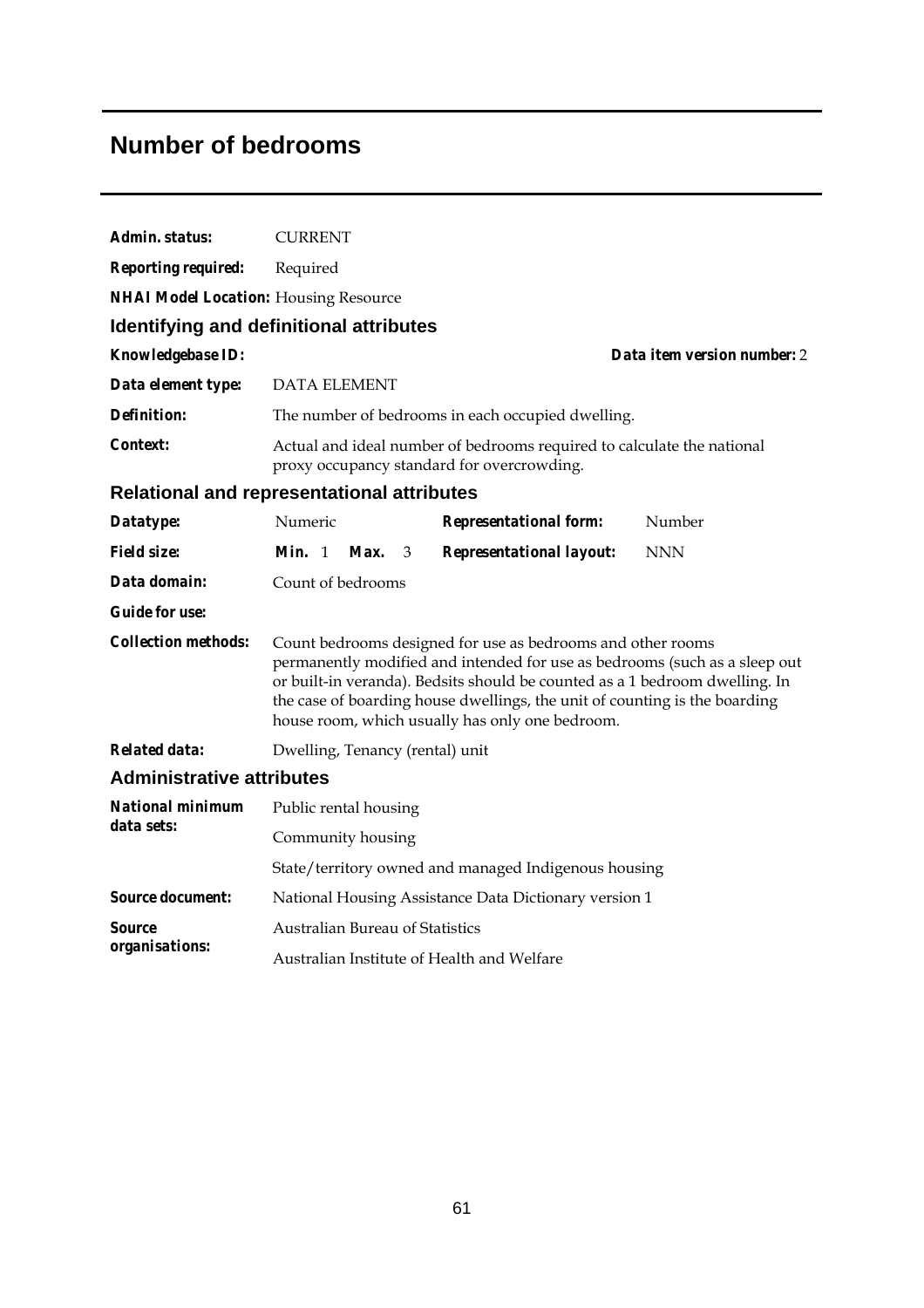## **Person ID**

| Admin. status:                    | <b>CURRENT</b>                                                                                                                                                                                                                                           |                                                                                                                                                     |                             |  |  |
|-----------------------------------|----------------------------------------------------------------------------------------------------------------------------------------------------------------------------------------------------------------------------------------------------------|-----------------------------------------------------------------------------------------------------------------------------------------------------|-----------------------------|--|--|
| <b>Reporting required:</b>        | Required                                                                                                                                                                                                                                                 |                                                                                                                                                     |                             |  |  |
| <b>NHAI Model Location: Party</b> |                                                                                                                                                                                                                                                          |                                                                                                                                                     |                             |  |  |
|                                   | <b>Identifying and definitional attributes</b>                                                                                                                                                                                                           |                                                                                                                                                     |                             |  |  |
| <b>Knowledgebase ID:</b>          |                                                                                                                                                                                                                                                          |                                                                                                                                                     | Data item version number: 2 |  |  |
| Data element type:                | <b>DATA ELEMENT</b>                                                                                                                                                                                                                                      |                                                                                                                                                     |                             |  |  |
| <b>Definition:</b>                |                                                                                                                                                                                                                                                          | A unique identifier (within a household) assigned to a person who is a<br>member of a household that is either seeking and/or receiving assistance. |                             |  |  |
| <i>Context:</i>                   | If there are several people within a household, this data element is used to<br>relate people to income units and to households. It is also used to relate<br>individuals to dwellings.                                                                  |                                                                                                                                                     |                             |  |  |
|                                   | <b>Relational and representational attributes</b>                                                                                                                                                                                                        |                                                                                                                                                     |                             |  |  |
| Datatype:                         | Alphanumeric                                                                                                                                                                                                                                             | <b>Representational form:</b>                                                                                                                       | n.a.                        |  |  |
| <b>Field size:</b>                | Min. n.a. Max. n.a.                                                                                                                                                                                                                                      | <b>Representational layout:</b>                                                                                                                     | n.a.                        |  |  |
| Data domain:                      | Each jurisdiction to devise.                                                                                                                                                                                                                             |                                                                                                                                                     |                             |  |  |
| <b>Guide for use:</b>             |                                                                                                                                                                                                                                                          |                                                                                                                                                     |                             |  |  |
| <b>Collection methods:</b>        | Preferably agencies should allocate a unique identifier to a person when they<br>are placed on the waiting list, and this ID should then remain when/ if they<br>receive assistance. This enables the matching of waitlist data with assistance<br>data. |                                                                                                                                                     |                             |  |  |
| <b>Related data:</b>              | Household, Household ID, Income unit, Income unit ID, Relationship to<br>reference person, Relationship within income unit, State/territory ID,<br>Tenancy agreement                                                                                     |                                                                                                                                                     |                             |  |  |
| <b>Administrative attributes</b>  |                                                                                                                                                                                                                                                          |                                                                                                                                                     |                             |  |  |
| <b>National minimum</b>           | Public rental housing                                                                                                                                                                                                                                    |                                                                                                                                                     |                             |  |  |
| data sets:                        | Community housing                                                                                                                                                                                                                                        |                                                                                                                                                     |                             |  |  |
|                                   | State/territory owned and managed Indigenous housing                                                                                                                                                                                                     |                                                                                                                                                     |                             |  |  |
| <b>Source document:</b>           | National Housing Assistance Data Dictionary version 1                                                                                                                                                                                                    |                                                                                                                                                     |                             |  |  |
| Source organisation:              | Australian Institute of Health and Welfare                                                                                                                                                                                                               |                                                                                                                                                     |                             |  |  |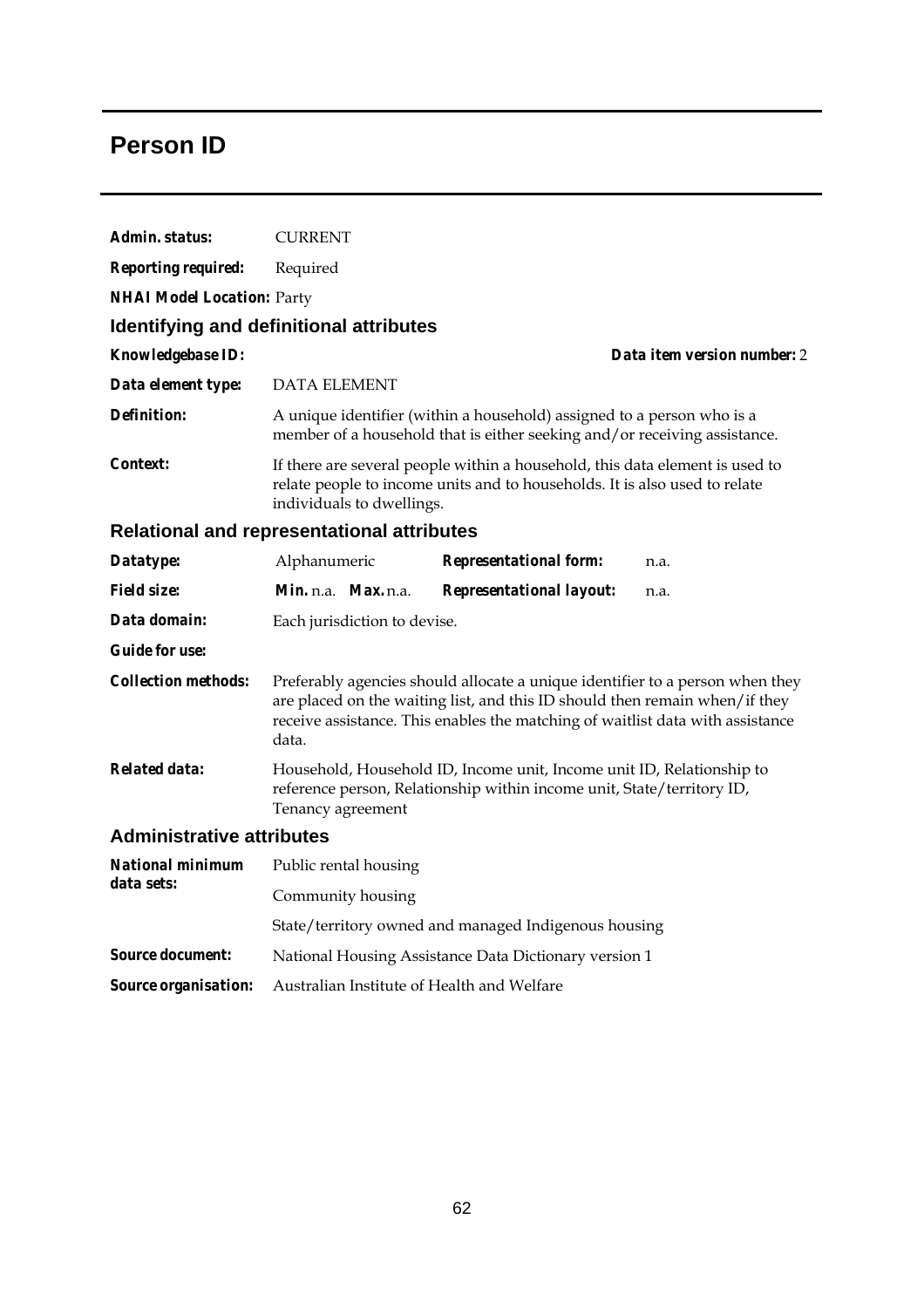## **Program type**

| Admin. status:                                    |                                                                                               | <b>CURRENT</b>                                                                                                                                                                                                                                                                                                                                                                                                                                                                                                                             |                                     |   |                                   |             |  |
|---------------------------------------------------|-----------------------------------------------------------------------------------------------|--------------------------------------------------------------------------------------------------------------------------------------------------------------------------------------------------------------------------------------------------------------------------------------------------------------------------------------------------------------------------------------------------------------------------------------------------------------------------------------------------------------------------------------------|-------------------------------------|---|-----------------------------------|-------------|--|
| <b>Reporting required:</b>                        | Required                                                                                      |                                                                                                                                                                                                                                                                                                                                                                                                                                                                                                                                            |                                     |   |                                   |             |  |
| <b>NHAI Model Location: Governance</b>            |                                                                                               |                                                                                                                                                                                                                                                                                                                                                                                                                                                                                                                                            |                                     |   |                                   |             |  |
| Identifying and definitional attributes           |                                                                                               |                                                                                                                                                                                                                                                                                                                                                                                                                                                                                                                                            |                                     |   |                                   |             |  |
| Knowledgebase ID:                                 | 000724<br>Data item version number: 1                                                         |                                                                                                                                                                                                                                                                                                                                                                                                                                                                                                                                            |                                     |   |                                   |             |  |
| Data element type:                                |                                                                                               |                                                                                                                                                                                                                                                                                                                                                                                                                                                                                                                                            | <b>DATA ELEMENT</b>                 |   |                                   |             |  |
| <b>Definition:</b>                                | The type of housing program under which a household is applying for/<br>receiving assistance. |                                                                                                                                                                                                                                                                                                                                                                                                                                                                                                                                            |                                     |   |                                   |             |  |
| Context:                                          |                                                                                               |                                                                                                                                                                                                                                                                                                                                                                                                                                                                                                                                            |                                     |   |                                   |             |  |
| <b>Relational and representational attributes</b> |                                                                                               |                                                                                                                                                                                                                                                                                                                                                                                                                                                                                                                                            |                                     |   |                                   |             |  |
| Datatype:                                         |                                                                                               | Numeric                                                                                                                                                                                                                                                                                                                                                                                                                                                                                                                                    |                                     |   | <b>Representational form:</b>     | <b>CODE</b> |  |
| <b>Field size:</b>                                | <i>Min.</i> 1                                                                                 |                                                                                                                                                                                                                                                                                                                                                                                                                                                                                                                                            | Max.                                | 2 | Representational layout:          | <b>NN</b>   |  |
| Data domain:                                      | $\mathbf{1}$                                                                                  |                                                                                                                                                                                                                                                                                                                                                                                                                                                                                                                                            | Public rental housing               |   |                                   |             |  |
|                                                   | $\overline{2}$                                                                                |                                                                                                                                                                                                                                                                                                                                                                                                                                                                                                                                            | Community housing                   |   |                                   |             |  |
|                                                   |                                                                                               | 2.1                                                                                                                                                                                                                                                                                                                                                                                                                                                                                                                                        |                                     |   | CSHA community housing            |             |  |
|                                                   |                                                                                               | Community-managed Indigenous housing<br>2.2                                                                                                                                                                                                                                                                                                                                                                                                                                                                                                |                                     |   |                                   |             |  |
|                                                   |                                                                                               | 2.3                                                                                                                                                                                                                                                                                                                                                                                                                                                                                                                                        |                                     |   | CSHA Crisis Accommodation Program |             |  |
|                                                   |                                                                                               | Other<br>2.4                                                                                                                                                                                                                                                                                                                                                                                                                                                                                                                               |                                     |   |                                   |             |  |
|                                                   | 3                                                                                             | State/territory owned and managed Indigenous housing                                                                                                                                                                                                                                                                                                                                                                                                                                                                                       |                                     |   |                                   |             |  |
|                                                   | 4                                                                                             | Rental assistance                                                                                                                                                                                                                                                                                                                                                                                                                                                                                                                          |                                     |   |                                   |             |  |
|                                                   |                                                                                               | 4.1                                                                                                                                                                                                                                                                                                                                                                                                                                                                                                                                        | <b>Commonwealth Rent Assistance</b> |   |                                   |             |  |
|                                                   |                                                                                               | 4.2                                                                                                                                                                                                                                                                                                                                                                                                                                                                                                                                        |                                     |   | CSHA private rent assistance      |             |  |
|                                                   | 5                                                                                             |                                                                                                                                                                                                                                                                                                                                                                                                                                                                                                                                            | Home purchase assistance            |   |                                   |             |  |
|                                                   | 6                                                                                             |                                                                                                                                                                                                                                                                                                                                                                                                                                                                                                                                            | Other                               |   |                                   |             |  |
|                                                   | 9                                                                                             |                                                                                                                                                                                                                                                                                                                                                                                                                                                                                                                                            |                                     |   | Not stated/inadequately described |             |  |
| <b>Guide for use:</b>                             |                                                                                               | Each of the above may have several sub-programs associated with the main<br>program type. For example, community housing in Queensland includes the<br>following programs: Community Housing Program, Boarding House<br>Program, Community Housing Partnership Scheme, Co-operative Housing<br>Program, Community Rent Scheme, Housing Accommodation Assistance<br>Scheme, Local Government and Community Housing Program, and the<br>Rural and Regional Community Housing Program. These should all be coded<br>to '2 Community housing'. |                                     |   |                                   |             |  |

*Collection methods:*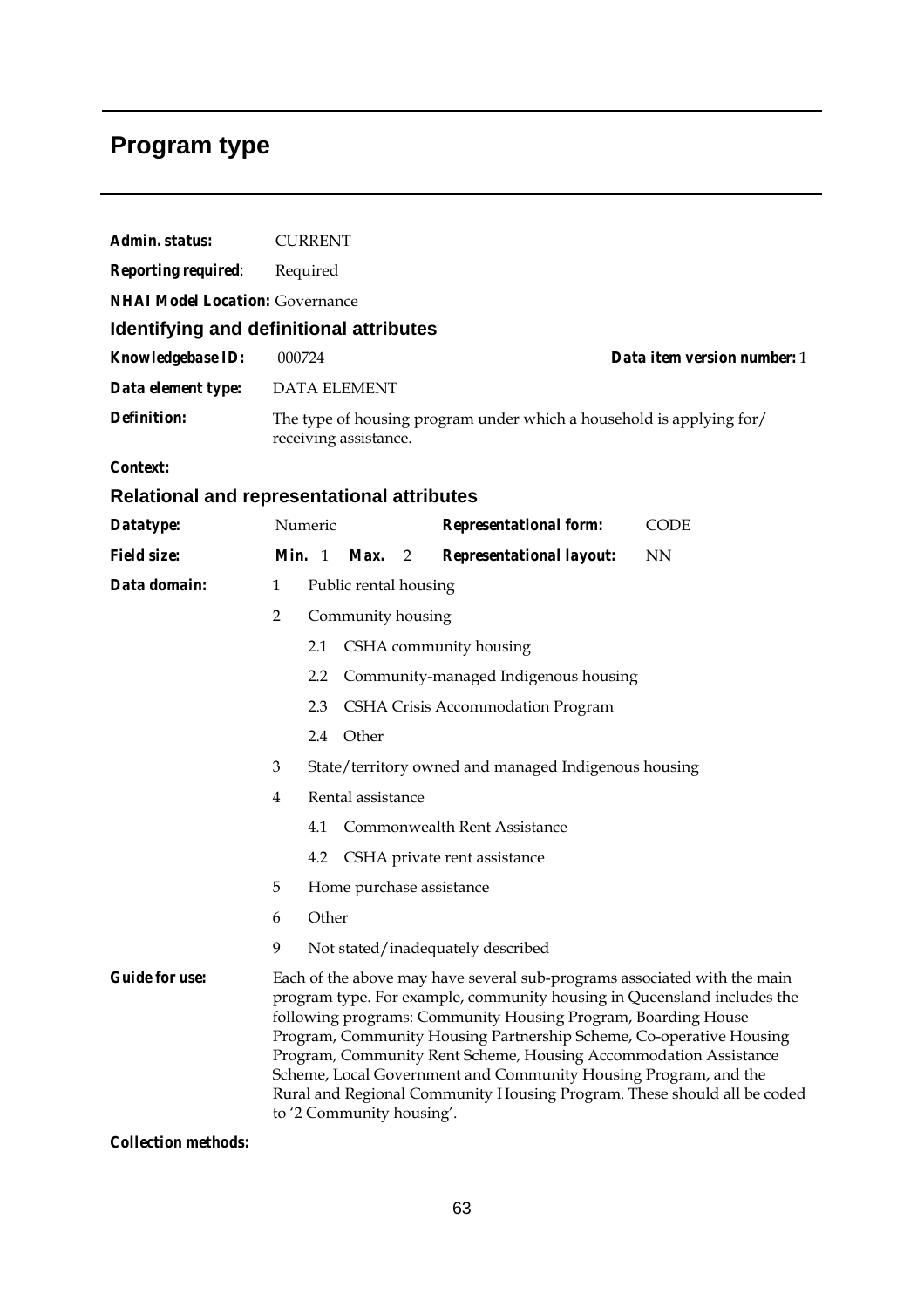| <b>Related data:</b>             | Household                                             |  |
|----------------------------------|-------------------------------------------------------|--|
| <b>Administrative attributes</b> |                                                       |  |
| National minimum<br>data sets:   | Public rental housing                                 |  |
|                                  | Community housing                                     |  |
|                                  | State/territory owned and managed Indigenous housing  |  |
| <b>Source document:</b>          | National Housing Assistance Data Dictionary version 1 |  |
| <b>Source organisation:</b>      | Australian Institute of Health and Welfare            |  |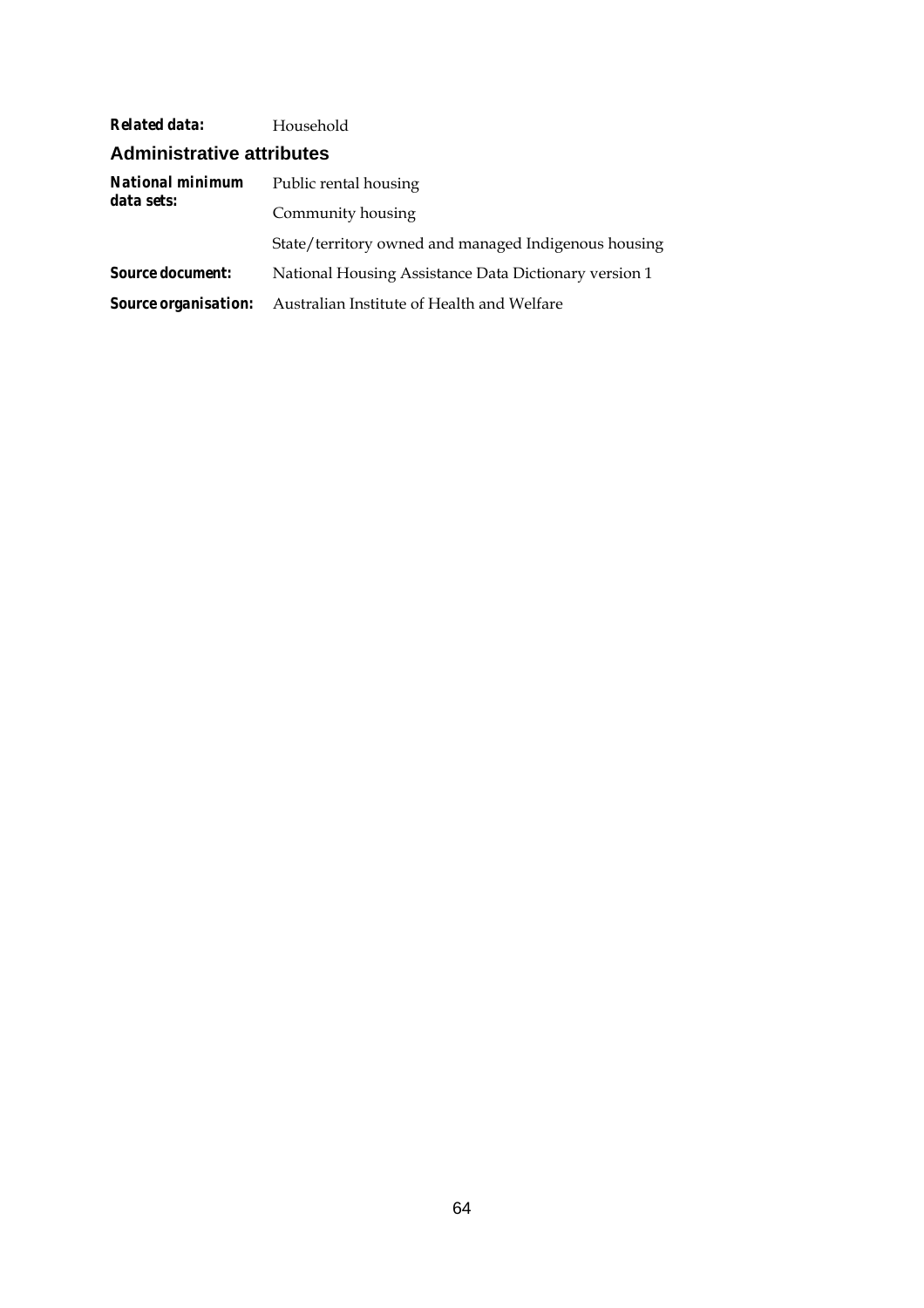# **Rebated household (flag)**

| Admin. status:                        | <b>CURRENT</b>                                                                                                                                                                                                                                                                                                                                                                                                                                   |  |
|---------------------------------------|--------------------------------------------------------------------------------------------------------------------------------------------------------------------------------------------------------------------------------------------------------------------------------------------------------------------------------------------------------------------------------------------------------------------------------------------------|--|
| <b>Reporting required:</b>            | Required                                                                                                                                                                                                                                                                                                                                                                                                                                         |  |
| <b>NHAI Model Location: Party</b>     |                                                                                                                                                                                                                                                                                                                                                                                                                                                  |  |
|                                       | Identifying and definitional attributes                                                                                                                                                                                                                                                                                                                                                                                                          |  |
| <b>Knowledgebase ID:</b>              | Data item version number: 1<br>000726                                                                                                                                                                                                                                                                                                                                                                                                            |  |
| Data element type:                    | <b>DATA ELEMENT</b>                                                                                                                                                                                                                                                                                                                                                                                                                              |  |
| <b>Definition:</b>                    | A household receiving housing assistance (usually via a state or territory or<br>community housing organisation) who, as part of the assistance, pays less<br>than the market rent value of the dwelling.                                                                                                                                                                                                                                        |  |
|                                       | This data element is only relevant to those people who are provided a<br>dwelling as part of their assistance. It does not include those households that<br>only receive monetary assistance to help them rent in the private market (rent<br>assistance) or to help them purchase a home or equity in it (home purchase<br>assistance).                                                                                                         |  |
|                                       | For example, a public housing dwelling may be assessed as having a market<br>rent value of \$200 per week. On assessing the applicant household though,<br>the state housing authority calculates that this household should pay no<br>more than \$100 per week on rent. If this household is then allocated to this<br>dwelling with a rent of \$100 (while the market rent value is \$200), then the<br>household is considered to be rebated. |  |
| Context:                              |                                                                                                                                                                                                                                                                                                                                                                                                                                                  |  |
|                                       | <b>Relational and representational attributes</b>                                                                                                                                                                                                                                                                                                                                                                                                |  |
| Datatype:                             | Numeric<br><b>Representational form:</b><br><b>CODE</b>                                                                                                                                                                                                                                                                                                                                                                                          |  |
| <b>Field size:</b>                    | <b>Representational layout:</b><br><b>Min.</b> 1<br>Max.<br>N<br>1                                                                                                                                                                                                                                                                                                                                                                               |  |
| Data domain:                          | Rebated<br>$\mathbf{1}$                                                                                                                                                                                                                                                                                                                                                                                                                          |  |
|                                       | Not rebated<br>$\overline{2}$                                                                                                                                                                                                                                                                                                                                                                                                                    |  |
|                                       | 9<br>Not stated/inadequately described                                                                                                                                                                                                                                                                                                                                                                                                           |  |
| <b>Guide for use:</b>                 |                                                                                                                                                                                                                                                                                                                                                                                                                                                  |  |
| <b>Collection methods:</b>            | For those jurisdictions who use a 'full rent' concept, a rebated household is<br>one that pays less than full rent.                                                                                                                                                                                                                                                                                                                              |  |
| <b>Related data:</b>                  | Market rent value of dwelling, Rent charged to tenant, Rental subsidy<br>(amount)                                                                                                                                                                                                                                                                                                                                                                |  |
| <b>Administrative attributes</b>      |                                                                                                                                                                                                                                                                                                                                                                                                                                                  |  |
| <b>National minimum</b><br>data sets: | Public rental housing                                                                                                                                                                                                                                                                                                                                                                                                                            |  |
|                                       | Community housing                                                                                                                                                                                                                                                                                                                                                                                                                                |  |
|                                       | State/territory owned and managed Indigenous housing                                                                                                                                                                                                                                                                                                                                                                                             |  |
| <b>Source document:</b>               | National Housing Assistance Data Dictionary version 1                                                                                                                                                                                                                                                                                                                                                                                            |  |
| Source organisation:                  | Australian Institute of Health and Welfare                                                                                                                                                                                                                                                                                                                                                                                                       |  |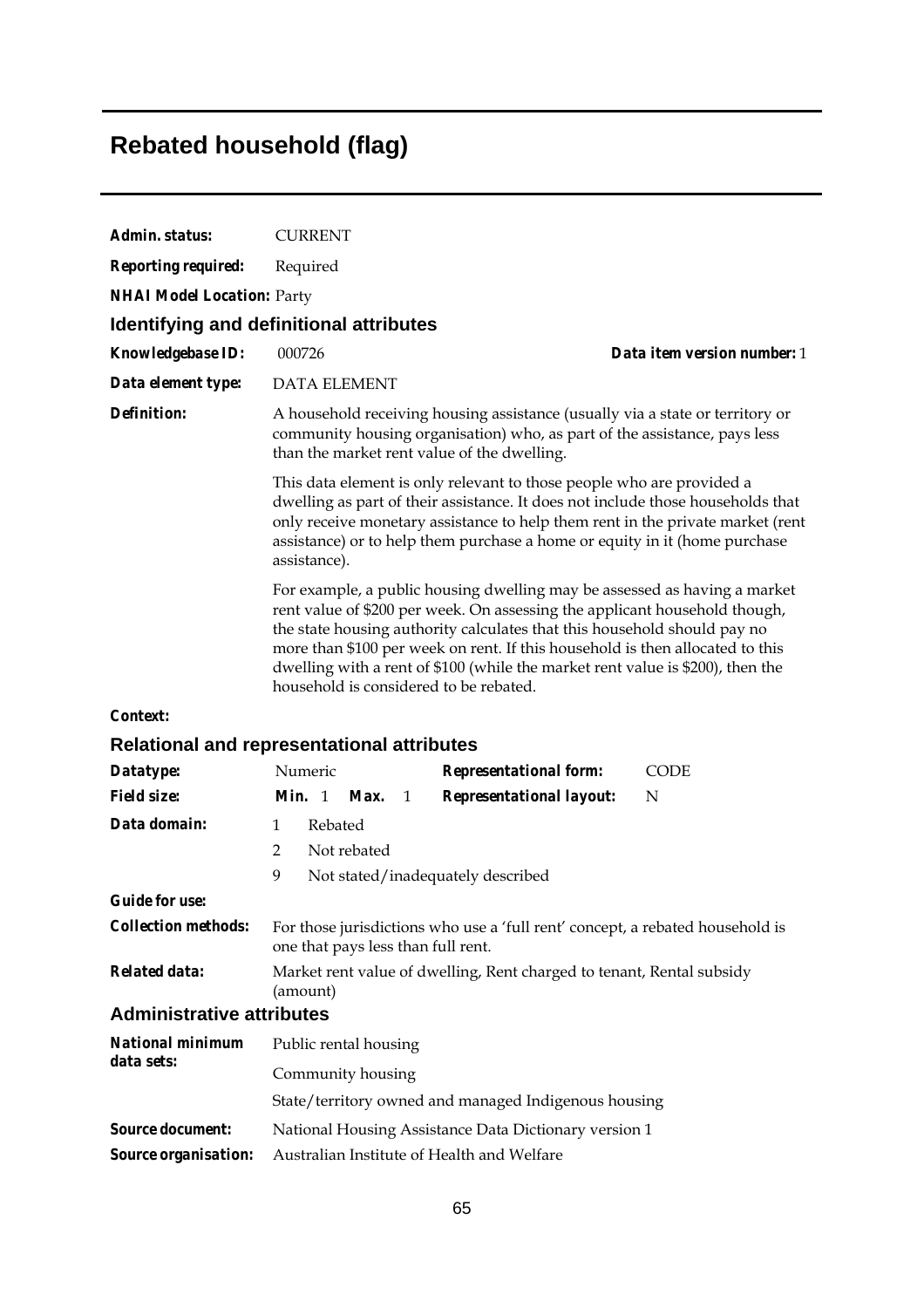## **Reference person**

| Admin. status:                        | <b>CURRENT</b>                                                                                                                                                                                                                                                                                                                                                                                                                  |  |
|---------------------------------------|---------------------------------------------------------------------------------------------------------------------------------------------------------------------------------------------------------------------------------------------------------------------------------------------------------------------------------------------------------------------------------------------------------------------------------|--|
| Reporting required:                   | Required                                                                                                                                                                                                                                                                                                                                                                                                                        |  |
| <b>NHAI Model Location: Party</b>     |                                                                                                                                                                                                                                                                                                                                                                                                                                 |  |
|                                       | Identifying and definitional attributes                                                                                                                                                                                                                                                                                                                                                                                         |  |
| Knowledgebase ID:                     | Data item version number: 2                                                                                                                                                                                                                                                                                                                                                                                                     |  |
| Data element type:                    | DERIVED DATA ELEMENT                                                                                                                                                                                                                                                                                                                                                                                                            |  |
| <b>Definition:</b>                    | Reference person refers to the first person listed on the housing assistance<br>application/tenancy form or the mortgage papers.                                                                                                                                                                                                                                                                                                |  |
| Context:                              | The ability to determine relationships between persons residing within the<br>same household is essential in a wide range of statistics on household<br>composition, family type and income unit. It is essential for calculating many<br>of the performance indicators, such as 'Low income status' and<br>'Affordability'. It may also be useful in determining possible levels of need<br>and support available for clients. |  |
|                                       | <b>Relational and representational attributes</b>                                                                                                                                                                                                                                                                                                                                                                               |  |
| Datatype:                             | Numeric<br><b>CODE</b><br><b>Representational form:</b>                                                                                                                                                                                                                                                                                                                                                                         |  |
| <b>Field size:</b>                    | Min. 1<br>N<br><b>Representational layout:</b><br>Max.<br>1                                                                                                                                                                                                                                                                                                                                                                     |  |
| Data domain:                          | $\mathbf{1}$<br>Reference person for household                                                                                                                                                                                                                                                                                                                                                                                  |  |
|                                       | 2<br>Not the reference person for household                                                                                                                                                                                                                                                                                                                                                                                     |  |
|                                       | 9<br>Not stated/inadequately described                                                                                                                                                                                                                                                                                                                                                                                          |  |
| <b>Guide for use:</b>                 |                                                                                                                                                                                                                                                                                                                                                                                                                                 |  |
| <b>Collection methods:</b>            | Usually referred to as 'Person 1', 'Main tenant' or 'Tenant 1' on application or<br>tenancy forms. Can also be referred to as the Principal tenant, Household<br>head or, where the dwelling is being purchased, the Mortgagee. Also<br>includes single adults and lone parents. Person must be aged 16 or over.                                                                                                                |  |
|                                       | All other persons should be coded to 2.                                                                                                                                                                                                                                                                                                                                                                                         |  |
| Related data:                         | Family type, Income unit, Marital status, Relationship to reference person,<br>Relationship within income unit                                                                                                                                                                                                                                                                                                                  |  |
| <b>Administrative attributes</b>      |                                                                                                                                                                                                                                                                                                                                                                                                                                 |  |
| <b>National minimum</b><br>data sets: | Public rental housing                                                                                                                                                                                                                                                                                                                                                                                                           |  |
|                                       | Community housing                                                                                                                                                                                                                                                                                                                                                                                                               |  |
|                                       | State/territory owned and managed Indigenous housing                                                                                                                                                                                                                                                                                                                                                                            |  |
| <b>Source document:</b>               | National Housing Assistance Data Dictionary version 1                                                                                                                                                                                                                                                                                                                                                                           |  |
| Source organisation:                  | Australian Institute of Health and Welfare                                                                                                                                                                                                                                                                                                                                                                                      |  |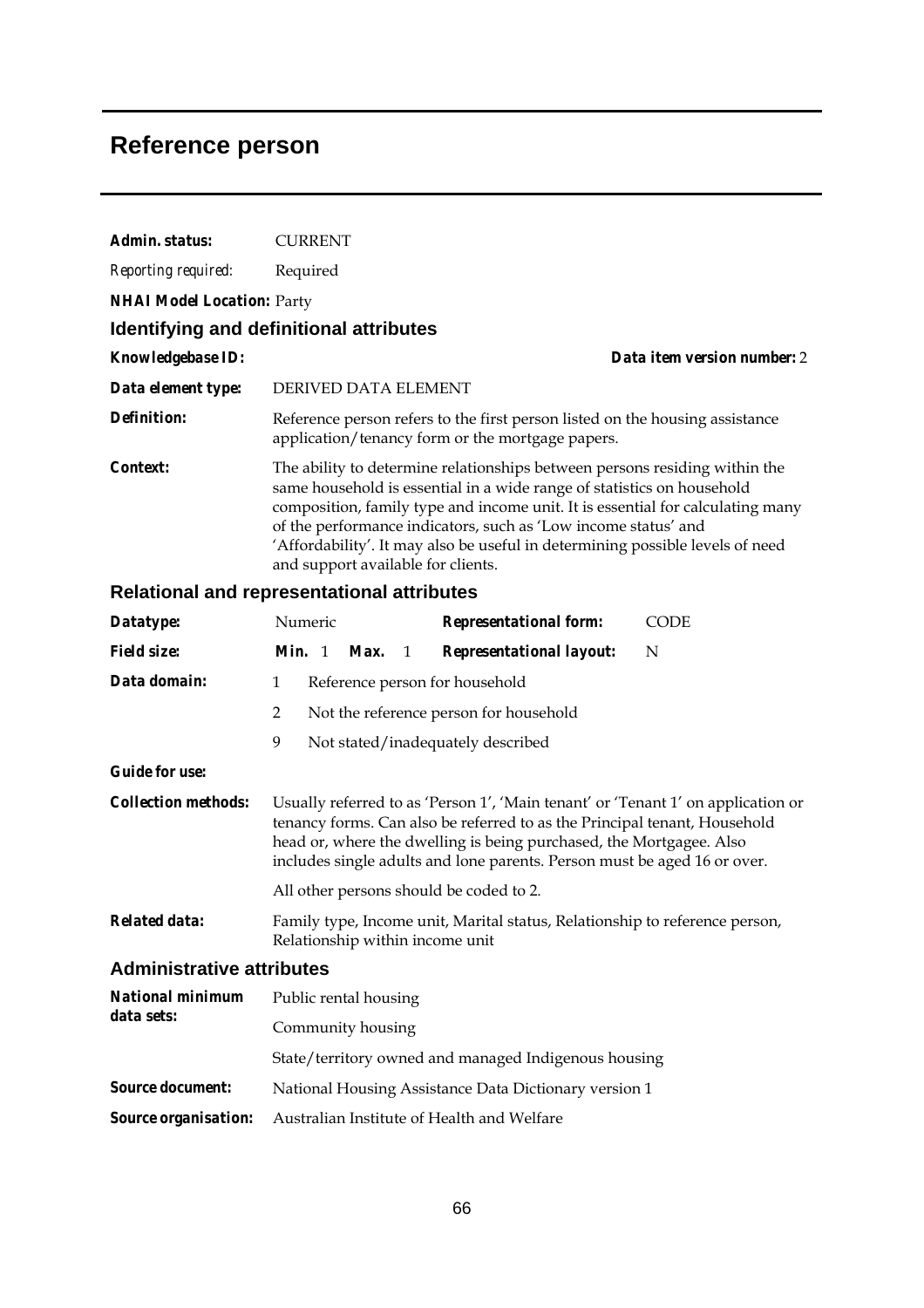## **Relationship to reference person**

| Admin. status:                    | <b>CURRENT</b>                                                                                                                                                                                                                                                                                                                                                                                                                  |  |  |  |  |  |
|-----------------------------------|---------------------------------------------------------------------------------------------------------------------------------------------------------------------------------------------------------------------------------------------------------------------------------------------------------------------------------------------------------------------------------------------------------------------------------|--|--|--|--|--|
| <b>Reporting required:</b>        | Required                                                                                                                                                                                                                                                                                                                                                                                                                        |  |  |  |  |  |
| <b>NHAI Model Location: Party</b> |                                                                                                                                                                                                                                                                                                                                                                                                                                 |  |  |  |  |  |
|                                   | <b>Identifying and definitional attributes</b>                                                                                                                                                                                                                                                                                                                                                                                  |  |  |  |  |  |
| Knowledgebase ID:                 | Data item version number: 2                                                                                                                                                                                                                                                                                                                                                                                                     |  |  |  |  |  |
| Data element type:                | <b>DATA ELEMENT</b>                                                                                                                                                                                                                                                                                                                                                                                                             |  |  |  |  |  |
| <b>Definition:</b>                | The familial and non-familial relationship of each person in a given<br>household to the reference person in that same household.                                                                                                                                                                                                                                                                                               |  |  |  |  |  |
| Context:                          | The ability to determine relationships between persons residing within the<br>same household is essential in a wide range of statistics on household<br>composition, family type and income unit. It is essential for calculating many<br>of the performance indicators, such as 'Low income status' and<br>'Affordability'. It may also be useful in determining possible levels of need<br>and support available for clients. |  |  |  |  |  |
|                                   | <b>Relational and representational attributes</b>                                                                                                                                                                                                                                                                                                                                                                               |  |  |  |  |  |
| Datatype:                         | Numeric<br><b>Representational form:</b><br><b>CODE</b>                                                                                                                                                                                                                                                                                                                                                                         |  |  |  |  |  |
| <b>Field size:</b>                | Min. 1<br><b>Representational layout:</b><br>N<br>Max.<br>1                                                                                                                                                                                                                                                                                                                                                                     |  |  |  |  |  |
| Data domain:                      | $\mathbf{1}$<br>Reference person/tenant                                                                                                                                                                                                                                                                                                                                                                                         |  |  |  |  |  |
|                                   | $\overline{2}$<br>Spouse/partner                                                                                                                                                                                                                                                                                                                                                                                                |  |  |  |  |  |
|                                   | $\mathfrak{Z}$<br>Son/daughter aged under 16 years                                                                                                                                                                                                                                                                                                                                                                              |  |  |  |  |  |
|                                   | $\overline{4}$<br>Son/daughter aged 16 years and over                                                                                                                                                                                                                                                                                                                                                                           |  |  |  |  |  |
|                                   | 5<br>Resident aged under 16 years                                                                                                                                                                                                                                                                                                                                                                                               |  |  |  |  |  |
|                                   | 6<br>Resident aged 16 years and over                                                                                                                                                                                                                                                                                                                                                                                            |  |  |  |  |  |
|                                   | 9<br>Not stated/inadequately described                                                                                                                                                                                                                                                                                                                                                                                          |  |  |  |  |  |
| <b>Guide for use:</b>             | Reference person: Referred to as 'Person 1', 'Main tenant' or 'Tenant 1' on<br>application or tenancy forms. Can also be referred to as the Principal tenant,<br>Household head or where the dwelling is being purchased, the Mortgagee.<br>Also includes single adults and lone parents. Person must be aged 16 or over.<br>Spouse/partner: includes de facto, wife, husband and partner of the                                |  |  |  |  |  |
|                                   | reference person/tenant.                                                                                                                                                                                                                                                                                                                                                                                                        |  |  |  |  |  |
|                                   | Son/daughter: includes the son(s) or daughter(s) (or step son/daughter) of<br>the reference person and/or spouse.                                                                                                                                                                                                                                                                                                               |  |  |  |  |  |

Resident: includes relatives other than son/daughter (step son/daughter), non-related carer, and other non-related and non-family members.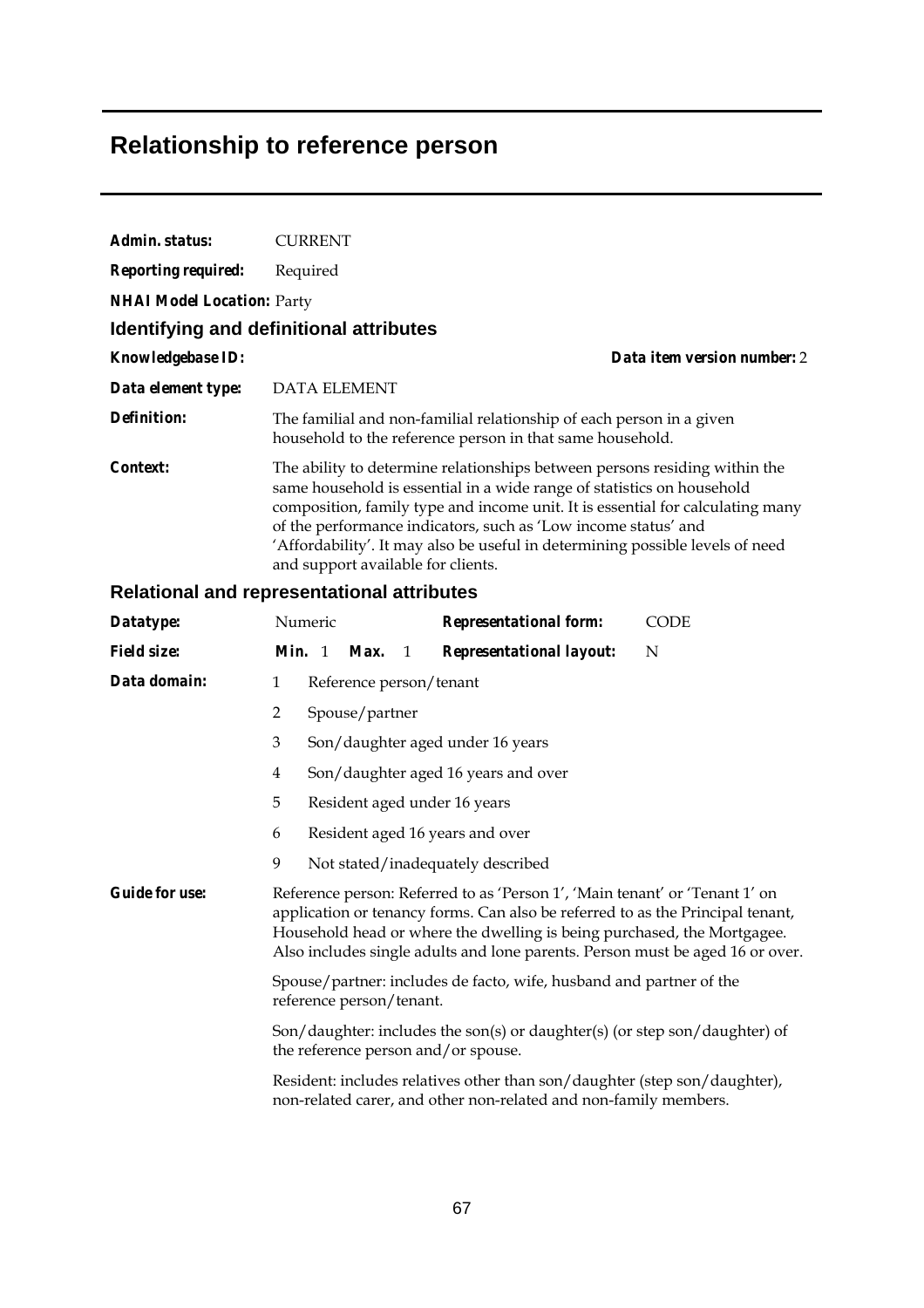| <i>Collection methods:</i> | Collecting this data is quite complex, due to inter-relationships that may exist<br>in a household. Refer to ABS: Directory of concepts and standards for social,<br>labour and demographic statistics, 1995, for standard questions and<br>approaches to collecting data on this item. |
|----------------------------|-----------------------------------------------------------------------------------------------------------------------------------------------------------------------------------------------------------------------------------------------------------------------------------------|
| Related data:              | Family, Household ID, Income unit, Income unit ID, Marital status, Person                                                                                                                                                                                                               |

ID, Reference person, Relationship within income unit

#### **Administrative attributes**

| <b>National minimum</b><br>data sets:  | Public rental housing                                                                          |
|----------------------------------------|------------------------------------------------------------------------------------------------|
|                                        | Community housing                                                                              |
|                                        | State/territory owned and managed Indigenous housing                                           |
| <i>Source documents:</i>               | ABS 1995. Directory of concepts and standards for social, labour and<br>demographic statistics |
|                                        | ABS 1995. Standards for statistics on the family. ABS Cat. No. 1286.0                          |
|                                        | ABS. 1996 Census Dictionary. ABS Cat. No. 2901.0                                               |
|                                        | Public housing and Aboriginal Rental Housing Program NMDS user guide<br>$2001 - 02$            |
| <b>Source</b><br><i>organisations:</i> | <b>Australian Bureau of Statistics</b>                                                         |
|                                        | Australian Institute of Health and Welfare                                                     |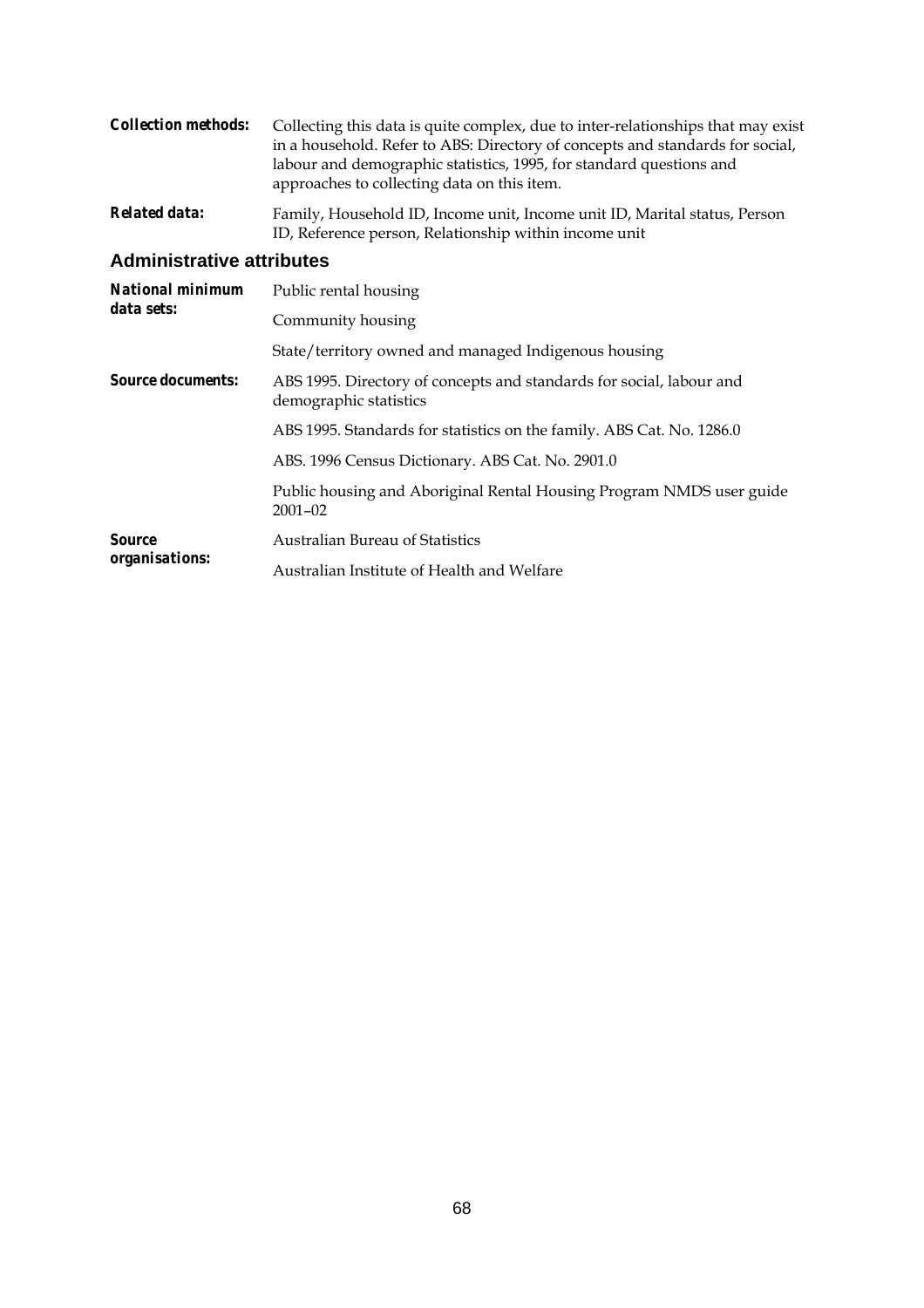# **Relationship within income unit**

| Admin. status:                    | <b>CURRENT</b>                          |                                                                                                                                                                                                                                                                                                                                                                                           |
|-----------------------------------|-----------------------------------------|-------------------------------------------------------------------------------------------------------------------------------------------------------------------------------------------------------------------------------------------------------------------------------------------------------------------------------------------------------------------------------------------|
| <b>Reporting required:</b>        | Required                                |                                                                                                                                                                                                                                                                                                                                                                                           |
| <b>NHAI Model Location: Party</b> |                                         |                                                                                                                                                                                                                                                                                                                                                                                           |
|                                   | Identifying and definitional attributes |                                                                                                                                                                                                                                                                                                                                                                                           |
| <b>Knowledgebase ID:</b>          | 000697                                  | Data item version number: 1                                                                                                                                                                                                                                                                                                                                                               |
| Data element type:                | <b>DATA ELEMENT</b>                     |                                                                                                                                                                                                                                                                                                                                                                                           |
| Definition:                       | same household.                         | The relationship of a member of an income unit to that same income unit.<br>Income units are restricted to relationships of marriage (registered or de<br>facto) and of parent/child under 16 years of age who usually resides in the                                                                                                                                                     |
| Context:                          | and support available for clients.      | The ability to determine relationships between persons residing within the<br>same household is essential in a wide range of statistics on household<br>composition, family type and income unit. It is essential for calculating many<br>of the performance indicators, such as 'Low income status' and<br>'Affordability'. It may also be useful in determining possible levels of need |

### **Relational and representational attributes**

| Datatype:                        | Numeric       |                           |                | <b>Representational form:</b>                                                                                                                                                                                                        | CODE |
|----------------------------------|---------------|---------------------------|----------------|--------------------------------------------------------------------------------------------------------------------------------------------------------------------------------------------------------------------------------------|------|
| <i>Field size:</i>               | <i>Min.</i> 1 | Max.                      | $\overline{1}$ | <b>Representational layout:</b>                                                                                                                                                                                                      | N    |
| Data domain:                     | 1             | Reference person/tenant   |                |                                                                                                                                                                                                                                      |      |
|                                  | 2             | Spouse/partner            |                |                                                                                                                                                                                                                                      |      |
|                                  | 3             |                           |                | Child aged less than 16 years                                                                                                                                                                                                        |      |
|                                  | 9             |                           |                | Not stated/inadequately described                                                                                                                                                                                                    |      |
| <b>Guide for use:</b>            |               | 16 years of age or older. |                | Reference person refers to the first person listed on the housing assistance<br>application/tenancy form. Members of the household who cannot be<br>classified from this list are more than likely separate income units, e.g. child |      |
| <b>Collection methods:</b>       |               |                           |                |                                                                                                                                                                                                                                      |      |
| Related data:                    |               |                           |                | Family, Household composition, Household ID, Income unit, Income unit ID,<br>Marital status, Person ID, Reference person, Relationship to reference person                                                                           |      |
| <b>Administrative attributes</b> |               |                           |                |                                                                                                                                                                                                                                      |      |

| <b>National minimum</b><br>data sets: | Public rental housing                                 |
|---------------------------------------|-------------------------------------------------------|
|                                       | Community housing                                     |
|                                       | State/territory owned and managed Indigenous housing  |
| <b>Source document:</b>               | National Housing Assistance Data Dictionary version 1 |
| <b>Source organisation:</b>           | Australian Institute of Health and Welfare            |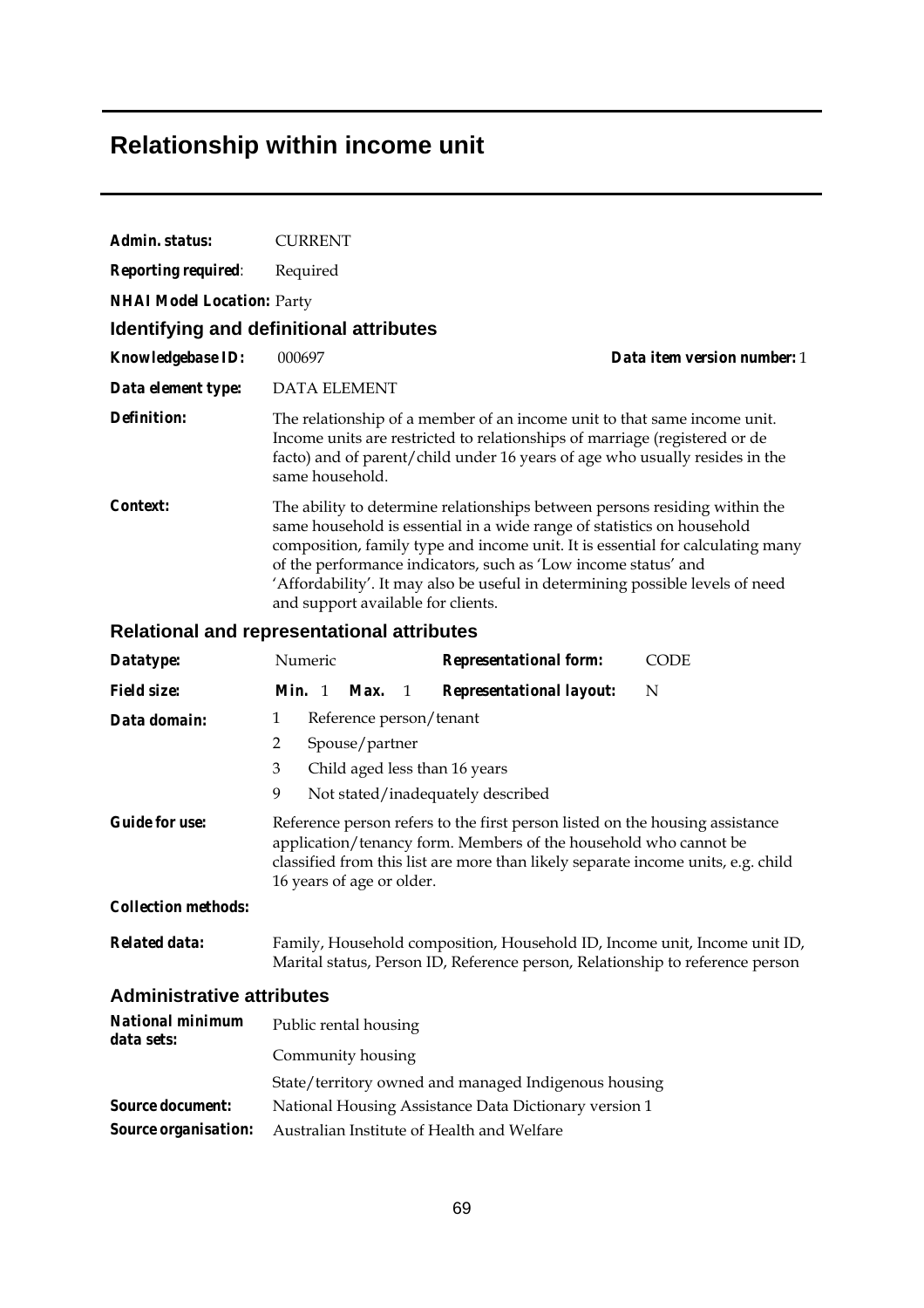# **Rent charged to tenant**

| Admin. status:                               | <b>CURRENT</b>                                                                                                                                                      |  |  |  |  |
|----------------------------------------------|---------------------------------------------------------------------------------------------------------------------------------------------------------------------|--|--|--|--|
| <b>Reporting required:</b>                   | Required                                                                                                                                                            |  |  |  |  |
| <b>NHAI Model Location:</b> Housing Resource |                                                                                                                                                                     |  |  |  |  |
|                                              | Identifying and definitional attributes                                                                                                                             |  |  |  |  |
| Knowledgebase ID:                            | Data item version number: 2                                                                                                                                         |  |  |  |  |
| Data element type:                           | <b>DATA ELEMENT</b>                                                                                                                                                 |  |  |  |  |
| <b>Definition:</b>                           | The amount of rent charged to a tenant household.                                                                                                                   |  |  |  |  |
| Context:                                     | This item is necessary in calculating measures of affordability.                                                                                                    |  |  |  |  |
|                                              | <b>Relational and representational attributes</b>                                                                                                                   |  |  |  |  |
| Datatype:                                    | Numeric<br>Representational form: QUANTITATIVE VALUE                                                                                                                |  |  |  |  |
| <b>Field size:</b>                           | <i>Min.</i> $8$<br>Max.<br><b>Representational layout:</b><br>\$\$\$,\$\$\$.cc<br>8                                                                                 |  |  |  |  |
| Data domain:                                 | Dollar and cent value                                                                                                                                               |  |  |  |  |
| <b>Guide for use:</b>                        | The rent charged is the amount of money the household has been asked to<br>pay. It may differ from market rent and may not have been received.                      |  |  |  |  |
|                                              | Always include the cent value, using .00 where there are only dollar values.                                                                                        |  |  |  |  |
| <b>Collection methods:</b>                   | As the rent charged to tenants may change over time, this item should be<br>linked to the date rent is due.                                                         |  |  |  |  |
|                                              | Rent charged to tenant is typically recorded on a weekly basis. For the<br>National CSHA data collection it is recorded as rent charged for the week of<br>30 June. |  |  |  |  |
| <b>Related data:</b>                         | Date rent charged to tenant, Date rent paid by tenant, Market rent of<br>dwelling, Rebated household (flag), Rent paid by tenant                                    |  |  |  |  |
| <b>Administrative attributes</b>             |                                                                                                                                                                     |  |  |  |  |
| <b>National minimum</b>                      | Public rental housing                                                                                                                                               |  |  |  |  |
| data sets:                                   | Community housing                                                                                                                                                   |  |  |  |  |
|                                              | State/territory owned and managed Indigenous housing                                                                                                                |  |  |  |  |
| <b>Source document:</b>                      | National Housing Assistance Data Dictionary version 1                                                                                                               |  |  |  |  |

*Source organisation:* Australian Institute of Health and Welfare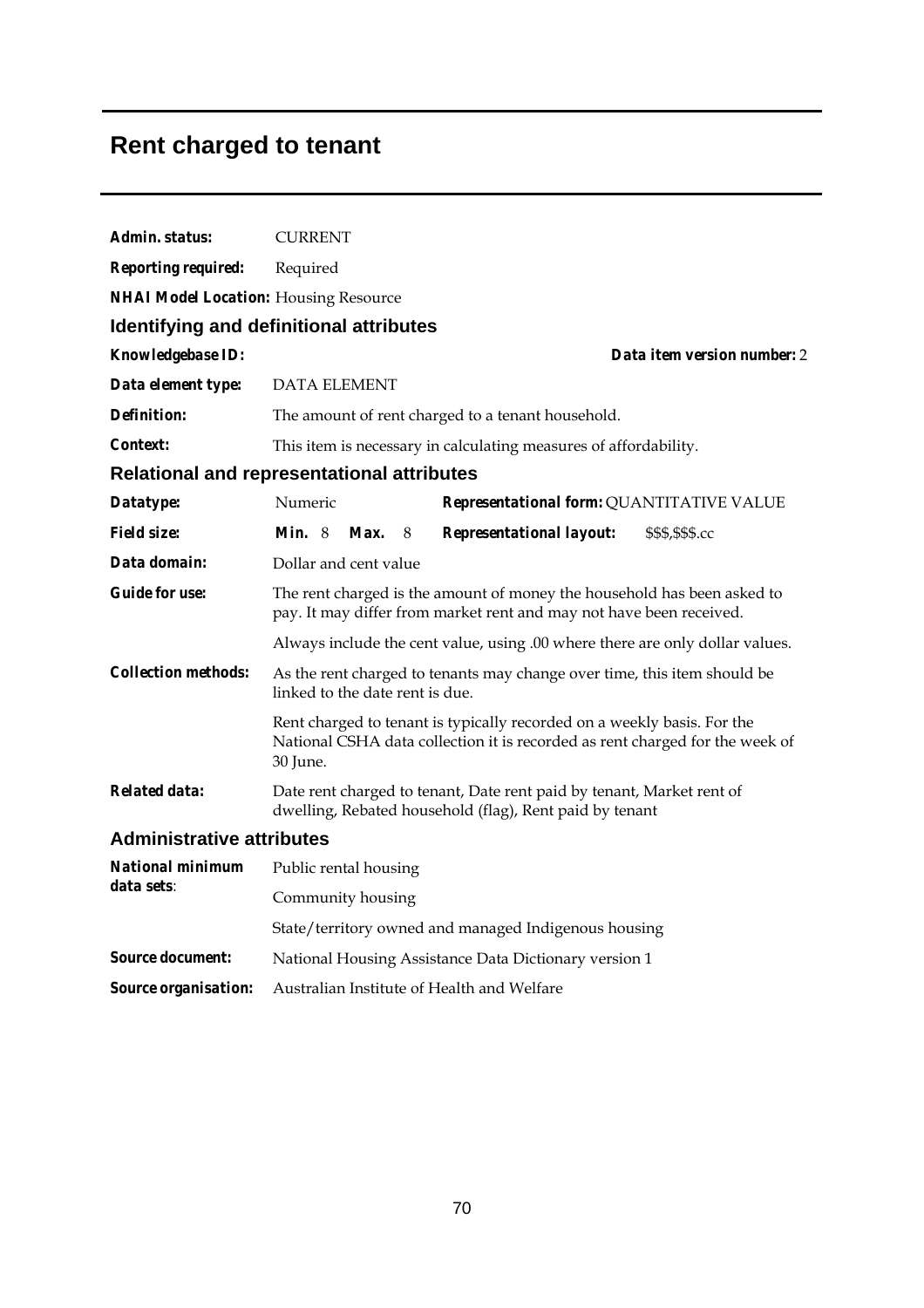## **Sex**

| Admin. status:                    | <b>CURRENT</b>                                                                                                                                                                                                                                                                                                                                                                                                                                               |  |  |  |
|-----------------------------------|--------------------------------------------------------------------------------------------------------------------------------------------------------------------------------------------------------------------------------------------------------------------------------------------------------------------------------------------------------------------------------------------------------------------------------------------------------------|--|--|--|
| <b>Reporting required:</b>        | Required                                                                                                                                                                                                                                                                                                                                                                                                                                                     |  |  |  |
| <b>NHAI Model Location: Party</b> |                                                                                                                                                                                                                                                                                                                                                                                                                                                              |  |  |  |
|                                   | <b>Identifying and definitional attributes</b>                                                                                                                                                                                                                                                                                                                                                                                                               |  |  |  |
| <b>Knowledgebase ID:</b>          | 000763<br>Data item version number: 1                                                                                                                                                                                                                                                                                                                                                                                                                        |  |  |  |
| Data element type:                | <b>DATA ELEMENT</b>                                                                                                                                                                                                                                                                                                                                                                                                                                          |  |  |  |
| <b>Definition:</b>                | The sex of the person.                                                                                                                                                                                                                                                                                                                                                                                                                                       |  |  |  |
|                                   | The term 'sex' refers to the biological differences between males and females.                                                                                                                                                                                                                                                                                                                                                                               |  |  |  |
| Context:                          | Demographic detail and service planning.                                                                                                                                                                                                                                                                                                                                                                                                                     |  |  |  |
|                                   | Required for analysis of service utilisation, and need for services.                                                                                                                                                                                                                                                                                                                                                                                         |  |  |  |
|                                   | <b>Relational and representational attributes</b>                                                                                                                                                                                                                                                                                                                                                                                                            |  |  |  |
| Datatype:                         | Numeric<br><b>Representational form:</b><br><b>CODE</b>                                                                                                                                                                                                                                                                                                                                                                                                      |  |  |  |
| <b>Field size:</b>                | Min. 1<br>Max. 1<br><b>Representational layout:</b><br>N                                                                                                                                                                                                                                                                                                                                                                                                     |  |  |  |
| Data domain:                      | Male<br>$\mathbf{1}$<br>$\overline{2}$<br>Female<br>9<br>Not stated/inadequately described                                                                                                                                                                                                                                                                                                                                                                   |  |  |  |
| <b>Guide for use:</b>             | Where uncertainty exists about the sex of the person (e.g. for transvestites or<br>transsexuals) the gender to be recorded is to be based on the gender<br>nominated by the person themselves or on the observations/judgement of<br>the interviewer. Although this may lead to some error, it is considered<br>preferable to any offence that may be caused by a question that suggests that<br>there is some doubt about the person's gender or sexuality. |  |  |  |
|                                   | Coding option 9 should only be used when the person has not provided this<br>information upon request and/or the service provider is unable to make an<br>informed judgement about the person's gender.                                                                                                                                                                                                                                                      |  |  |  |
| <b>Collection methods:</b>        | It is suggested that the following format be used for data collection:                                                                                                                                                                                                                                                                                                                                                                                       |  |  |  |
|                                   | What is your [the person's] sex?                                                                                                                                                                                                                                                                                                                                                                                                                             |  |  |  |
|                                   | Male<br>ப                                                                                                                                                                                                                                                                                                                                                                                                                                                    |  |  |  |
|                                   | Female<br>◻                                                                                                                                                                                                                                                                                                                                                                                                                                                  |  |  |  |
|                                   | Information collection for transsexuals and people with transgender issues<br>should be based on the gender nominated by the person themselves.                                                                                                                                                                                                                                                                                                              |  |  |  |
| <b>Related data:</b>              |                                                                                                                                                                                                                                                                                                                                                                                                                                                              |  |  |  |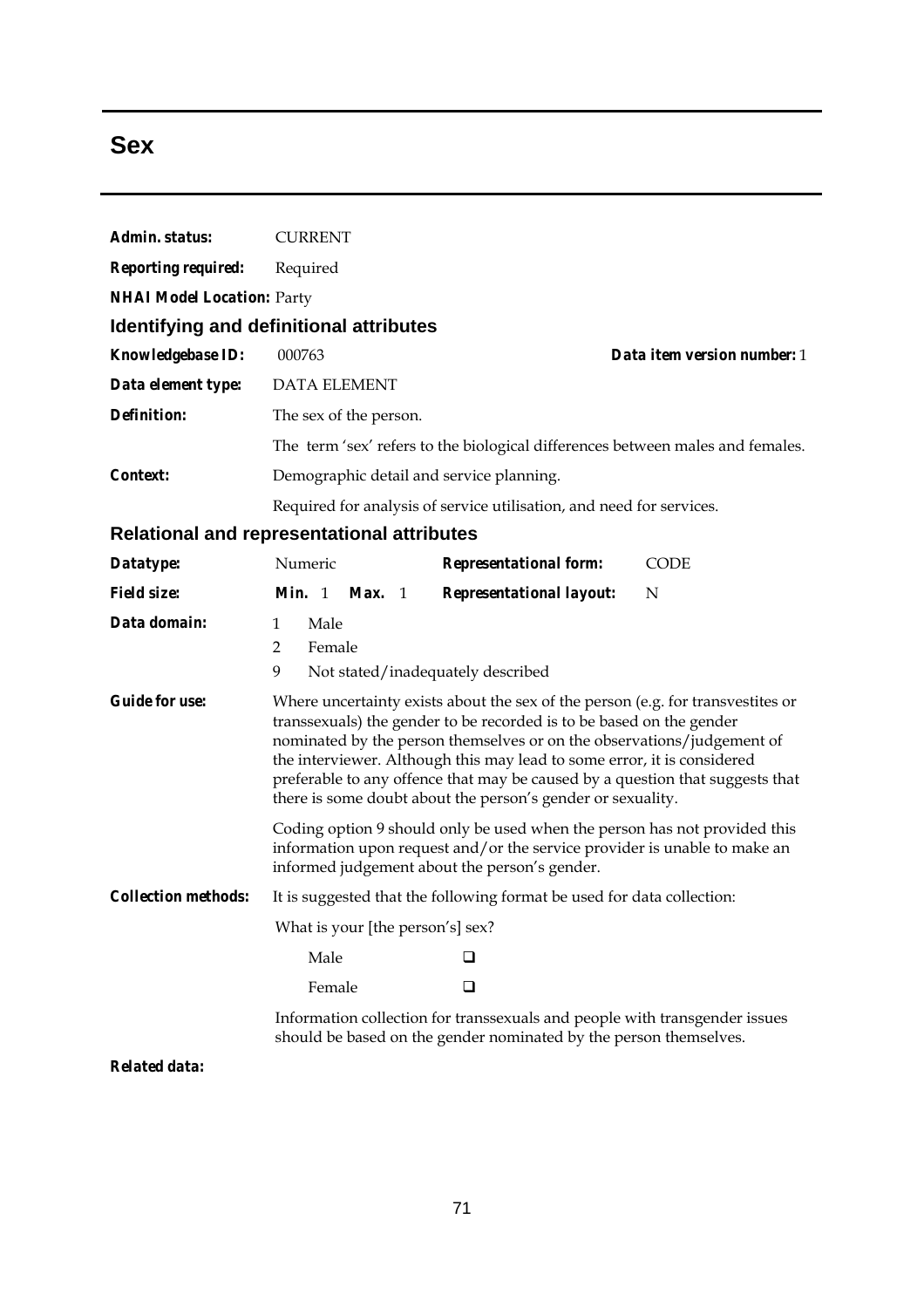### **Administrative attributes**

| <b>National minimum</b><br>data sets: | Public rental housing                                                                          |
|---------------------------------------|------------------------------------------------------------------------------------------------|
|                                       | Community housing                                                                              |
|                                       | State/territory owned and managed Indigenous housing                                           |
| <b>Source document:</b>               | ABS 1993. Directory of concepts and standards for social, labour and<br>demographic statistics |
|                                       | <b>Source organisation:</b> Australian Bureau of Statistics                                    |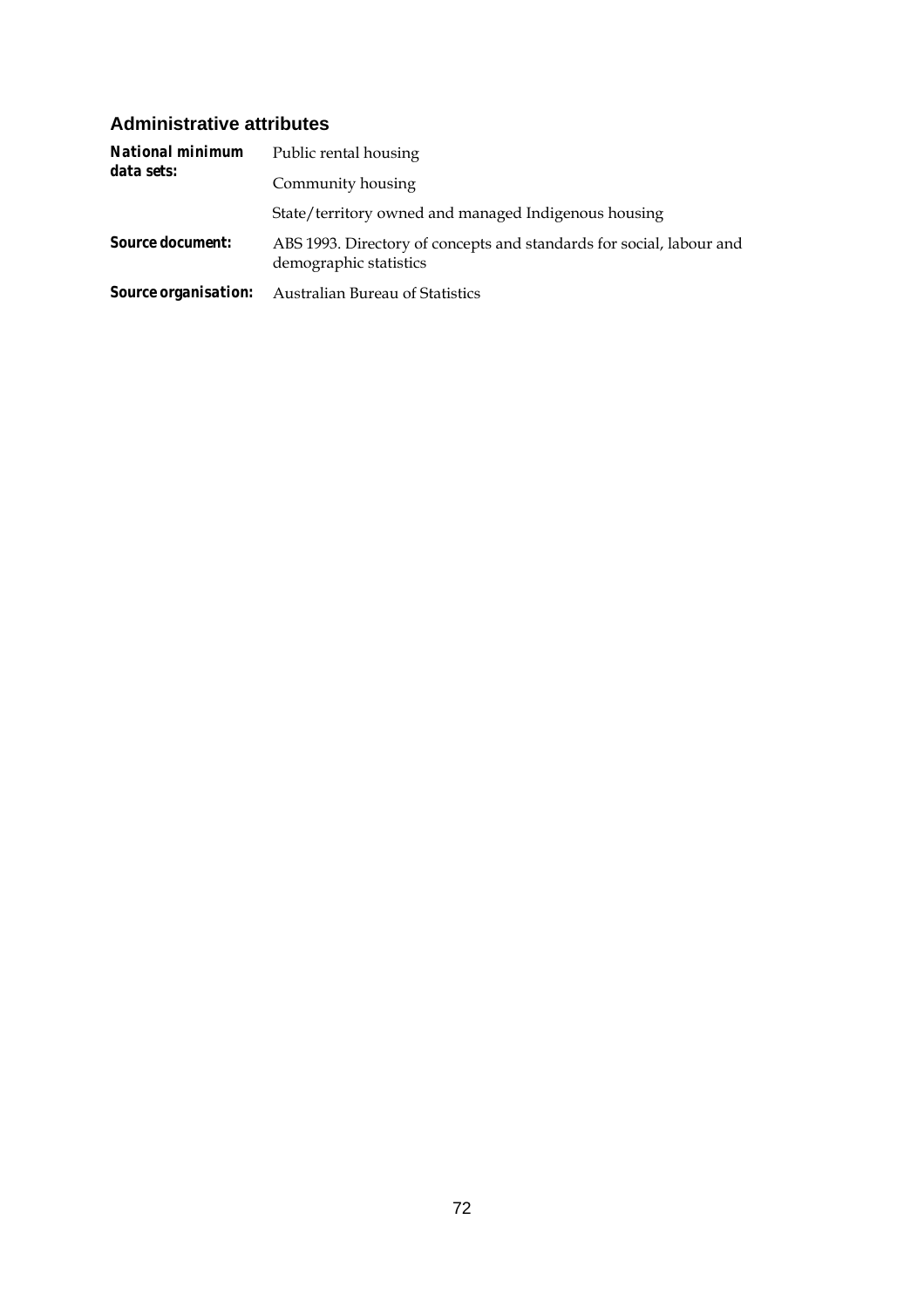# **State/territory ID**

| Admin. status:                       | <b>CURRENT</b>                                                                                                                                                                               |  |  |  |  |  |
|--------------------------------------|----------------------------------------------------------------------------------------------------------------------------------------------------------------------------------------------|--|--|--|--|--|
| <b>Reporting required:</b>           | Required                                                                                                                                                                                     |  |  |  |  |  |
| <b>NHAI Model Location:</b> Location |                                                                                                                                                                                              |  |  |  |  |  |
|                                      | Identifying and definitional attributes                                                                                                                                                      |  |  |  |  |  |
| <b>Knowledgebase ID:</b>             | 000766<br>Data item version number: 1                                                                                                                                                        |  |  |  |  |  |
| Data element type:                   | <b>DATA ELEMENT</b>                                                                                                                                                                          |  |  |  |  |  |
| Definition:                          | An identifier for a state or territory.                                                                                                                                                      |  |  |  |  |  |
| Context:                             | This variable allows analysis by location in terms of states and territories. It<br>also facilitates for follow-up if data queries arise that require clarification by a<br>state/territory. |  |  |  |  |  |
|                                      | <b>Relational and representational attributes</b>                                                                                                                                            |  |  |  |  |  |
| Datatype:                            | Numeric<br><b>Representational form:</b><br><b>CODE</b>                                                                                                                                      |  |  |  |  |  |
| <b>Field size:</b>                   | Min. 1<br>Max.<br><b>Representational layout:</b><br>N<br>1                                                                                                                                  |  |  |  |  |  |
| Data domain:                         | New South Wales<br>1                                                                                                                                                                         |  |  |  |  |  |
|                                      | 2<br>Victoria                                                                                                                                                                                |  |  |  |  |  |
|                                      | 3<br>Queensland                                                                                                                                                                              |  |  |  |  |  |
|                                      | South Australia<br>$\overline{4}$                                                                                                                                                            |  |  |  |  |  |
|                                      | 5<br>Western Australia                                                                                                                                                                       |  |  |  |  |  |
|                                      | Tasmania<br>6                                                                                                                                                                                |  |  |  |  |  |
|                                      | 7<br>Northern Territory                                                                                                                                                                      |  |  |  |  |  |
|                                      | $\,8\,$<br><b>Australian Capital Territory</b>                                                                                                                                               |  |  |  |  |  |
|                                      | 9<br>Other territories (Cocos (Keeling) Islands, Christmas Island and Jervis<br>Bay Territory)                                                                                               |  |  |  |  |  |
| <b>Guide for use:</b>                |                                                                                                                                                                                              |  |  |  |  |  |
| <b>Collection methods:</b>           |                                                                                                                                                                                              |  |  |  |  |  |
| <b>Related data:</b>                 | Address, Area of residence, Dwelling ID, Household ID, Postcode                                                                                                                              |  |  |  |  |  |
| <b>Administrative attributes</b>     |                                                                                                                                                                                              |  |  |  |  |  |
| National minimum                     | Public rental housing                                                                                                                                                                        |  |  |  |  |  |
| data sets:                           | Community housing                                                                                                                                                                            |  |  |  |  |  |
|                                      | State/territory owned and managed Indigenous housing                                                                                                                                         |  |  |  |  |  |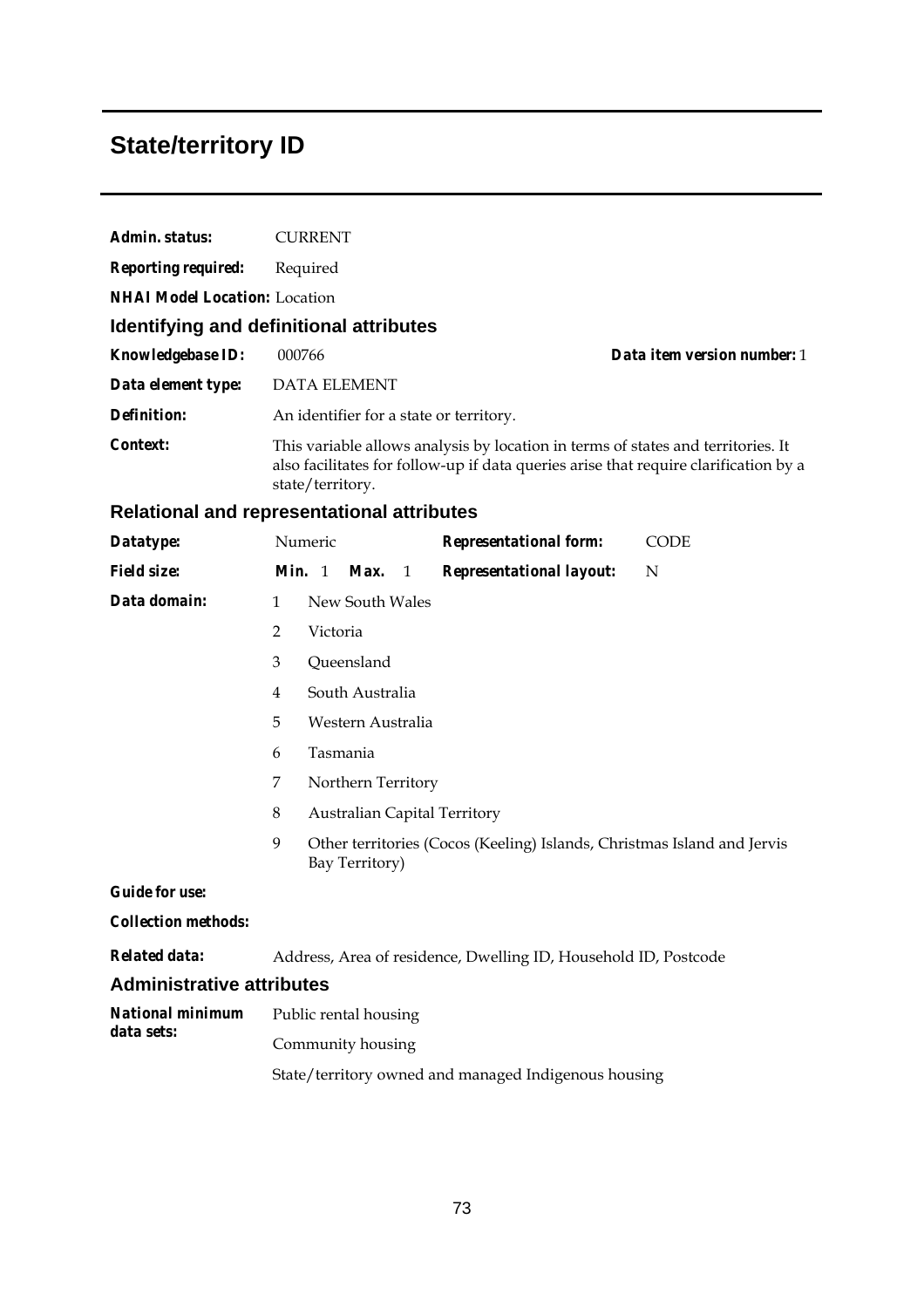| <b>Source documents:</b>        | ABS. 1996 Census Dictionary. ABS Cat. No. 2901.0                                                                                                                                                                                                                                                                                                                                                        |  |  |  |  |
|---------------------------------|---------------------------------------------------------------------------------------------------------------------------------------------------------------------------------------------------------------------------------------------------------------------------------------------------------------------------------------------------------------------------------------------------------|--|--|--|--|
|                                 | ABS. Australian Standard Geographic Classification (ASGC). ABS Cat. No.<br>1216.0                                                                                                                                                                                                                                                                                                                       |  |  |  |  |
|                                 | AIHW 1998. Data Standardisation Project for the development of a national<br>unit record public housing data set                                                                                                                                                                                                                                                                                        |  |  |  |  |
|                                 | AIHW 1999. National Health Data Dictionary version 8.0                                                                                                                                                                                                                                                                                                                                                  |  |  |  |  |
| <i>Source</i><br>organisations: | <b>Australian Bureau of Statistics</b>                                                                                                                                                                                                                                                                                                                                                                  |  |  |  |  |
|                                 | Australian Institute of Health and Welfare                                                                                                                                                                                                                                                                                                                                                              |  |  |  |  |
| <i>Comments:</i>                | The coding and order of states/territories is different for the National Health<br>Data Dictionary and the Data Standardisation Project because the Data<br>Standardisation Project uses the order used in the CSHA Performance<br>Indicator manuals. This order is different from that used in the ABS Census<br>1996 Data Dictionary, in which South Australia and Western Australia are<br>reversed. |  |  |  |  |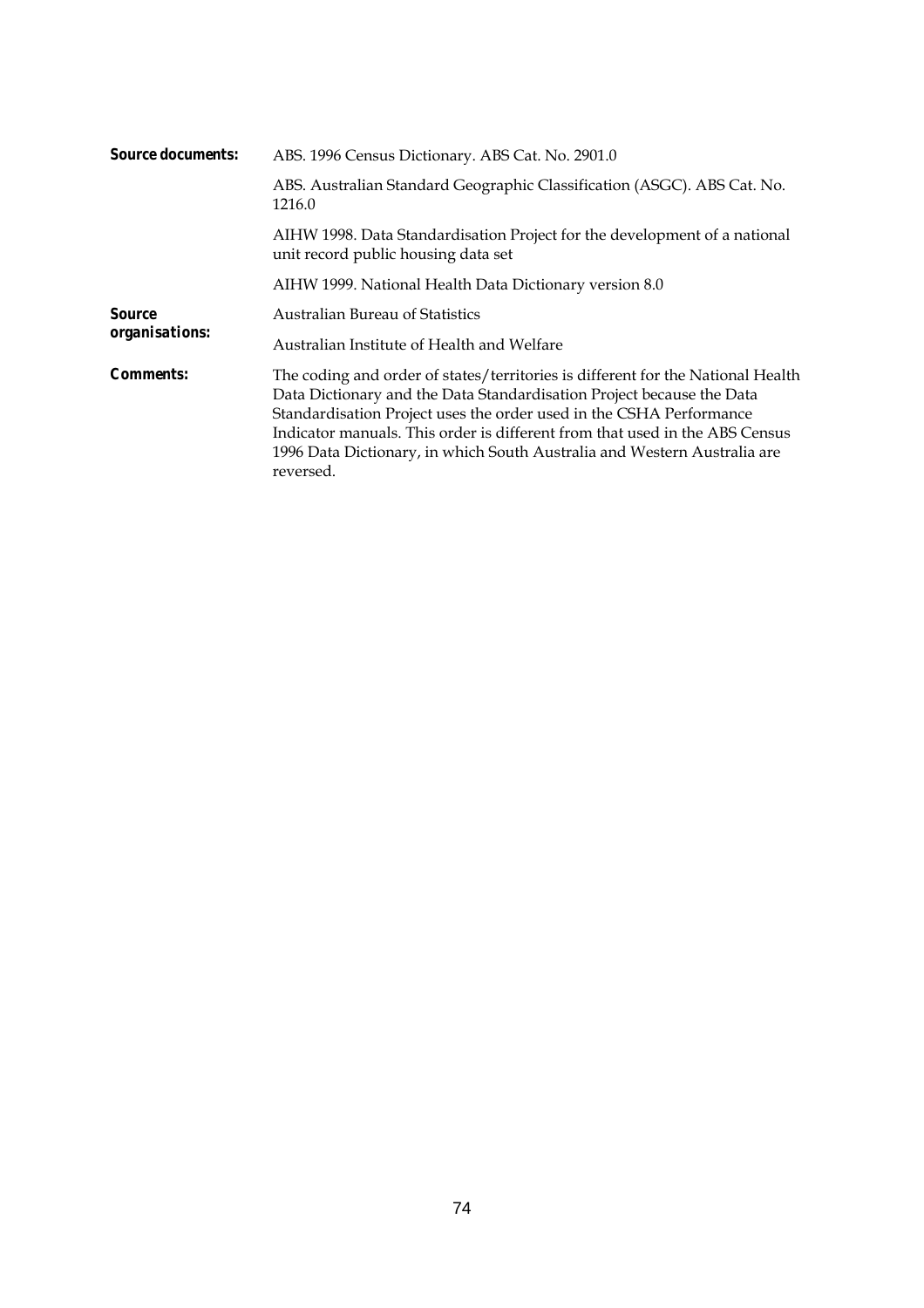### **Transfer status**

| Admin. status:                    | <b>CURRENT</b>                                                                                                                                                                                                                                                                         |
|-----------------------------------|----------------------------------------------------------------------------------------------------------------------------------------------------------------------------------------------------------------------------------------------------------------------------------------|
| <b>Reporting required:</b>        | Required                                                                                                                                                                                                                                                                               |
| <b>NHAI Model Location: Party</b> |                                                                                                                                                                                                                                                                                        |
|                                   | Identifying and definitional attributes                                                                                                                                                                                                                                                |
| <b>Knowledgebase ID:</b>          | Data item version number: 1                                                                                                                                                                                                                                                            |
| Data element type:                | <b>DATA ELEMENT</b>                                                                                                                                                                                                                                                                    |
| Definition:                       | Whether an applicant/household has relocated from one dwelling to another<br>dwelling within the same housing program during the financial year.                                                                                                                                       |
| Context:                          | Transfers may be the result of a need for more appropriate housing or due to<br>a change in the personal circumstances of the applicant/household that<br>necessitates a change in the assistance received (e.g. the need for a modified<br>dwelling due to an illness or disability). |

#### **Relational and representational attributes**

| Datatype:                        | Numeric                                                                                                                                                    |                                  |      | <b>Representational form:</b> | CODE                              |   |  |
|----------------------------------|------------------------------------------------------------------------------------------------------------------------------------------------------------|----------------------------------|------|-------------------------------|-----------------------------------|---|--|
| <i>Field size:</i>               | <i>Min.</i> 1                                                                                                                                              |                                  | Max. | $\overline{1}$                | <b>Representational layout:</b>   | N |  |
| Data domain:                     | $\mathbf{1}$                                                                                                                                               | Transfer applicant/household     |      |                               |                                   |   |  |
|                                  | 2                                                                                                                                                          | Not transfer applicant/household |      |                               |                                   |   |  |
|                                  | 9                                                                                                                                                          |                                  |      |                               | Not stated/inadequately described |   |  |
| <i>Guide for use:</i>            |                                                                                                                                                            |                                  |      |                               |                                   |   |  |
| <i>Collection methods:</i>       | Include households that wish to transfer to another dwelling for reasons<br>other than applying for assistance different from what they currently receive. |                                  |      |                               |                                   |   |  |
| Related data:                    | Date assistance commenced, Date eligible for assistance, Household ID,<br>Waitlist applicant household, Waitlist applicant type                            |                                  |      |                               |                                   |   |  |
| <b>Administrative attributes</b> |                                                                                                                                                            |                                  |      |                               |                                   |   |  |
| National minimum<br>data sets:   | Public rental housing                                                                                                                                      |                                  |      |                               |                                   |   |  |
|                                  | State/territory owned and managed Indigenous housing                                                                                                       |                                  |      |                               |                                   |   |  |

*Source document:* CSHA public rental housing data manual 2001–02

*Source organisation:* Australian Institute of Health and Welfare